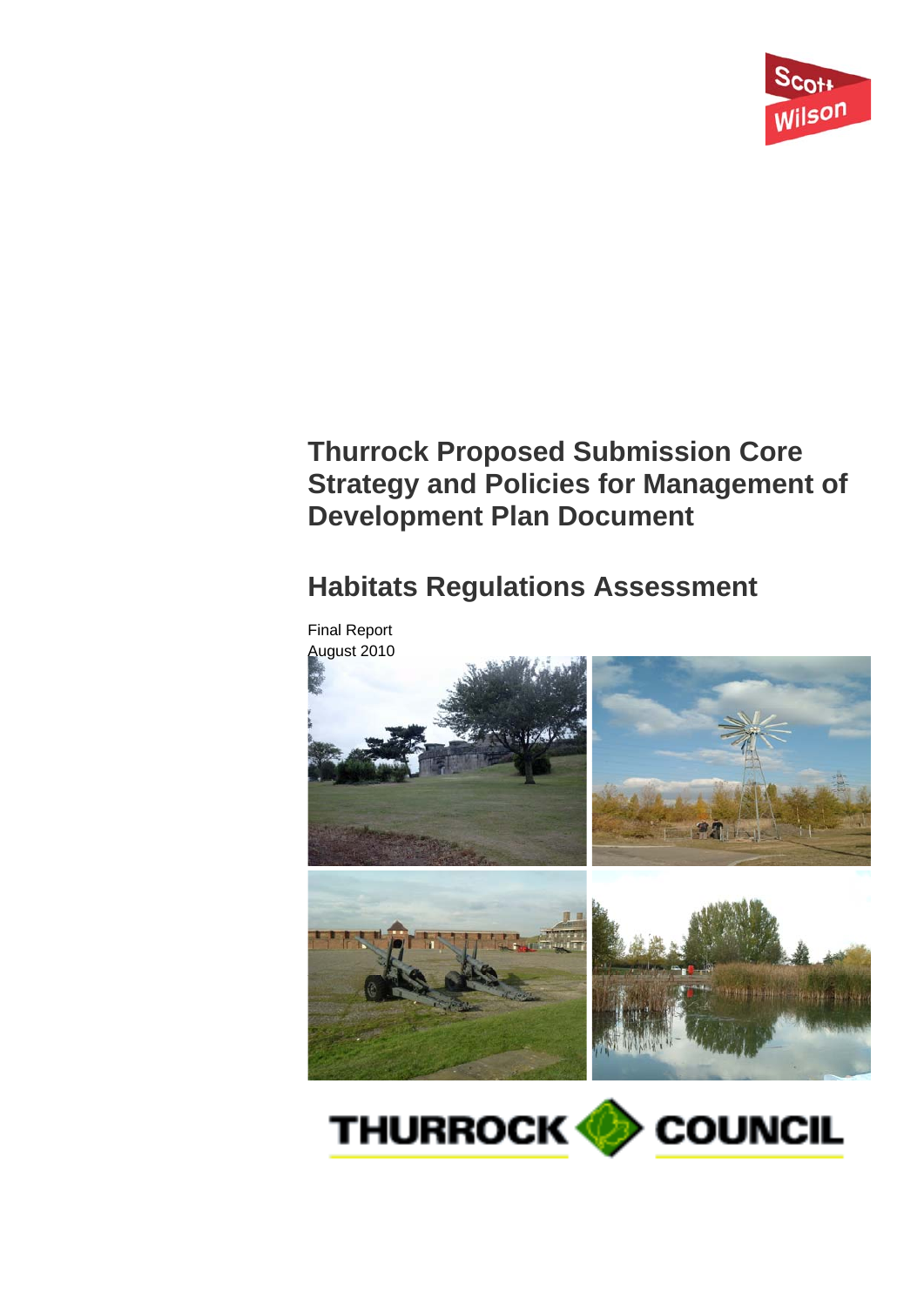

### Revision Schedule

#### **Thurrock Core Strategy HRA**  August 2010

| <b>Rev</b> | <b>Date</b> | <b>Details</b>                     | <b>Prepared by</b>                           | <b>Reviewed by</b>                           | Approved by                                  |
|------------|-------------|------------------------------------|----------------------------------------------|----------------------------------------------|----------------------------------------------|
| 01         | 09/02/10    | Final HRA<br>Report                | Dr Graeme Down<br><b>Assistant Ecologist</b> | Dr James Riley<br><b>Principal Ecologist</b> | Dr James Riley<br><b>Principal Ecologist</b> |
| 02         | 27/04/10    | Final HRA<br>Report                | Dr Graeme Down<br><b>Assistant Ecologist</b> | Dr James Riley<br><b>Principal Ecologist</b> | Dr James Riley<br><b>Principal Ecologist</b> |
| 03         | 13/08/10    | Updated final<br><b>HRA Report</b> | Dr Graeme Down<br>Assistant Ecologist        | Dr James Riley<br><b>Principal Ecologist</b> | Dr James Riley<br><b>Principal Ecologist</b> |

This document has been prepared in accordance with the scope of Scott Wilson's<br>appointment with its client and is subject to the terms of that appointment. It is addressed<br>to and for the sole and confidential use and relia written permission of the Company Secretary of Scott Wilson Ltd. Any advice, opinions,<br>or recommendations within this document should be read and relied upon only in the<br>context of the document as a whole. The contents of

© *Scott Wilson Ltd 2009* 

**Basingstoke Hampshire** RG21 7PP

**Scott Wilson**  Scott House Alençon Link

Tel 01256 310200 Fax 01256 310201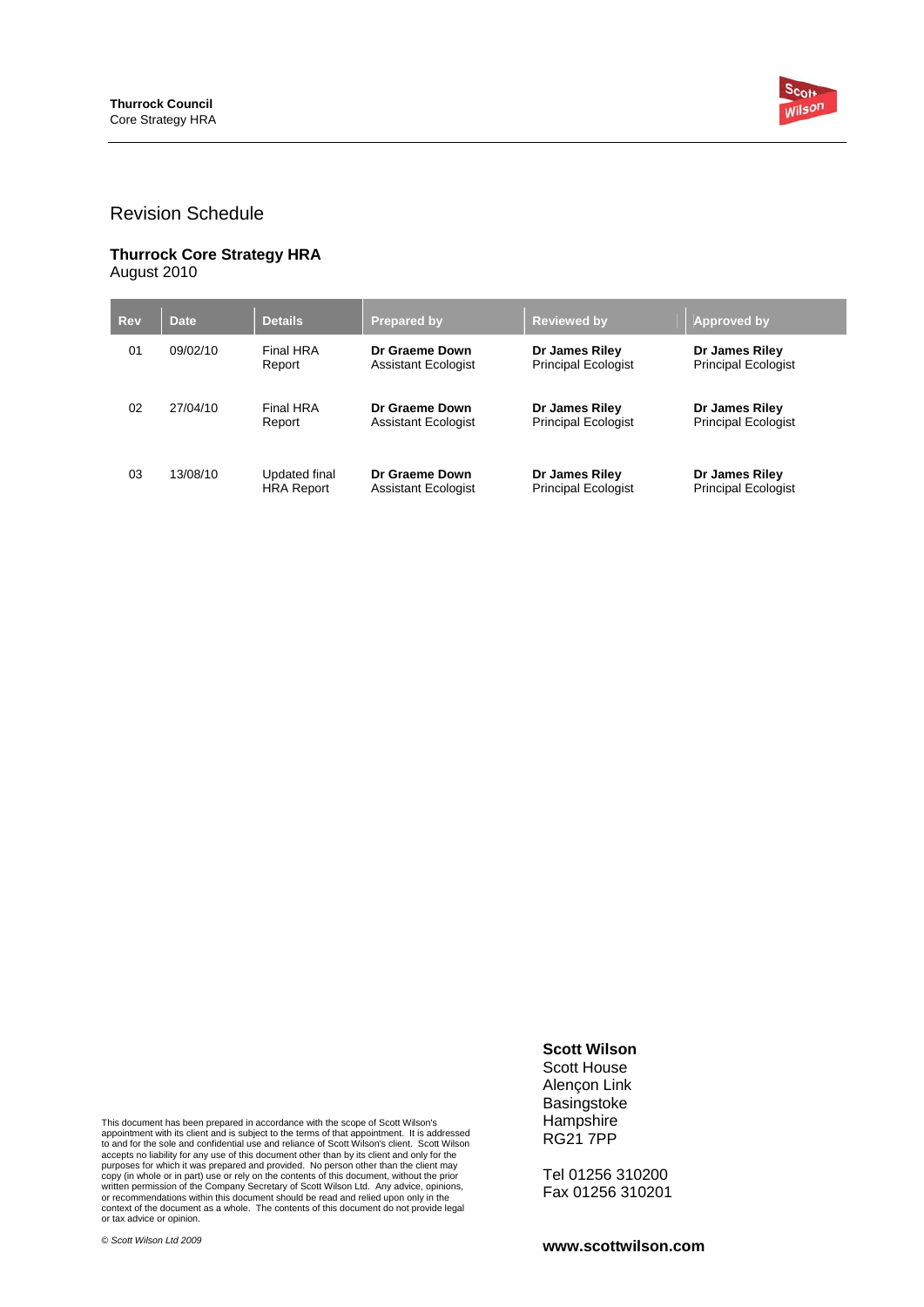

## **Table of Contents**

| 1                       |                                              |  |
|-------------------------|----------------------------------------------|--|
| 1.1                     |                                              |  |
| 1.2                     |                                              |  |
| $\mathbf{2}$            |                                              |  |
| 2.1                     |                                              |  |
| 2.2                     |                                              |  |
| 2.3                     |                                              |  |
| 2.4                     |                                              |  |
| 2.5                     |                                              |  |
| 2.6                     |                                              |  |
| 3                       |                                              |  |
| 3.1                     |                                              |  |
| 3.2                     |                                              |  |
| 3.3                     |                                              |  |
| 3.4                     |                                              |  |
| 3.5                     |                                              |  |
| 3.6                     |                                              |  |
| $\overline{\mathbf{4}}$ | Thames Estuary and Marshes SPA and Ramsar 22 |  |
| 4.1                     |                                              |  |
| 4.2                     |                                              |  |
| 4.3                     |                                              |  |
| 4.4                     |                                              |  |
| 4.5                     |                                              |  |
| 5                       |                                              |  |
| 5.1                     |                                              |  |
| 5.2                     |                                              |  |
| 5.3                     |                                              |  |
| 5.4                     |                                              |  |
| 5.5                     |                                              |  |
| 6                       |                                              |  |
| 6.1                     |                                              |  |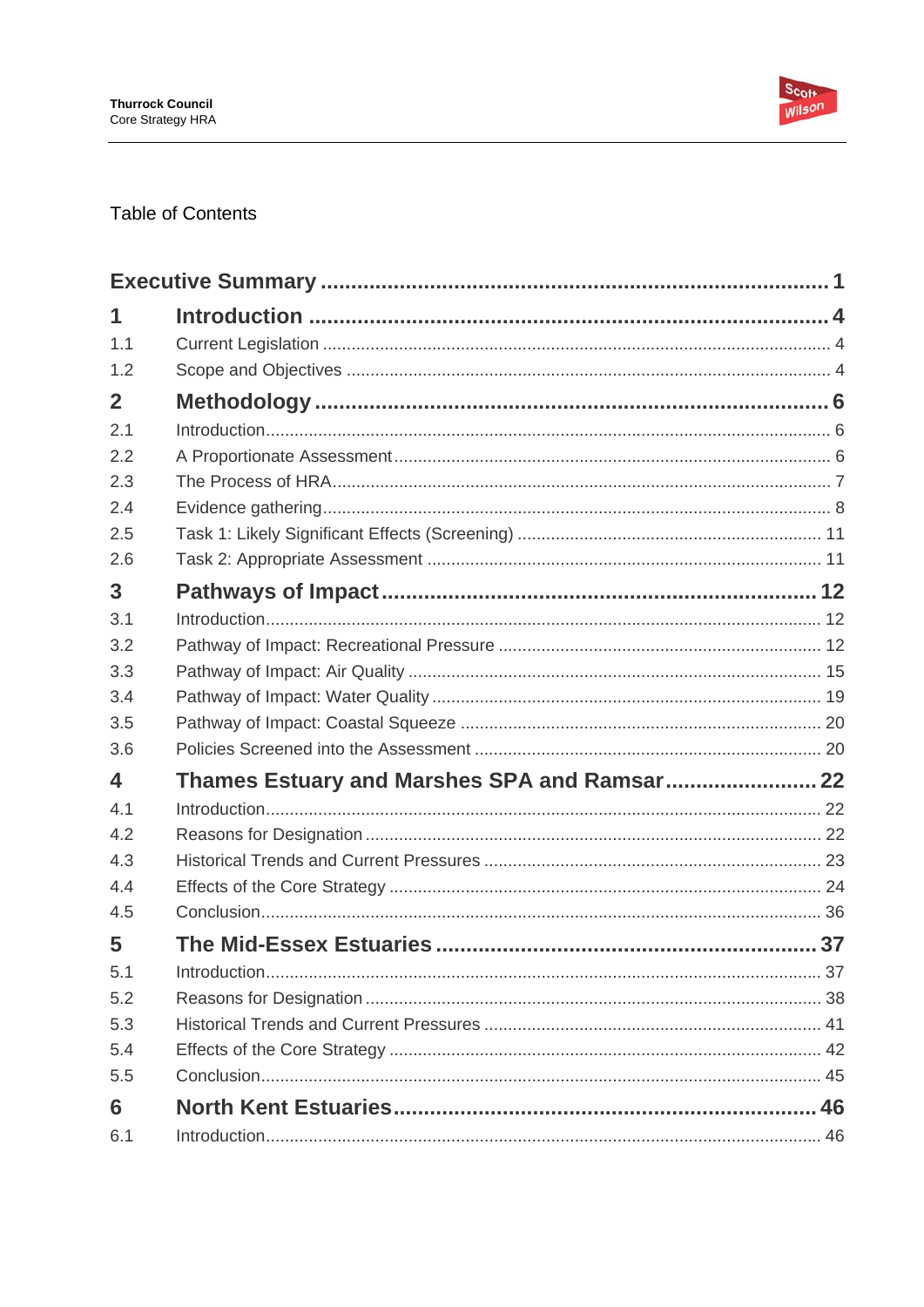

| Appendix 1 - Core Strategy Policies Screening Table  52 |  |  |
|---------------------------------------------------------|--|--|
|                                                         |  |  |
| 6.5                                                     |  |  |
| 6.4                                                     |  |  |
| 6.3                                                     |  |  |
| 6.2                                                     |  |  |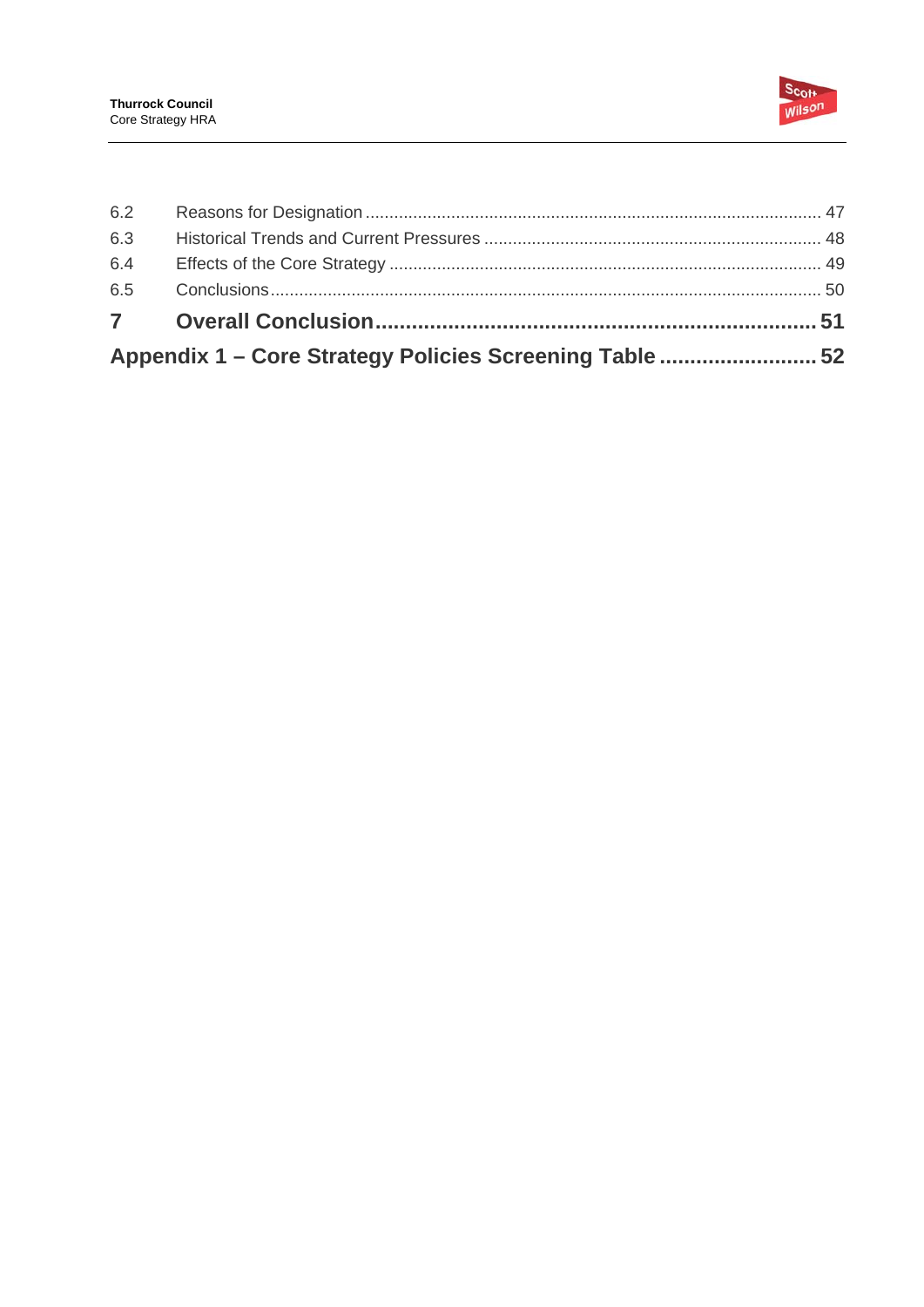

# **Executive Summary**

Scott Wilson was appointed by Thurrock Council to assist in undertaking a Habitat Regulations Assessment (HRA) of the potential effects of their Core Strategy (CS) Proposed Submission document, on the *Natura 2000* network.

It was established that the following European designated sites required consideration because of the presence of 'pathways' by which development within the district could conceivably affect the designated sites. These sites are:

- Thames Estuary and Marshes Special Protection Area (SPA) and Ramsar site;
- Mid-Essex Estuaries (Essex Estuaries Special Area of Conservation (SAC) and associated SPA and Ramsar sites); and
- North Kent Estuaries (Medway Estuary and Marshes, The Swale and Thanet Coast designations)

Other sites where considered at earlier stages of HRA in 2007 but were able to be discounted (largely because water supply issues that were unresolved in 2007 have now been resolved). Spatial development plans and projects can have effects on European designated sites through a number of 'pathways' or mechanisms and in the case of Thurrock, the relevant pathways are:

- Recreational pressure and disturbance;
- Reduced air quality;
- Reduced water quality; and
- Coastal squeeze

These are the pathways by which Thurrock's Core Strategy has been assessed for potential adverse effects on the European designated sites listed above.

### **HRA Screening**

Thurrock CS Proposed Submission document presents a range of policies defining the focus for development. Screening of these options has generated the conclusion that the following policies required screening in for full Appropriate Assessment:

- CSSP1: Sustainable Housing and Locations
- CSSP2: Sustainable Employment Growth
- CSSP3: Sustainable Infrastructure
- CSSP4: Sustainable Green Belt
- CSSP5: Sustainable Green Grid
- CSTP1: Strategic Housing Provision
- CSTP6: Strategic Employment Provision
- CSTP7: Network of Centres
- CSTP9: Wellbeing: Leisure and Sports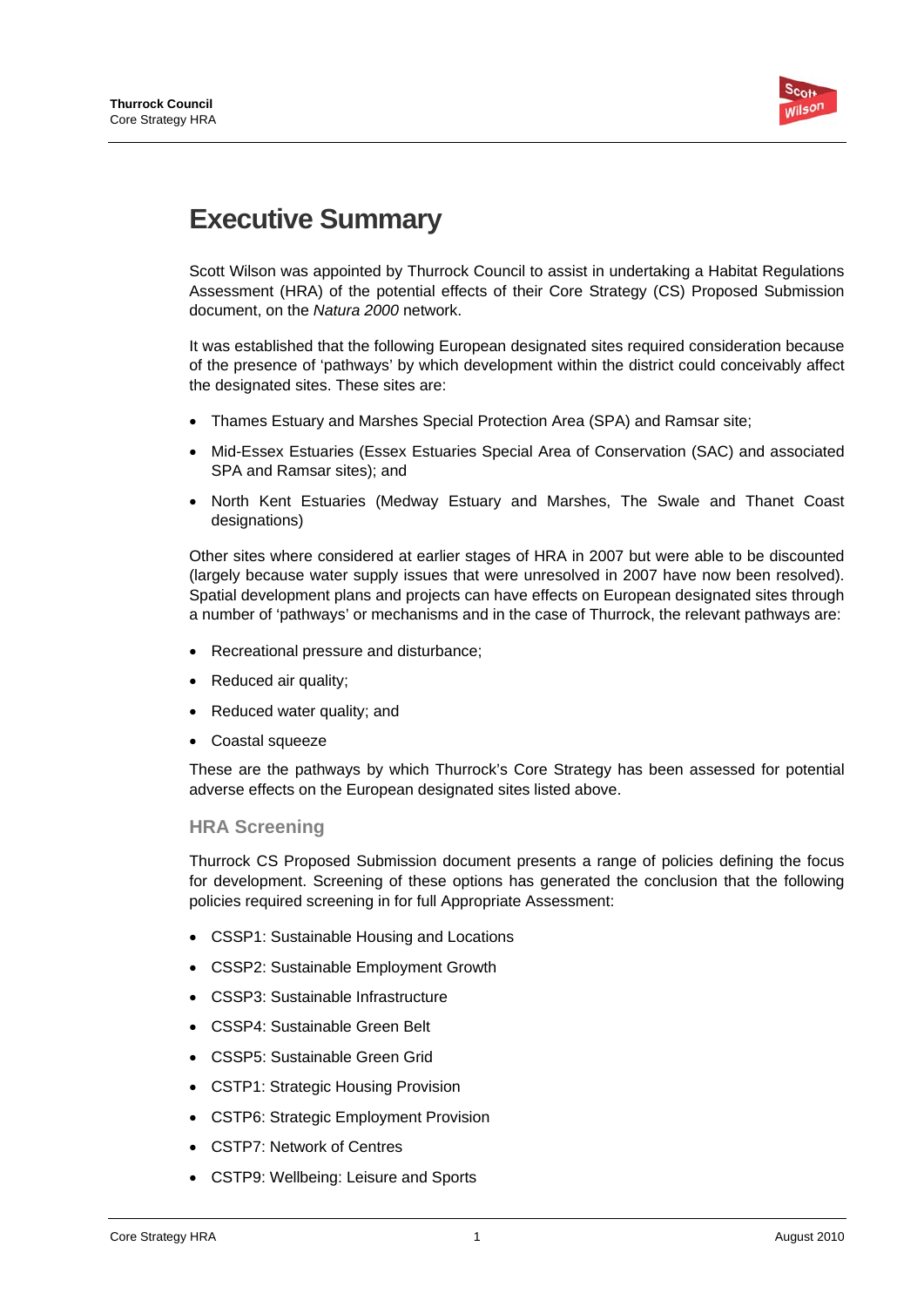

- CSTP10: Community Facilities
- CSTP13: Emergency Services and Utilities
- CSTP15: Transport in Greater Thurrock
- CSTP17: Strategic Freight Movement and Access to Ports
- CSTP26: Renewable or Low Carbon Energy Generation
- CSTP28: River Thames

**Appropriate Assessment** 

### **Thames Estuary and Marshes SPA and Ramsar**

The CS was not considered to create a Likely Significant Effect (LSE) on the SPA/Ramsar through coastal squeeze. No employment or residential development was included within 700m of the site, and future potential for any waste or renewable energy schemes under policies CSTP26 and CSTP29 included caveats that would avoid LSE by ensuring compliance with the Habitats Directive.

The CS was not considered to pose LSE through unsustainable recreational pressure. The CS includes provision for alternative recreational facilities, including a country park that should deflect users from the SPA/Ramsar. There are also commitments to management of existing green assets. Thurrock's Green Grid strategy sets out access restrictions, green space maintenance, and creation strategies that will ensure mitigation is adequate.

Thurrock Council have committed to working with the Thames Estuary Partnership (TEP) in order to manage recreation and monitoring disturbance, such that the need for any enhanced measures to manage waterborne access can be delivered at the appropriate time. These should be developed further in conjunction with the TEP in a cohesive management strategy and may need to be informed by visitor surveys of the SPA to determine patterns of recreational use, which will reduce pressure and prevent adverse effects upon the European site integrity. Thurrock's contribution should be commensurate with its population size, since Thurrock can only be considered responsible for mitigating their contribution to an "in combination" effect. Developer contributions would be a mechanism by which Thurrock could contribute.

Air quality reductions were not considered to pose a LSE on the Thames Estuary and Marshes SPA/Ramsar. A consented power station at Tilbury (Tilbury Green Power) has been assessed and found not to require HRA. Nonetheless, policies CSTP26 and CSTP29 do allow for the possibility of further renewable energy and/or waste sites, especially at Tilbury or London Gateway. Therefore, further or alternative schemes that come forward will need to be subject to environmental assessment that should include consideration of the need for project-level HRA.

In relation to water quality, the SPA/Ramsar is not considered to be particularly vulnerable to the effects of smothering macro-algal growth that nutrient enrichment has created in south coast waters. However, it was considered that reference should be included in the Core Strategy to the Thurrock Water Cycle Study and in particular to phasing of development in line with the WCS, in order to provide security that adverse effects on European sites will not result.

The development of London Gateway Port was considered as an 'in combination' factor with the policies of the CS. Mitigation measures have been approved for this scheme, and it has been concluded that provided that these are adopted, there is no residual in combination impact likely through disturbance, reduced air quality reduced water quality or coastal squeeze.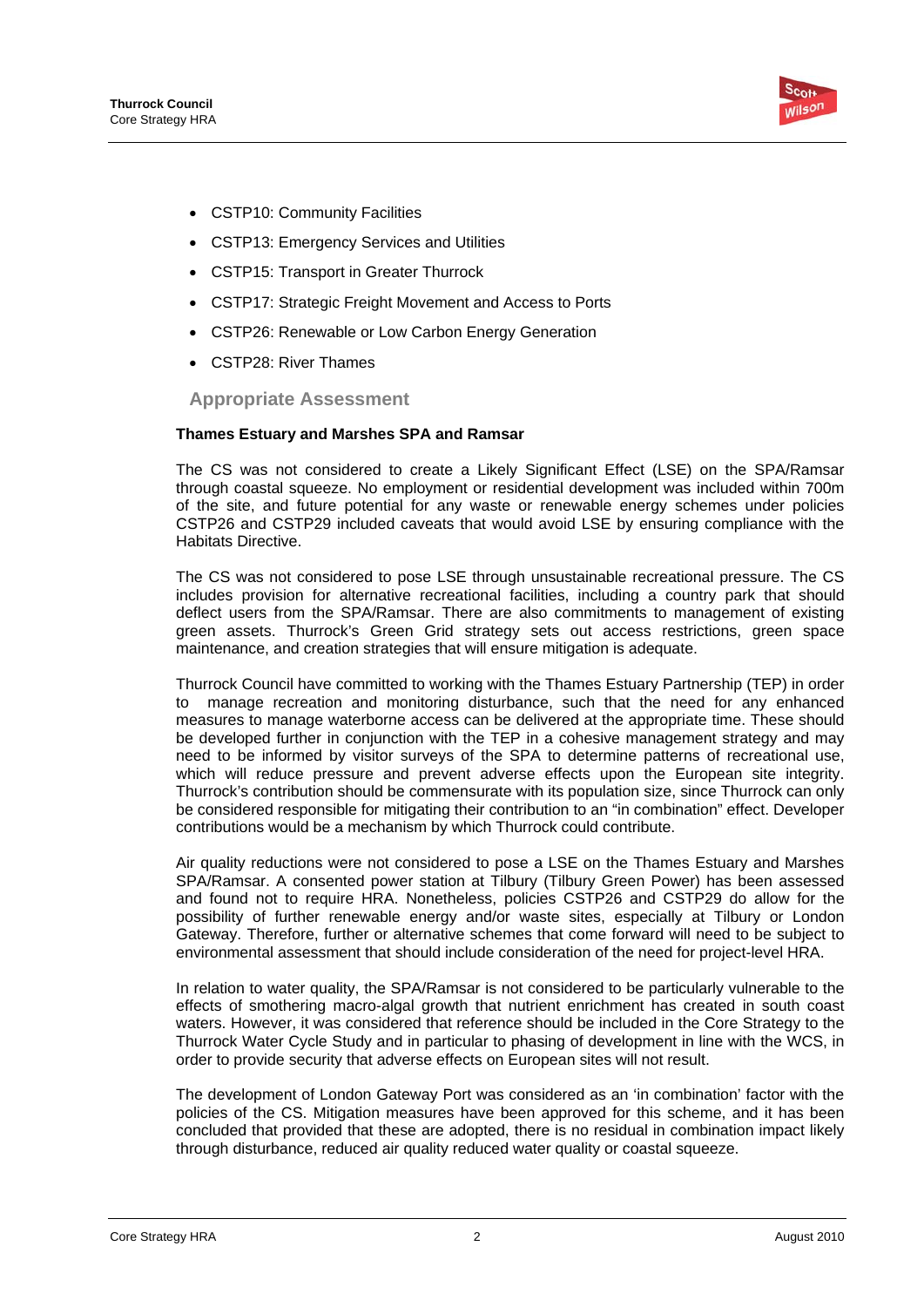

With these measures in place it can be concluded that an adequate policy framework exists within the CS to enable the delivery of measures to avoid adverse effects on the Thames Estuary & Marshes SPA & Ramsar site.

### **Mid-Essex Estuaries**

The CS was not considered to pose LSE through unsustainable recreational pressure. Plans and strategies already exist to manage recreation at some of the designated SPAs/Ramsars and parts of the Essex Estuaries SAC. Thurrock Council have committed to working with the Thames Estuary Partnership in order to manage recreation and monitoring disturbance, such that the need for any enhanced measures to manage waterborne access can be delivered at the appropriate time.

The SAC/SPAs/Ramsar sites are not considered to be particularly vulnerable to the effects of smothering macro-algal growth that nutrient enrichment has created in south coast waters. In addition, the Essex estuary sites are lie several kilometres from Thurrock, such that large dilution factors will apply to any nutrients added to the Thames at Thurrock. However, it was considered that reference should be included in the Core Strategy to the Thurrock Water Cycle Study and in particular to phasing of development in line with the WCS, in order to provide security that adverse effects on European sites will not result.

Having made this amendment, it can therefore be concluded that an adequate policy framework exists within the CS to enable the delivery of measures to avoid adverse effects on the Essex Estuaries SAC and associated SPA & Ramsar sites.

### **North Kent Estuaries**

The SAC/SPAs/Ramsar sites are not considered to be vulnerable to the effects of smothering macro-algal growth that nutrient enrichment has created in south coast waters. In addition, the North Kent estuary sites are lie several kilometres from Thurrock, such that large dilution factors will apply to any nutrients added to the Thames at Thurrock. However, it was considered that reference should be included in the Core Strategy to the Thurrock Water Cycle Study and in particular to phasing of development in line with the WCS, in order to provide security that adverse effects on European sites will not result.

Having made this amendment, it can be concluded that an adequate policy framework exists to avoid adverse water quality impacts on European sites.

### **Conclusion**

It has been concluded that an adequate policy framework exists (when considered within the context of the existing legal safeguards) to enable the delivery of measures to avoid adverse effects on European sites.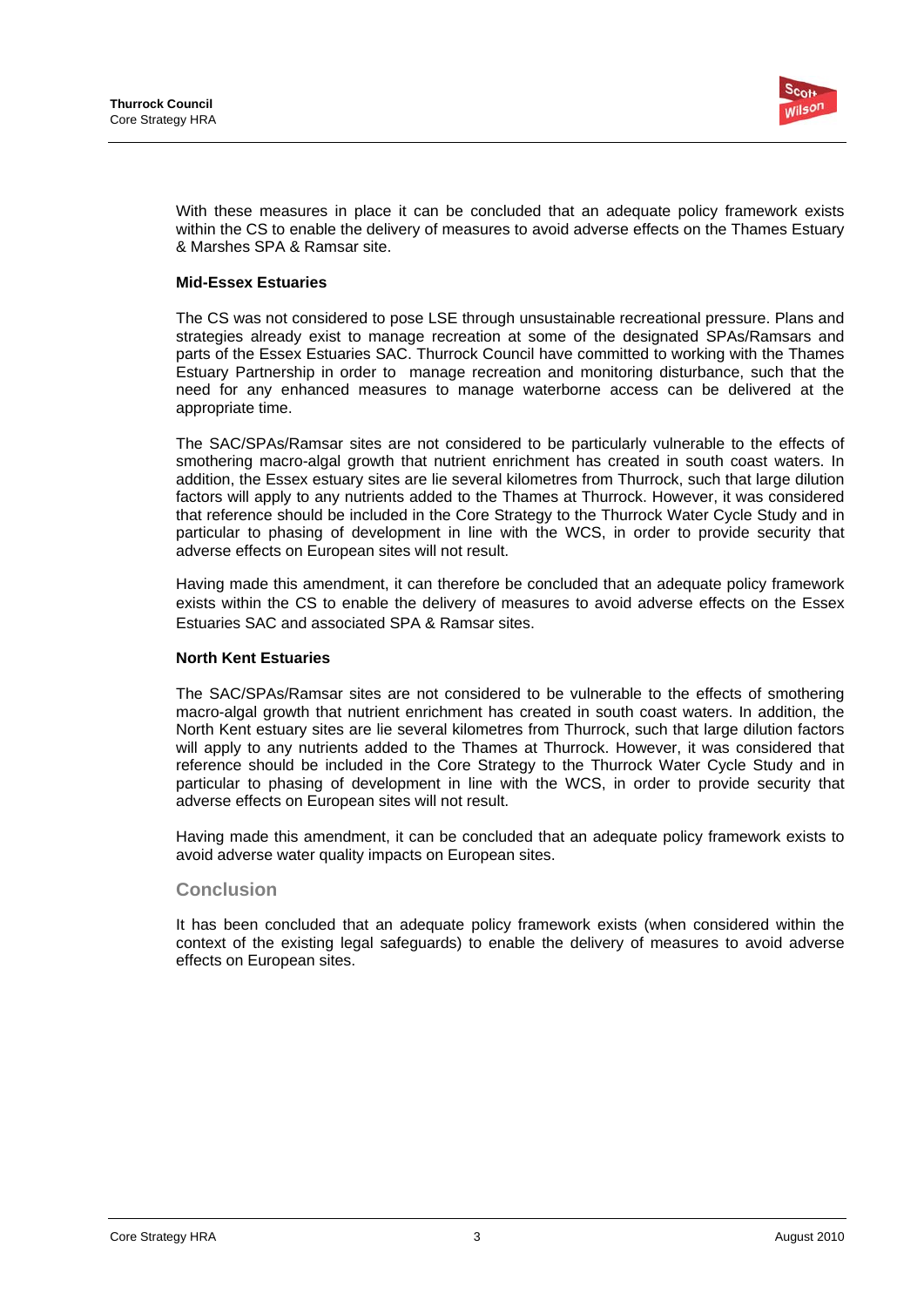

# **1 Introduction**

# 1.1 Current Legislation

- 1.1.1 The need for Appropriate Assessment is set out within Article 6 of the EC Habitats Directive 1992, and interpreted into British law by the Conservation of Habitats and Species Regulations 2010. Under these Regulations, land use plans must be subject to Appropriate Assessment if they are likely to have a significant [adverse] effect on a Natura 2000 site (Special Areas of Conservation, SAC and Special Protection Areas, SPA). It is Government policy (as described in Planning Policy Statement 9: Biodiversity & Geological Conservation) for sites designated under the Convention on Wetlands of International Importance (Ramsar sites) to be treated as having equivalent status to Natura 2000 sites. As such, Appropriate Assessments should also cover these sites.
- 1.1.2 The Habitats Directive applies a precautionary approach to protected areas; plans and projects can only be permitted having ascertained that there will be no adverse effect on the integrity of the site(s) in question. In the case of the Habitats Directive, plans and projects may still be permitted if there are no alternatives to them and there are Imperative Reasons of Overriding Public Interest (IROPI) as to why they should go ahead. In such cases, compensation would be necessary to ensure the overall integrity of the site network.
- 1.1.3 In recent years the term Habitat Regulations Assessment (HRA) has been coined to describe the entire assessment process required to comply with the Regulations, including the specific Appropriate Assessment stage. In order to ascertain whether or not site integrity will be affected, an HRA should therefore be undertaken of the plan or project in question.

### **Habitats Directive 1992**

Article 6 (3) states that:

"*Any plan or project not directly connected with or necessary to the management of the site but likely to have a significant effect thereon, either individually or in combination with other plans or projects, shall be subject to appropriate assessment of its implications for the site in view of the site's conservation objectives."*

### **Conservation of Habitats and Species Regulations 2010**

The Regulations state that:

 $\frac{1}{\sqrt{2}}$ "*A competent authority, before deciding to … give any consent for a plan or project which is likely to have a significant effect on a European site ... shall make an appropriate assessment of the implications for the site in view of that sites conservation objectives*".

# 1.2 Scope and Objectives

1.2.1 Scott Wilson has been appointed by Thurrock Council to assist in undertaking a Habitats Regulations Assessment of the potential effects of its LDF Core Strategy (CS) on the Natura 2000 network. Scott Wilson previously assessed CS policies in 2007 at the Preferred Options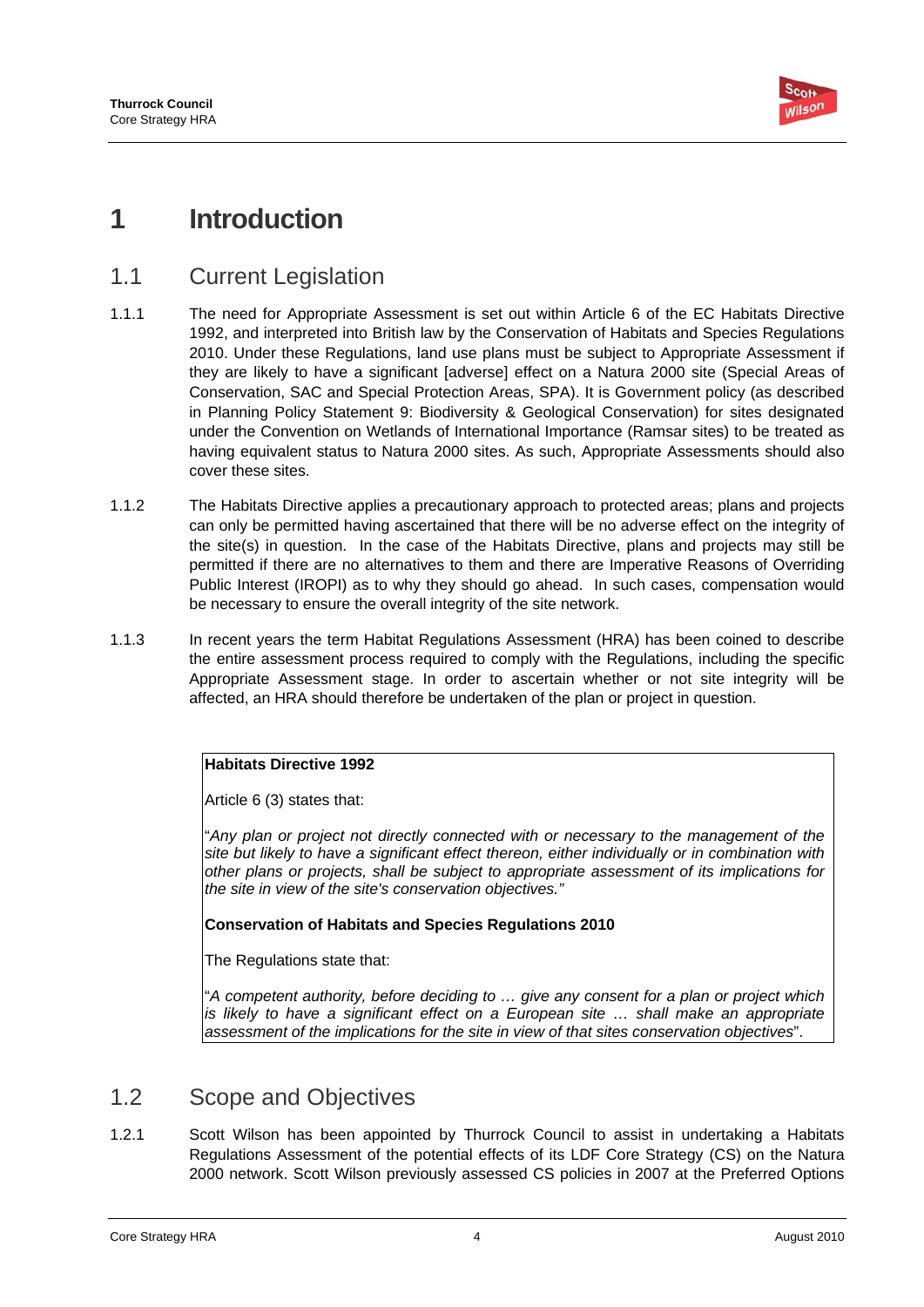

stage of their development. However, these policies have now been revised and this report seeks to update the HRA recommendations based on the CS Proposed Submission stage policies.

1.2.2 Chapter 2 of this report describes the methodology followed in carrying out the HRA. Chapter 3 outlines the possible pathways by which adverse effects on European protected sites could arise as a result of a document such as the Core Strategy. Chapters 4-6 contain the Habitat Regulations Assessment, organised by European site (or cluster of related sites), based on key environmental conditions required to maintain the integrity of these sites. The policies of the Core Strategy (CS) are summarised in Appendix 1.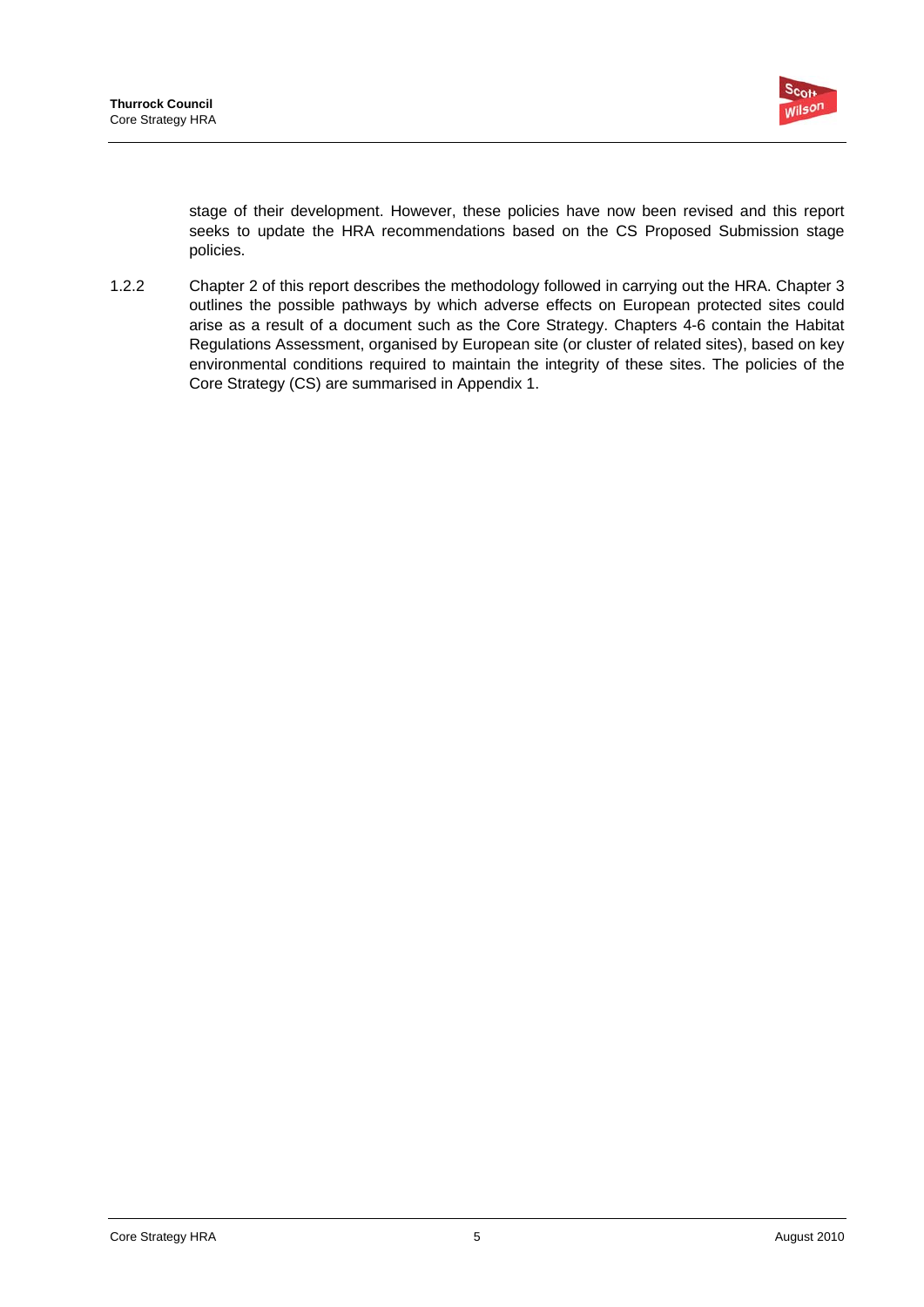

# **2 Methodology**

- 2.1 Introduction
- 2.1.1 This section sets out our approach and methodology for undertaking the HRA.

# 2.2 A Proportionate Assessment

- 2.2.1 Project-related HRA often requires bespoke survey work and novel data generation in order to accurately determine the significance of adverse effects; in other words, to look beyond the risk of an effect to a justified prediction of the actual likely effect and to the development of avoidance or mitigation measures.
- 2.2.2 However, the draft CLG guidance<sup>1</sup> makes it clear that when implementing HRA of land-use plans, the Appropriate Assessment (AA) should be undertaken at a level of detail that is appropriate and proportional to the level of detail provided within the plan itself:
- 2.2.3 "*The comprehensiveness of the [Appropriate] assessment work undertaken should be proportionate to the geographical scope of the option and the nature and extent of any effects identified. An AA need not be done in any more detail, or using more resources, than is useful for its purpose. It would be inappropriate and impracticable to assess the effects [of a strategic*  land use plan] in the degree of detail that would normally be required for the Environmental *Impact Assessment (EIA) of a project*."
- 2.2.4 In other words, there is a tacit acceptance that appropriate assessment can be tiered and that all impacts are not necessarily appropriate for consideration to the same degree of detail at all tiers (**Figure 1**). This HRA was therefore undertaken using existing data and without undertaking bespoke surveys or detailed modelling.
- 2.2.5 Inevitably, there will be an absence of fine detail in the Core Strategy since the purpose of such a document is to provide a broad framework. The most robust and defensible approach to the absence of fine grain detail at this level is to make use of a precautionary approach in assessing the policies of the Core Strategy. In other words, the plan is never given the benefit of the doubt; it must be assumed that an objective/policy is likely to have an impact leading to a significant adverse effect upon a European site unless it can be clearly established otherwise.

 <sup>1</sup> CLG (2006) Planning for the Protection of European Sites, Consultation Paper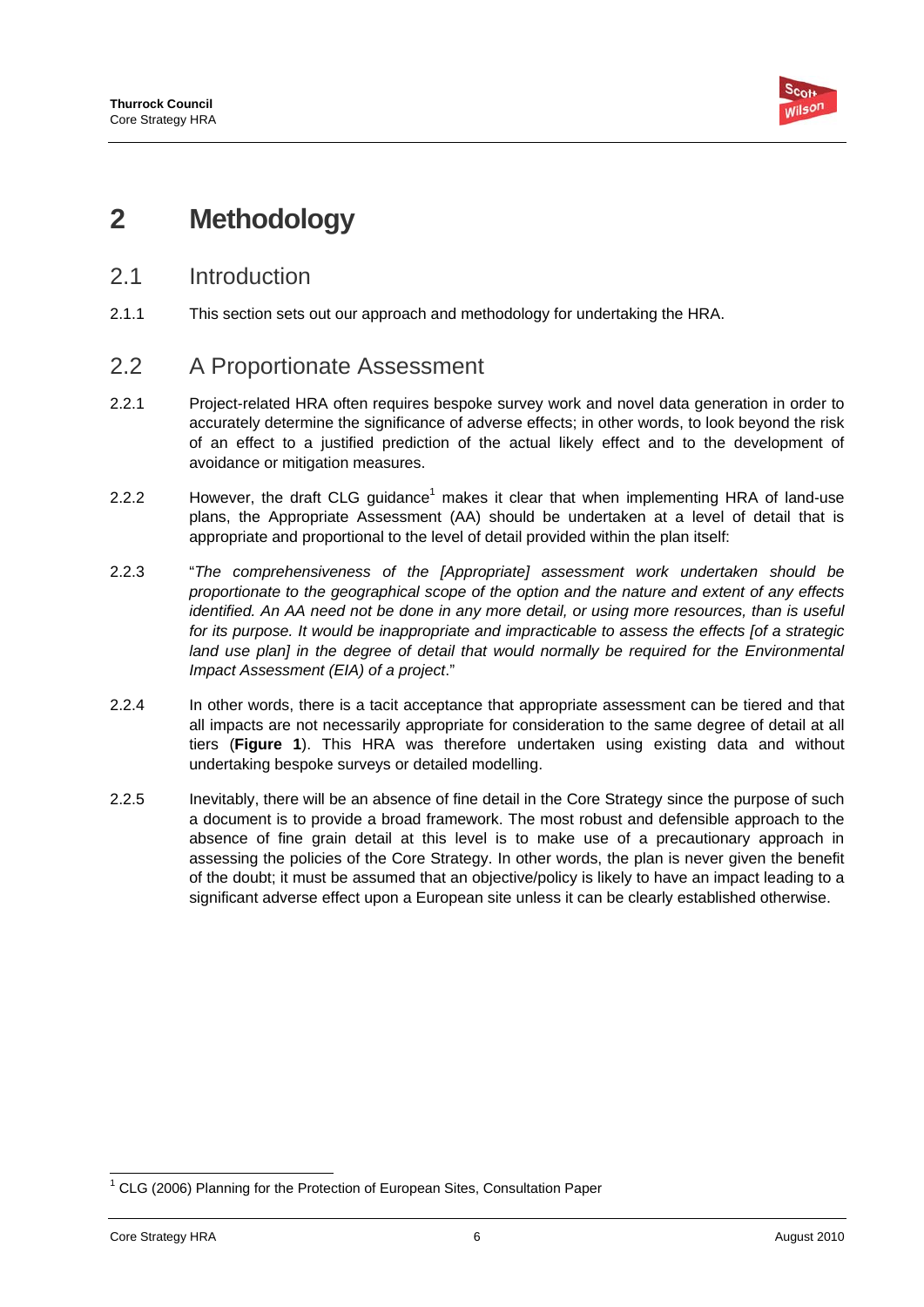

### **Figure 1: Tiering in HRA of Land Use Plans**

- 2.3 The Process of HRA
- 2.3.1 The HRA has been carried out in the continuing absence of formal Government guidance. CLG released a consultation paper on AA of Plans in 2006<sup>2</sup>. As yet, no further formal guidance has emerged.
- 2.3.2 **Figure 2** below outlines the stages of HRA according to current draft CLG guidance. The stages are essentially iterative, being revisited as necessary in response to more detailed information, recommendations and any relevant changes to the plan until no significant adverse effects remain.

 2 CLG (2006) Planning for the Protection of European Sites, Consultation Paper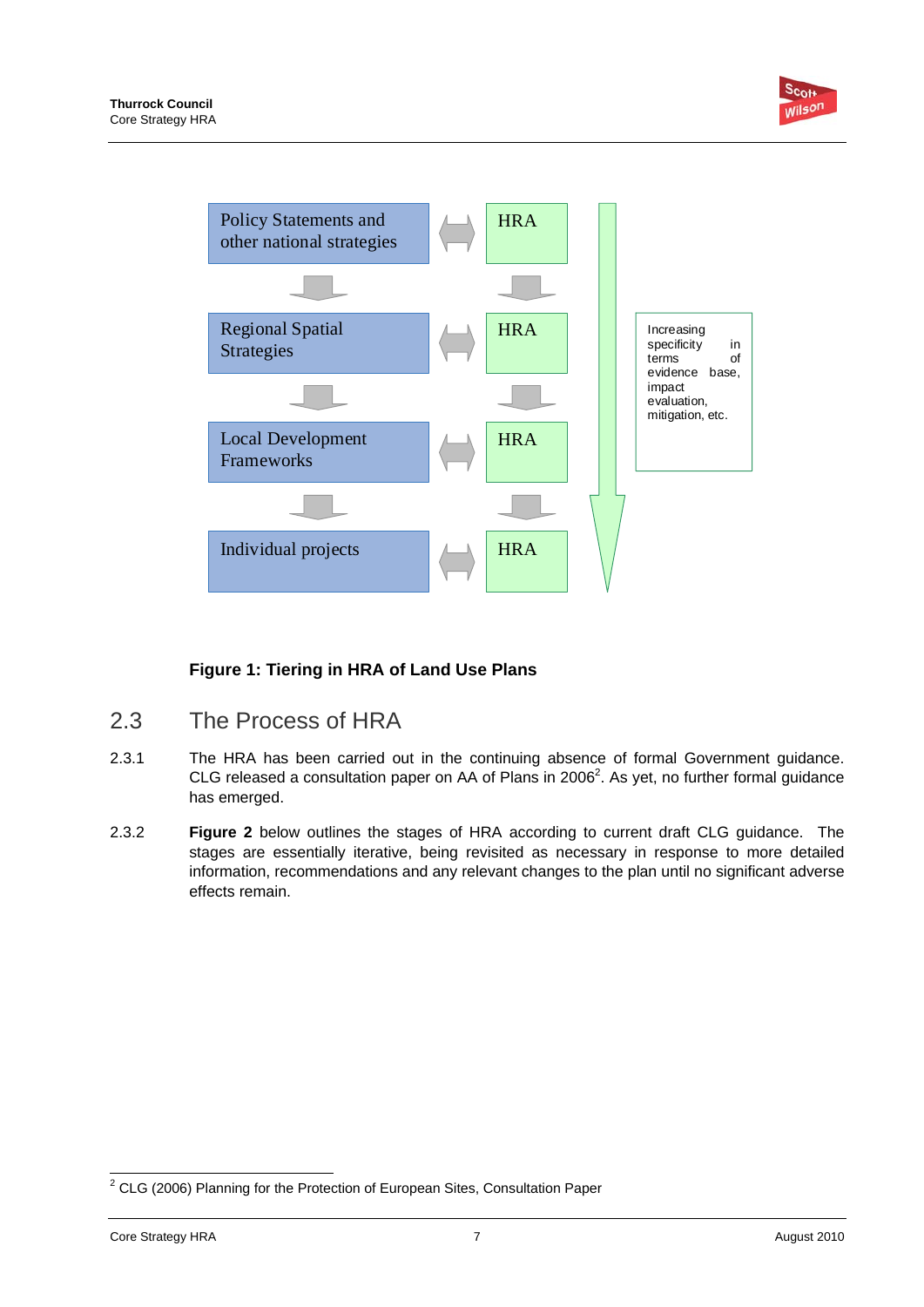



### **Figure 2: Four-Stage Approach to Habitat Regulations Assessment**

2.3.3 In practice, this broad outline requires some amendment in order to feed into a developing land use plan such as a Core Strategy.

# 2.4 Evidence gathering

- 2.4.1 Sources of evidence that we have accessed for this Appropriate Assessment include:
	- The East of England Plan (Government Office for the East of England, 2008);
	- HRA of the East of England Plan including Proposed and Further Proposed Changes (RPS, 2007);
	- The East of England Plan First Review (draft policies, 2010);
	- The London Plan (GLA, 2004);
	- The HRA of the South East RSS (including Proposed Changes);
	- Site Specific Allocations DPD (Thurrock Unitary Authority, 2007);
	- Thurrock Local Plan (1997);
	- Greengrid Strategy 2006-2011 (Thurrock Unitary Authority);
	- Municipal Waste Strategy for Thurrock 2008-2020;
	- Sustainable Development Strategy and Framework 2007-2021 (Thurrock Unitary Authority);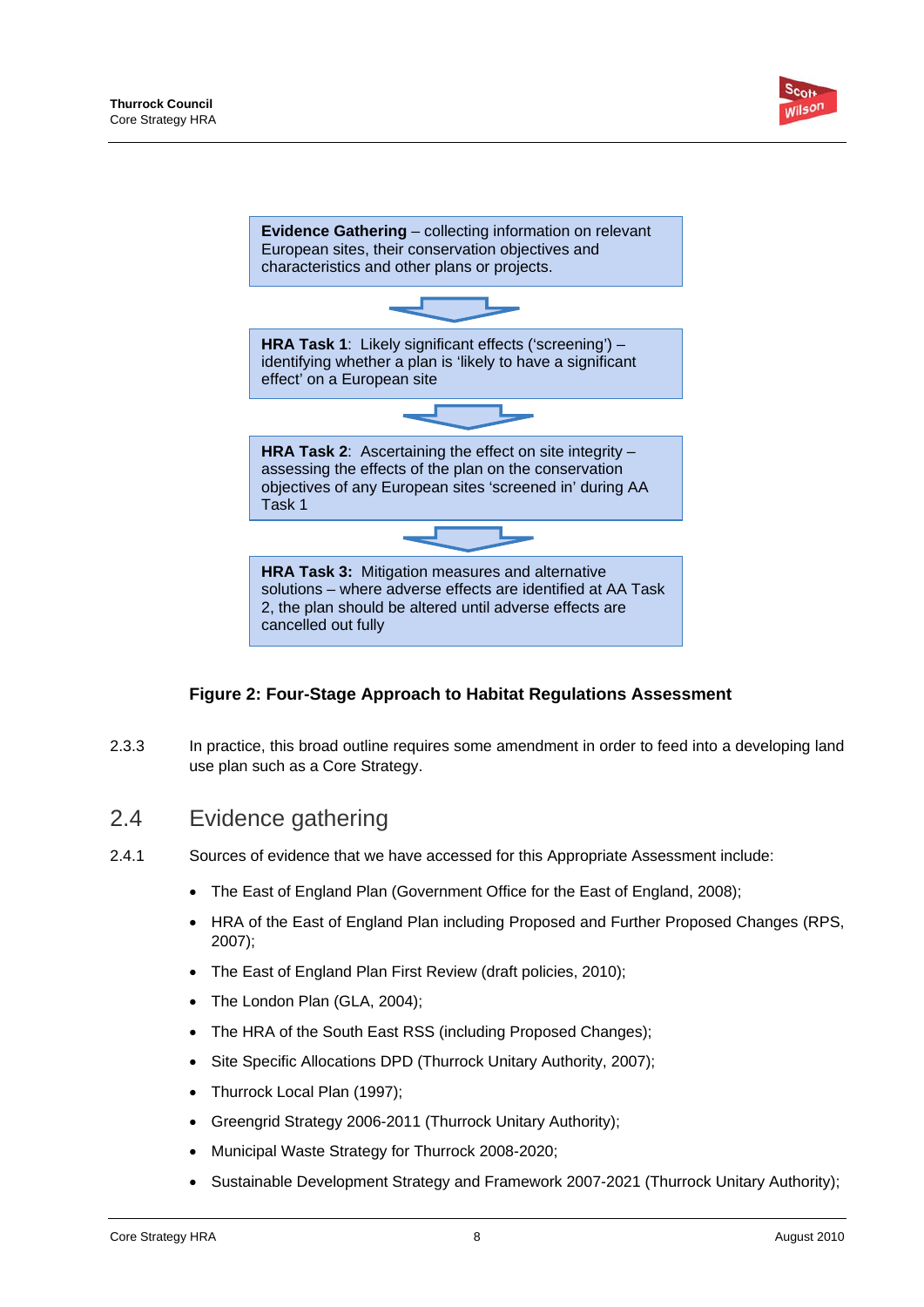

- England Leisure Visits: the Results of the 2005 Survey (Countryside Agency, 2006);
- Thames Gateway South Essex Business Plan for Transport (2005);
- Thames Gateway South Essex Greengrid Strategy (2005);
- Thurrock Strategic Housing Land Availability Assessment (2010);
- Thurrock Employment Study (2005) and Employment Land Review (2007);
- Thurrock Infrastructure Prioritisation and Implementation Programme 2006-2021;
- Thurrock Transport Strategy 2008 2021;
- Stage 3 Review of Consents Appropriate Assessments (Environment Agency);
- Impact of East of England Housing and Economic Growth Scenarios on Regional Water Supplies (EA response to EERA consultation, 2009);
- Impacts of Growth on Water Quality in the East of England: Interim Report to Support the RSS Review (Entec/Anglian Water/EA, 2009);
- Water Companies Water Resource Management Plans (Essex & Suffolk Water; Thames Water; Anglian Water, 2009);
- Coastal Habitat Management Plans (Essex Coast and Estuaries; North Kent Coast and Estuaries, 2002);
- River Basin Management Plans (Thames; Anglian, 2009);
- Thames Estuary 2100 (EA);
- South Essex Catchment Flood Management Plan (EA, 2009);
- Catchment Abstraction Management Strategies (Combined Essex, 2007);
- Blackwater Estuary Management Plan (Maldon District Council and Colchester Borough Council, 1996);
- Colne Estuary Strategy;
- Crouch and Roach Estuaries Management Plan (2005);
- European Site Management and Access Management Plans where available;
- Nature on the Map and its links to SSSI citations and the JNCC website (www.natureonthemap.org.uk).

### **Physical Scope of the HRA**

- 2.4.2 Thirty-four European sites were included within the scope of the HRA of the Preferred Options in 2007 (including overlapping designations). For the Proposed Submission Stage HRA circumstances have changed which means that we are able to screen out the following sites:
	- Deben Estuary SPA/Ramsar
	- Stour and Orwell Estuaries SPA/Ramsar
	- Abberton Reservoir SPA/Ramsar
	- The Wash SAC/SPA/Ramsar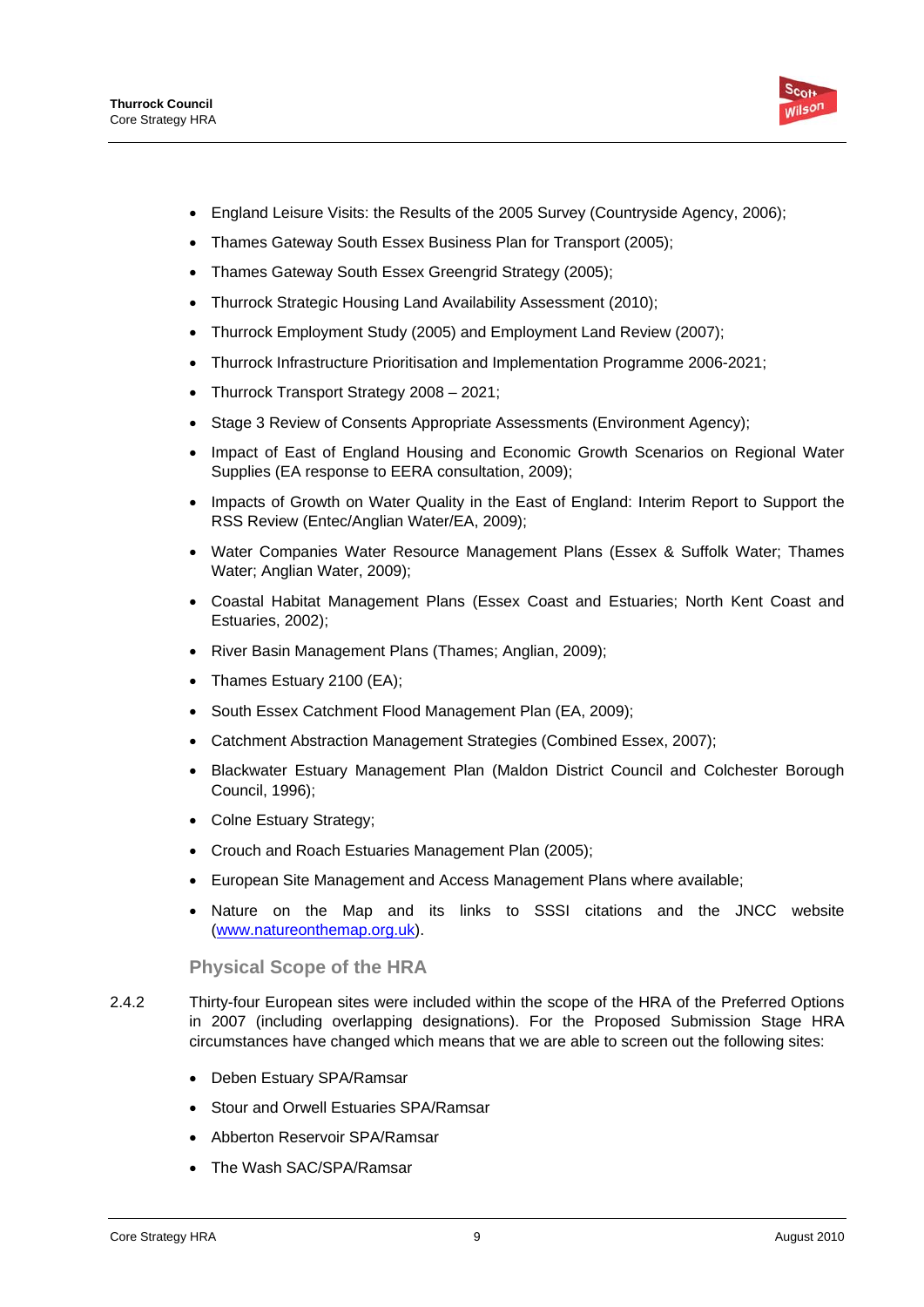

- Ouse Washes SAC/SPA/Ramsar
- 2.4.3 Stour & Orwell Estuaries SPA and Deben Estuary SPA were screened into the original HRA because there were concerns that increased abstraction to supply Thurrock's growing population (when considered in combination with surrounding authorities) could lower water levels within the Rivers Deben, Stour and Orwell, or from tributaries and thereby reduce freshwater inputs into these sites. Abberton Reservoir was screened because of a proposed scheme to meet the future potable water requirements of Thurrock and other parts of Essex by raising the top water level of Abberton Reservoir by 3.2 metres to increase the storage capacity by 60%. This could involve increased abstraction from the Great Ouse at Denver, which led to The Wash or Ouse Washes SAC's, SPA's or Ramsar sites being screened in.
- 2.4.4 However, since the 2007 HRA, the Abberton Reservoir dam raising scheme has been given planning permission by Colchester Borough Council and has been subject to its own Appropriate Assessment. Essex and Suffolk Water (ESW) plan to start construction in January 2010 and the scheme is due to come online in 2014/15. As such, it can be concluded that the use of Abberton Reservoir to provide potable water for Thurrock in the future is confirmed and does therefore not need consideration within this Appropriate Assessment.
- 2.4.5 Until the scheme comes online ESW will continue to operate with a supply/demand shortfall and will seek to address this through demand management measures. However, it is expected that during this period there will be no need to increase the existing Groundwater and/or surface water licenses which currently supply water to Thurrock. Moreover, the existing spare capacity in these consents, which may be required to serve the new development up to 2014/15, has already been evaluated for its potential to result in adverse effects on European sites through the Environment Agency's Review of Consents process (which always assesses the full licensed volume irrespective of whether the current actual volume is lower) and therefore does not need to be reconsidered as part of this HRA. As such, impacts on the Stour & Orwell Estuaries SPA and Deben Estuary SPA can also be screened out of this HRA.
- 2.4.6 Therefore, twenty-two sites remain to be assessed within this HRA. These are (overlapping designations are grouped under each bullet point):
	- Thames Estuary and Marshes SPA and Ramsar. These are the only internationally designated sites within Thurrock.
	- Essex Estuaries SAC, Blackwater Estuary SPA and Ramsar, Colne Estuary SPA and Ramsar, Crouch and Roach Estuaries SPA and Ramsar, Foulness SPA and Ramsar, Dengie SPA and Ramsar.
	- Benfleet and Southend Marshes SPA and Ramsar
	- Medway Estuary and Marshes SPA and Ramsar
	- The Swale SPA and Ramsar
	- Thanet Coast SAC, Thanet Coast and Sandwich Bay SPA and Ramsar.
- 2.4.7 No European sites in London have been identified as being vulnerable to Core Strategy development in Thurrock. The European sites considered in this document are shown on Map 1.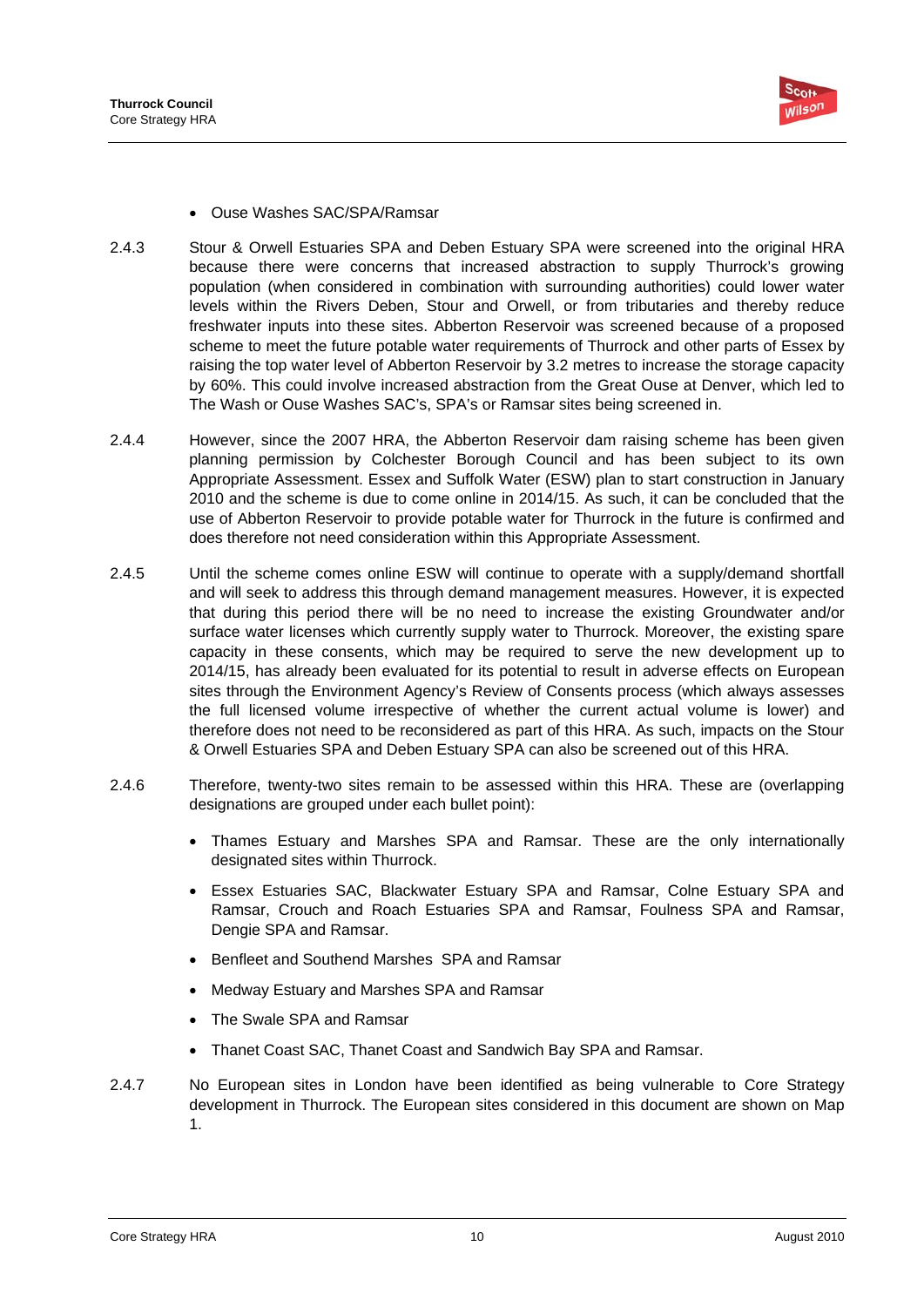

# 2.5 Task 1: Likely Significant Effects (Screening)

- 2.5.1 The first stage of any Habitat Regulations Assessment is a Likely Significant Effect (LSE) test essentially a risk assessment to decide whether the full subsequent stage known as Appropriate Assessment is required. The essential question is:
- *2.5.2 "Is the Plan, either alone or in combination with other relevant projects and plans, likely to result in a significant effect upon European sites?"*
- 2.5.3 The objective is to 'screen out' those plans and projects that can, without any detailed appraisal, be said to be unlikely to result in significant adverse effects upon European sites, usually because there is no mechanism for an adverse interaction with European sites.
- 2.5.4 This screening process was undertaken on the original preferred options in 2007 but has been repeated (see Appendix 1) for this Proposed Submission Stage HRA since policies have changed.

# 2.6 Task 2: Appropriate Assessment

2.6.1 The level of detail concerning developments that will be permitted under Core Strategies (and to an extent, knowledge concerning the sensitivities and vulnerabilities of European sites) is generally insufficient to make a detailed assessment of significance of effects, beyond levels of risk. As such, individual policies are evaluated against the environmental conditions necessary to maintain the integrity of the European site with consideration being given to the timing, duration, reversibility and scale of any adverse effect. In evaluating significance, Scott Wilson has relied on professional judgement as well as stakeholder consultation. Importantly, use is made of the precautionary approach where uncertainty over significance exists such that the effect will be considered significant unless there is considerable certainty that it can be ruled out. The Appropriate Assessment is the focus of Chapters 4 – 6 of the report.

### **Other Plans and Projects**

- 2.6.2 It is neither practical nor necessary to assess the 'in combination' effects of the CS within the context of all other plans and projects within Essex, London and the wider South East and East of England. In practice therefore, in combination assessment is of most relevance when the plan would otherwise be screened out because its individual contribution is inconsequential. For the purposes of this assessment, we have determined that, due to the nature of the identified impacts, the key other plans and projects relate to the additional housing, transportation and commercial/industrial allocations proposed for neighbouring authorities over the lifetime of the Plan.
- 2.6.3 In addition to relevant documents already listed within section 2.4, the following plans and projects were identified for consideration 'in combination':
	- London Gateway Port
	- Kent Local Development Frameworks (especially Medway, Gravesham and Dartford)
	- Essex Local Development Frameworks including the Castle Point LDF Core Strategy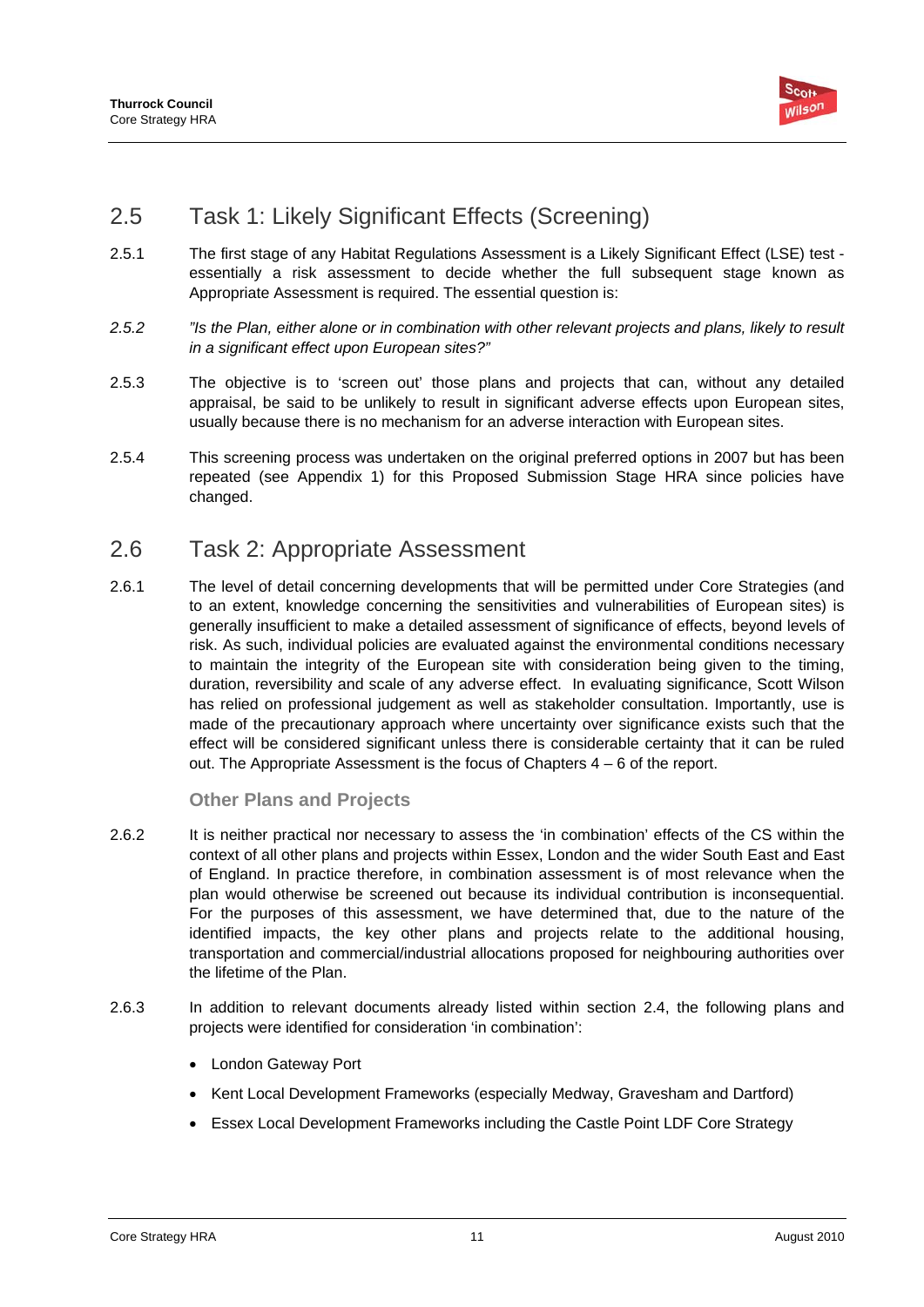

# **3 Pathways of Impact**

### 3.1 Introduction

- 3.1.1 In carrying out an HRA it is important to determine the various ways in which land use plans can impact on European sites by following the pathways along which development can be connected with European sites, in some cases many kilometres distant. Briefly defined, pathways are routes by which a change in activity associated with a development can lead to an effect upon a European site.
- 3.1.2 Based on the HRA carried out for the Preferred Options and taking account of the now consented scheme to increase water resource capacity at Abberton Reservoir, the following pathways require consideration for their potential to impact on relevant internationally designated sites.

## 3.2 Pathway of Impact: Recreational Pressure

- 3.2.1 All types of terrestrial European site, including vegetation associated with estuaries, can be affected by trampling, which in turn causes soil compaction and erosion. Motorcycle scrambling and off-road vehicle use can cause more serious erosion, as well as disturbance to sensitive species.
- 3.2.2 All of the estuaries considered within this HRA are extensively used for recreational activity by people from a wide-ranging catchment that includes the whole of Essex and also draw visitors from further afield. Activities of walkers (particularly dog walkers) and water-borne recreation can, if carried out in winter, have a significant disturbing effect upon wintering waterfowl thus increasing energetic expenditure (as birds have to take flight more frequently) and competition on the less disturbed mudflats $3$ .
- 3.2.3 The latest England Day Visits Survey $<sup>4</sup>$  indicates that people typically travel:</sup>
	- 10.8 miles (17.2 km) to visit a countryside site for the day;
	- 11.3 miles (18.1 km) to visit a woodland site for the day; and
	- 16 miles (25.5 km) to visit a coastal site for the day.
- 3.2.4 In all cases, more journeys were made by car than on foot. It should be noted that these are generalised figures; individual European sites may draw the majority of their visitors from a much smaller catchment (e.g. Thames Basin Heaths SPA, which draws 96% of its visitors from within 5  $km<sup>5</sup>$ ) or a much larger one (e.g. the New Forest SAC, for which 55% of visitors are holidaymakers rather than locals $^6$ ).
- 3.2.5 However, if we take the England Day Visits data as broadly 'typical' of the distances that residents of Thurrock may travel to visit European sites, this means that all of those sites within

 3 West, A.D., et al. 2002. Predicting the impacts of disturbance on shorebird mortality using a behaviour-based model. Biological Conservation 106:3, 319-328

<sup>&</sup>lt;sup>4</sup> Various. 2006. England Leisure Visits: the Results of the 2005 Survey. Countryside Agency  $\frac{5}{2}$  Liloy, D. at al. 2005. Visiter access potters on the Themas Begin Heather *English Nature* 5

Liley, D. et al. 2005. Visitor access patterns on the Thames Basin Heaths. *English Nature Research Report,* English Nature, Peterborough

<sup>6</sup> Forestry Commission. 2005. New Forest Visitor Survey.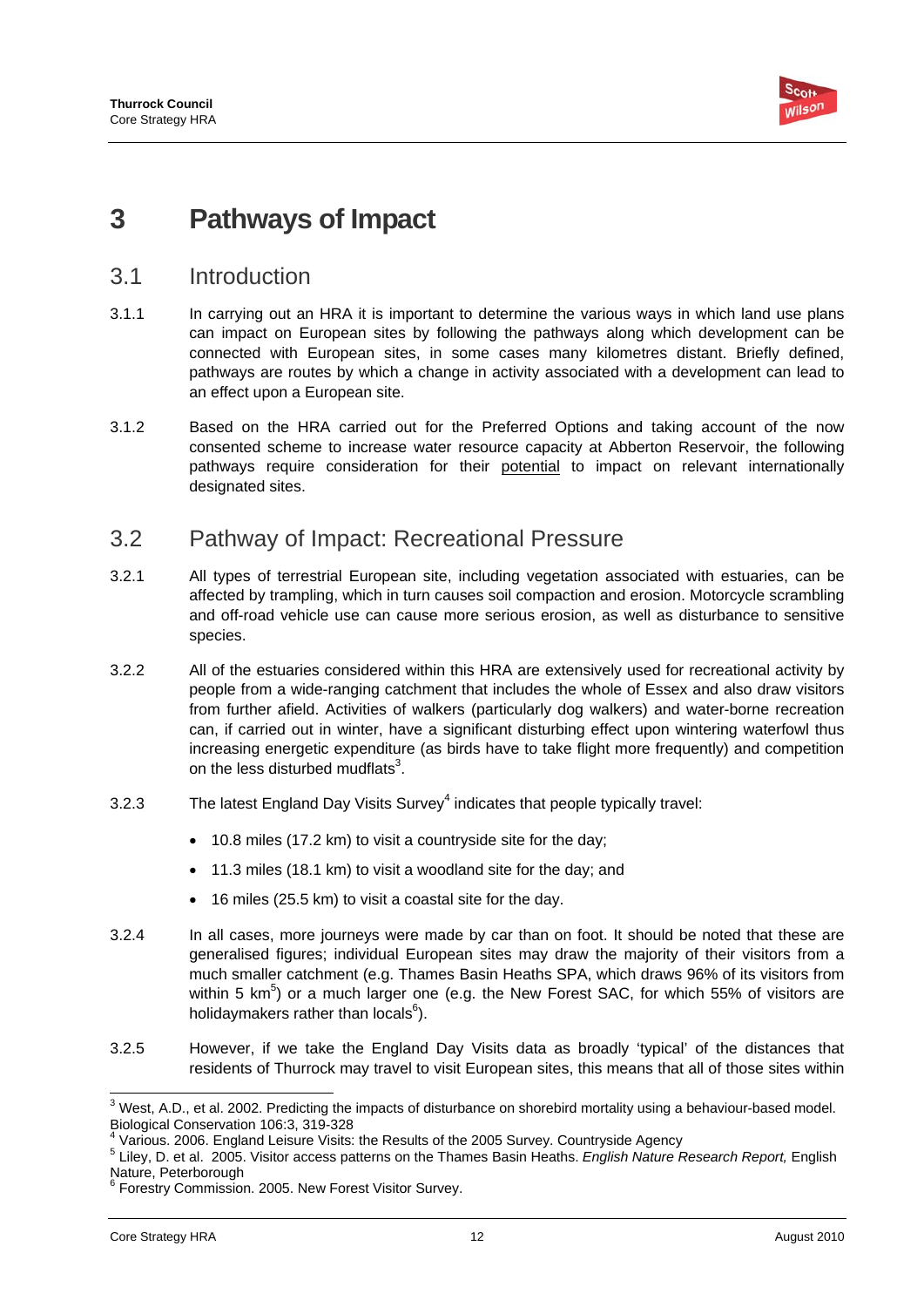

these distances could be affected by trampling or (in the case of Special Protection Areas) disturbance of sensitive wildlife as a result of the population increase in Thurrock from the minimum of 13,550 new homes that the Council are currently required to deliver between 2010 and 2021.

### **Disturbance of Wildlife**

- 3.2.6 Concern regarding the effects of disturbance on birds in particular, stems from the fact that they are expending energy unnecessarily and the time they spend responding to disturbance is time that is not spent feeding<sup>7</sup>. Disturbance therefore risks increasing energetic output while reducing energetic input, which can adversely affect the 'condition' and ultimately survival of the birds. In addition, displacement of birds from one feeding site to others can increase the pressure on the resources available within the remaining sites, as they have to sustain a greater number of birds.<sup>8</sup> Moreover, the more time a breeding bird spend disturbed from its nest, the more its eggs are likely to cool and the more vulnerable they are to predators. Finally, regular disturbance can also render some areas of otherwise suitable habitat unavailable for nesting such that breeding territories fail to be established or are limited to sub-optimal habitat.
- 3.2.7 The potential for disturbance may be less in winter than in summer, in that there are often a smaller number of recreational users and birds are not breeding. However, winter activity can still cause important disturbance, especially as birds are particularly vulnerable at this time of year due to food shortages. Several empirical studies have, through correlative analysis, demonstrated that out-of-season recreational activity can result in quantifiable disturbance:
	- Tuite et al<sup>9</sup> found that during periods of high recreational activity, bird numbers at Llangorse Lake decreased by 30% over a time period correlating with an increase in recreational activity. During periods of low recreational activity, however, no such correlation was observed. In addition, all species were found to spend less time in their 'preferred zones' (the areas of the lake used most in the absence of recreational activity) as recreational intensity increased.
	- Underhill et al<sup>10</sup> counted waterfowl and all disturbance events on 54 water bodies within the South West London Water bodies Special Protection Area and clearly correlated disturbance with a decrease in bird numbers at weekends in smaller sites and with the movement of birds within larger sites from disturbed to less disturbed areas.
	- Evans & Warrington<sup>11</sup> found that on Sundays total water bird numbers (including shoveler and gadwall) were 19% higher on Stocker's Lake LNR in Hertfordshire, and attributed this to displacement of birds resulting from greater recreational activity on surrounding water bodies at weekends relative to week days. However, recreational activity was not quantified in detail, nor were individual recreational activities evaluated separately.

 $\overline{a}$ 

<sup>7</sup> Riddington, R. *et al*. 1996. The impact of disturbance on the behaviour and energy budgets of Brent geese. *Bird*  Study 43:269-279

Gill, J.A., Sutherland, W.J. & Norris, K. 1998. The consequences of human disturbance for estuarine birds. *RSPB* 

Conservation Review 12: 67-72<br>
<sup>9</sup> Tuite, C. H., Owen, M. & Paynter, D. 1983. Interactive Talybont Reservoir, South Wales. *Wildfowl* 34: 48-63 Tuite, C. H., Owen, M. & Paynter, D. 1983. Interaction between wildfowl and recreation at Llangorse Lake and

Underhill, M.C. *et al.* 1993. Use of Waterbodies in South West London by Waterfowl. An Investigation of the Factors Affecting Distribution, Abundance and Community Structure. Report to Thames Water Utilities Ltd. and English Nature. Wetlands Advisory Service, Slimbridge<br><sup>11</sup> Evans. D.M. **2017** 

<sup>11</sup> Evans, D.M. & Warrington, S. 1997. The effects of recreational disturbance on wintering waterbirds on a mature gravel pitlake near London. International Journal of Environmental Studies 53: 167-182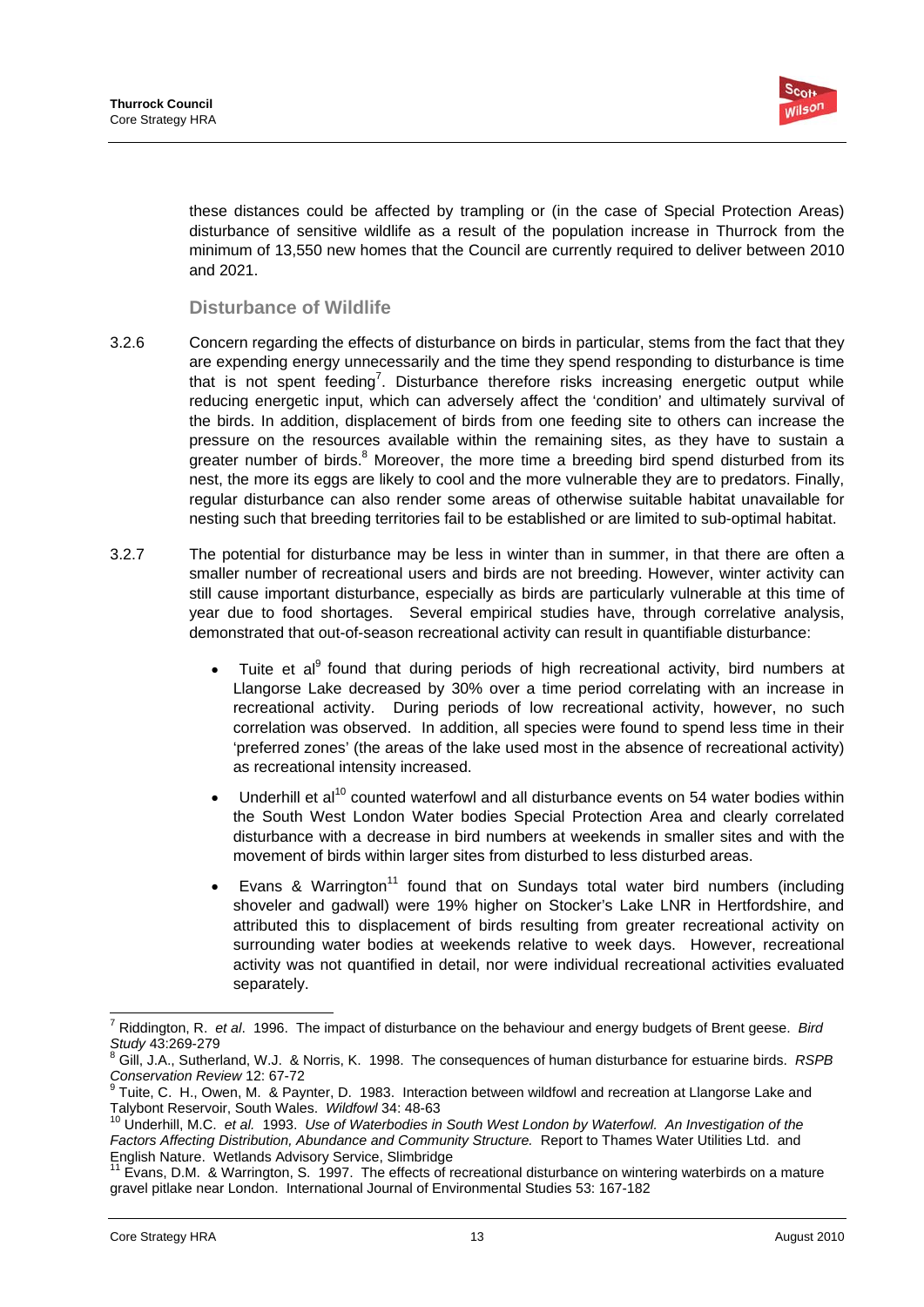

- Tuite et al<sup>12</sup> used a large (379 site), long-term (10-year) dataset (September March species counts) to correlate seasonal changes in wildfowl abundance with the presence of various recreational activities. They found that shoveler was one of the most sensitive species to disturbance. The greatest impact on winter wildfowl numbers was associated with sailing/windsurfing and rowing.
- 3.2.8 Human activity can affect birds either directly (e.g. through causing them to flee) or indirectly (e.g. through damaging their habitat). The most obvious direct effect is that of immediate mortality such as death by shooting, but human activity can also lead to behavioural changes (e.g. alterations in feeding behaviour, avoidance of certain areas *etc.*) and physiological changes (e.g. an increase in heart rate) that, although less noticeable, may ultimately result in major population-level effects by altering the balance between immigration/birth and emigration/death.
- 3.2.9 The degree of impact that varying levels of noise will have on different species of bird is poorly understood except that a number of studies have found that an increase in traffic levels on roads does lead to a reduction in the bird abundance within adjacent hedgerows - Reijnen et al (1995) examined the distribution of 43 passerine species (i.e. 'songbirds'), of which 60% had a lower density closer to the roadside than further away. By controlling vehicle usage they also found that the density generally was lower along busier roads than quieter roads.
- 3.2.10 Activity will often result in a flight response (flying, diving, swimming or running) from the animal that is being disturbed. This carries an energetic cost that requires a greater food intake. Research that has been conducted concerning the energetic cost to wildlife of disturbance indicates a significant negative effect.
- 3.2.11 Disturbing activities are on a continuum. The most disturbing activities are likely to be those that involve irregular, infrequent, unpredictable loud noise events, movement or vibration of long duration. Birds are least likely to be disturbed by activities that involve regular, frequent, predictable, quiet patterns of sound or movement or minimal vibration. The further any activity is from the birds, the less likely it is to result in disturbance.
- 3.2.12 The factors that influence a species response to a disturbance are numerous, but the three key factors are species sensitivity, proximity of disturbance sources and timing/duration of the potentially disturbing activity.

### **Sensitivity of species – waterfowl**

3.2.13 The distance at which a species takes flight when approached by a disturbing stimulus is known as the 'tolerance distance' (also called the 'escape flight distance') and differs between species to the same stimulus and within a species to different stimuli. These are given in Table 1, which compiles 'tolerance distances' from a literature review. It is reasonable to assume from this that disturbance is unlikely to be experienced more than a few hundred metres from the birds in question. In addition, the regular mechanized noise that is associated with waste sites is likely to be less disturbing that the presence of visible human activity in areas in which the birds are not used to observing such activity.

<sup>1</sup>  $12$  Tuite, C.H., Hanson, P.R. & Owen, M. 1984. Some ecological factors affecting winter wildfowl distribution on inland waters in England and Wales and the influence of water-based recreation. *Journal of Applied Ecology* 21: 41-62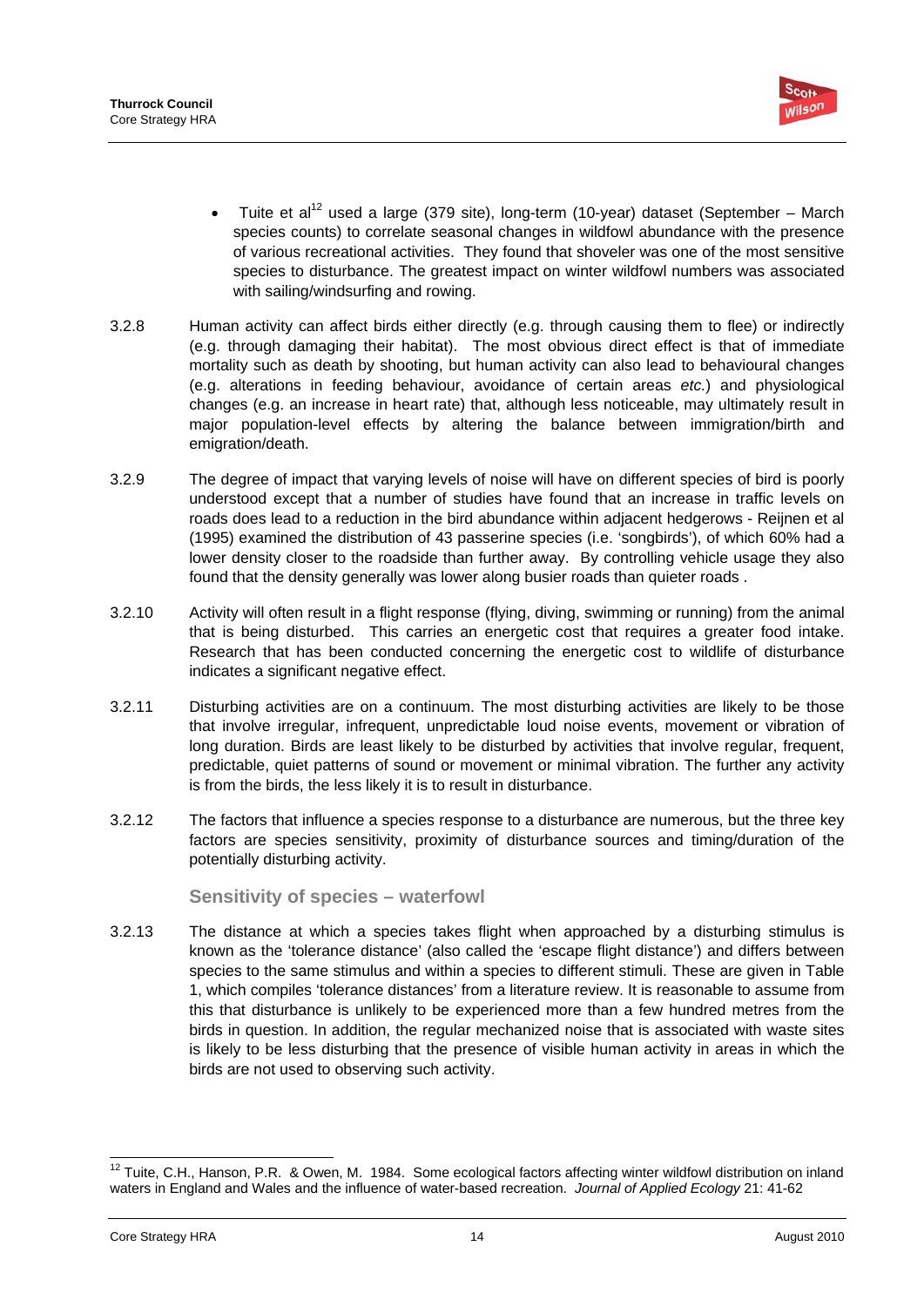

**Table 1 - Tolerance distances of 21 water bird species to various forms of recreational disturbance, as described in the literature. All distances are in metres. Single figures are mean distances; when**  means are not published, ranges are given. <sup>1</sup> Tydeman (1978), <sup>2</sup> Keller (1989), <sup>3</sup> Van der Meer (1985),<br><sup>4</sup> Welff et al.(1983), <sup>5</sup> Plankeetijn et al.(1986), <sup>13</sup>  **Wolff et al (1982), <sup>5</sup> Blankestijn et al (1986).<sup>13</sup>**

|                      | <b>Type of disturbance</b> |                          |                                                         |  |
|----------------------|----------------------------|--------------------------|---------------------------------------------------------|--|
| <b>Species</b>       | <b>Rowing boats/kayak</b>  | <b>Sailing boats</b>     | <b>Walking</b>                                          |  |
| Little grebe         |                            | $60 - 100^{1}$           |                                                         |  |
| <b>Great crested</b> |                            |                          |                                                         |  |
| grebe                | $50 - 100^{2}$             | $20 - 400$ <sup>1</sup>  |                                                         |  |
| Mute swan            |                            | $3 - 30^{1}$             |                                                         |  |
| Teal                 |                            | $0 - 400^1$              |                                                         |  |
| Mallard              |                            | $10 - 100^{1}$           |                                                         |  |
| Shoveler             |                            | $200 - 400^{1}$          |                                                         |  |
| Pochard              |                            | $60 - 400^{1}$           |                                                         |  |
| <b>Tufted duck</b>   |                            | $60 - 400^1$             |                                                         |  |
| Goldeneye            |                            | $100 - 400$ <sup>1</sup> |                                                         |  |
| Smew                 |                            | $0 - 400^1$              |                                                         |  |
| Moorhen              |                            | $100 - 400^{1}$          |                                                         |  |
| Coot                 |                            | $5 - 50^{1}$             |                                                         |  |
| Curlew               |                            |                          | $2113$ ; 339 <sup>4</sup> ; 213 <sup>5</sup>            |  |
| Shelduck             |                            |                          | $1483$ ; 250 <sup>4</sup>                               |  |
| Grey plover          |                            |                          | $124^{3}$                                               |  |
| Ringed plover        |                            |                          | 121 <sup>3</sup>                                        |  |
| Bar-tailed           |                            |                          |                                                         |  |
| godwit               |                            |                          | 107 $3$ ; 219 $4$                                       |  |
| Brent goose          |                            |                          | 105 <sup>3</sup>                                        |  |
| Oystercatcher        |                            |                          | $85^{\frac{3}{2}}$ ; 136 <sup>4</sup> ; 82 <sup>5</sup> |  |
| Dunlin               |                            |                          | $\overline{71}^3$ ; 163 $^2$                            |  |

# 3.3 Pathway of Impact: Air Quality

3.3.1 Current levels of understanding of air quality effects on semi-natural habitats are not adequate to allow a rigorous assessment of the likelihood of significant effects on the integrity of key European sites.

 13 Tydeman, C.F. 1978. *Gravel Pits as conservation areas for breeding bird communities*. PhD thesis. Bedford College

Keller, V. 1989. Variations in the response of Great Crested Grebes *Podiceps cristatus* to human disturbance - a sign of adaptation? *Biological Conservation* 49:31-45

Van der Meer, J. 1985. *De verstoring van vogels op de slikken van de Oosterschelde*. Report 85.09 Deltadienst Milieu en Inrichting, Middelburg. 37 pp.

Wolf, W.J., Reijenders, P.J.H. & Smit, C.J. 1982. The effects of recreation on the Wadden Sea ecosystem: many questions but few answers. In: G. Luck & H. Michaelis (Eds.), *Schriftenreihe M.E.L.F., Reihe A: Agnew. Wissensch*  275: 85-107

Blankestijn, S. *et al.* 1986. *Seizoensverbreding in de recreatie en verstoring van Wulp en Scholkester op hoogwatervluchplaatsen op Terschelling*. Report Projectgroep Wadden, L.H. Wageningen. 261pp.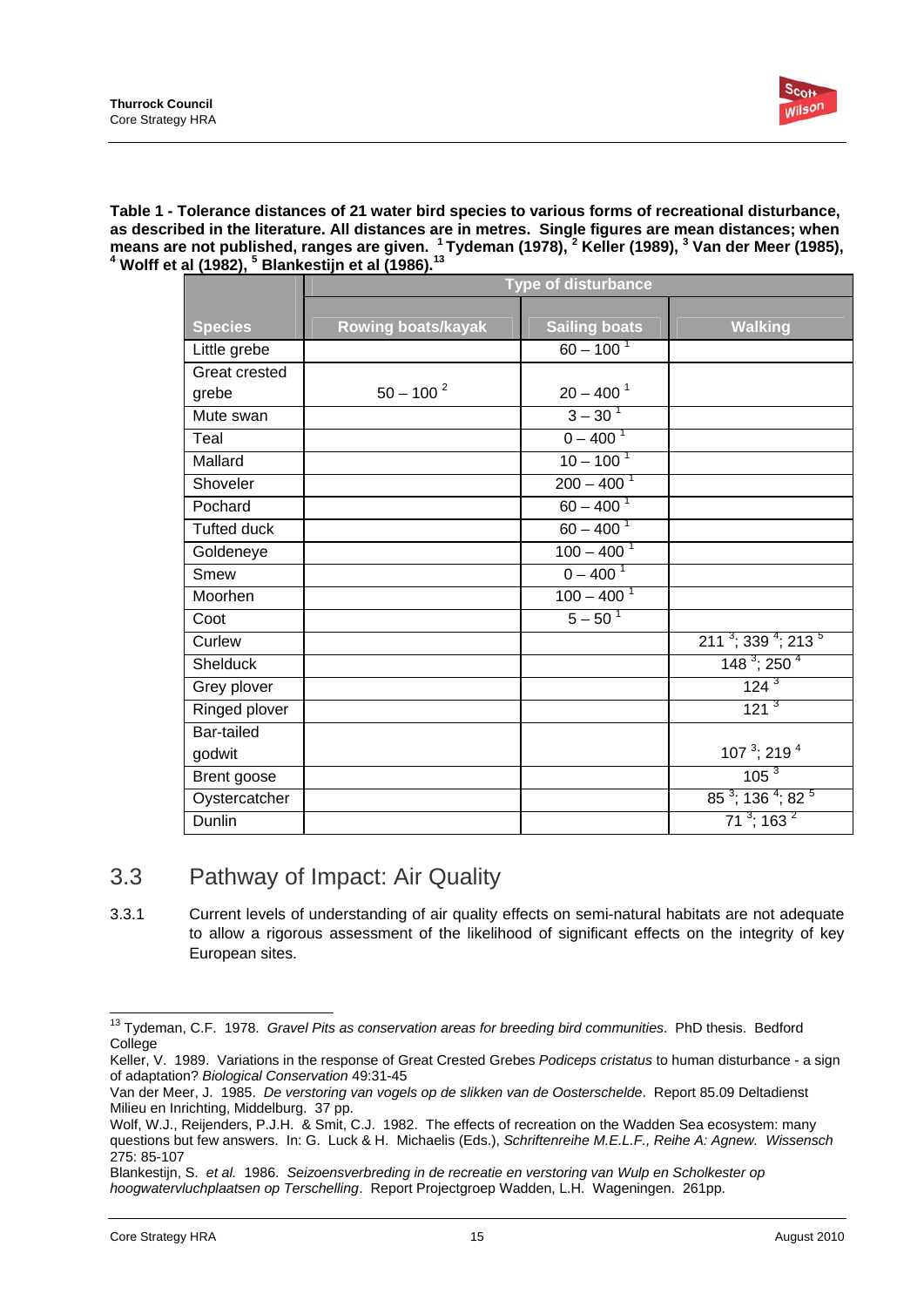

| <b>Pollutant</b>                      | rable 2. Maili suurces and enects or air pondiants on nabitats and species<br><b>Source</b>                                                                                                                                                                                                                                                                                                                                                                                                                                                                  | <b>Effects on habitats and species</b>                                                                                                                                                                                                                                                                                                                                                       |
|---------------------------------------|--------------------------------------------------------------------------------------------------------------------------------------------------------------------------------------------------------------------------------------------------------------------------------------------------------------------------------------------------------------------------------------------------------------------------------------------------------------------------------------------------------------------------------------------------------------|----------------------------------------------------------------------------------------------------------------------------------------------------------------------------------------------------------------------------------------------------------------------------------------------------------------------------------------------------------------------------------------------|
| Acid deposition                       | SO <sub>2</sub> , NO <sub>x</sub> and ammonia all contribute<br>to acid deposition. Although future<br>trends in S emissions and subsequent<br>deposition to terrestrial and aquatic<br>ecosystems will continue to decline, it<br>is likely that increased N emissions<br>may cancel out any gains produced by<br>reduced S levels.                                                                                                                                                                                                                         | Can affect habitats and species through<br>both wet (acid rain) and dry deposition.<br>Some sites will be more at risk than others<br>depending on soil type, bed rock geology,<br>weathering rate and buffering capacity.                                                                                                                                                                   |
| Ammonia<br>$(NH_3)$                   | Ammonia is released following<br>decomposition and volatilisation of<br>animal wastes. It is a naturally<br>occurring trace gas, but levels have<br>increased considerably with expansion<br>in numbers of agricultural livestock.<br>Ammonia reacts with acid pollutants<br>such as the products of $SO2$ and $NOx$<br>emissions to produce fine ammonium<br>(NH <sub>4</sub> +)- containing aerosol which may<br>be transferred much longer distances<br>(can therefore be a significant trans-<br>boundary issue.)                                        | Adverse effects are as a result of nitrogen<br>deposition leading to eutrophication. As<br>emissions mostly occur at ground level in<br>the rural environment and $NH3$ is rapidly<br>deposited, some of the most acute<br>problems of NH <sub>3</sub> deposition are for small<br>relict nature reserves located in intensive<br>agricultural landscapes.                                   |
| Nitrogen oxides<br>NO <sub>x</sub>    | Nitrogen oxides are mostly produced in<br>combustion processes. About one<br>quarter of the UK's emissions are from<br>power stations, one-half from motor<br>vehicles, and the rest from other<br>industrial and domestic combustion<br>processes.                                                                                                                                                                                                                                                                                                          | Deposition of nitrogen compounds<br>(nitrates $(NO3)$ , nitrogen dioxide $(NO2)$ and<br>nitric acid (HNO <sub>3</sub> )) can lead to both soil<br>and freshwater acidification. In addition,<br>$NOx$ can cause eutrophication of soils and<br>water. This alters the species composition<br>of plant communities and can eliminate<br>sensitive species.                                    |
| Nitrogen (N)<br>deposition            | The pollutants that contribute to<br>nitrogen deposition derive mainly from<br>$NOX$ and $NH3$ emissions. These<br>pollutants cause acidification (see also<br>acid deposition) as well as<br>eutrophication.                                                                                                                                                                                                                                                                                                                                                | Species-rich plant communities with<br>relatively high proportions of slow-growing<br>perennial species and bryophytes are<br>most at risk from N eutrophication, due to<br>its promotion of competitive and invasive<br>species which can respond readily to<br>elevated levels of N. N deposition can<br>also increase the risk of damage from<br>abiotic factors, e.g. drought and frost. |
| Ozone $(O_3)$                         | A secondary pollutant generated by<br>photochemical reactions from $NOx$ and<br>volatile organic compounds (VOCs).<br>These are mainly released by the<br>combustion of fossil fuels. The<br>increase in combustion of fossil fuels in<br>the UK has led to a large increase in<br>background ozone concentration,<br>leading to an increased number of<br>days when levels across the region are<br>above 40ppb. Reducing ozone<br>pollution is believed to require action at<br>international level to reduce levels of<br>the precursors that form ozone. | Concentrations of $O_3$ above 40 ppb can be<br>toxic to humans and wildlife, and can<br>affect buildings. Increased ozone<br>concentrations may lead to a reduction in<br>growth of agricultural crops, decreased<br>forest production and altered species<br>composition in semi-natural plant<br>communities.                                                                              |
| Sulphur<br>Dioxide<br>SO <sub>2</sub> | Main sources of SO <sub>2</sub> emissions are<br>electricity generation, industry and<br>domestic fuel combustion. May also<br>arise from shipping and increased<br>atmospheric concentrations in busy<br>ports. Total SO <sub>2</sub> emissions have                                                                                                                                                                                                                                                                                                        | Wet and dry deposition of SO <sub>2</sub> acidifies<br>soils and freshwater, and alters the<br>species composition of plant and<br>associated animal communities. The<br>significance of impacts depends on levels<br>of deposition and the buffering capacity of                                                                                                                            |

### **Table 2. Main sources and effects of air pollutants on habitats and species**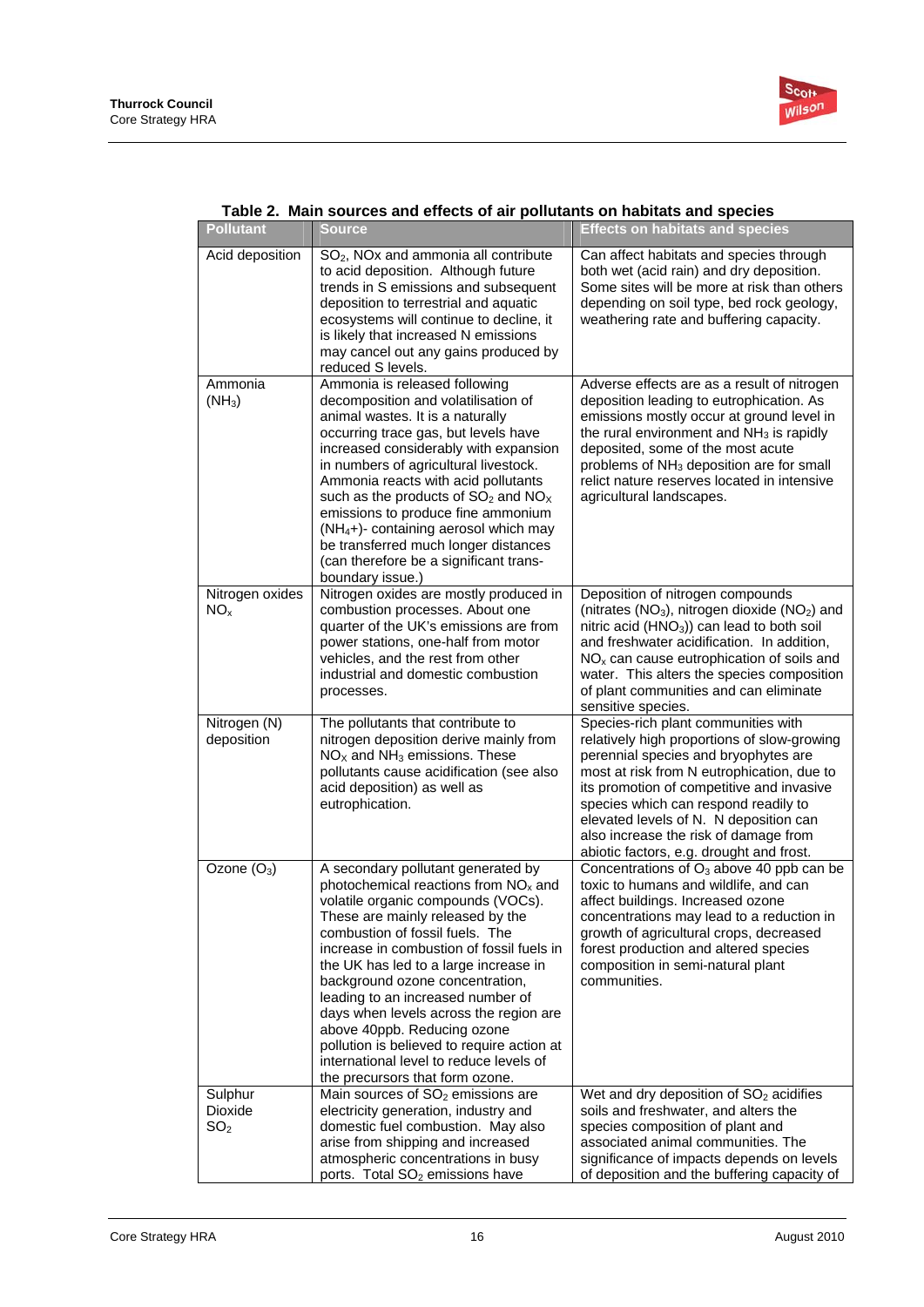

| <b>Pollutant</b> | <b>Source</b>                                         | <b>Effects on habitats and species</b> |
|------------------|-------------------------------------------------------|----------------------------------------|
|                  | decreased substantially in the UK<br>since the 1980s. | soils.                                 |

- 3.3.2 The main pollutants of concern for European sites are oxides of nitrogen (NOx), ammonia  $(NH<sub>3</sub>)$  and sulphur dioxide  $(SO<sub>2</sub>)$ . NOx can have a directly toxic effect upon vegetation. In addition, greater NOx or ammonia concentrations within the atmosphere will lead to greater rates of nitrogen deposition to soils. An increase in the deposition of nitrogen from the atmosphere to soils is generally regarded to lead to an increase in soil fertility, which can have a serious deleterious effect on the quality of semi-natural, nitrogen-limited terrestrial habitats.
- 3.3.3 Sulphur dioxide emissions are overwhelmingly influenced by the output of power stations and industrial processes that require the combustion of coal and oil as well (particularly on a local scale) shipping. Ammonia emissions are dominated by agriculture, with some chemical processes also making notable contributions. As such, it is unlikely that material increases in  $SO<sub>2</sub>$  or NH<sub>3</sub> emissions will be associated with Local Development Frameworks. NOx emissions, however, are dominated by the output of vehicle exhausts (more than half of all emissions). Within a 'typical' housing development, by far the largest contribution to NOx (92%) will be made by the associated road traffic. Other sources, although relevant, are of minor importance  $(8%)$  in comparison<sup>14</sup>. Emissions of NOx could therefore be reasonably expected to increase as a result of greater vehicle use as an indirect effect of the LDF.
- 3.3.4 According to the World Health Organisation, the critical NOx concentration (critical threshold) for the protection of vegetation is 30  $\mu$ gm<sup>-3</sup>; the threshold for sulphur dioxide is 20  $\mu$ gm<sup>-3</sup>. In addition, ecological studies have determined 'critical loads'15 of atmospheric nitrogen deposition (that is, NOx combined with ammonia  $NH<sub>3</sub>$ ).
- 3.3.5 The National Expert Group on Transboundary Air Pollution (2001)16 concluded that:
	- In 1997, critical loads for acidification were exceeded in 71% of UK ecosystems. This was expected to decline to 47% by 2010.
	- Reductions in  $SO<sub>2</sub>$  concentrations over the last three decades have virtually eliminated the direct impact of sulphur on vegetation.
	- By 2010, deposited nitrogen was expected to be the major contributor to acidification, replacing the reductions in  $SO<sub>2</sub>$ .
	- Current nitrogen deposition is probably already changing species composition in many nutrient-poor habitats, and these changes may not readily be reversed.
	- The effects of nitrogen deposition are likely to remain significant beyond 2010.
	- Current ozone concentrations threaten crops and forest production nationally. The effects of ozone deposition are likely to remain significant beyond 2010.
	- Reduced inputs of acidity and nitrogen from the atmosphere may provide the conditions in which chemical and biological recovery from previous air pollution impacts can begin,

<sup>-</sup> $14$  Proportions calculated based upon data presented in Dore CJ et al. 2005. UK Emissions of Air Pollutants 1970 – 2003. UK National Atmospheric Emissions Inventory. http://www.airquality.co.uk/archive/index.php 15 The critical load is the rate of deposition beyond which research indicates that adverse effects can reasonably be

expected to occur

<sup>&</sup>lt;sup>16</sup> National Expert Group on Transboundary Air Pollution (2001) Transboundary Air Pollution: Acidification, Eutrophication and Ground-Level Ozone in the UK.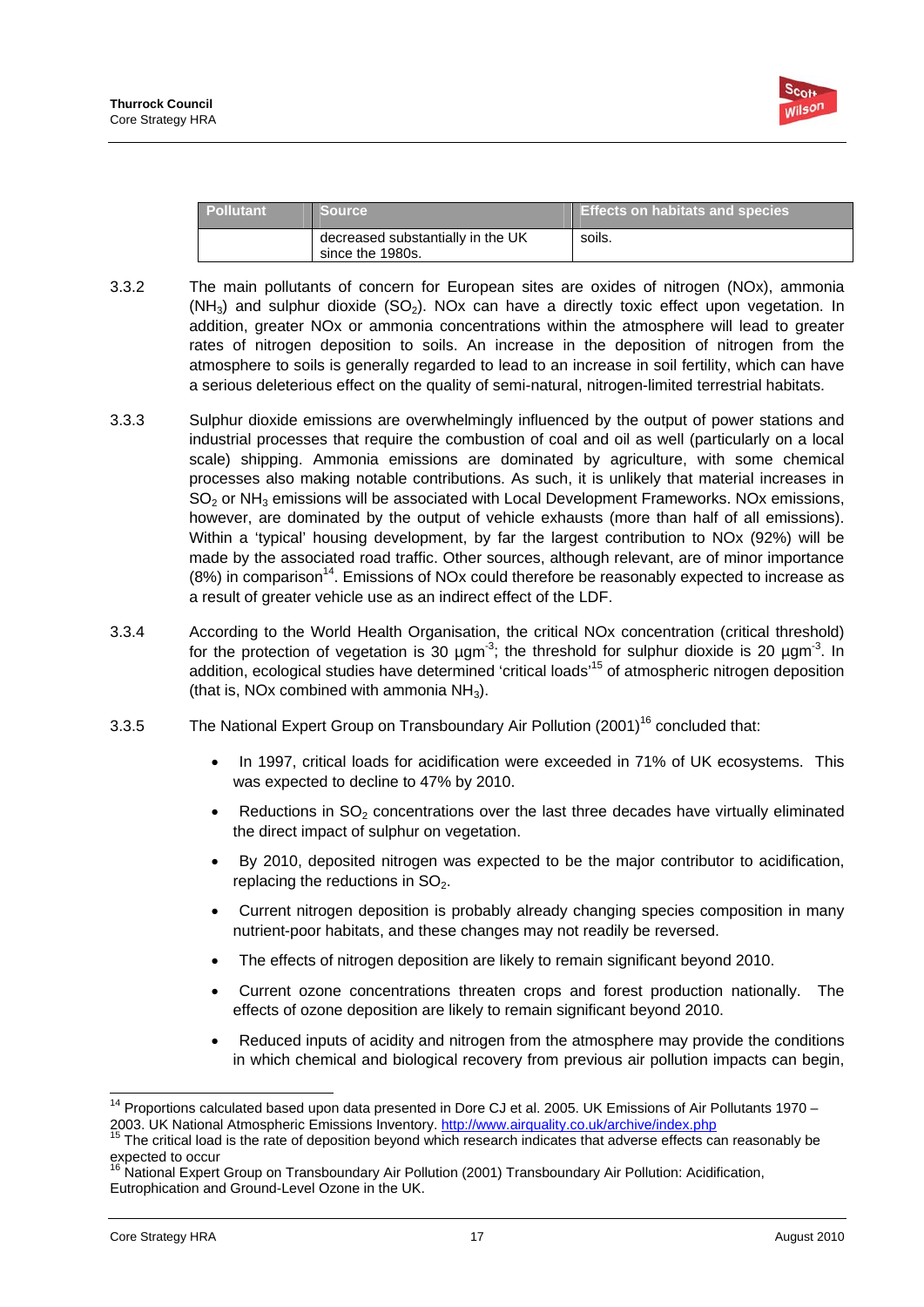

but the timescales of these processes are very long relative to the timescales of reductions in emissions.

3.3.6 Grice et al<sup>17 18</sup> do however suggest that air quality in the UK will improve significantly over the next 15 years due primarily to reduced emissions from road transport and power stations.

### **Local air pollution**

3.3.7 According to the Department of Transport's Transport Analysis Guidance, "Beyond 200m, the contribution of vehicle emissions from the roadside to local pollution levels is not significant"<sup>19</sup>.



### **Figure 3. Traffic contribution to concentrations of pollutants at different distances from a road (Source: DfT)**

3.3.8 This is therefore the distance that has been used throughout this HRA in order to determine whether internationally designated sites are likely to be significantly affected by development under the Core Strategy.

### **Diffuse air pollution**

3.3.9 In addition to the contribution to local air quality issues, development can also contribute cumulatively to an overall change in background air quality across an entire region (although individual developments and plans are – with the exception of large point sources such as power stations – likely to make very small individual contributions). In July 2006, when this issue was raised by Runnymede District Council in the South East, Natural England advised that their Local Development Framework *'can only be concerned with locally emitted and short range locally acting pollutants'* 20 as this is the only scale which falls within a local authority remit. It is understood that this guidance was not intended to set a precedent, but it inevitably

<sup>-</sup><sup>17</sup> Grice, S., T. Bush, J. Stedman, K. Vincent, A. Kent, J. Targa and M. Hobson (2006) Baseline Projections of Air Quality in the UK for the 2006 Review of the Air Quality Strategy, report to the Department for Environment, Food and Rural Affairs, Welsh Assembly Government, the Scottish Executive and the Department of the Environment for Northern Ireland.

<sup>&</sup>lt;sup>18</sup> Grice, S., J. Stedman, T. Murrells and M. Hobson (2007) Updated Projections of Air Quality in the UK for Base Case and Additional Measures for the Air Quality Strategy for England, Scotland, Wales and Northern Ireland 2007, report to the Department for Environment, Food and Rural Affairs, Welsh Assembly Government, the Scottish Executive and the Department of the Environment for Northern Ireland.<br><sup>19</sup> www.webtag.org.uk/archive/feb04/pdf/feb04-333.pdf

<sup>20</sup> English Nature (16 May 2006) letter to Runnymede Borough Council, 'Conservation (Natural Habitats &c.) Regulations 1994, Runnymede Borough Council Local Development Framework'.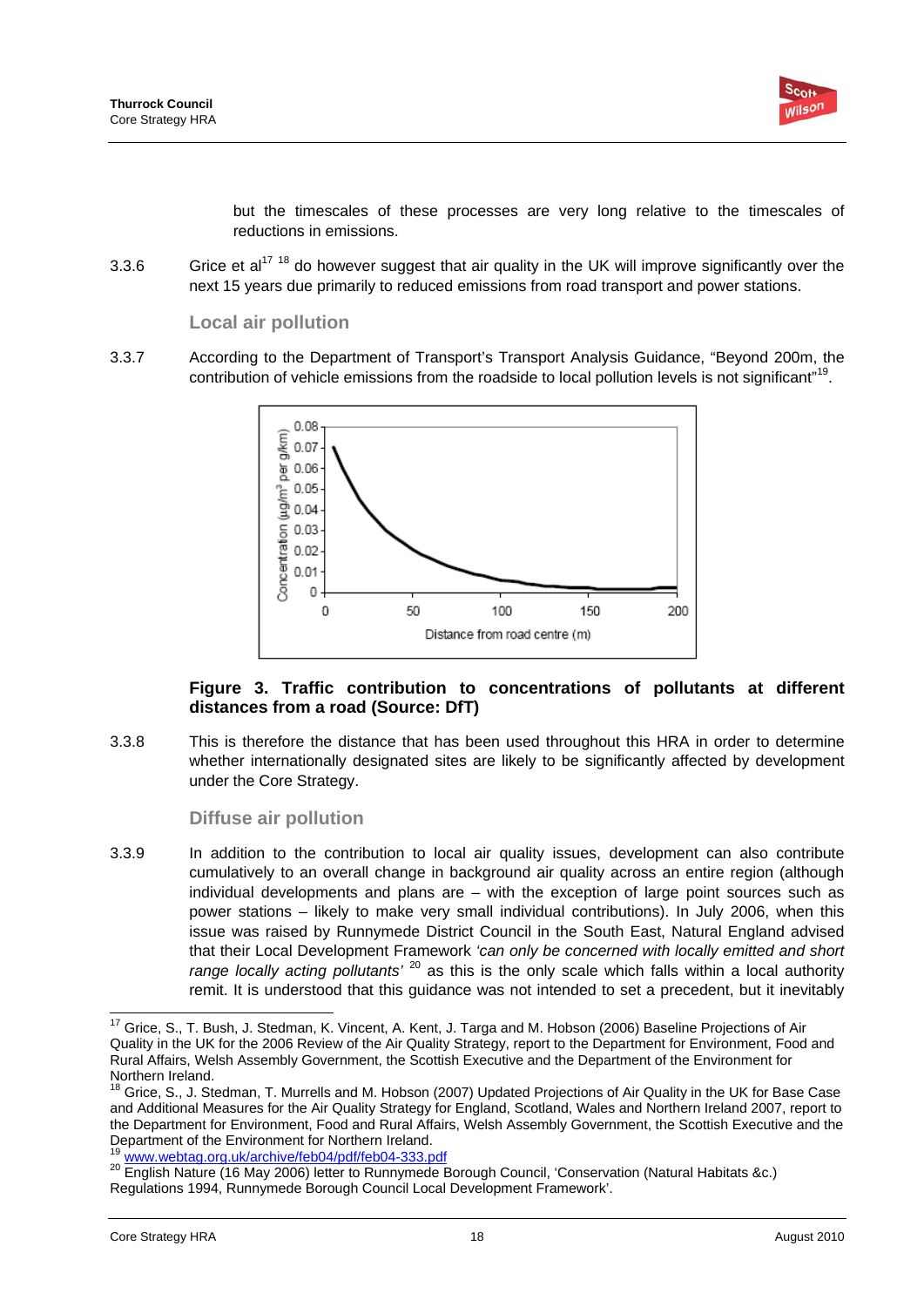

does so since (as far as we are aware) it is the only formal guidance that has been issued to a Local Authority from any Natural England office on this issue.

3.3.10 In the light of this and our own knowledge and experience, it is considered reasonable to conclude that it must be the responsibility of higher-tier plans to set a policy framework for addressing the cumulative diffuse pan-authority air quality impacts, partly because such impacts stem from the overall quantum of development within a region (over which individual districts have little control), and since this issue can only practically be addressed at the highest pan-authority level. Diffuse air quality issues will not therefore be considered further within this HRA.

### 3.4 Pathway of Impact: Water Quality

- 3.4.1 Increased amounts of housing or business development can lead to reduced water quality of rivers and estuarine environments. Sewage and industrial effluent discharges can contribute to increased nutrients on European sites leading to unfavourable conditions. In addition, diffuse pollution, partly from urban run-off has been identified during an Environment Agency Review of Consents process, as being a major factor in causing unfavourable condition of European sites.
- 3.4.2 The quality of the water that feeds European sites is an important determinant of the nature of their habitats and the species they support. Poor water quality can have a range of environmental impacts:
	- At high levels, toxic chemicals and metals can result in immediate death of aquatic life, and can have detrimental effects even at lower levels, including increased vulnerability to disease and changes in wildlife behaviour.
	- Eutrophication, the enrichment of plant nutrients in water, increases plant growth and consequently results in oxygen depletion. Algal blooms, which commonly result from eutrophication, increase turbidity and decrease light penetration. The decomposition of organic wastes that often accompanies eutrophication deoxygenates water further, augmenting the oxygen depleting effects of eutrophication. In the marine environment, nitrogen is the limiting plant nutrient and so eutrophication is associated with discharges containing available nitrogen.
	- Some pesticides, industrial chemicals, and components of sewage effluent are suspected to interfere with the functioning of the endocrine system, possibly having negative effects on the reproduction and development of aquatic life.
- 3.4.3 For sewage treatment works close to capacity, further development may increase the risk of effluent escape into aquatic environments. In many urban areas, sewage treatment and surface water drainage systems are combined, and therefore a predicted increase in flood and storm events could increase pollution risk.
- 3.4.4 However, the Environment Agency<sup>21</sup> have commented that, while nutrient levels within the Thames Estuary are high, this does not result in the smothering macroalgal growth that is having an adverse effect upon other European marine sites (such as The Solent), due to a combination of tidal energy and erosion. As a result, it is considered that the Thames Estuary & Marshes SPA is not vulnerable to adverse effects as a result of an increase in nutrients in the

 <sup>21</sup> Dave Lowthion, Environment Agency Supra-Area Marine Team Leader, Southern Region, personal communication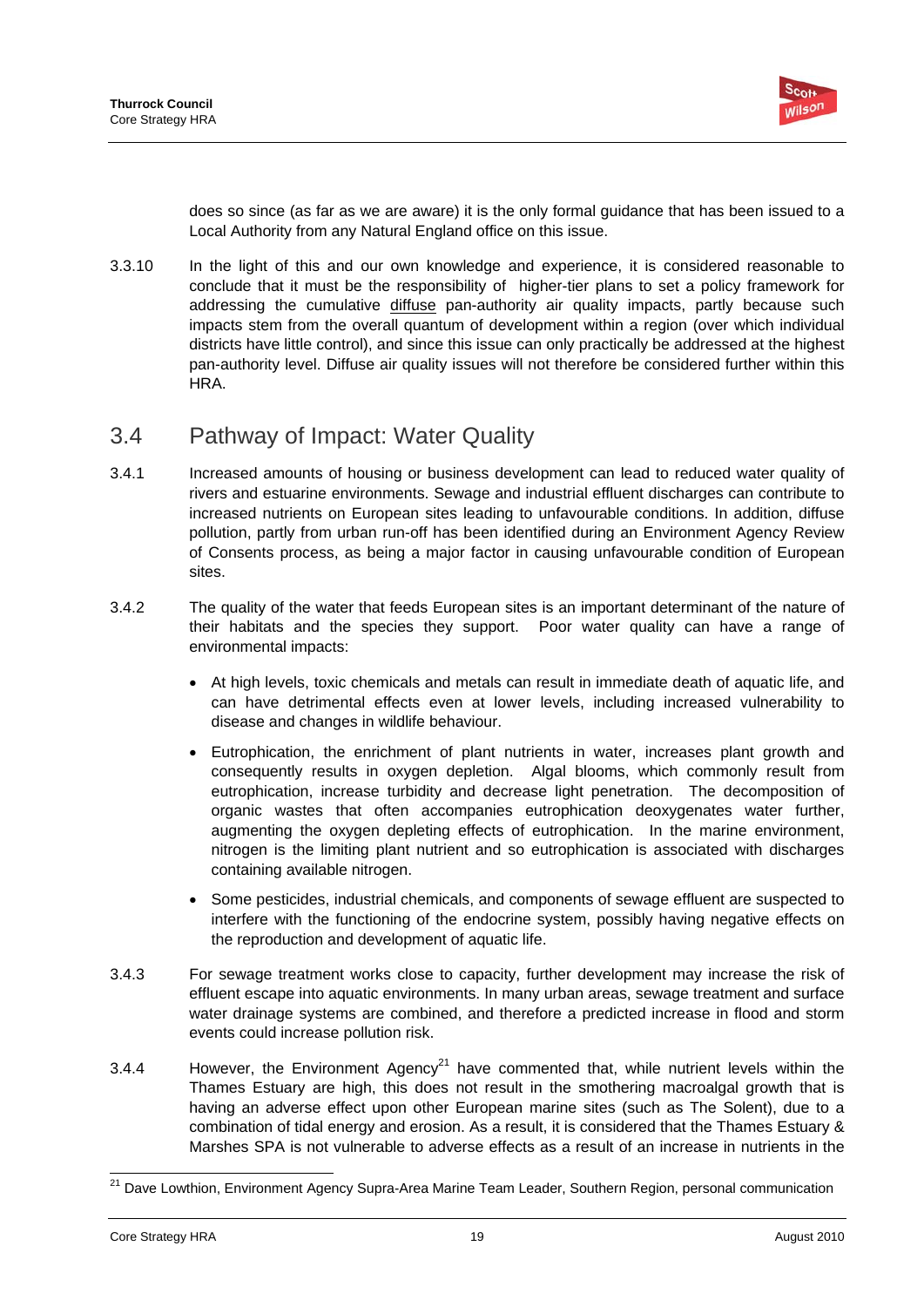

Estuary due to increased volume of effluent discharged into the Estuary from Tilbury Sewage Treatment Works (STW).

# 3.5 Pathway of Impact: Coastal Squeeze

- 3.5.1 Rising sea levels can be expected to cause intertidal habitats (principally saltmarsh and mudflats) to migrate landwards. However, in built-up areas, such landward retreat is often rendered impossible due the presence of the sea wall and other flood defences.
- 3.5.2 In addition, development frequently takes place immediately behind the sea wall, so that the flood defences cannot be moved landwards to accommodate managed retreat of threatened habitats. The net result of this is that the quantity of saltmarsh and mudflat adjacent to built-up areas will progressively decrease as sea levels rise. This process is known as 'coastal squeeze'. In areas where sediment availability is reduced, the 'squeeze' also includes an increasingly steep beach profile and foreshortening of the seaward zones.
- 3.5.3 Along large stretches of the UK coastline, high and low watermarks on the beaches are moving landwards by more than a metre a year. Intertidal habitat loss is mainly occurring in the south and east of the country, particularly between the Humber and Severn. Northwest England, south Wales, the Solent in Hampshire, the southeast around the Thames estuary and large parts of East Anglia are also affected. The south coast has experienced the greatest steepening.
- 3.5.4 Defra's current national assessment is that the creation of an annual average of at least 100 ha of intertidal habitat associated with European sites in England that are subject to coastal squeeze, together with any more specifically identified measures to replace losses of terrestrial and supra-tidal habitats, is likely to be sufficient to protect the overall coherence of the Natura 2000 network. This assessment takes account of intertidal habitat loss from European sites in England that is caused by a combination of all flood risk management structures and sea level rise. The assessment will be kept under review taking account of the certainty of any adverse effects and monitoring of the actual impacts of plans and projects.

# 3.6 Policies Screened into the Assessment

- 3.6.1 All Policies contained within the Core Strategy were screened for the likelihood of their resulting in significant adverse effects upon any European sites. These are detailed in Appendix 1. It can be seen that by taking a precautionary approach fifteen policies could not be screened out of the assessment and these were therefore the policies that were subject to formal Appropriate Assessment against European sites. These policies were:
	- CSSP1: Sustainable Housing and Locations
	- CSSP2: Sustainable Employment Growth
	- CSSP3: Sustainable Infrastructure
	- CSSP4: Sustainable Green Belt
	- CSSP5: Sustainable Green Grid
	- CSTP1: Strategic Housing Provision
	- CSTP6: Strategic Employment Provision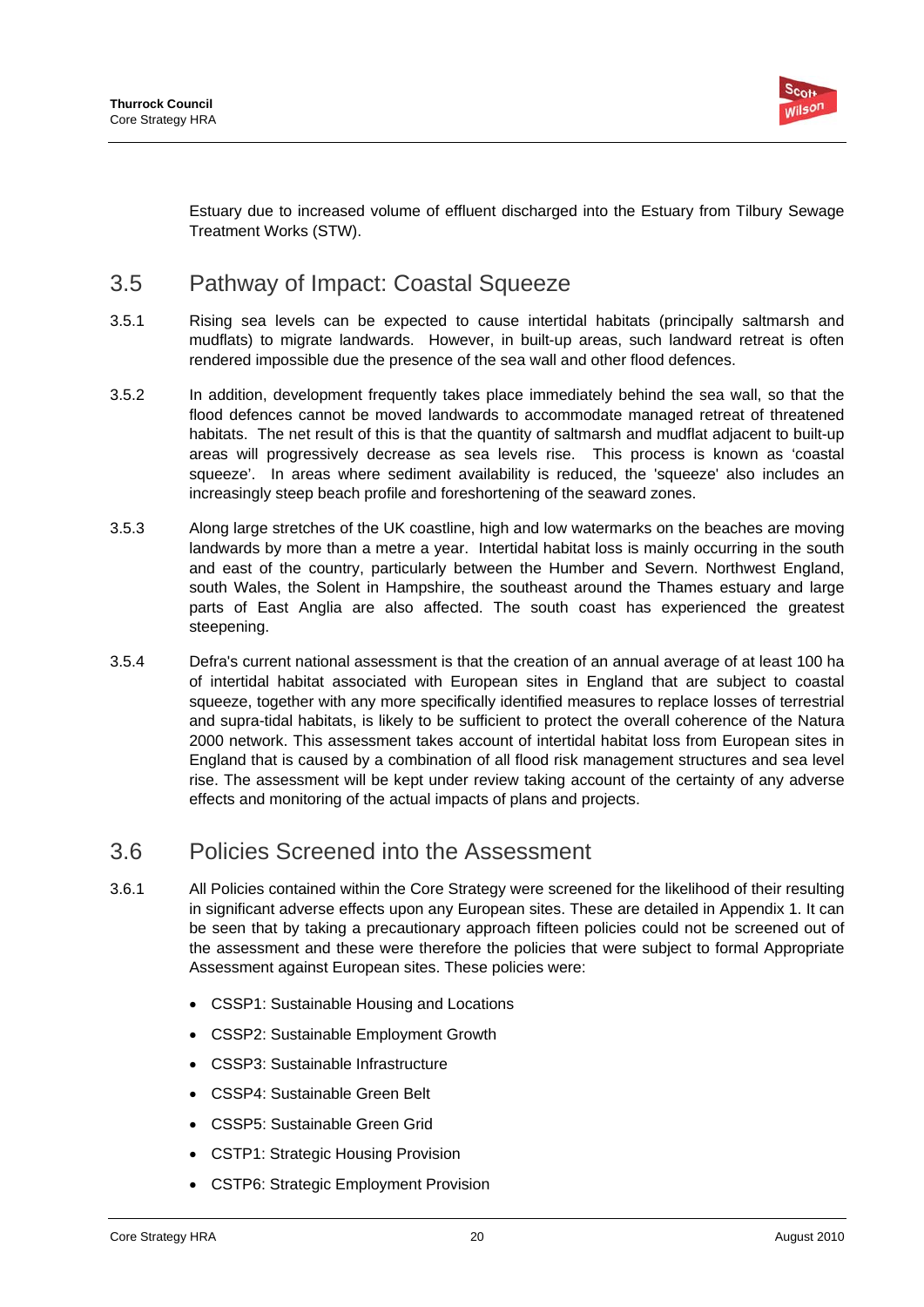

- CSTP7: Network of Centres
- CSTP9: Wellbeing: Leisure and Sports
- CSTP10: Community Facilities
- CSTP13: Emergency Services and Utilities
- CSTP15: Transport in Greater Thurrock
- CSTP17: Strategic Freight Movement and Access to Ports
- CSTP26: Renewable or Low Carbon Energy Generation
- CSTP28: River Thames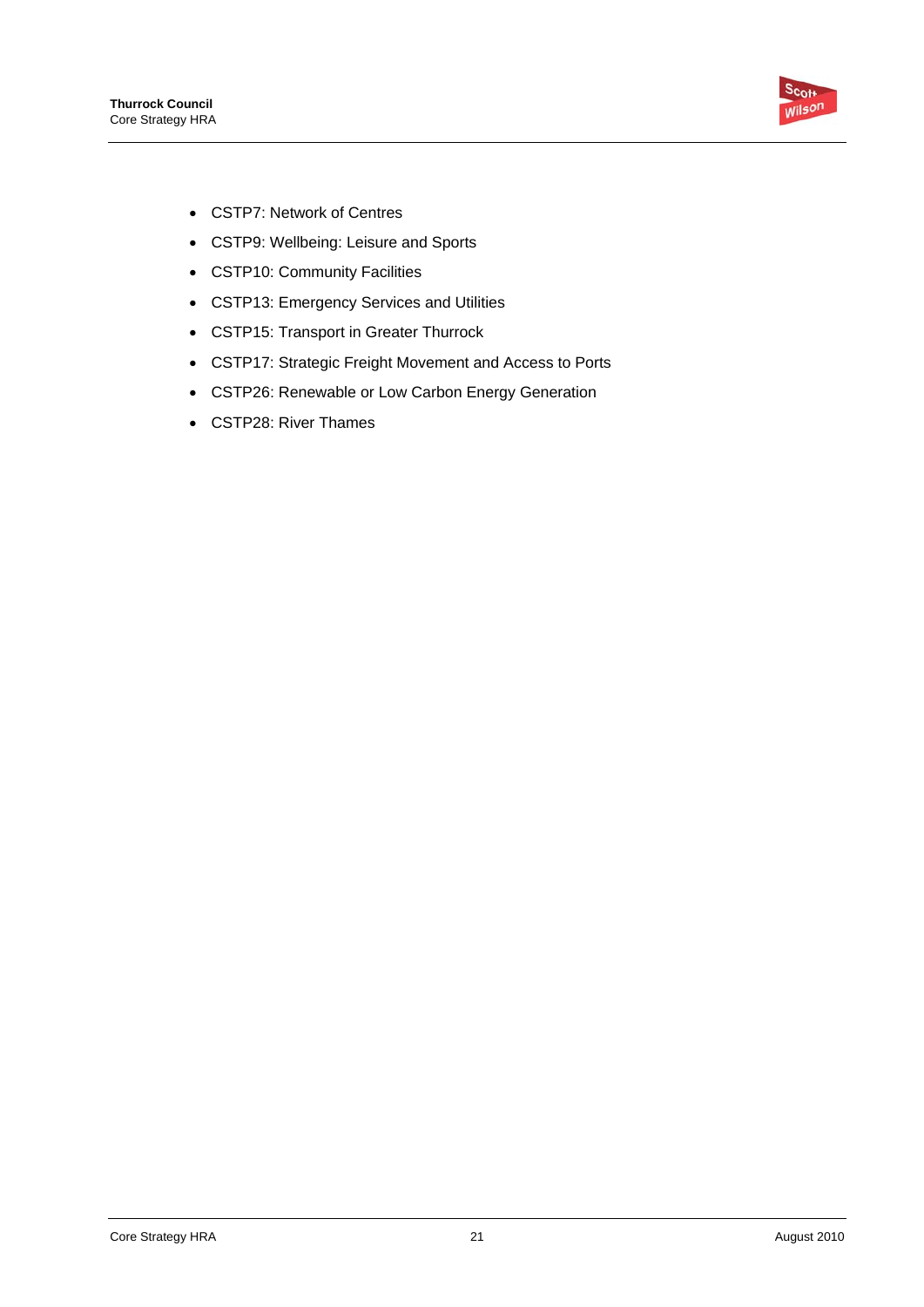

# **4 Thames Estuary and Marshes SPA and Ramsar**

### 4.1 Introduction

- 4.1.1 Thames Estuary & Marshes is both a Ramsar site and a Special Protection Area (SPA) due to the nationally and internationally important numbers of wintering wildfowl and wading birds. The majority of this site is situated within Kent but one element is situated within Thurrock. The part of the site within Kent is South Thames Estuary & Marshes SSSI, while the part within Thurrock is the Mucking Flats & Marshes SSSI.
- 4.1.2 Mucking Flats & Marshes is an internationally important feeding habitat for birds, particularly during the overwintering period. Mucking Flats & Marshes is by far the most important part of the SPA for feeding avocets and has supported a single flock in March 2003 of 1395 birds. This is the largest single count of avocet ever recorded in the UK and represents 1.9% of the international population. Mucking Flats & Marshes is also the most important location in the Thames Estuary for grey plover, black-tailed godwit and redshank. Over the 3 year period from 99/00 to 01/02 Mucking Flats & Marshes supported a peak mean count of 16,435 birds, during which time even the mean number of birds was over 11,000.
- 4.1.3 There is anecdotal evidence for the movement of species between the Thames and habitats inland, emphasising the crucial importance of land outwith the SPA boundary to the functioning of the European site. Lapwing roost on the Thames foreshore during the day and then move inland to feed at night; species including Golden Plover, Ringed Plover and Dunlin have are known to use the inland rough grazing and cultivated areas in significant numbers. Common Snipe feed and roost in fields inside the sea wall, and also utilise the intertidal zone of the Thames. Migrating waders such as Green Sandpiper and Greenshank can be present in both habitats, but seem to favour the dykes and ditches inside the sea wall.

## 4.2 Reasons for Designation

- 4.2.1 The Thames Estuary and Marshes is designated as a SPA for its wintering bird populations, specifically:
	- 21.7% of the British population of avocet *Recurvirostra avosetta*
	- 0.9% of the British population of hen harrier *Circus cyaneus*
	- 1.1% of the European/North African population of ringed plover *Charadrius hiaticula*

The SPA is also designated for its populations on passage of:

• 1.1% of the European/North African population of ringed plover *Charadrius hiaticula*

The SPA also qualifies as a wetland of international importance for birds by regularly supporting 33,433 waterfowl over winter.

4.2.2 The reasons for designation of the Thames Estuary and Marshes as a Ramsar site are illustrated in Table 3.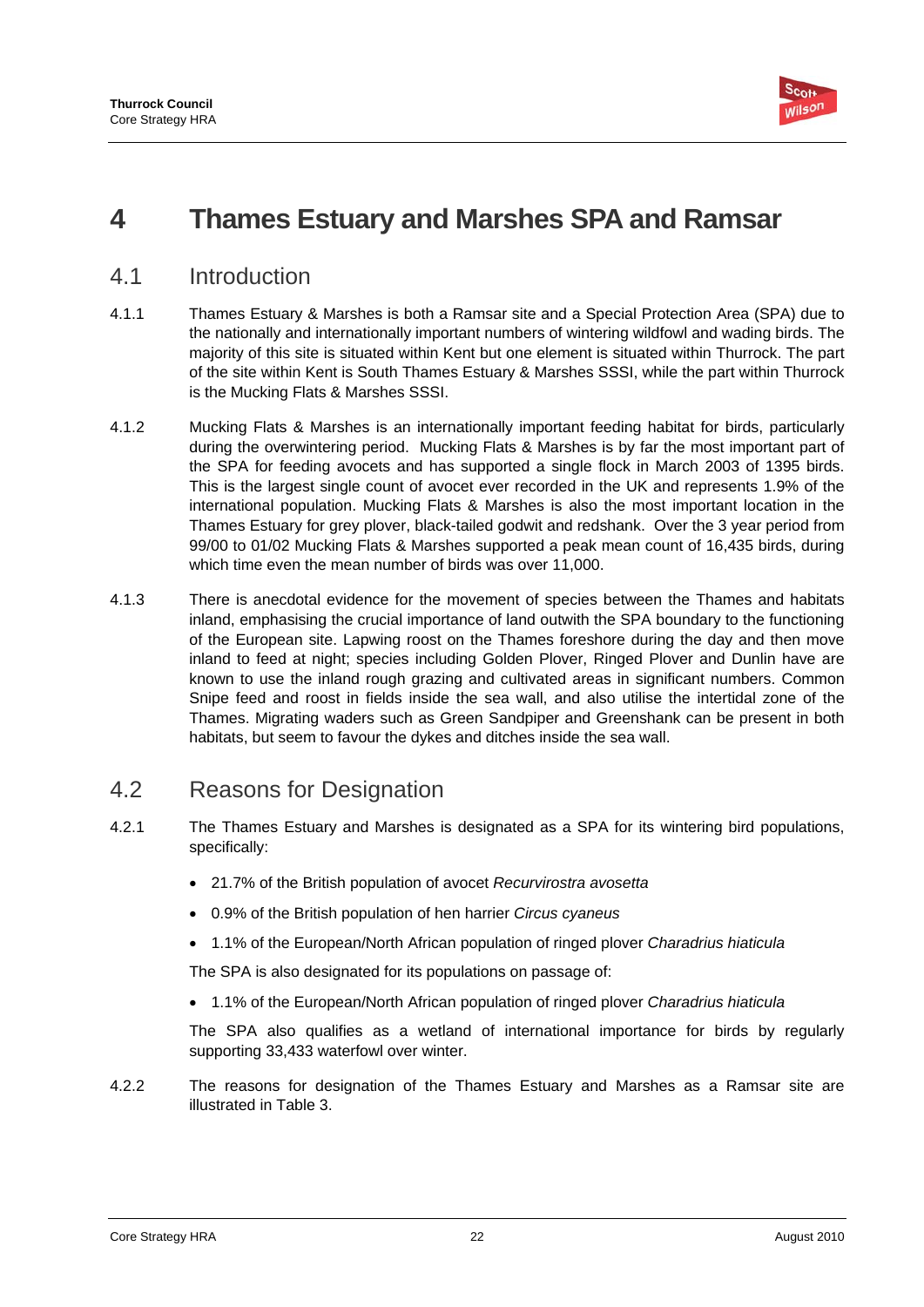

| Ramsar<br>criterion | <b>Description of Criterion</b>                                                                                                                                                   | <b>Thames Estuary and Marshes Ramsar site</b>                                                                                                                                                  |
|---------------------|-----------------------------------------------------------------------------------------------------------------------------------------------------------------------------------|------------------------------------------------------------------------------------------------------------------------------------------------------------------------------------------------|
| 2                   | A wetland should be considered<br>internationally important if it supports<br>vulnerable, endangered, or critically<br>endangered species or threatened<br>ecological communities | The site supports one endangered plant species<br>and at least 14 nationally scarce plants of wetland<br>habitats. The site also supports more than 20 British<br>Red Data Book invertebrates. |
| 5                   | A wetland should be considered<br>internationally important if it supports bird<br>assemblages of international importance                                                        | The site regularly supports 45118 waterfowl (5 year<br>peak mean 1998/99-2002/2003)                                                                                                            |
| 6                   | A wetland should be considered<br>internationally important if it supports<br>species/populations occurring at levels of<br>international importance.                             | The site supports internationally important<br>populations of ringed plover and black tailed godwit<br>in Spring/Autumn, and grey plover, red knot, dunlin<br>and common redshank over winter. |

|  | Table 3: The Thames Estuary and Marshes Ramsar site criteria |
|--|--------------------------------------------------------------|
|--|--------------------------------------------------------------|

- 4.2.3 In addition, Holehaven Creek SSSI is situated on the opposite side of Shell Haven from Mucking Flats and Marshes and effectively serves as southeast boundary of Thurrock. Although it is not part of any European site, the tidal creek system acts as the principal drain for the surrounding grazing marshes, which are important supporting habitat for waterfowl for which the SPA was designated, and forms a confluence at Holehaven with the River Thames. The site is therefore linked geographically and functionally with the wider Thames Estuary and thus the Thames Estuary & Marshes SPA.
- 4.2.4 The intertidal mudflats and saltmarsh habitats of Holehaven Creek regularly support an assemblage of over 8,000 waterfowl during the winter, with black-tailed godwit, curlew *Numenius arquata* and dunlin *Calidris alpina* occasionally occurring in nationally important numbers. Furthermore, Holehaven Creek supports two of the three basic saltmarsh communities characteristic of south-east and east England. These are formerly grazed saltmarshes with saltmarsh-grass *Puccinellia maritima* and sea aster *Aster tripolium* often in extensive pioneer mid-marsh zones, and ungrazed or lightly grazed saltmarshes, typically with sea-purslane *Atriplex portulacoides* being dominant.

# 4.3 Historical Trends and Current Pressures

- 4.3.1 Issues that have been highlighted in the Natura 2000 site description for the SPA/Ramsar as affecting condition include dredging, erosion, eutrophication and general disturbance. Erosion risk is addressed through strategies that include the North Kent Coastal Habitat Management Plan (CHaMP) and a Flood Defence Strategy for the Thames (Thames 2100). There have been studies of sediment transport and hydrodynamics within Thames estuary and investigation of beneficial use of dredgings for mudflat recharge and creation of compensatory habitat. Water quality has been investigated through the Environment Agency Round 3 Review of Consents process.
- 4.3.2 Yachting, angling, wildfowling, jet-skiing, water-skiing and birdwatching occur throughout the year, but wildfowling is restricted to the period September to February. Disturbance from these activities is addressed through research, negotiation and information dissemination.
- 4.3.3 The most recent condition assessment process carried out by Natural England (1999-2009)<sup>22</sup> has found that 94% of Mucking Flats and Marshes SSSI is in favourable condition, with small

<sup>1</sup> <sup>22</sup> http://www.sssi.naturalengland.org.uk/Special/sssi/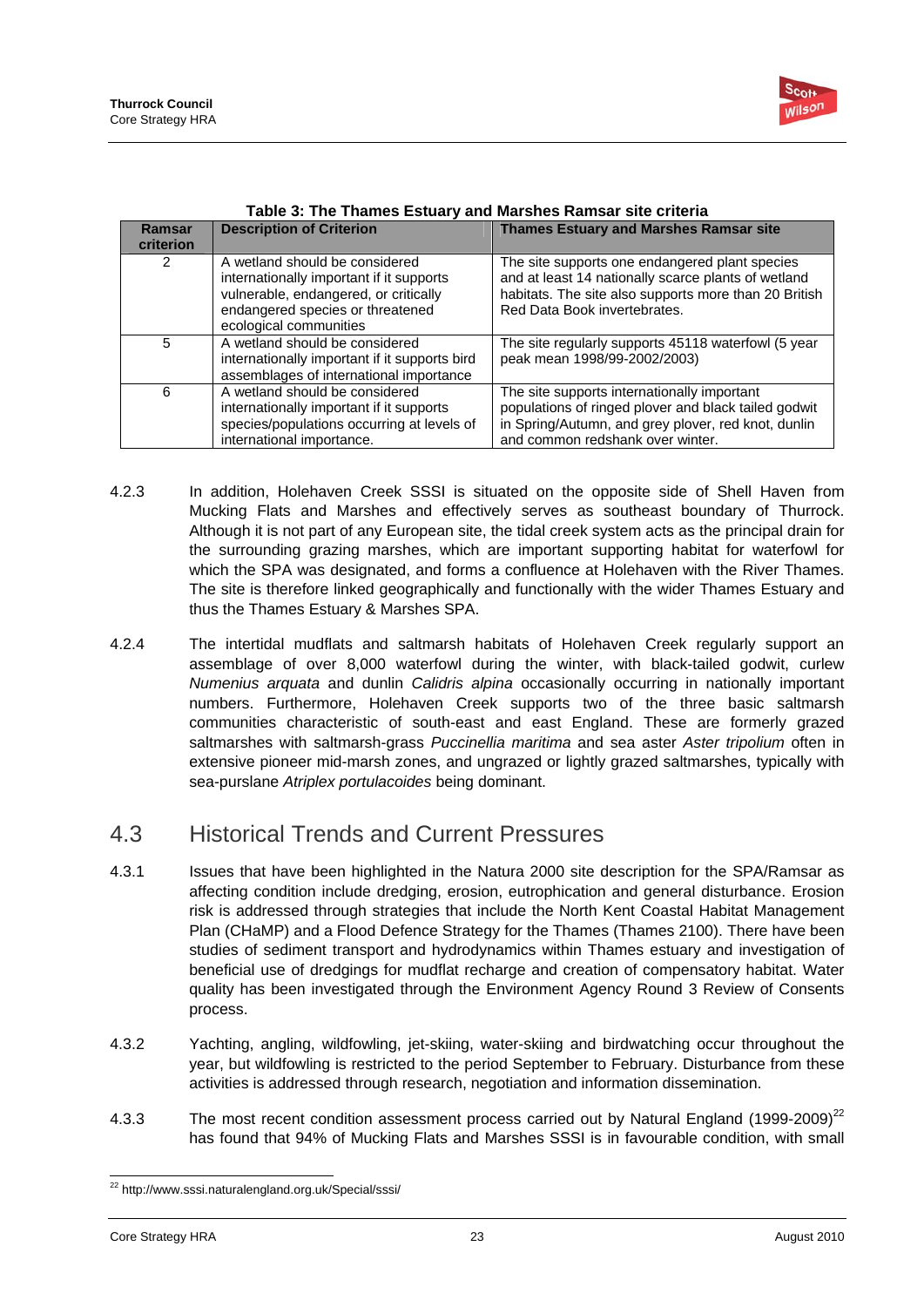

areas of the SSSI in unfavourable condition, partly due to disturbance. Data results from assessment of SSSIs, rather than internationally designated features, but nonetheless, provides a relevant understanding on the habitat status.

- 4.3.4 The key environmental conditions required to maintain site integrity include:
	- Minimal disturbance
	- Maintenance of grazing regime
	- Freshwater inputs are of value for providing a localised increase in prey biomass for certain bird species, specific microclimatic conditions and are used for preening and drinking;
	- Sufficient space between the site and development to allow for managed retreat of intertidal habitats and avoid coastal squeeze:
	- Unpolluted water;
	- Absence of nutrient enrichment;
	- Absence of non-native species;
	- Continuance of existing pattern of hydrodynamics and sediment movements;
	- Balance of saline and non-saline conditions.

## 4.4 Effects of the Core Strategy

### **Coastal Squeeze**

- 4.4.1 The majority of the development of 13,550 new dwellings (2009-2021) and economic development under the Core Strategy (policies CSTP1, CSTP6, CSTP7, CSSP1 and CSSP2) will be brownfield, with 92% on previously developed land, and will be focussed on Grays, West Thurrock, Purfleet, Tilbury and Ockenden and Aveley north of the A13, all of which are existing urban areas more than 2 km from the SPA boundary. East Tilbury would be a focus for provision for 910 additional homes, with 330 new dwellings planned for green field sites on the urban fringe of Corringham and Stanford-le-Hope. A further indicative capacity of 250 new dwellings for 2021-2025 is indentified at Corringham and Stanford-le-Hope. There will be no planned release of Green Belt land for housing at East Tilbury.
- 4.4.2 The London Gateway Port, although mentioned in policy CSSP2 has already received planning permission and was subject to its own project-level HRA (see below). It therefore does not require additional consideration as part of the Core Strategy.
- 4.4.3 Given a distance of 700 m from the European site boundary at East Tilbury, and the fact that the urban fringe of Corringham and Stanford-le-Hope is at least 1km distant, and considering the small area and largely previously developed nature of land concerned, it is considered that the development identified within the LDF will not encroach on land available for managed retreat of the key habitats within the SPA as a response to climate change. As a result, coastal squeeze as a result of the policies listed above is screened out as an impact of the Core Strategy upon this site.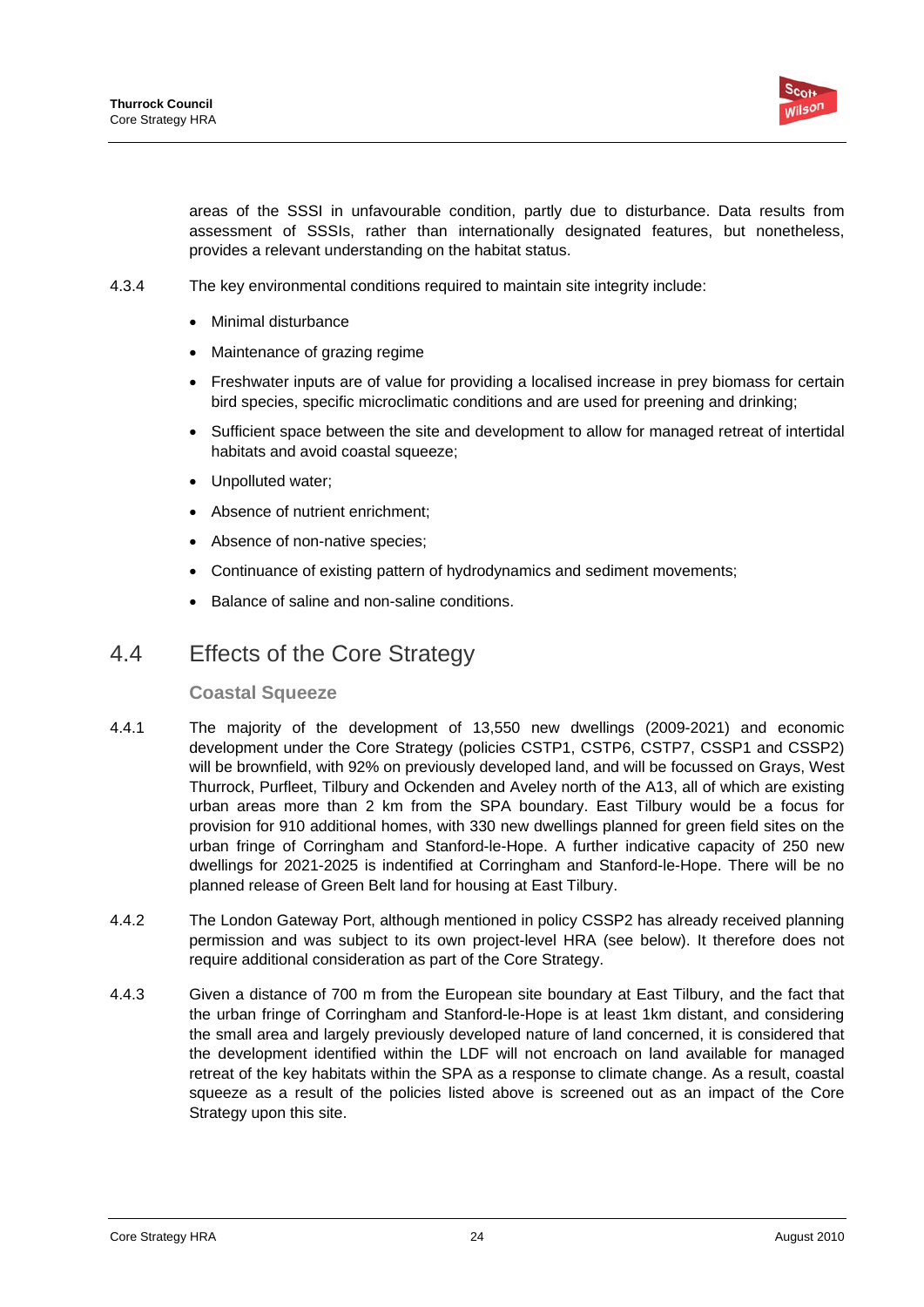

### **Other plans and projects**

#### *London Gateway Port*

- 4.4.4 Shell Haven constitutes a large expanse of low-lying land immediately adjacent to the European site and would theoretically be a suitable location for the managed realignment of the European site in response to rising sea levels. The Shell Haven redevelopment would create the UK's largest container port and 10m sq ft of commercial development over a period of 10- 15 years.
- 4.4.5 However, the "London Gateway Minded View" letter of the Secretary of State for Transport (July 2005) discusses the proposals for redevelopment of Shell Haven and their environmental impact:
- 4.4.6 "*The [Planning] Inspector agreed that mitigation measures were required for preserving the nature conservation status of affected designated sites … He had concluded that there were no reasons to object in principle on nature conservation grounds to the HEO either alone or in combination with other applications… Adverse effects were expected to remain for visual impact, noise and road access*."
- 4.4.7 Assuming that the mitigation and compensation measures detailed within the Environmental Impact Assessment (EIA) and Appropriate Assessment for the Shell Haven development are implemented in full, the Thurrock LDF can be screened out as having an adverse coastal squeeze impact on the Thames Estuary & Marshes SPA in combination with the Shell Haven redevelopment.

### **Recreational Pressure and Disturbance**

- 4.4.8 Although much of Mucking Marshes is inaccessible to the public, there is a footpath that runs along the seawall adjacent to Mucking Flats. For the following reasons, recreational disturbance by walkers is considered to be relatively low at present:
	- The route along the concrete seawall is unscreened for most of its length. However, over most stages of the tidal cycle this is relatively unimportant as most species are generally concentrated along the shoreline at distances greater than 200-300m from the seawall. Birds are therefore unlikely to be disturbed by activity on the seawall during most of the tidal cycle;
	- The greatest potential for disturbance is restricted to times close to high tide when birds are concentrated along the water's edge in relatively close proximity to the seawall at distances of 100 m or less. During most of the day, they are further out to sea;
	- In addition, the steep bank profile and very rough saltmarsh habitats do not make it easy for unrestrained dogs (which are particularly disturbing to waterfowl) to approach the open mudflats;
	- The majority of walkers seem to use the footpath behind the sea wall rather than walk along the sea wall itself and are therefore not visible to birds on the Flats;
	- The number of recreational walkers recorded during one day in summer (small-scale surveys for another project in July 2005, Scott Wilson), was small. Although it must be born in mind that this was on a weekday and weekend activity may be greater, it is likely that the number of walkers present during winter, when the bird numbers are highest, is lower than that in summer. However, it is acknowledged that this was a 'snapshot' survey and that a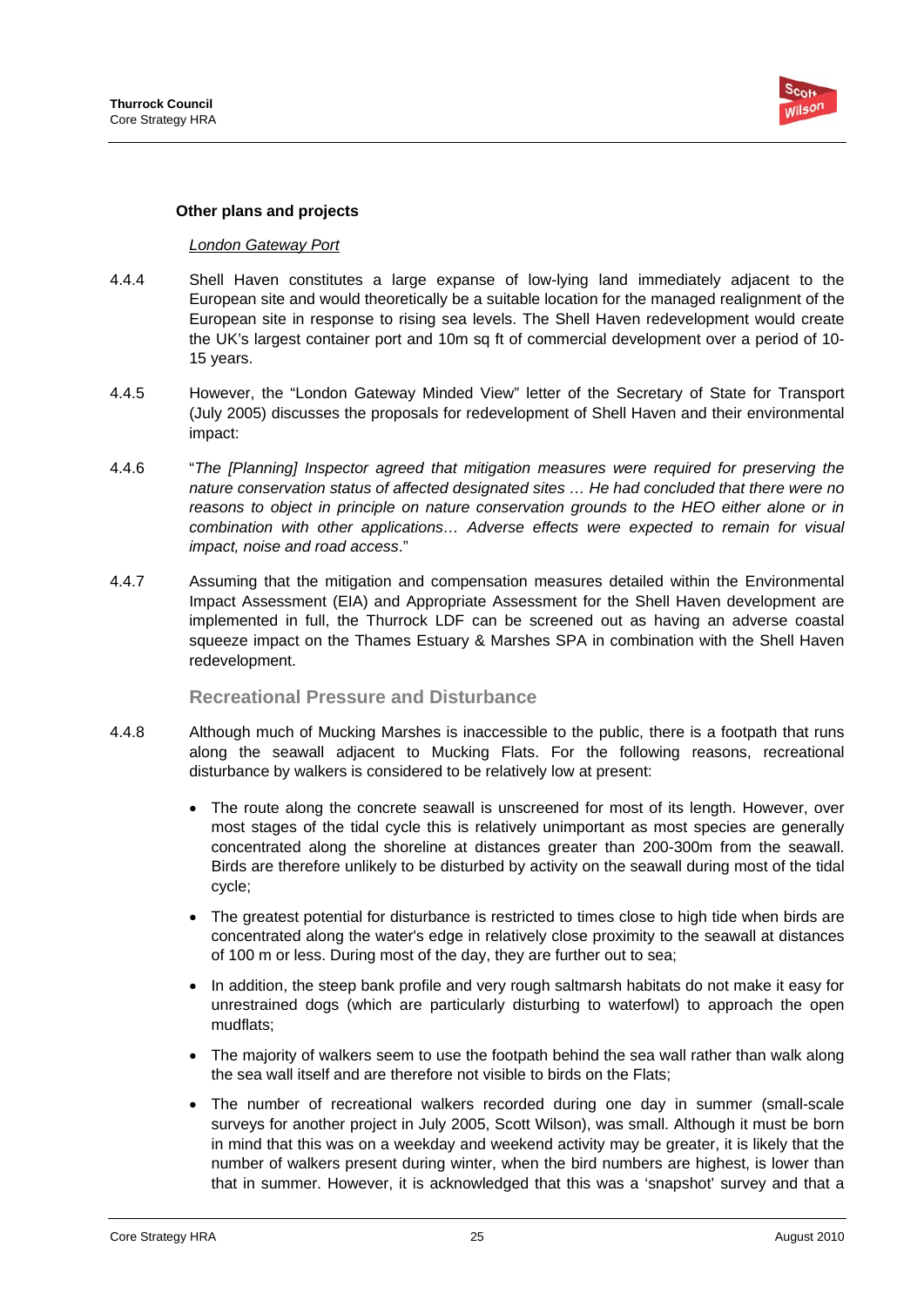

significant increase in the population of Thurrock may well substantially increase recreational usage of the SPA to damaging levels. Moreover, some areas of grassland used for informal dog walking correspond with SSSI Unit 1, which is currently regarded as 'unfavourable condition' partly due to recreational disturbance.

- 4.4.9 Public access to sites of European importance should not be generally discouraged. There are measures within the Core Strategy that would partially offset recreational impacts on the SPA from terrestrial sources through the provision of alternative recreational facilities, and through careful management of existing green and designated assets:
	- CSTP18 (Green Infrastructure) the Council will require a net gain in green infrastructure. This will contribute to addressing the existing and developing deficiencies, ensuring connectivity and relieving pressure on designated biodiversity sites such as SSSIs. The Council will lead in green infrastructure management through developing best practice biodiversity enhancement throughout both urban-amenity and infrastructure land. This will be coordinated by programmes of education and community engagement and will support the development of environmental skills training in the region;
	- CSTP19 (Biodiversity) the Council will ensure that all designated sites are managed appropriately and will ensure that access will be balanced against biodiversity interest;
	- CSTP20 (Open Space) proposals for new development must ensure the adequate provision of a range of accessible, high quality, open space, including natural and seminatural greenspace. One consideration for provision should be biodiversity;
	- CSTP28 (River Thames) New development will improve recreational interaction with the river and its setting. The following exceptions to this may apply: Where unrestricted public access is likely to result in unacceptable adverse impacts on riverside habitat or biodiversity;
	- CSSP4 (Sustainable Green Belt) and PMD6 (Development in the Green Belt) commits to maintaining the current extent of the Green Belt, aside from proposed Urban Extension Broad Locations;
	- CSSP5 (Sustainable Greengrid) Across the borough, considerations will include seminatural green space and safeguards for biodiversity;
	- PMD2 (Design and Layout) development proposals must provide adequate public and private amenity space in accordance with Thurrock's relevant adopted standards. Features contributing to the natural landscape in the borough, will be protected and where appropriate enhanced to maintain their landscape and wildlife value.
	- PMD5 (Open Space, Outdoor Sports and Recreational Facilities) except in exceptional circumstances, the Council will safeguard all existing open spaces, outdoor sports and recreational facilities from loss. Proposed development must ensure that new open spaces, outdoor sports and recreational facilities are provided in accordance with adopted standards to meet the needs of the development and to address deficiencies.
	- PMD7 (Biodiversity and Development) The Council will not permit development that would result in the loss, or partial loss, of a designated biodiversity site, except in exceptional circumstances where it can be demonstrated that there is no alternative and where appropriate mitigation measures are guaranteed by planning obligations or conditions. Compensation measures will be considered as an alternative to mitigation, but only where it can be demonstrated that all possible approaches to mitigation through design have been exhausted.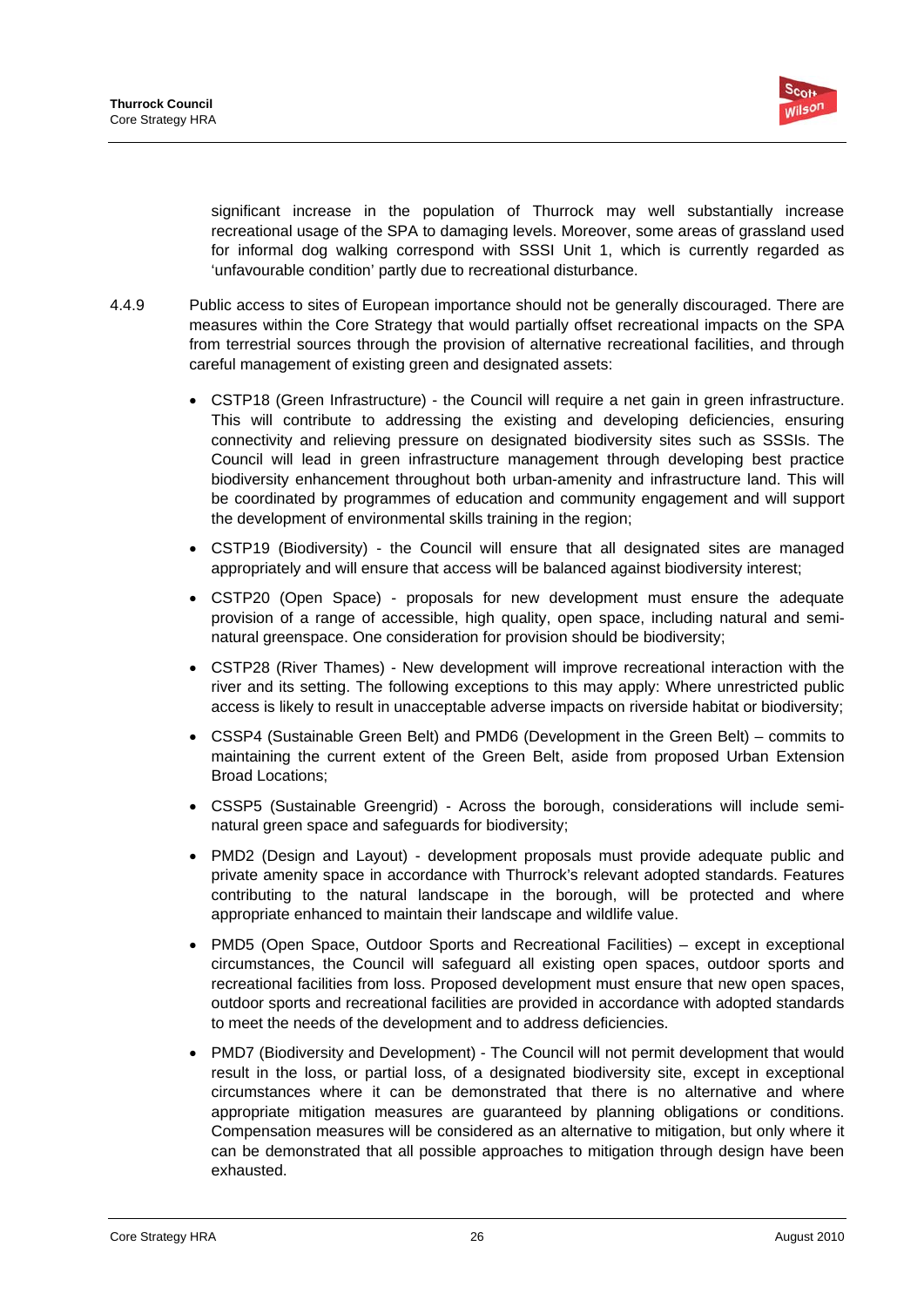

- PMD16 (Developer Contributions) seeks to ensure developers contribute financially, where appropriate, to the delivery of strategic infrastructure to enable the cumulative impact of development to be managed. This could include recreational facilities.
- 4.4.10 In terms of a specific framework to enable the strategic delivery of measures to protect the Thames Estuary & Marshes SPA from recreational pressure, while there is no single policy that covers these issues a necessary framework is in place and this will be discussed below. In general, experience elsewhere in the country (such as on the South Hampshire coast) informs us that a combination of access management of the European site and the provision of suitable alternative greenspace is necessary in order to enable the avoidance of adverse recreational pressure impacts on coastal sites from land and water based sources. Natural England indicated in their consultation response on the HRA of the 2007 Core Strategy that both landbased and water-based recreation present likely significant effects on the SPA and Ramsar site. Impacts from both these sources are considered below, first land-based, then waterbased.

### **Land-based recreation**

- 4.4.11 The Core Strategy allows for the delivery of a large country park (measuring approximately 250ha) from 2010 (i.e. at the beginning of housing delivery) on the site of Mucking landfill. It is understood that this will incorporate Thames terrace grasslands, a bird loafing area, a scrape and a sand martin nesting cliff. This will result in recreational activities being more evenly spread and reduce the recreational pressure upon Mucking Flats & Marshes SSSI.
- 4.4.12 Due to the limitations of the assessment tools and data available at this time (and in particular the inability to quantify the number of residents of each allocated site that will be making use of the European sites in question and what proportion of the total cumulative load this represents), it is not possible to specify an exact quantity of alternative natural greenspace that will need to be provided for individual developments in order to absorb recreational visitors to such an extent that they will not materially contribute towards land-based recreational pressure within the SPA.
- 4.4.13 Natural England's more general Accessible Natural Greenspace Standards (ANGSt) provide a set of benchmarks for ensuring access to places of wildlife interest and were specifically developed to provide size and distance criteria to provide natural spaces that will contribute most towards sustainable use of recreational resources. While the criteria were not developed with the specific intention of mitigating for adverse impacts on European sites, they were intended to specify a level of semi-natural greenspace provision that would meet the needs of a development's population.
- 4.4.14 The Natural England ANG standard would require accessible natural green space at a rate of 1ha/1000 population<sup>23</sup>, which assuming a delivery figure of approximately 13,550 homes within Thurrock and 2.2 occupants per home, would require a minimum of 13.6 ha of accessible natural greenspace to be delivered in parallel with the occupation of the 13,550 new homes in the Thurrock (and in advance of the majority of those to be delivered at East Tilbury, the closest settlement to the SPA). Even if one adopts the higher 8ha/1000 population standard that has been used for some inland European sites such as the Thames Basin Heaths SPA, the country park will still far exceed the standard.

1

 $^{23}$  The 1ha/1000 people ratio contained within Natural England's ANG standard was based upon experience studying small reserves that combine local biodiversity with high levels of use in a well-designed and managed natural setting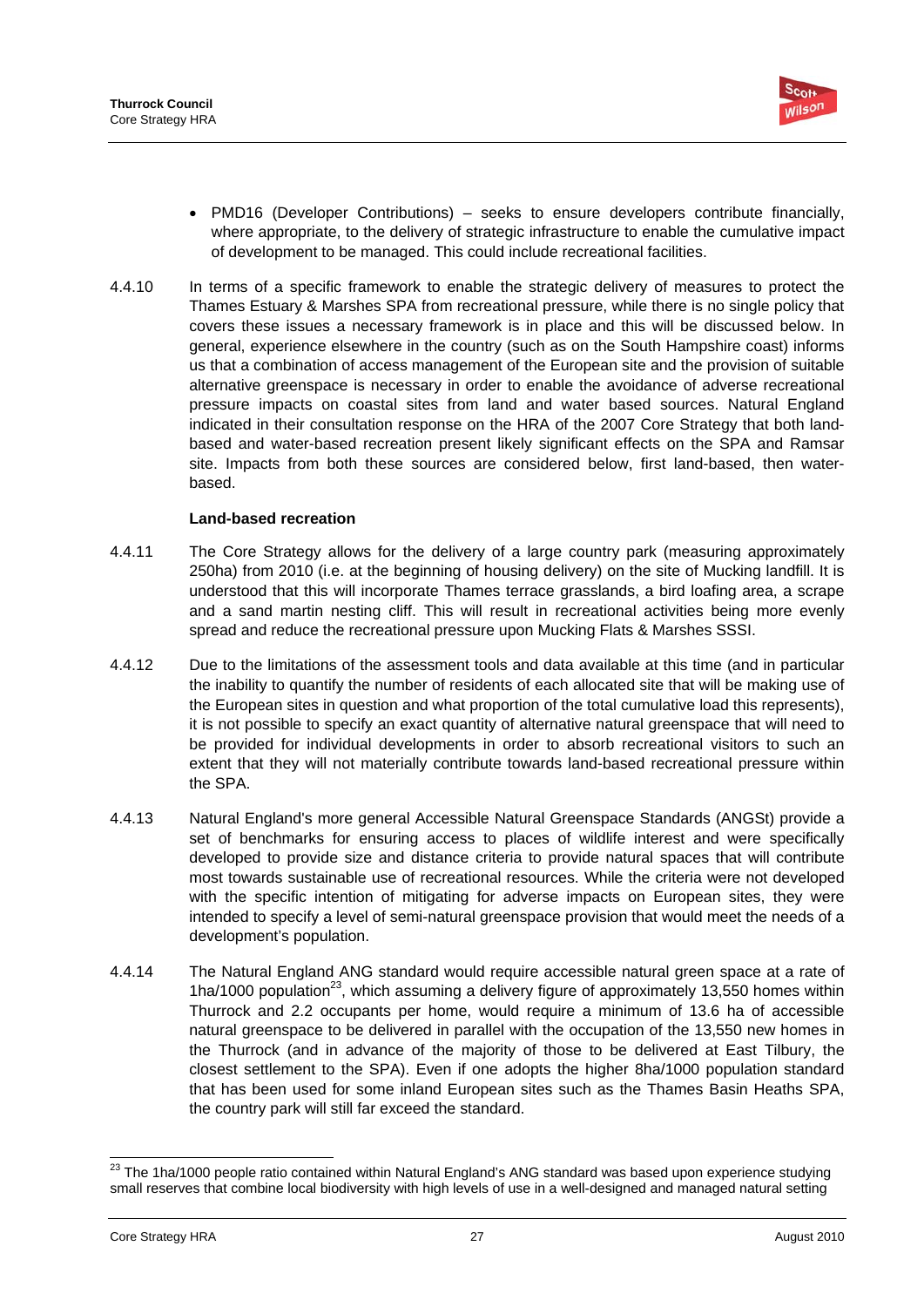

- 4.4.15 The value of any accessible natural greenspace in 'spreading the recreational load' will be determined as much (if not more) by the experience that it provides (i.e. opportunities for dog walking and the appreciation of nature rather than more formal recreational activities), its location, the extent to which its use is 'promoted' and the timeliness of its delivery (i.e. it will need to be delivered in parallel (or in advance of) significant housing delivery), than by sheer quantity. The country park that will be provided in this case would certainly be able to meet all of these requirements.
- 4.4.16 In order to control recreational pressure from land-based sources, access management of the Mucking Flats & Marshes SSSI may be required (particularly regarding Management Unit 1 which has been identified as being in unfavourable condition due to recreational pressure from the footpath which currently runs through the Management Unit). The Core Strategy does make a clear reference to interaction with the Thurrock Greengrid Strategy. The Greengrid Strategy adopts the following principles:
	- Promote and enhance the special character of Thurrock through conservation and enhancement of its bio-diversity wherever possible;
	- Deliver multi-functional enhancements to the Greengrid network through new development in areas of opportunity and need;
	- Create new greenspace that links to other community facilities, reflects local character and heritage, and incorporates urban green infrastructure;
	- Protect the integrity and functioning of natural systems (hydrology, soils, bio and geodiversity) and seek to improve it wherever possible through both development and sustainable management systems;
	- Deliver naturalistic strategic flood management elements, such as Sustainable Urban Drainage Systems (SUDS), water storage or other features wherever possible;
	- Provide opportunities for skills development, education and Life-long learning
	- Involve the community in the design and management of Greengrid to encourage sense of place and pride;
	- Enhance and celebrate the historic environmental character of the borough wherever possible;
	- Seek to deliver sustainable development objectives;
	- Seek to enhance the intrinsic landscape and townscape character;
	- Contribute to an accessible and vibrant river frontage; and
	- Enhance access to existing open space where needed.
- 4.4.17 There are two key elements of the Greengrid Strategy that will serve to control recreational activity within Mucking Flats & Marshes SSSI:
	- While public access will still be allowed to the SSSI, it is not actively encouraged within the Strategy. While the mapping included within the Greengrid Strategy does show a riverside path, it is marked as indicative only and we understand it will be subject to access management, which could be targeted at Management Unit 1. Access restrictions (for example, periods of footpath closure during the winter period) will enable recreational pressure along the foreshore to be managed, particularly since the SPA and Ramsar site is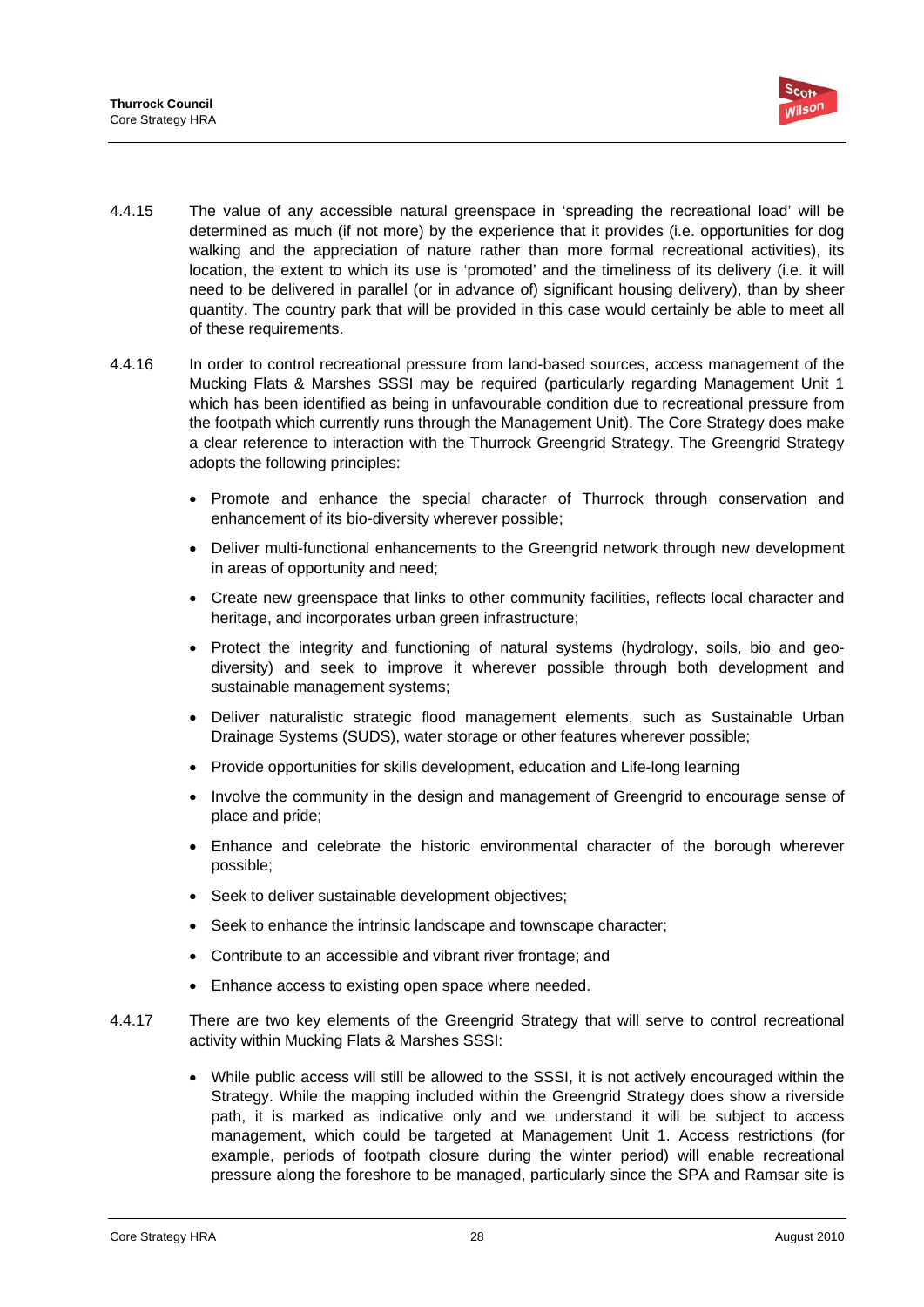

designated primarily for its wintering interest, whereas most recreational pressure will be experienced during summer. In combination with the rather exposed nature of the area, this measure should be enough to control large groups of recreational walkers; and

- Alongside such access restrictions the Greengrid Strategy contains the twin aims of maintenance of existing green infrastructure and creating "new areas of biodiversity importance". As identified in the Green Infrastructure Framework Plan, creation of new areas of semi-natural habitat adjacent to Mucking Flats will effectively buffer the Natura 2000 site from the potential impacts of disturbance. Moreover, recreational activity, such as dog walking, could be actively promoted (creation of paths etc) within these new areas of habitat reducing the potential for adverse affects on the integrity of the SPA associated with disturbance of bird species.
- 4.4.18 During consultation with Natural England on the HRA for the South East Thurrock Masterplan Natural England<sup>24</sup> commented that: 'We can confirm that public access to areas adjacent to the foreshore will be limited to late spring/summer/early autumn months with alternative winter *permissive paths routed away from the foreshore to control directly potential human/dog disturbance*' .
- 4.4.19 Moreover, the delivery of the Greengrid will be accompanied by appropriate signage and promotion for the new areas of open space which will be essential to ensure that they are used by residents.
- 4.4.20 The implementation of the new country park and the Thurrock Core Strategy will between them:
	- Provide a large quantity of alternative accessible natural greenspace (including appropriate signage and promotion) delivered in parallel with the delivery of housing; and
	- Enable delivery of improved access management of Mucking Flats & Marshes
- 4.4.21 Adverse effects of the Core Strategy as a result of land-based recreation are therefore unlikely because a framework for the delivery of necessary access management and the timely provision of alternative natural greenspace in a location adjacent to the SPA is in place.

### **Water-based recreation**

- 4.4.22 Water-based recreation does occur extensively throughout the Thames Estuary sailing, wind surfing, power boating, rowing, deep-sea angling and sub aqua all occur. However, it is understood that this activity is confined primarily to the main shipping channel, which lies approximately 400 m beyond the seaward boundary of the European site (which represents the limit of low tide mudflat exposure). Although data have been sought from both RSPB and the Thames Estuary Partnership none of the data obtained was able to clarify this impact.
- 4.4.23 In order to strengthen and support mitigation already in existence within the CS, the Council will need to engage with other Essex authorities and Natural England to input into delivery of those actions of the Thames Estuary Partnership that are linked to managing recreation and monitoring disturbance, such that the need for any enhanced measures to manage waterborne access can be delivered at the appropriate time. These should be developed further in conjunction with the TEP in a cohesive management strategy and may need to be informed by visitor surveys of the SPA to determine patterns of recreational use, which will reduce pressure

<sup>1</sup> <sup>24</sup> Letter from Phil Sturges, Planning Conservation Advisor for Natural England's Four Counties Area dated 14/09/09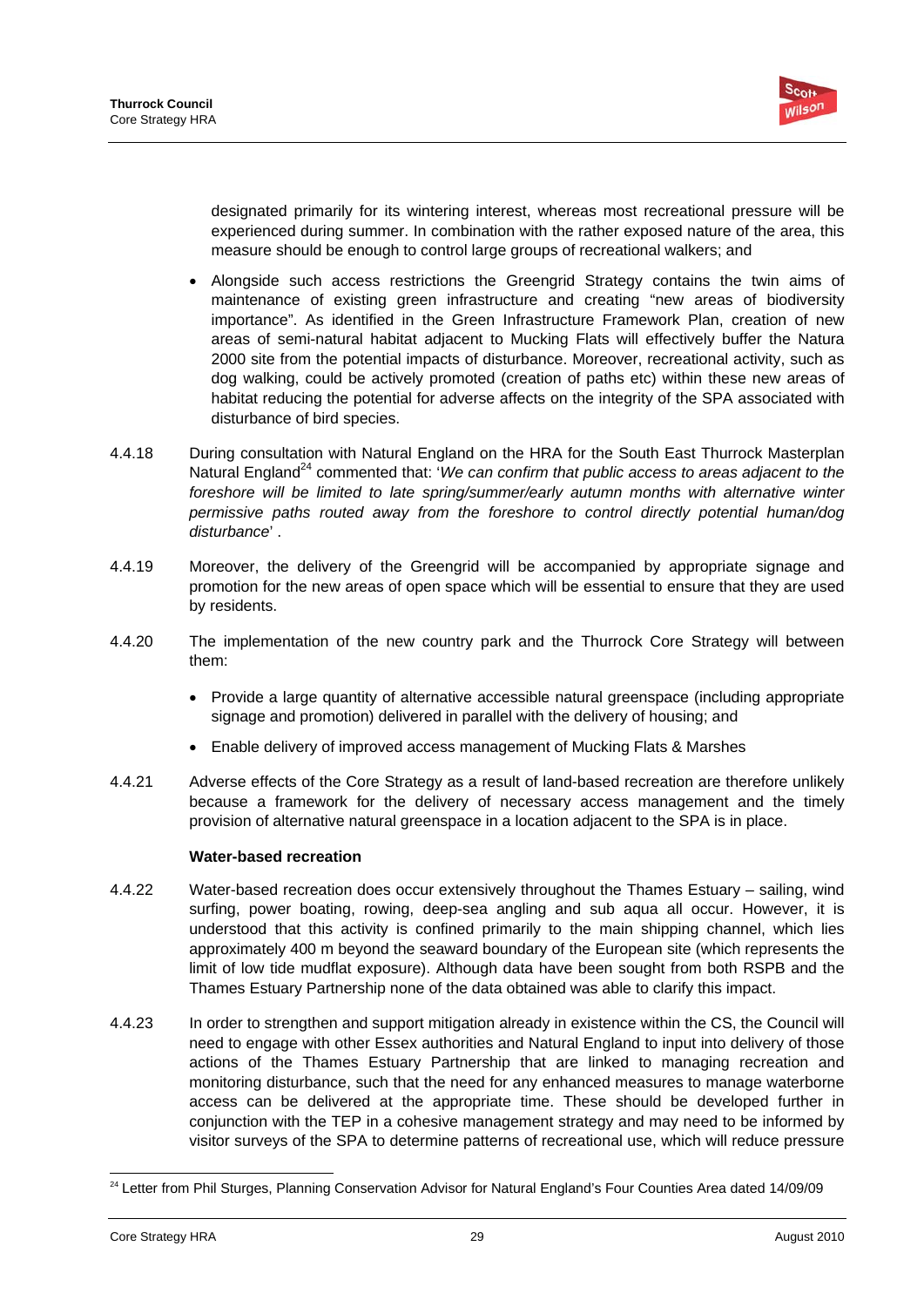

and prevent adverse effects upon the European site integrity. Thurrock's contribution should be commensurate with its population size, since Thurrock can only be considered responsible for mitigating their contribution to an "in combination" effect.

- 4.4.24 It is understood that Thurrock Council have agreed to participate with the Thames Estuary Partnership and Natural England as described. Natural England has been supportive of the need to increase research on the impacts of water-borne recreation on the Thames Estuary and Marshes, and participation in the TEP provides an appropriate vehicle for Thurrock Council to commit to this.
- 4.4.25 Policy PMD16 (Developer Contributions) would enable a levy to be placed on developers that would enable Thurrock to contribute to the Partnership. However, whatever method is decided upon for funding local authority contributions must be agreed across the whole Essex area (in order to avoid putting some authorities at a disadvantage) and this report is therefore not the place to go into further details.
- 4.4.26 Given that Thurrock Council have agreed to participate in this collaborative engagement to deliver the access management remit of the Thames Estuary Partnership it can be concluded that the framework for delivery of measures to manage waterborne recreational impacts in such a way as to avoid an adverse effect on the Thames Estuary & Marshes is in place.

### **Other plans and projects**

### *Essex Local Development Frameworks*

- 4.4.27 It is likely that the Thames Estuary & Marshes SPA has a recreational catchment that extends beyond Thurrock and includes other Essex authorities such as Basildon, Rochford, Castle Point and Southend (collectively delivering 25,800 homes). There is thus potential for an 'in combination' impact associated with the delivery of housing on the north side of the estuary.
- 4.4.28 Although land-based recreational pressure can be avoided and minimised through focussing development on existing urban areas and providing alternative recreational facilities, the estuarine nature of the Thames Estuary & Marshes SPA means that the provision of alternative open space will only partially avoid disturbance effects. Many impacts on this site will relate to waterborne activities and the provision of alternative locations is not possible. However, it is understood that Thurrock Council are already aware of the need to engage with other relevant Essex authorities to input into delivery of those actions of the Thames Estuary Partnership that are linked to managing recreation and monitoring disturbance and the matter is being more fully explored and a policy framework devised through the development of the Thurrock Core Strategy and its associated HRA.
- 4.4.29 Since it is outside the remit of the South East Thurrock Masterplan to set out details of estuarine management in Thurrock, and given that a process of developing a policy framework in order to achieve this is already underway, no recommendations are made for any changes to the South East Thurrock Masterplan and it can be concluded that no adverse effects on the Thames Estuary & Marshes SPA and Ramsar site will in fact result due to waterborne recreation.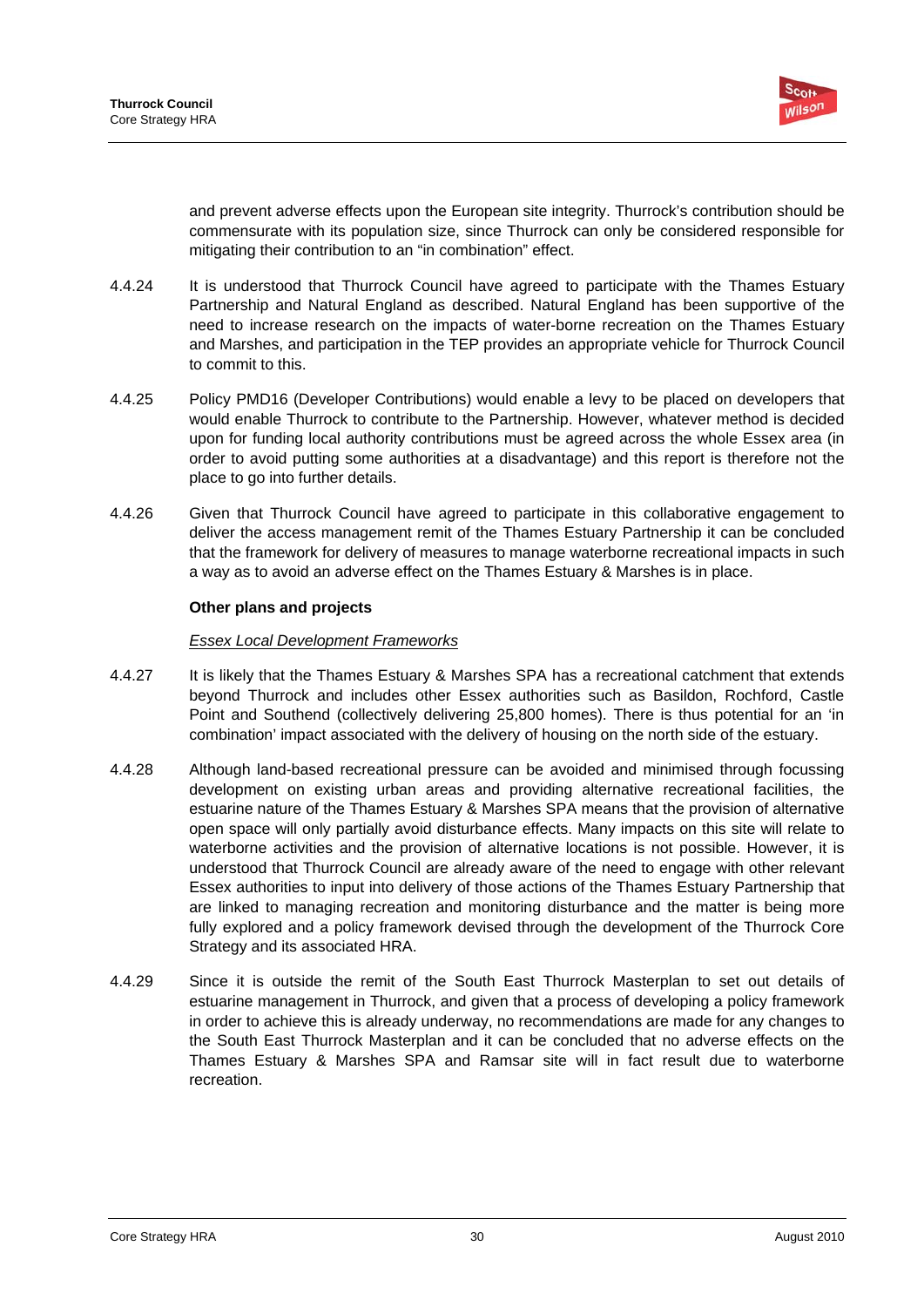

### *Kent Local Development Frameworks*

- 4.4.30 Most of Thames Estuary and Marshes SPA and Ramsar site actually lies on the opposite side of the estuary within Kent. The impacts of greatest potential magnitude on the site as a whole are therefore likely to emanate from Kent, rather than Thurrock. An appropriate assessment that was recently concluded for the final South East Plan (2009) highlighted a series of impacts of development within Kent upon the site. These include:
- 4.4.31 "*Development of 41,300 new homes in Medway, Gravesham and Dartford (the majority of which will be north of the A2/M2) [under the South East Plan] may result in increased recreational pressure, although visitor patterns on the RSPB reserves are considered manageable*."
- 4.4.32 However, since the avoidance and mitigation measures detailed within the assessment are contained within the South East Plan and will subsequently be applied by the relevant local authorities, the impact will not be significant.

#### *London Gateway Port*

- 4.4.33 The "London Gateway Minded View" letter of the Secretary of State for Transport (July 2005) discusses the proposals for redevelopment of London Gateway Port and their environmental impact:
- 4.4.34 "*The [Planning] Inspector agreed that mitigation measures were required for preserving the nature conservation status of affected designated sites … He had concluded that there were no reasons to object in principle on nature conservation grounds to the HEO either alone or in combination with other applications… Adverse effects were expected to remain for visual impact, noise and road access*."
- 4.4.35 There may therefore be an 'in combination' effect when the disturbance impacts of the London Gateway Port are considered alongside the increased number of residents. However, the measures outlined to control recreational pressure arising from development within Thurrock in preceding sections (either directly via the provision of the new country park or indirectly through the Greengrid Strategy and engagement of Thurrock Council in the management of estuarine recreation) will ensure that the contribution of the Thurrock Core Strategy can be adequately mitigated. Moreover, Policy CSSP4 provides some potential mitigation in committing 70.3 hectares of previously safeguarded land adjacent to the former Shell Haven refinery site that was identified as oil refinery expansion land to maintaining a strategic gap between the residential settlements of Stanford and Corringham and the oil refinery site.
- 4.4.36 Natural England noted in their comments on the 2007 HRA that any future HRA's for the London Gateway Port Shell Haven development should take into account the findings of this HRA for the Core Strategy as part of their in combination assessment. This would particularly relate to any new rail freight terminal to be delivered at London Gateway Port (referenced in Policy CSSP3 of the Proposed Submission Core Strategy) and whether this would result in noise impacts on the SPA beyond those likely to be generated by the permitted port.

### **Atmospheric Pollution**

4.4.37 The level of atmospheric nitrogen deposition at which the key habitats at the Mucking Flats component of Thames Estuary & Marshes SPA will be deleteriously affected are shown in Table 4.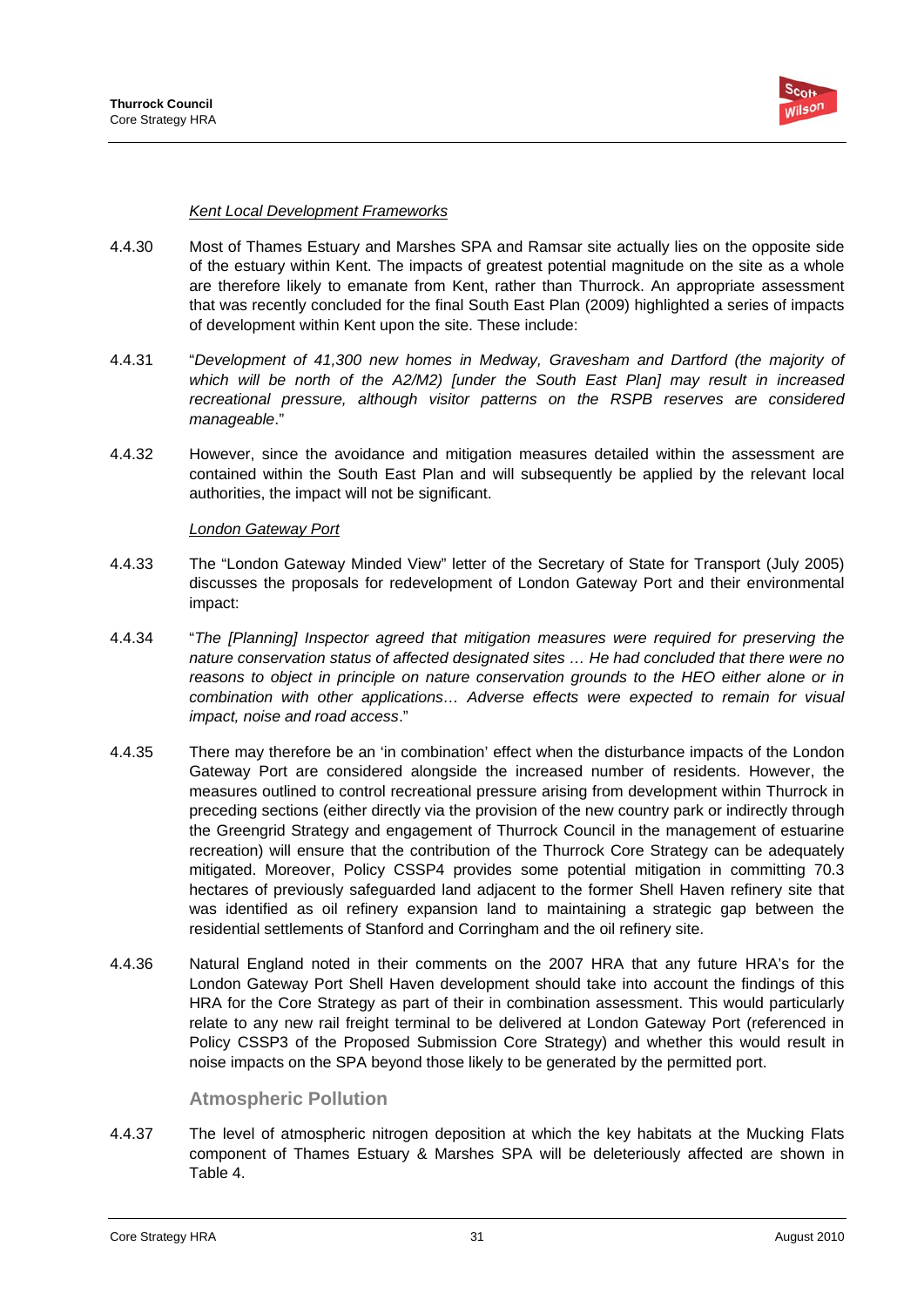

### Table 4. Calculated minimum critical loads<sup>25</sup> of nitrogen deposition (in kg/Nha<sup>-1</sup>yr<sup>-1</sup>) for the **only habitats within Mucking Flats & Marshes for which critical loads have been**  calculated<sup>26</sup>.

|                                     | Grazing marsh   Saltmarsh |     |
|-------------------------------------|---------------------------|-----|
| <b>Critical load</b>                | 20                        | -30 |
| Current rate of nitrogen deposition | 13.6                      |     |

- 4.4.38  $\ldots$  A NOx level in excess of 30  $\mu$ gm<sup>-3</sup> (the limit value considered to cause harm to vegetation according to the World Health Organisation) or a nitrogen load in excess of 20 kg/Nha<sup>-1</sup>yr<sup>-1</sup> (the minimum load below which there should be no significant harmful effects on those habitats that support the birds for which the SPA and Ramsar was designated and for which critical loads have been calculated) can be assumed to have a deleterious effect on the habitats within the Thames Estuary & Marshes SPA (Mucking Flats & Marshes).
- 4.4.39 The current rate of nitrogen deposition at the Mucking Flats & Marshes SSSI is 13.6 kg/Nha<sup>-1</sup>yr<sup>-</sup> <sup>-1</sup>. Therefore, it can be assumed that the Mucking Flats & Marshes SSSI is within the limits of the levels of atmospheric pollution that can be experienced without a deleterious effect.
- 4.4.40 Additionally, the CS does not contain any policy that promotes the development of new roads within 200m of the internationally designated sites, while the policy CSTP16 (National and Regional Transport Networks) contains a number of measures to improve key routes across the district (particularly the A13 and A1014), which should have a positive effect by reducing traffic congestion.
- 4.4.41 The CS also includes mitigating strategies regarding freight movement, in particular policy PMD11 that states:
	- Applicants for development with a need for freight movements exceeding the equivalent of 200 daily HGV movements will be required, as part of their planning applications, to produce a Sustainable Distribution Plan. This should include evidence that commercially viable opportunities for freight carried by rail, water, pipeline or conveyor have been maximised, and that air quality impacts have been minimised.
- 4.4.42 Most of Thames Estuary and Marshes SPA and Ramsar site lies within Kent. The impacts of greatest potential magnitude on the site as a whole are therefore likely to emanate from Kent, rather than Thurrock. Provided that the avoidance and mitigation measures detailed within the South East Plan are subsequently applied by the relevant local authorities, the impact will not be significant.
- 4.4.43 Nonetheless, there are a number of policies that could lead to a reduction in air quality on the SPA/Ramsar. These are:
	- CSTP17 (Strategic Freight Movement and Access to Ports) this policy will facilitate the provision of 24 hour lorry parks at Tilbury Port and London Gateway. Other lorry parks will be considered in locations where demand can be shown to exist, which are located away from residential areas and have good access to the Strategic Road Network.

<sup>1</sup>  $25$  Taken from the UK Air Pollution Information System. Critical loads are given as ranges – on a precautionary basis the critical load used here is the minimum figure in the range.<br><sup>26</sup> Critical loads have not been determined for rivers and marine habitats, but a figure is available for saltmarsh and

grazing marsh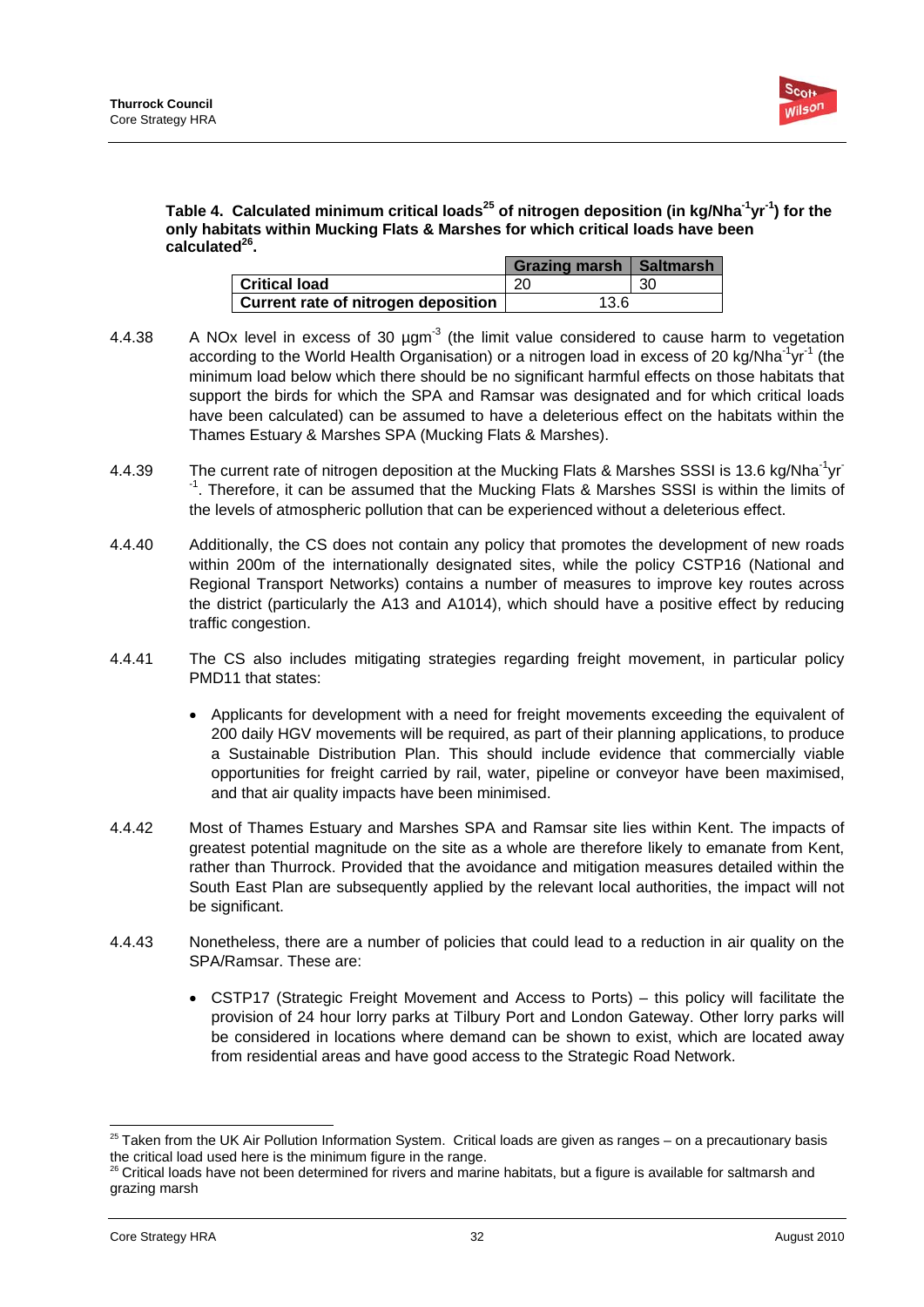

- Policy CSSP3 (Sustainable Infrastructure) includes reference to a new power station at Tilbury.
- Policy CSSP5 (Sustainable Green grid) the Council and Partners will promote productive land and natural systems opportunities (soils, bio and geo diversity), including potential cofiring using biomass fuels in the Tilbury area.
- Policy CSTP26 (Renewable or Low Carbon Energy Generation) the Council will promote and facilitate proposals for centralised renewable or low-carbon energy schemes at appropriate locations and standards, including at Priority Locations at Tilbury and London Gateway.
- 4.4.44 Tilbury Green Power has obtained consent for the construction of a 60MW biomass and energy from waste plant at the Port of Tilbury. In consideration of the proposed scheme, and taking on board advice from Natural England, the Secretary of State concluded that, if planning conditions were implemented accordingly, there would be no impact of the scheme on the integrity of European designated sites $27.$  Given this and the fact that we have identified there will be no air quality impact arising from traffic associated with new housing (see above) there will be no pathway for any cumulative effect.
- 4.4.45 Any alternative or additional power stations or renewable energy schemes, particularly at Tilbury and London Gateway, will need to be subject to HRA and the Environment Agency permit process in order to specifically to ensure that no adverse effects result. Policy CSTP26 makes it clear that technologies such as Energy from Waste will only be supported where they do not cause unacceptable impacts, including on the environment, which cannot be mitigated. As such, these policies are unlikely to lead to significant adverse air quality impacts on the SPA & Ramsar site.

# **Other plans and projects**

# *London Gateway Port*

- 4.4.46 The "London Gateway Minded View" letter of the Secretary of State for Transport (July 2005) discusses the proposals for redevelopment of Shell Haven and their environmental impact:
- 4.4.47 "*The [Planning] Inspector agreed that mitigation measures were required for preserving the nature conservation status of affected designated sites … He had concluded that there were no reasons to object in principle on nature conservation grounds to the HEO either alone or in combination with other applications… Adverse effects were expected to remain for visual impact, noise and road access."*
- 4.4.48 Assuming therefore that the mitigation and compensation measures detailed within the Environmental Impact Assessment and Appropriate Assessment for the Shell Haven development are implemented in full, the Thurrock Core Strategy can be screened out as having an adverse air quality impact in combination with the Shell Haven redevelopment.

# *South East Plan and Kent Local Development Frameworks*

4.4.49 Most of Thames Estuary and Marshes SPA and Ramsar site lies within Kent. The impacts of greatest potential magnitude on the site as a whole are therefore likely to emanate from Kent, rather than Thurrock. An appropriate assessment that was recently conducted for the draft

<sup>1</sup> <sup>27</sup> https://www.og.decc.gov.uk/EIP/pages/projects/TilburyDecision.pdf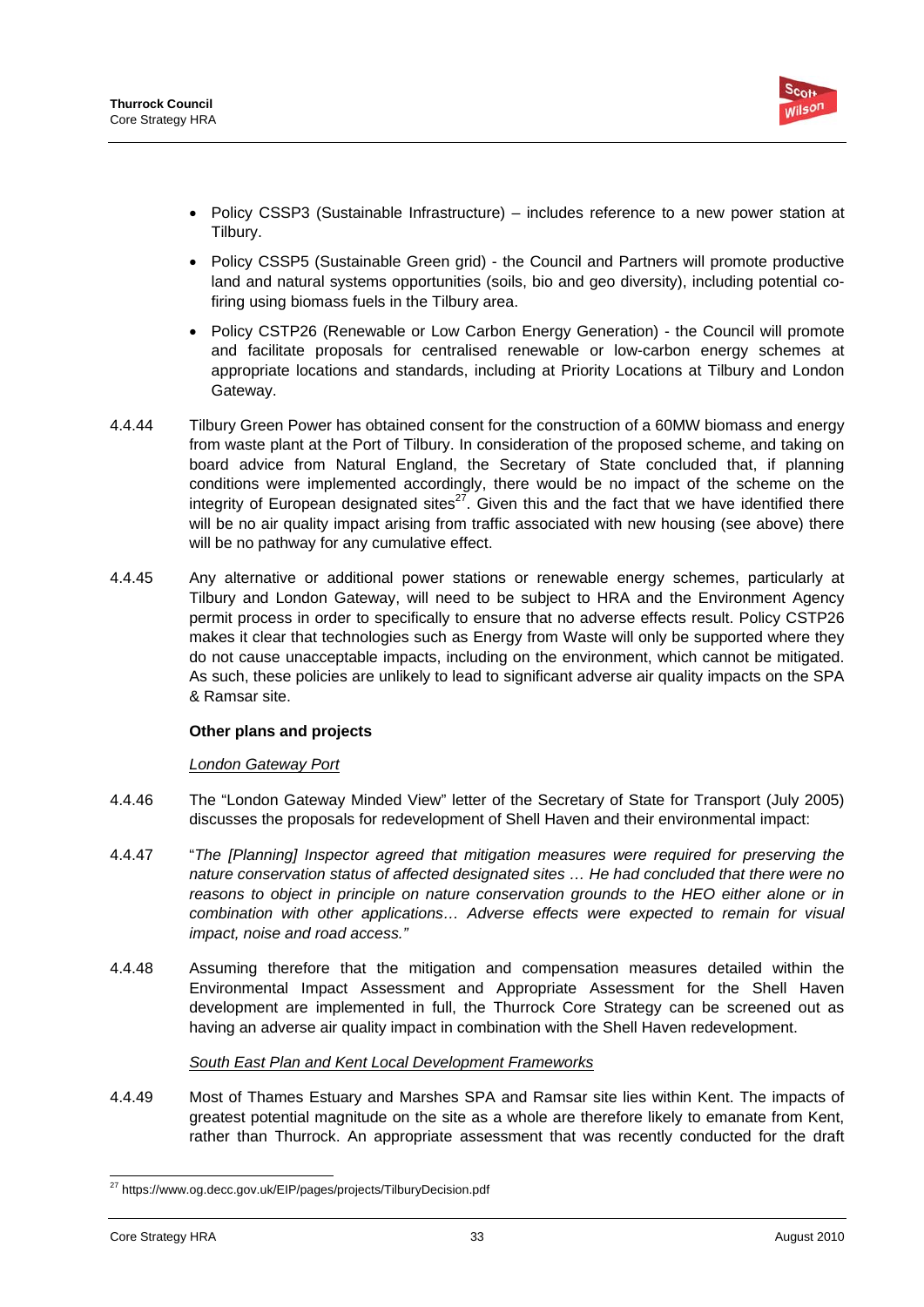

South East Plan by Scott Wilson highlighted a series of impacts of development within Kent upon the site. These include:

- 4.4.50 "*Housing development under the South East Plan [including 122,000 new homes and 5 million sq m of new business floorspace within Kent], and associated increased car use may lead to increased atmospheric pollution and nitrogen enrichment, resulting in changes to the habitats for on which the species of European importance depend*"
- 4.4.51 However, provided that the avoidance and mitigation measures detailed within the assessment are contained within the South East Plan and are subsequently applied by the relevant local authorities, the impact in combination with that of Thurrock will not be significant.

#### *Isle of Grain*

4.4.52 There are plans for a new waste incinerator and gas power station on the Isle of Grain. While this is on the opposite side of the Thames Estuary, the operation of these facilities could nonetheless affect air quality over the Thames Estuary and Marshes SPA, since the majority of this site is also on the opposite side of the Thames Estuary. Adverse effects could therefore arise from this development, but for the reasons stated above the measures contained within the Core Strategy to control Thurrock's contribution to changes in air quality will avoid any 'in combination' effect.

### **Water Quality and Sediment Regimes**

- 4.4.53 According to the Environment Agency's Stage 3 Appropriate Assessment for this SPA/Ramsar site, current consented discharges (from either side of the Estuary or further upstream e.g. Crossness STW and Beckton STW, the main sewage treatment works in London) do not have a significant adverse impact upon the Thames Estuary & Marshes SPA, with the exception of slightly elevated levels of elemental copper (Cu) derived from pipes at Reading and Slough.
- 4.4.54 The majority of sewage in Thurrock is treated at the Tilbury Sewage Treatment Works (STW). The treated effluent is then discharged into the River Thames. The sewage treatment needs of the housing to be delivered under the Thurrock Core Strategy are likely to lead to an increase in the volume of treated effluent (and potentially nutrients) discharged into the Thames Estuary<sup>28</sup>. The CS policy CSTP13 advocates potential upgrades to Tilbury STW to treat and discharge additional wastewater flow generated by development.
- 4.4.55 Despite this increase in volumes, the Environment Agency<sup>29</sup> have commented in the past that, while nutrient levels within the Thames Estuary are high, this does not result in the smothering macroalgal growth that is having an adverse effect upon other European marine sites (such as The Solent), due to a combination of existing tidal energy and erosion. As a result, it is considered that the interest features of the Thames Estuary & Marshes SPA and Ramsar site are not particularly vulnerable to adverse effects as a result of an increase in nutrients in the Estuary even if such an increase does arise from increased volumes of effluent discharged from Tilbury STW.

<sup>1</sup> <sup>28</sup>If the Sewage Treatment Works was close to capacity and unable to expand to cope with the increased volumes of sewage, there might also be a concomitant decrease in the quality of the effluent that is discharged by the Works. However, at this stage there is no indication that this situation will arise.<br><sup>29</sup> Dave Lowthion, Environment Agency Supra-Area Marine Team Leader, Southern Region, personal communication

during the preparation of the Appropriate Assessment of the draft South East Plan in 2006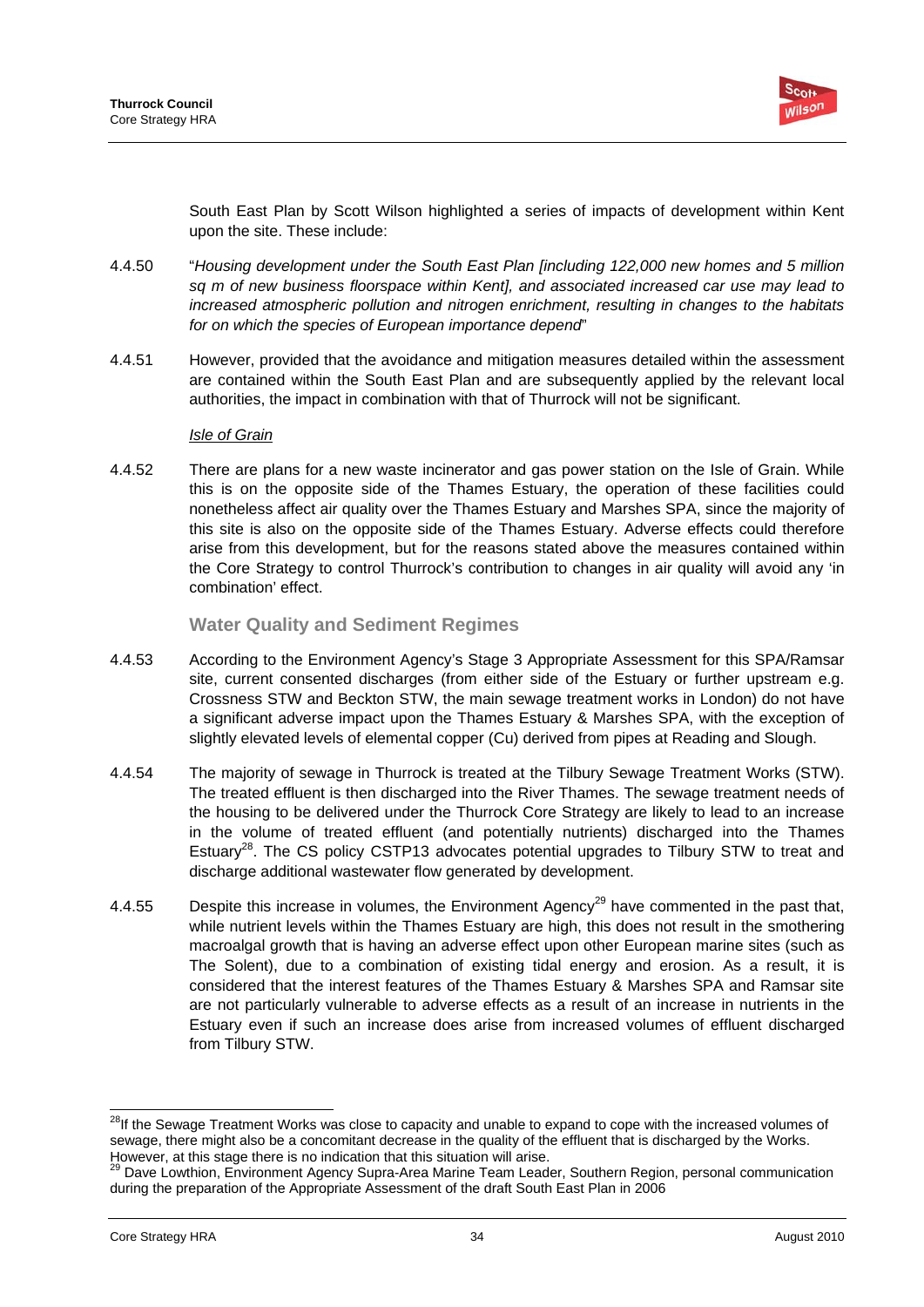

- 4.4.56 Moreover, the development of housing within Thurrock will take place at a time when a range of water quality improvements to the Thames Tideway as a whole will be implemented through various Thames Water/Environment Agency schemes including the interception and storage of wastewater from a large number of Combined Sewer Overflows (CSO's) in London which currently discharge directly to the River Thames during periods of heavy rainfall and expansions to the treatment capacity of Thames Water's Crossness, Riverside, Long Reach and Beckton Sewage Treatment Works which will enable them to treat greater quantities of wastewater to a higher standard than is currently the case. As such, the overall water quality of the River Thames should actually improve over the delivery period.
- 4.4.57 Increased volumes of effluent being discharged to rivers can have an effect on local sediment regimes principally through increased erosion. However, this effect as a result of development in Thurrock is likely to be very locally restricted to the immediate vicinity of the Tilbury STW outfall. Given the inherently high sediment load of the Tidal Thames, its tidal nature (such that sediment mobilisation is also naturally high) and the relatively small additional volume that the increased treated effluent will contribute to the overall volume and flows of the Tidal Thames, it is considered unlikely that a significant adverse effect on the SPA would be experienced, even when considered in combination with the discharges from Beckton, Long Reach and Crossness Sewage Treatment Works which also discharge into the Tidal Thames.
- 4.4.58 Consultation with Natural England has identified that in their view it would be insufficiently precautionary to rely on a combination of natural hydrodynamic processes and the quality improvements to be delivered by Thames Water in concluding that a significant adverse effect is unlikely. As such, some additional wording for the Core Strategy was proposed.
- 4.4.59 A Water Cycle Study is currently being undertaken, in stages, for Thurrock. Policy CSTP13 is informed by the Scoping Study (2009) and Outline Study (2010) stages. When the Detailed Study stage is completed, the Water Cycle Study as a whole will fully analyse the impacts of delivering the Core Strategy housing within the borough on flood risk, water resources and water quality and will identify any necessary constraints in terms of treatment infrastructure or consented discharge volumes. If such constraints are identified, the completed Water Cycle Study will also identify the necessary solutions which will be required in order to deliver the housing within the constraints imposed by the Water Framework Directive and Habitats Directive.
- 4.4.60 The completed Water Cycle Study will therefore ensure that any residual possibility of an adverse effect on European sites, through increased wastewater produced in Thurrock, is avoided. To provide adequate certainty that adverse water quality effects on European sites will not occur, Thurrock Council has proposed amendments to the wording of the Submission Core Strategy. These amendments strengthen references to the Thurrock Water Cycle Study to ensure that the Council's commitment to phasing the delivery of waste water infrastructure, necessary to safeguard the water quality of European sites in parallel with new development (as set out on CSTP13, 1 (VII)), is clear.

# **Other Plans and projects**

#### *London Gateway Port*

4.4.61 The "London Gateway Minded View" letter of the Secretary of State for Transport (July 2005) discusses the proposals for redevelopment of London Gateway Port and their environmental impact: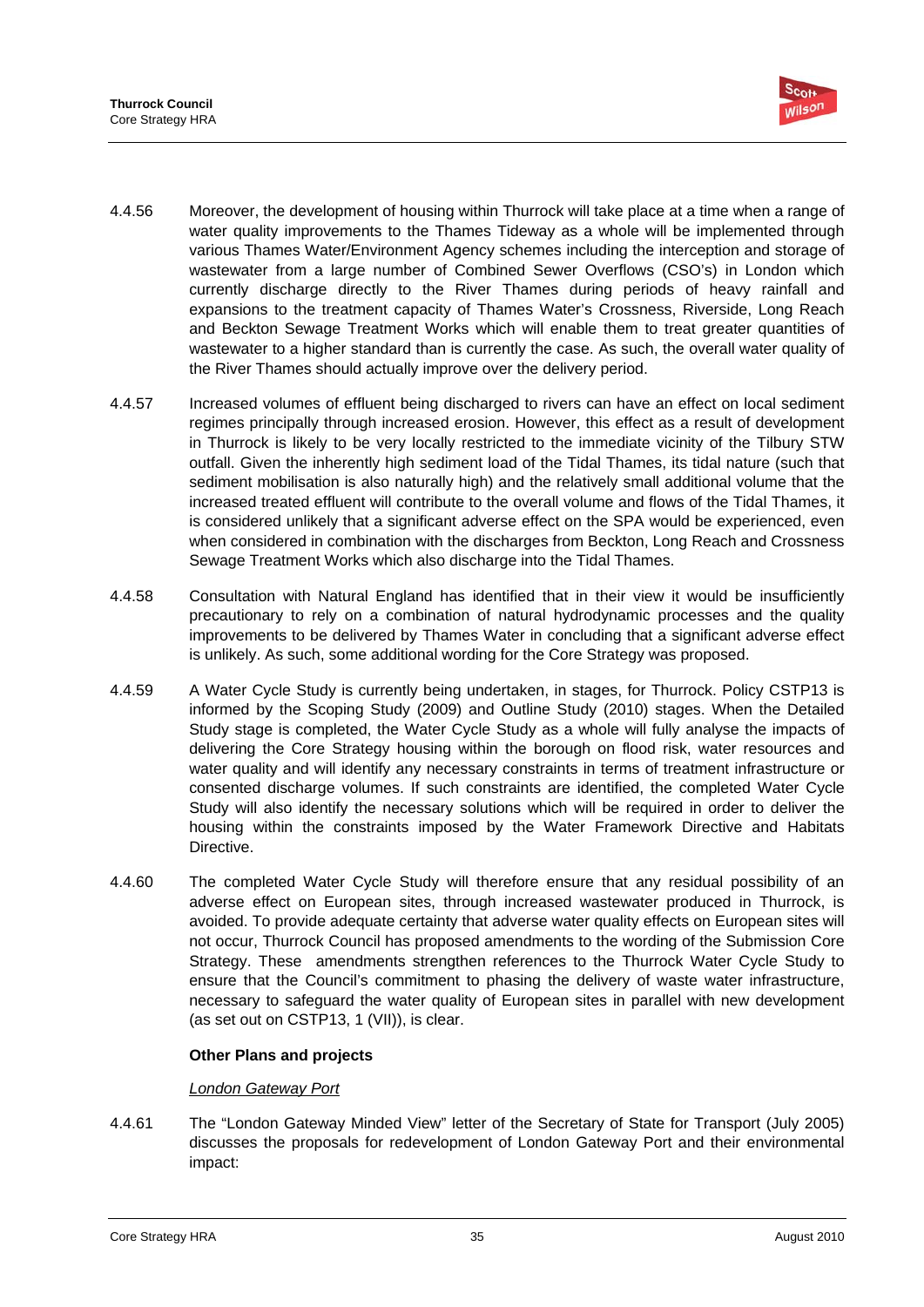

- 4.4.62 "*The [Planning] Inspector agreed that mitigation measures were required for preserving the nature conservation status of affected designated sites … He had concluded that there were no reasons to object in principle on nature conservation grounds to the HEO either alone or in combination with other applications… Adverse effects were expected to remain for visual impact, noise and road access*."
- 4.4.63 Assuming that the mitigation and compensation measures detailed within the Environmental Impact Assessment and Appropriate Assessment for the London Gateway Port development are implemented in full, no 'in combination' effect with the Thurrock Core Strategy will result.

### *South East Plan and Kent Local Development Frameworks*

- 4.4.64 Most of Thames Estuary & Marshes SPA and Ramsar site actually lies within Kent. The impacts of greatest potential magnitude on the site as a whole are therefore likely to emanate from Kent, rather than Thurrock. An appropriate assessment that was recently conducted for the draft South East Plan by Scott Wilson highlighted a series of impacts of development within Kent upon the site. These included the statement that:
- 4.4.65 *"Environment Agency advice is that, while nutrient levels within the Thames Estuary are high, this does not result in the smothering macroalgal growth that is having an adverse effect upon the Solent European sites. Therefore, development of 41,300 new homes and 2.1 million sq m of new business floorspace in Medway, Gravesham and Dartford and associated increased volumes of effluent disposal into the SPA are not expected to lead to an adverse effect on the site*."
- 4.4.66 It is therefore concluded that no 'in combination' adverse effect will result.

#### *Lower Thames Crossing*

4.4.67 The Lower Thames Crossing is still under investigation as a proposal. As such, there is little definite information available concerning it. However, concern has been expressed by Natural England and the Environment Agency among other groups that the location of the crossing may alter patterns of sediment movements within the Thames Estuary and therefore potentially within the Thames Estuary & Marshes. This should be noted, but until more data are available about the Crossing, the 'in combination' effect cannot be assessed.

# 4.5 Conclusion

4.5.1 It can be concluded that an adequate policy framework exists to enable the delivery of measures to avoid adverse effects on the Thames Estuary & Marshes SPA & Ramsar site.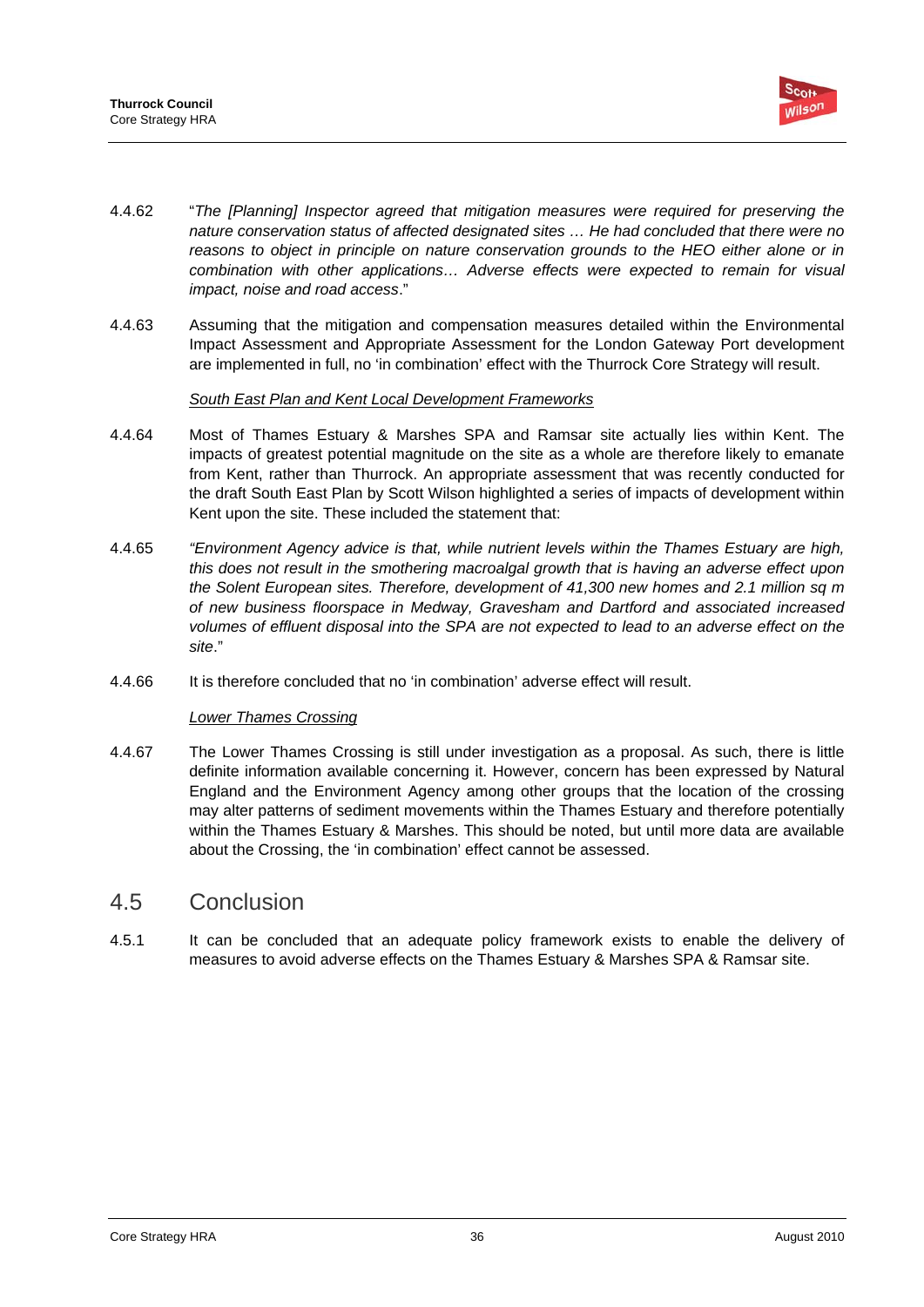

# **5 The Mid-Essex Estuaries**

# 5.1 Introduction

- 5.1.1 The Mid-Essex Estuaries (Benfleet and Southend Marshes SPA & Ramsar site, Dengie SPA & Ramsar site, Colne Estuary SPA & Ramsar site, Crouch & Roach Estuaries SPA & Ramsar site, Foulness SPA & Ramsar site, Blackwater Estuary SPA & Ramsar site and Essex Estuaries SAC) have many features in common:
	- They all require very similar environmental conditions for maintenance of favourable conservation status;
	- They are all likely to be subject to similar pressures from development within Thurrock; and,
	- They form an interconnected complex of sites with internationally important bird populations and mobile marine organisms moving from estuary to estuary.
- 5.1.2 As a result, and to avoid undue repetition, they are treated together within this chapter.

**Benfleet and Southend Marshes SPA and Ramsar** 

5.1.3 Benfleet and Southend Marshes comprise an extensive series of salt marshes, mudflats, scrub and grassland which support a diverse flora and fauna. The south-facing slopes of the downs, composed of London Clay capped by sand, represent the line of former river cliffs with several re-entrant valleys. At their foot lies reclaimed marshland, with its associated dyke system, based on alluvium. Outside the sea walls there are extensive salt marshes and mud-flats, on which wintering wildfowl and waders reach both nationally and internationally important numbers. Nationally uncommon plants occur in all of the habitats and parts of the area are of outstanding importance for scarce invertebrates.

**Dengie SPA and Ramsar / Essex Estuaries SAC** 

5.1.4 Dengie is located on the coast of Essex in eastern England. It is a large and remote area of tidal mud-flats and saltmarshes at the eastern end of the Dengie peninsula, between the adjacent Blackwater and Crouch Estuaries. The saltmarsh is the largest continuous example of its type in Essex.

# **Foulness SPA and Ramsar / Essex Estuaries SAC**

5.1.5 Foulness is located on the coast of Essex, on the east coast of England north of the mouth of the Thames estuary. The site is part of an open coast estuarine system comprising grazing marsh, saltmarsh, intertidal mud-flats, cockle-shell banks and sand-flats.

# **Crouch and Roach Estuaries / Essex Estuaries SAC**

5.1.6 The Crouch and Roach Estuaries are located on the coast of south Essex in eastern England. The intertidal zone along the Rivers Crouch and Roach is 'squeezed' between the sea walls along both banks and the river channel. Unlike more extensive estuaries elsewhere in Essex, this leaves a relatively narrow strip of tidal mud which, nonetheless, is used by significant numbers of birds.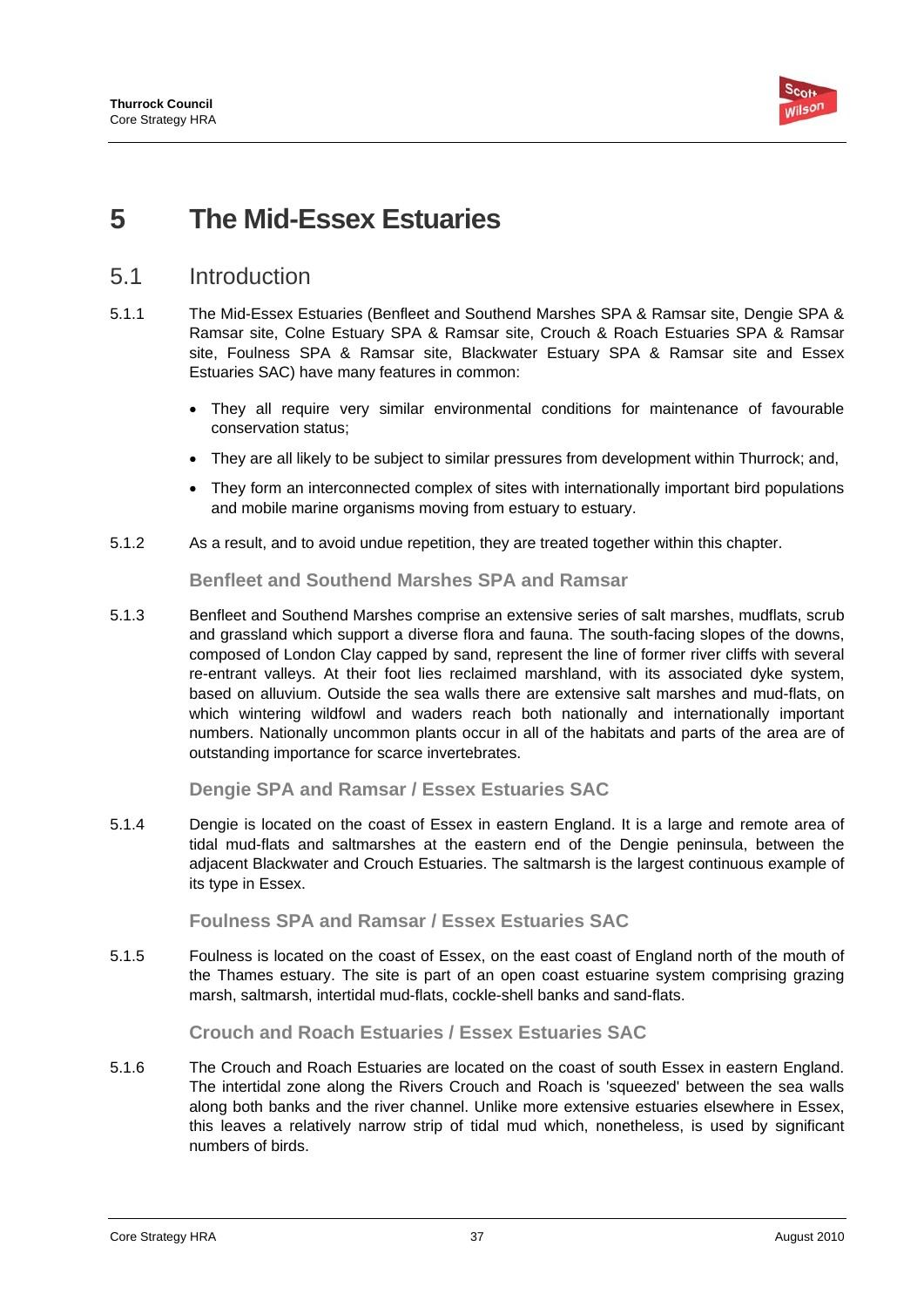

**Colne Estuary SPA and Ramsar / Essex Estuaries SAC** 

5.1.7 The Colne Estuary is a comparatively short and branching estuary, with five tidal arms that flow into the main channel of the River Colne. The estuary has a narrow intertidal zone predominantly composed of flats of fine silt with mud-flat communities typical of south-eastern English estuaries. The estuary is of importance for a range of wintering wildfowl and waders, in addition to breeding Little Tern Sterna albifrons which nest on shell, sand and shingle spits. There is a wide variety of coastal habitats which include mud-flat, saltmarsh, grazing marsh, sand and shingle spits, disused gravel pits and reedbeds which provide feeding and roosting opportunities for the large numbers of waterbirds that use the site.

**Blackwater Estuary SPA and Ramsar / Essex Estuaries SAC** 

5.1.8 The Blackwater Estuary is the largest estuary in Essex and is one of the largest estuarine complexes in East Anglia.

### **Essex Estuaries SAC**

5.1.9 This site comprises the non-avian interest features of the Blackwater, Colne, Crouch and Roach estuaries and is important as an extensive area of contiguous estuarine habitat. Essex Estuaries contains a very wide range of characteristic marine and estuarine sediment communities and some diverse and unusual marine communities in the lower reaches, including rich sponge communities on mixed, tide-swept substrates. Sublittoral areas have a very rich invertebrate fauna, including the reef-building worm *Sabellaria spinulosa*, the brittlestar *Ophiothrix fragilis*, crustaceans and ascidians. The site also has large areas of saltmarsh and other important coastal habitats.

# 5.2 Reasons for Designation

5.2.1 The Essex Estuaries and associated SPAs and Ramsars are designated for the reasons illustrated in Table 5.

| <b>Site</b>                             | <b>SAC / SPA Interest Features</b>                                                |  |  |  |
|-----------------------------------------|-----------------------------------------------------------------------------------|--|--|--|
| <b>Essex Estuaries</b>                  | Estuaries;<br>٠                                                                   |  |  |  |
| <b>SAC</b>                              | Intertidal mudflats and sandflats;<br>$\bullet$                                   |  |  |  |
|                                         | Glasswort and other annuals colonising mud and sand;<br>$\bullet$                 |  |  |  |
|                                         | Cord-grass swards;<br>$\bullet$                                                   |  |  |  |
|                                         | Atlantic salt meadows;<br>$\bullet$                                               |  |  |  |
|                                         | Mediterranean saltmarsh scrub;<br>$\bullet$                                       |  |  |  |
|                                         | Subtidal sandbanks                                                                |  |  |  |
| Benfleet and                            | Populations of European importance of the following migratory species:            |  |  |  |
| Southend                                | <b>Ringed Plover</b>                                                              |  |  |  |
| Marshes SPA<br>Dark-bellied Brent Goose |                                                                                   |  |  |  |
|                                         | <b>Grey Plover</b>                                                                |  |  |  |
|                                         | Knot<br>٠                                                                         |  |  |  |
|                                         | The site also supports a bird assemblage of international importance by regularly |  |  |  |
|                                         | supporting 34,789 waterfowl                                                       |  |  |  |
| Benfleet and                            | The site supports an internationally important assemblage of wintering birds.     |  |  |  |
| Southend                                |                                                                                   |  |  |  |

#### **Table 5. The Mid-Essex Estuaries SAC, SPA and Ramsar Criteria**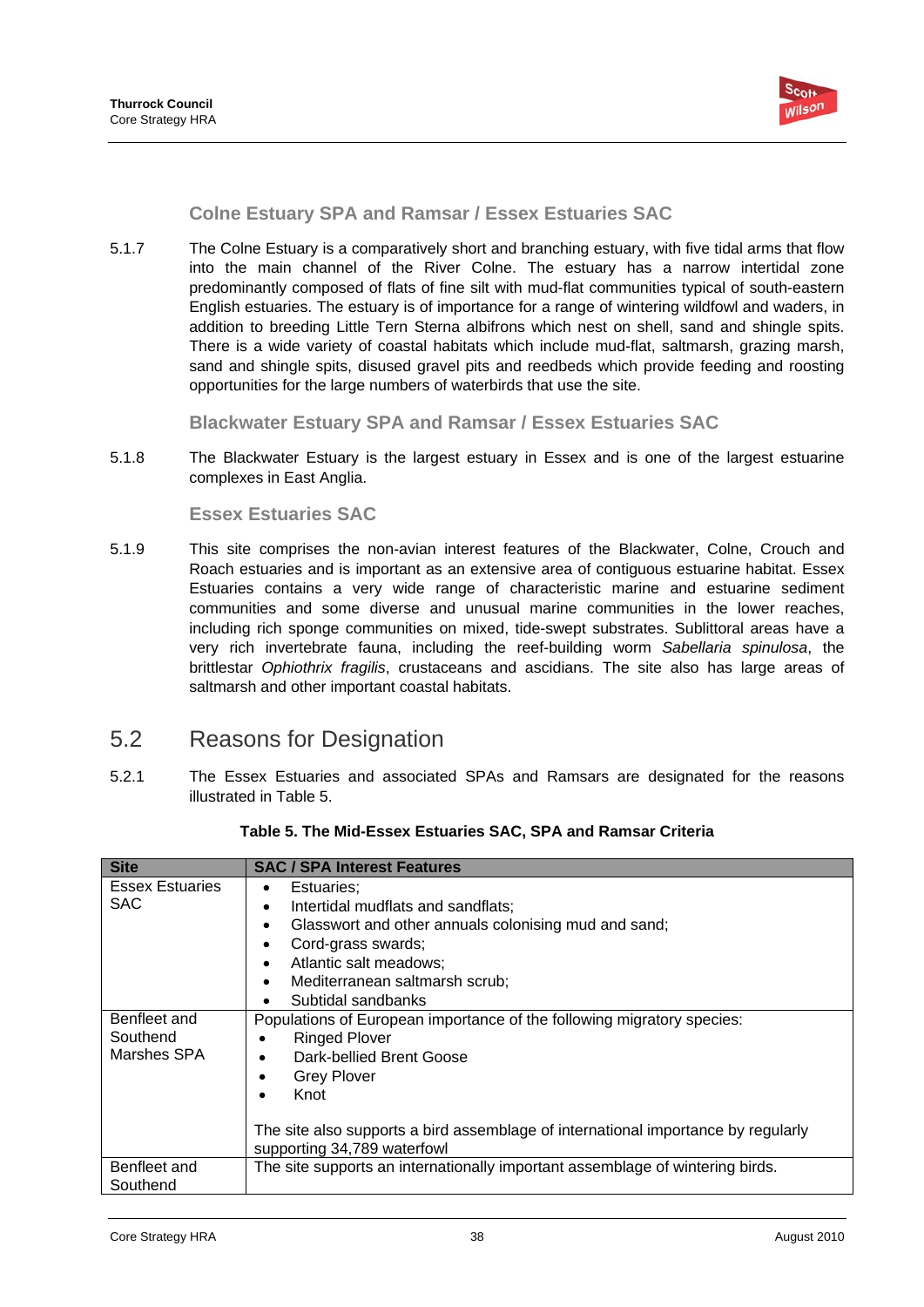

| Marshes Ramsar          | The following species occur at levels of international importance:                                                     |
|-------------------------|------------------------------------------------------------------------------------------------------------------------|
|                         | Dark-bellied brent goose                                                                                               |
|                         | Grey plover                                                                                                            |
|                         | Red knot                                                                                                               |
|                         | Dunlin                                                                                                                 |
| <b>Blackwater</b>       | Populations of European importance of the following migratory species:                                                 |
| <b>Estuary SPA</b>      | Avocet<br>$\bullet$<br>Golden plover<br>$\bullet$                                                                      |
|                         | Hen Harrier                                                                                                            |
|                         | Ruff                                                                                                                   |
|                         | Ringed plover<br>$\bullet$                                                                                             |
|                         | Back-tailed godwit<br>٠                                                                                                |
|                         | Dark-bellied Brent goose                                                                                               |
|                         | Dunlin                                                                                                                 |
|                         | Grey plover                                                                                                            |
|                         | Redshank<br>Shelduck                                                                                                   |
|                         |                                                                                                                        |
|                         | The site also supports a bird assemblage of international importance by regularly                                      |
| <b>Blackwater</b>       | supporting 109,815 waterfowl<br>The site qualifies by virtue of the extent and diversity of saltmarsh habitat present. |
| <b>Estuary Ramsar</b>   | This site, and the four others in the Mid-Essex Coast complex, includes a total of                                     |
|                         | 3,237 ha that represent 70% of the saltmarsh habitat in Essex and 7% of the total                                      |
|                         | area of saltmarsh in Britain.                                                                                          |
|                         | The invertebrate fauna is well represented and includes at least 16 British Red Data                                   |
|                         | Book species.                                                                                                          |
|                         |                                                                                                                        |
|                         | This site supports a full and representative sequences of saltmarsh plant communities                                  |
|                         | covering the range of variation in Britain.                                                                            |
|                         | The site supports a wintering waterbird assemblage of international importance                                         |
|                         | Species occurring at levels of international                                                                           |
|                         | Importance:                                                                                                            |
|                         | Dark-bellied brent goose                                                                                               |
|                         | Grey plover                                                                                                            |
|                         | Dunlin                                                                                                                 |
|                         | <b>Black-tailed godwit</b>                                                                                             |
|                         | Common shelduck                                                                                                        |
|                         | European golden plover<br>Common redshank                                                                              |
| Crouch & Roach          | Populations of European importance of dark-bellied Brent goose                                                         |
| <b>Estuaries SPA</b>    |                                                                                                                        |
| Crouch & Roach          | The site supports a wintering waterbird assemblage of international importance                                         |
|                         |                                                                                                                        |
| Colne Estuary           | Little Tern Sterna albifrons, 38 pairs representing at least 1.6% of the breeding                                      |
| <b>SPA</b>              | population in Great Britain (5 year mean, 1992-1996)                                                                   |
|                         |                                                                                                                        |
| <b>Estuaries Ramsar</b> | Dark-bellied brent goose occurs at levels of international importance<br>Avocet                                        |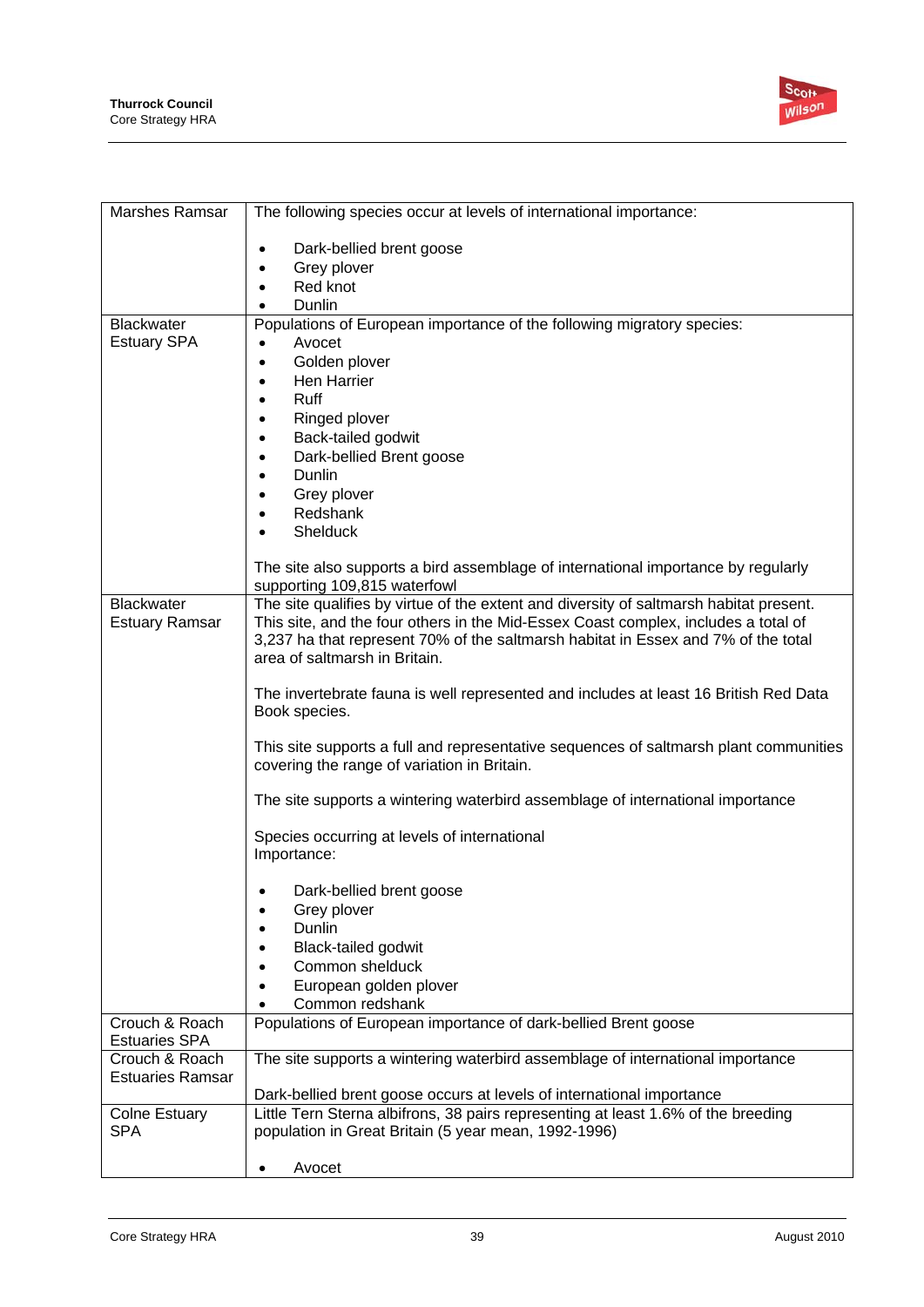

|                      | Golden Plover<br>$\bullet$                                                                                                                                                                                                                                                                               |
|----------------------|----------------------------------------------------------------------------------------------------------------------------------------------------------------------------------------------------------------------------------------------------------------------------------------------------------|
|                      | Hen Harrier                                                                                                                                                                                                                                                                                              |
|                      | Dark-bellied Brent Goose                                                                                                                                                                                                                                                                                 |
|                      | Redshank                                                                                                                                                                                                                                                                                                 |
|                      |                                                                                                                                                                                                                                                                                                          |
|                      | The site also supports a bird assemblage of international importance by regularly<br>supporting 38,548 waterfowl                                                                                                                                                                                         |
| <b>Colne Estuary</b> | The site is important due to the extent and diversity of saltmarsh present. This site,                                                                                                                                                                                                                   |
| Ramsar               | and the four other sites in the Mid-Essex Coast complex, includes a total of 3,237 ha,<br>that represent 70% of the saltmarsh habitat in Essex and 7% of the total saltmarsh in<br>Britain.                                                                                                              |
|                      | The site supports 12 species of nationally scarce plants and at least 38 British Red<br>Data Book invertebrate species.                                                                                                                                                                                  |
|                      | This site supports a full and representative sequences of saltmarsh plant communities<br>covering the range of variation in Britain.                                                                                                                                                                     |
|                      | The site supports a wintering waterbird assemblage of international importance                                                                                                                                                                                                                           |
|                      | The following species occur at levels of international importance:                                                                                                                                                                                                                                       |
|                      | Dark-bellied brent goose                                                                                                                                                                                                                                                                                 |
|                      | Common redshank                                                                                                                                                                                                                                                                                          |
|                      | Black-tailed godwit                                                                                                                                                                                                                                                                                      |
| Dengie SPA           | Populations of European importance of the following species:                                                                                                                                                                                                                                             |
|                      | Bar-tailed godwit<br>$\bullet$                                                                                                                                                                                                                                                                           |
|                      | Hen harrier                                                                                                                                                                                                                                                                                              |
|                      | Grey plover                                                                                                                                                                                                                                                                                              |
|                      | Knot                                                                                                                                                                                                                                                                                                     |
| Dengie Ramsar        | Qualifies by virtue of the extent and diversity of saltmarsh habitat present. Dengie,<br>and the four other sites in the Mid-Essex Coast Ramsar site complex, includes a total<br>of 3,237 ha, that represent 70% of the saltmarsh habitat in Essex and 7% of the total<br>area of saltmarsh in Britain. |
|                      | Dengie supports a number of rare plant and animal species. The Dengie has 11<br>species of nationally scarce plants                                                                                                                                                                                      |
|                      | The invertebrate fauna includes three Red Data Book species.                                                                                                                                                                                                                                             |
|                      | This site supports a full and representative sequence of saltmarsh plant communities<br>covering the range of variation in Britain.                                                                                                                                                                      |
|                      | The site also supports a wetland bird assemblage of international importance.                                                                                                                                                                                                                            |
|                      | The following species occur at levels of international importance:                                                                                                                                                                                                                                       |
|                      | Dark-bellied brent goose                                                                                                                                                                                                                                                                                 |
|                      | Grey plover                                                                                                                                                                                                                                                                                              |
|                      | Red knot                                                                                                                                                                                                                                                                                                 |
|                      | Bar-tailed godwit                                                                                                                                                                                                                                                                                        |
| <b>Foulness SPA</b>  | Populations of European importance of the following migratory species:                                                                                                                                                                                                                                   |
|                      | Avocet                                                                                                                                                                                                                                                                                                   |
|                      | Common Tern                                                                                                                                                                                                                                                                                              |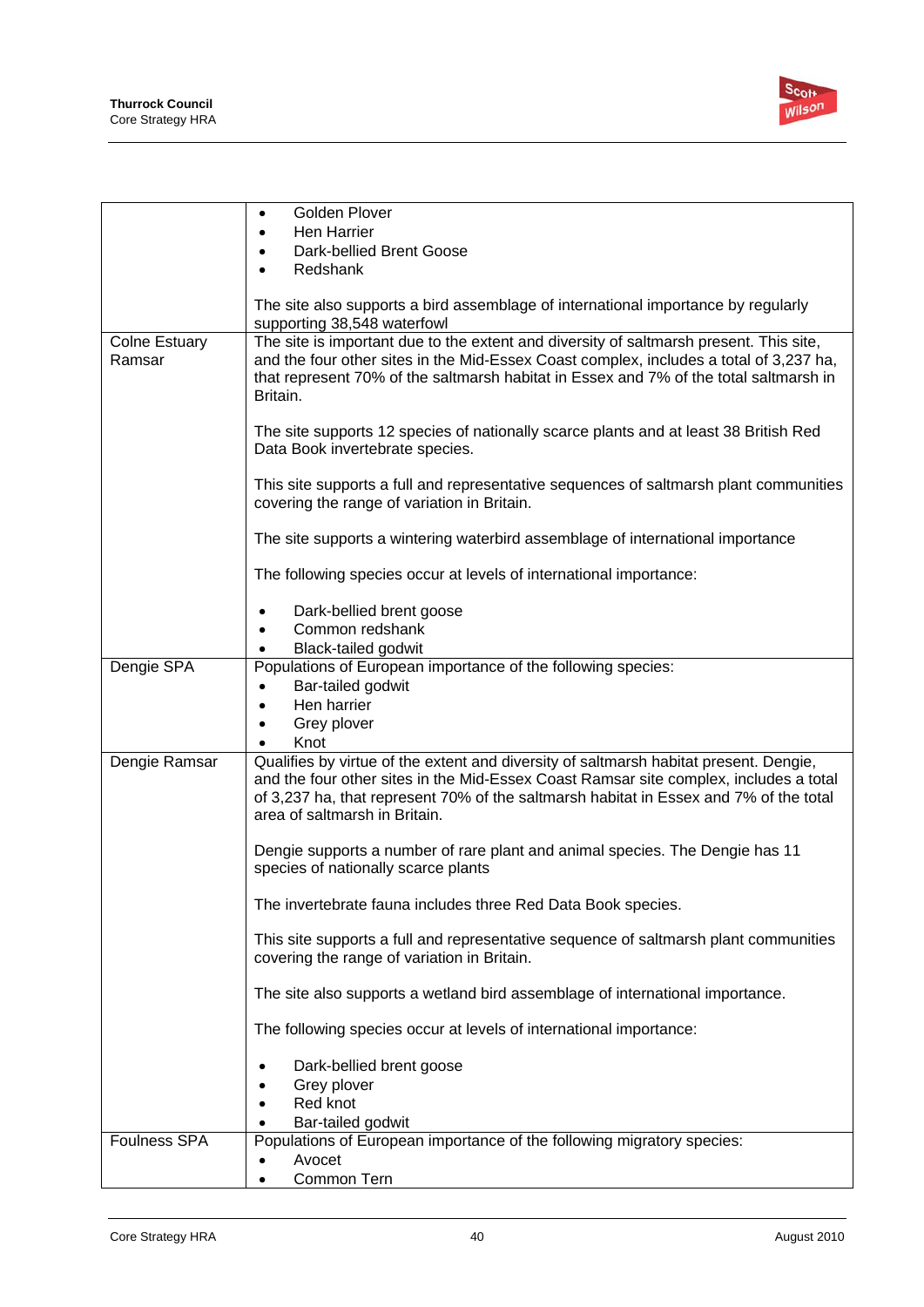

|                        | Little Tern<br>$\bullet$                                                                                                                                                                                                                                                                                    |  |
|------------------------|-------------------------------------------------------------------------------------------------------------------------------------------------------------------------------------------------------------------------------------------------------------------------------------------------------------|--|
|                        | Sandwich Tern                                                                                                                                                                                                                                                                                               |  |
|                        | <b>Bar-tailed Godwit</b>                                                                                                                                                                                                                                                                                    |  |
|                        | Golden Plover                                                                                                                                                                                                                                                                                               |  |
|                        | Hen Harrier                                                                                                                                                                                                                                                                                                 |  |
|                        | Redshank                                                                                                                                                                                                                                                                                                    |  |
|                        | Dark-bellied Brent goose                                                                                                                                                                                                                                                                                    |  |
|                        | <b>Grey Plover</b>                                                                                                                                                                                                                                                                                          |  |
|                        | Knot                                                                                                                                                                                                                                                                                                        |  |
|                        | Oystercatcher                                                                                                                                                                                                                                                                                               |  |
|                        |                                                                                                                                                                                                                                                                                                             |  |
|                        | The site also supports a bird assemblage of international importance by regularly<br>supporting 107,468 waterfowl                                                                                                                                                                                           |  |
| <b>Foulness Ramsar</b> | Qualifies by virtue of the extent and diversity of saltmarsh habitat present. This site,<br>and the four other sites in the Mid-Essex Coast Ramsar site complex, includes a total<br>of 3,237 ha, that represent 70% of the saltmarsh habitat in Essex and 7% of the total<br>area of saltmarsh in Britain. |  |
|                        | The site supports a number of rare plant and animal species.                                                                                                                                                                                                                                                |  |
|                        | This site supports a full and representative sequence of saltmarsh plant communities<br>covering the range of variation in Britain.                                                                                                                                                                         |  |
|                        | The site also supports a wetland bird assemblage of international importance.                                                                                                                                                                                                                               |  |
|                        | The following species occur at levels of international importance:                                                                                                                                                                                                                                          |  |
|                        | Common redshank                                                                                                                                                                                                                                                                                             |  |
|                        | Dark-bellied brent goose                                                                                                                                                                                                                                                                                    |  |
|                        | Eurasian oystercatcher                                                                                                                                                                                                                                                                                      |  |
|                        | Grey plover                                                                                                                                                                                                                                                                                                 |  |
|                        | Red knot                                                                                                                                                                                                                                                                                                    |  |
|                        | Bar-tailed godwit                                                                                                                                                                                                                                                                                           |  |

# 5.3 Historical Trends and Current Pressures

- 5.3.1 With regard to the SAC, the Natura 2000 form for this series of estuaries notes that these habitats are vulnerable to plans or projects (onshore and offshore) which have impacts on sediment transport, while saltmarsh erosion and intertidal coastal squeeze are affecting many areas of the SAC.
- 5.3.2 At Benfleet and Southend Marshes, the majority of the SSSI is reported as having a favourable condition, however 26% is recorded as either 'unfavourable no change' or 'unfavourable declining'. One of the reasons given for this is public access to both onshore and offshore areas. In the most recent condition assessment, an area of saltmarsh was in unfavourable condition due to effects of pollution from discharge. The Natura 2000 form for this site notes that dredging of the Thames and inputs of herbicides to the mudflats may be having indirect effects on the loss of intertidal habitat and viability of the eelgrass *Zostera* beds. Evidence indicates the saltmarsh is still decreasing in extent at a significant rate and the draft Thames Estuary CHaMP (2008) indicates this trend will continue. The saltmarsh is subject to coastal squeeze - which is being addressed strategically through CHAMPs/SMPs/TE2100 project and other national policy interventions.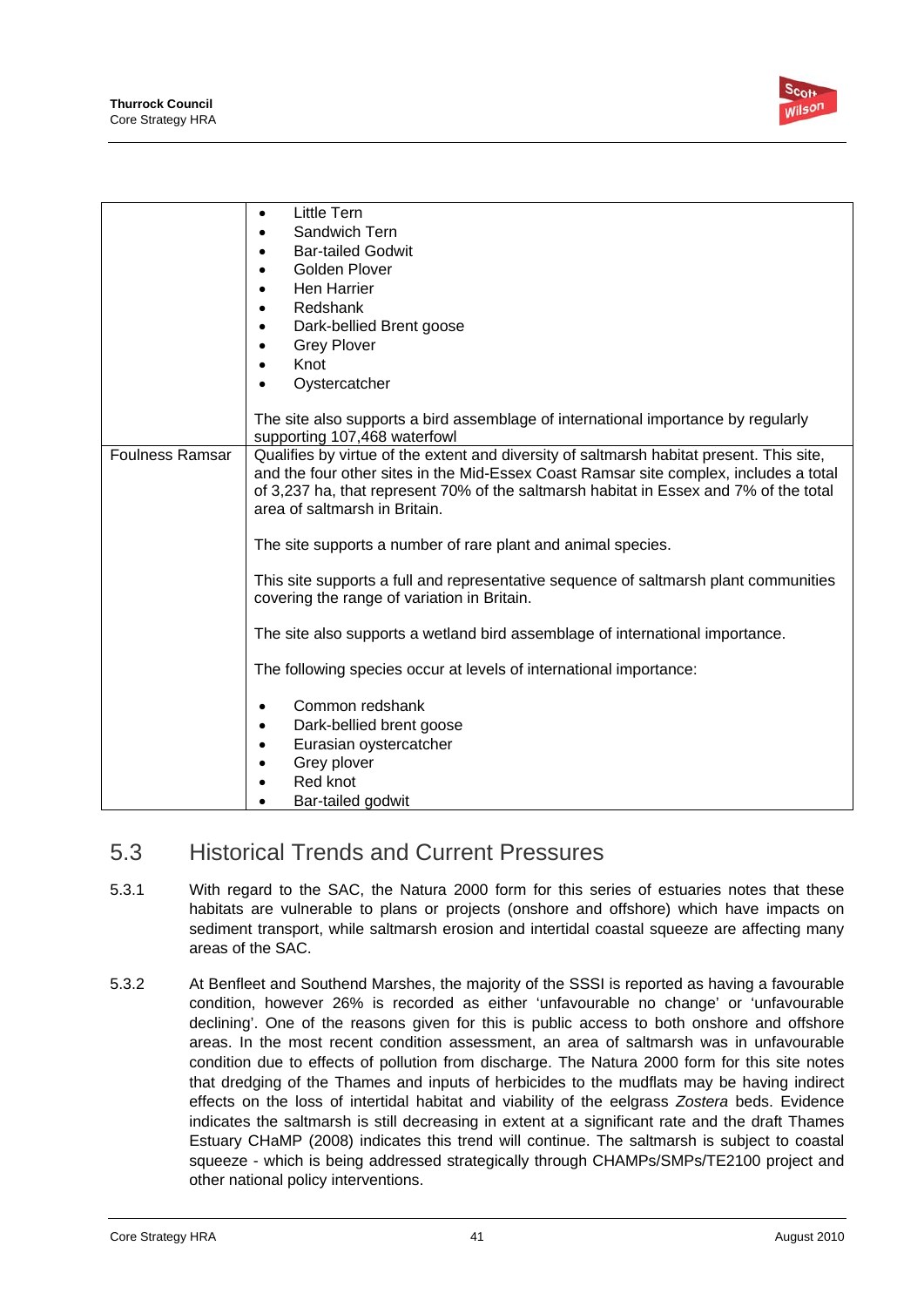

- 5.3.3 At the Blackwater Estuary, the HRA of the Uttlesford CS notes that nutrient enrichment occurs from agricultural run-off and treated sewage effluent. The saltmarsh is eroding and degrading, and the intertidal foreshore is subject to coastal squeeze. This is also noted for the Crouch and Roach, Colne and Dengie areas of the coast. The Natura 2000 form for the Crouch and Roach estuary also notes that many borrow dykes and drainage ditches remain vulnerable to run off and seepage of chemicals from adjacent farm land. Although many of these estuaries are used for recreational purposes, there is little evidence of adverse impacts on internationally designated features to date.
- 5.3.4 The key environmental conditions required to maintain site integrity include:
	- Minimal disturbance
	- Maintenance of grazing / mowing regimes
	- Freshwater inputs are of value for providing a localised increase in prey biomass for certain bird species, specific microclimatic conditions and are used for preening and drinking
	- Sufficient space between the site and development to allow for managed retreat of intertidal habitats and avoid coastal squeeze
	- Unpolluted water
	- Absence of nutrient enrichment
	- Absence of non-native species
	- Continuance of existing pattern of hydrodynamics and sediment movements;
	- Balance of saline and non-saline conditions

# 5.4 Effects of the Core Strategy

# **Recreational Disturbance**

- 5.4.1 Public access to sites of European importance should not be generally discouraged. There are measures within the Core Strategy that would partially offset recreational impacts on the SPA from terrestrial sources through the provision of alternative recreational facilities, and through careful management of existing green and designated assets:
	- CSTP18 (Green Infrastructure) the Council will require a net gain in green infrastructure. This will contribute to addressing the existing and developing deficiencies, ensuring connectivity and relieving pressure on designated biodiversity sites such as SSSIs. The Council will lead in green infrastructure management through developing best practice biodiversity enhancement throughout both urban-amenity and infrastructure land. This will be coordinated by programmes of education and community engagement and will support the development of environmental skills training in the region;
	- CSTP20 (Open Space) proposals for new development must ensure the adequate provision of a range of accessible, high quality, open space, including natural and seminatural greenspace. One consideration for provision should be biodiversity;
	- CSSP4 (Sustainable Green Belt) and PMD6 (Development in the Green Belt) commits to maintaining the current extent of the Green Belt, aside from proposed Urban Extension Broad Locations;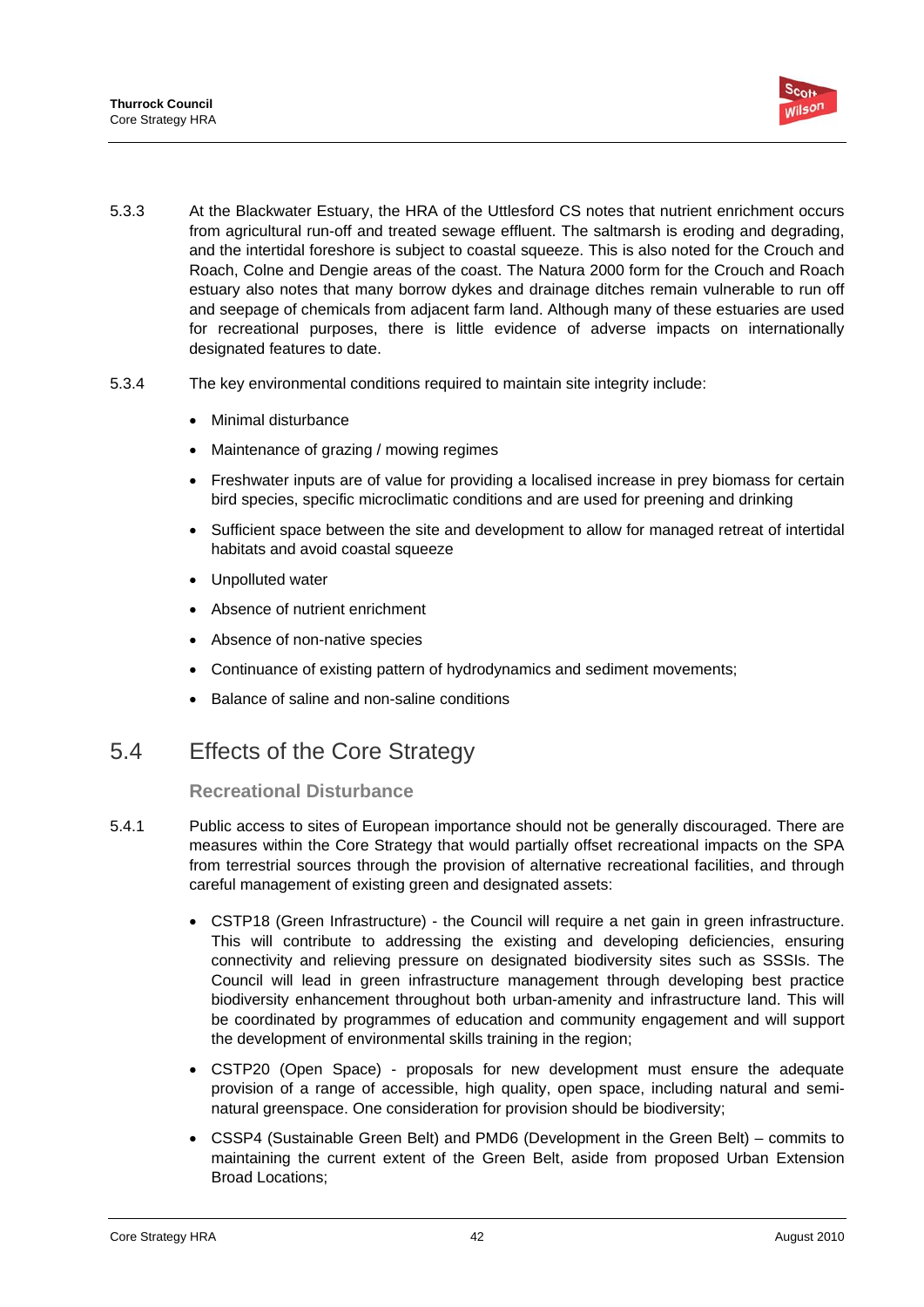

- CSSP5 (Sustainable Greengrid) Across the borough, considerations will include seminatural green space and safeguards for biodiversity;
- PMD2 (Design and Layout) development proposals must provide adequate public and private amenity space in accordance with Thurrock's relevant adopted standards. Features contributing to the natural landscape in the borough, will be protected and where appropriate enhanced to maintain their landscape and wildlife value.
- PMD5 (Open Space, Outdoor Sports and Recreational Facilities) except in exceptional circumstances, the Council will safeguard all existing open spaces, outdoor sports and recreational facilities from loss. Proposed development must ensure that new open spaces, outdoor sports and recreational facilities are provided in accordance with adopted standards to meet the needs of the development and to address deficiencies.
- PMD7 (Biodiversity and Development) The Council will not permit development that would result in the loss, or partial loss, of a designated biodiversity site, except in exceptional circumstances where it can be demonstrated that there is no alternative and where appropriate mitigation measures are guaranteed by planning obligations or conditions. Compensation measures will be considered as an alternative to mitigation, but only where it can be demonstrated that all possible approaches to mitigation through design have been exhausted.
- PMD16 (Developer Contributions) seeks to ensure developers contribute financially, where appropriate, to the delivery of strategic infrastructure to enable the cumulative impact of development to be managed. This could include recreational facilities.
- 5.4.2 The Crouch & Roach Estuaries and Blackwater Estuary both have Management Plans, while the Colne Estuary has the "Colne Estuary Strategy". One of the purposes of these management plans and strategies is to direct and control recreational activity. For example, enforcement of speed limits under the Crouch & Roach Estuaries Management Plan should ensure that roosting birds are not subjected to disturbance and that saltmarsh habitats are protected from damage by jet-skis.
- 5.4.3 The most recent England Day Visits Survey indicates that people travel an average of 25km to visit coastal sites. If we use this as an indicator the Essex Estuaries SAC, Crouch & Roach Estuaries SPA, Benfleet & Southend Marshes SPA, Dengie SPA and Foulness SPA all lie within 25km of the main urban centres in Thurrock, where further development will be located. It is therefore considered impossible to rule out significant adverse effects when development within Thurrock is considered in combination with that to be delivered over similar timescales in the Essex coastal authorities.
- 5.4.4 Although land-based recreational pressure can be offset through focussing development on existing urban areas and providing alternative recreational facilities, the estuarine nature of the Mid-Essex Estuaries means that the provision of alternative open space will only partially avoid disturbance effects. Many impacts on this site will relate to waterborne activities or simply the appeal of an estuarine site and the provision of alternative locations is not possible.
- 5.4.5 In order to strengthen and support mitigation already in existence within the CS, the Council will need to engage with other Essex authorities and Natural England to input into delivery of those actions of the Essex Estuaries Initiative and partners that are linked to managing recreation and monitoring disturbance, such that the need for any enhanced measures to manage waterborne access can be delivered at the appropriate time. These should be developed further in conjunction with the Essex Estuaries Initiative in a cohesive management strategy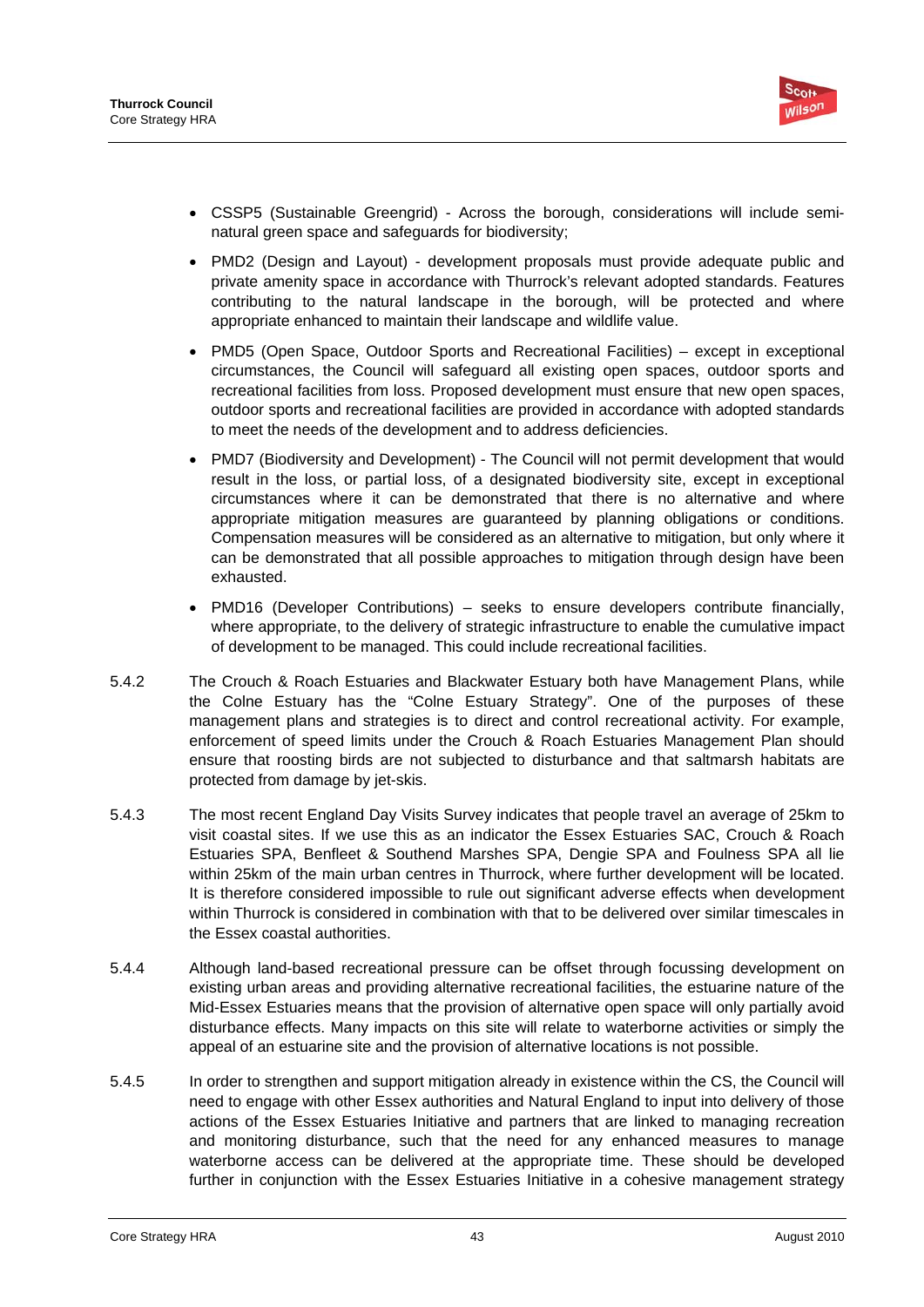

and may need to be informed by visitor surveys of the SPA to determine patterns of recreational use, which will reduce pressure and prevent adverse effects upon the European site integrity. Thurrock's contribution should be commensurate with its population size, since Thurrock can only be considered responsible for mitigating their contribution to an "in combination" effect. It is understood that Thurrock Council have agreed to participate with the Thames Estuary Partnership and Natural England as described. Natural England has been supportive of the need to increase research on the impacts of water-borne recreation on the Thames Estuary and Marshes, and participation in the Essex Estuaries Initiative provides an appropriate vehicle for Thurrock Council to commit to this.

- 5.4.6 Policy PMD16 (Developer Contributions) would enable a levy to be placed on developers that would enable Thurrock to contribute to the Partnership. However, whatever method is decided upon for funding local authority contributions must be agreed across the whole Essex area (in order to avoid putting some authorities at a disadvantage) and this report is therefore not the place to go into further details.
- 5.4.7 Given that Thurrock Council have agreed to participate in this collaborative engagement to deliver the access management remit of the Essex Estuaries Initiative it can be concluded that the framework for delivery of measures to manage waterborne recreational impacts in such a way as to avoid an adverse effect on the Essex Estuaries complex of European sites is in place.

# **Water Quality**

- 5.4.8 The majority of sewage in Thurrock is treated at the Tilbury Sewage Treatment Works (STW). The treated effluent is then discharged into the River Thames approximately 20 km upstream of Benfleet Estuary & Marshes SPA. The sewage treatment needs of the 13,550 new dwellings that are required in Thurrock by 2021, are likely to lead to:
	- An increase in the volume of treated effluent (and therefore nutrients) discharged into the Thames Estuary; and
	- If the Sewage Treatment Works is close to capacity and it cannot be reasonably assumed that the Works can be expanded to cope with the increased volumes of sewage, there may be a concomitant decrease in the quality of the effluent that is discharged by the Works.
- 5.4.9 The CS policy CSTP13 advocates potential upgrades to Tilbury STW to treat and discharge additional wastewater flow generated by development.
- 5.4.10 The Environment Agency have commented that, while nutrient levels within the Thames Estuary are high, this does not result in the smothering macroalgal growth that is having an adverse effect upon the other European marine sites. The Environment Agency has confirmed that the same situation can be found in the Mid-Essex Estuaries. There is thus a low risk of macroalgal smothering, particularly when the large dilution factor that would be experienced, are taken into consideration.
- 5.4.11 Consultation with Natural England has identified that in their view it would be insufficiently precautionary to rely on a combination of natural hydrodynamic processes and the quality improvements to be delivered by Thames Water in concluding that a significant adverse effect is unlikely. As such, some additional wording for the Core Strategy was proposed.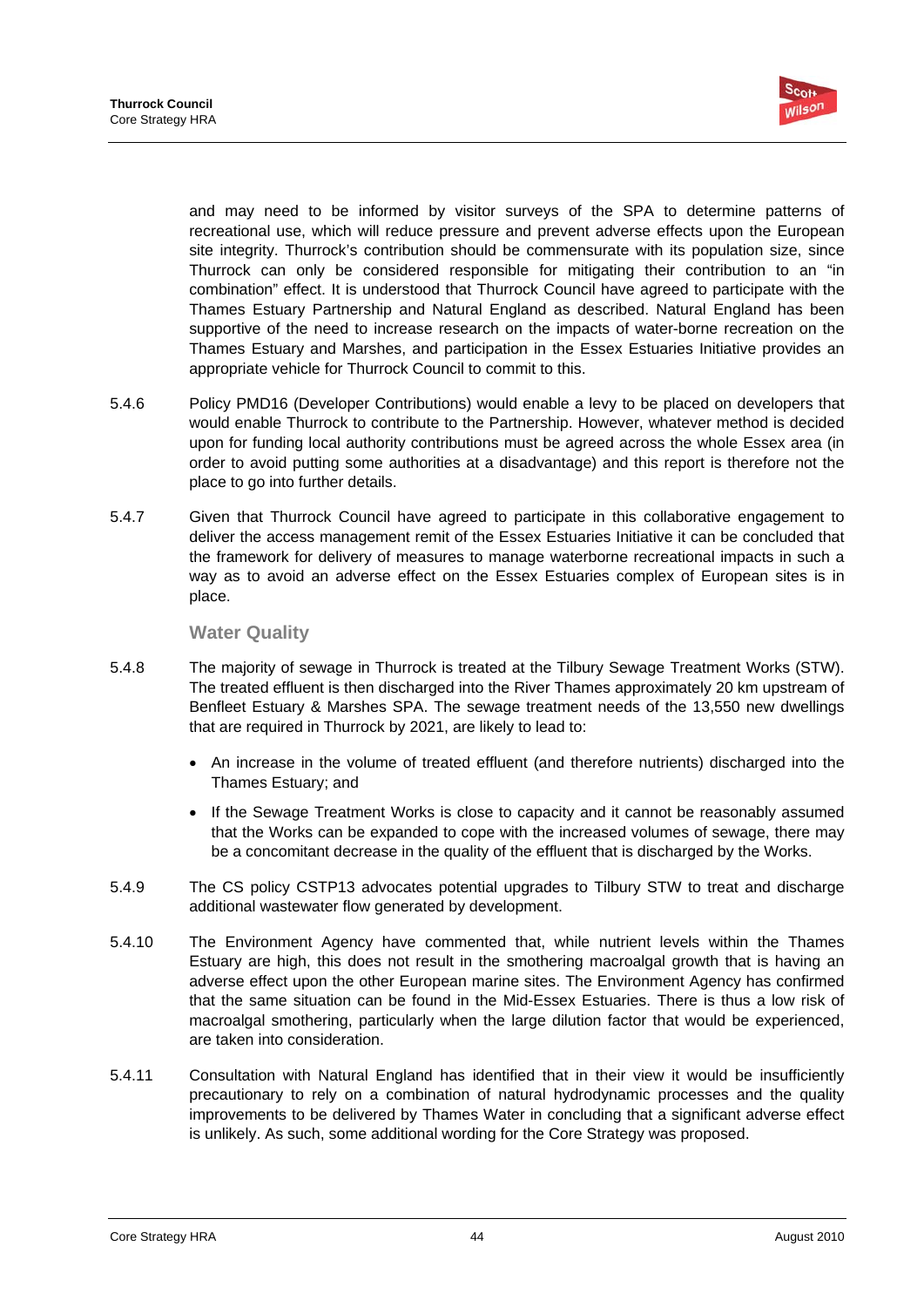

- 5.4.12 A Water Cycle Study is currently being undertaken, in stages, for Thurrock. Policy CSTP13 is informed by the Scoping Study (2009) and the Outline Study (2010) stages. When the Detailed Study stage is completed, the Water Cycle Study as a whole will fully analyse the impacts of delivering the Core Strategy housing within the borough on flood risk, water resources and water quality and will identify any necessary constraints in terms of treatment infrastructure or consented discharge volumes. If such constraints are identified, the completed Water Cycle Study will also identify the necessary solutions which will be required in order to deliver the housing within the constraints imposed by the Water Framework Directive and Habitats Directive.
- 5.4.13 The completed Water Cycle Study will therefore ensure that any residual possibility of an adverse effect on European sites through increased wastewater produced in Thurrock is avoided. To provide adequate certainty that adverse water quality effects on European sites will not occur, Thurrock Council has proposed amendments to the wording of the Submission Core Strategy. These amendments strengthen references to the Thurrock Water Cycle Study to ensure that the Council's commitment to phasing the delivery of waste water infrastructure, necessary for safeguarding the water quality of European sites in parallel with new development (as set out on CSTP13, 1 (VII)), is clear.

# 5.5 Conclusion

5.5.1 It can be concluded that an adequate policy framework exists to enable the delivery of measures to avoid adverse effects on the Essex Estuaries SAC and associated SPA & Ramsar sites.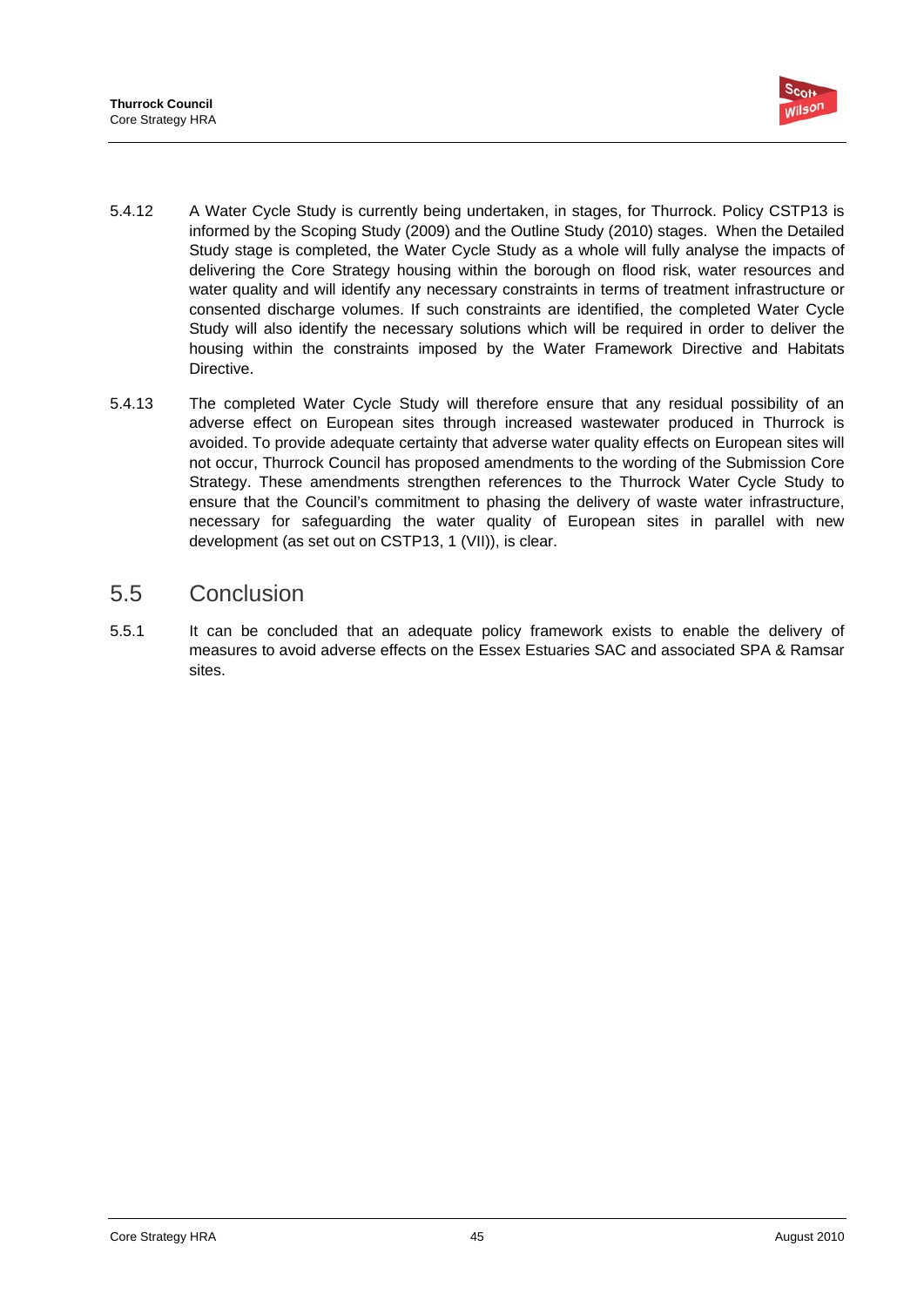

# **6 North Kent Estuaries**

# 6.1 Introduction

6.1.1 This chapter covers seven coastal/marine European sites (Medway Estuary & Marshes SPA and Ramsar, The Swale SPA and Ramsar, Thanet Coast & Sandwich Bay SPA and Ramsar, and Thanet Coast SAC) which could potentially be affected by increased discharges of treated sewage effluent into the River Thames, since they are all hydraulically connected to the Thames Estuary.

# **Medway Estuary and Marshes**

6.1.2 The Medway Estuary feeds into and lies on the south side of the outer Thames Estuary. It forms a single tidal system with the Swale and joins the Thames Estuary between the Isle of Grain and Sheerness. It has a complex arrangement of tidal channels, which drain around large islands of saltmarsh and peninsulas of grazing marsh. The mud-flats are rich in invertebrates and also support beds of *Enteromorpha* and some Eelgrass *Zostera* spp. Small shell beaches occur, particularly in the outer part of the estuary. Grazing marshes are present inside the sea walls around the estuary. The complex and diverse mixes of coastal habitats support important numbers of waterbirds throughout the year. In summer, the estuary supports breeding waders and terns, whilst in winter it holds important numbers of geese, ducks, grebes and waders. The site is also of importance during spring and autumn migration periods, especially for waders.

**The Swale** 

- 6.1.3 The Swale is located on the south side of the outer part of the Thames Estuary. The Swale is an estuarine area that separates the Isle of Sheppey from the Kent mainland. To the west it adjoins the Medway Estuary. It is a complex of brackish and freshwater, floodplain grazing marsh with ditches, and intertidal saltmarshes and mud-flats. The intertidal flats are extensive, especially in the east of the site, and support a dense invertebrate fauna. These invertebrates, together with beds of algae and Eelgrass *Zostera* spp., are important food sources for waterbirds. Locally there are large Mussel *Mytilus edulis* beds formed on harder areas of substrate.
- 6.1.4 The SPA contains the largest extent of grazing marsh in Kent (although much reduced from its former extent). There is much diversity both in the salinity of the dykes (which range from fresh to strongly brackish) and in the topography of the fields. The wide diversity of coastal habitats found on the Swale combine to support important numbers of waterbirds throughout the year. In summer, the site is of importance for Marsh Harrier *Circus aeruginosus*, breeding waders and Mediterranean Gull *Larus melanocephalus*. In spring and autumn migration periods, as well as during winter, the Swale supports very large numbers of geese, ducks and waders.

# **Thanet Coast**

6.1.5 Thanet Coast is a Special Area of Conservation, a Special Protection Area and a Ramsar site (the latter two are known as Thanet Coast and Sandwich Bay). These are located at the northeastern tip of Kent, with the Thanet section comprising a coastal site consisting of a long stretch of rocky shore, adjoining areas of estuary, sand dune, maritime grassland, saltmarsh and grazing marsh. The site holds important numbers of Turnstone *Arenaria interpres*, and is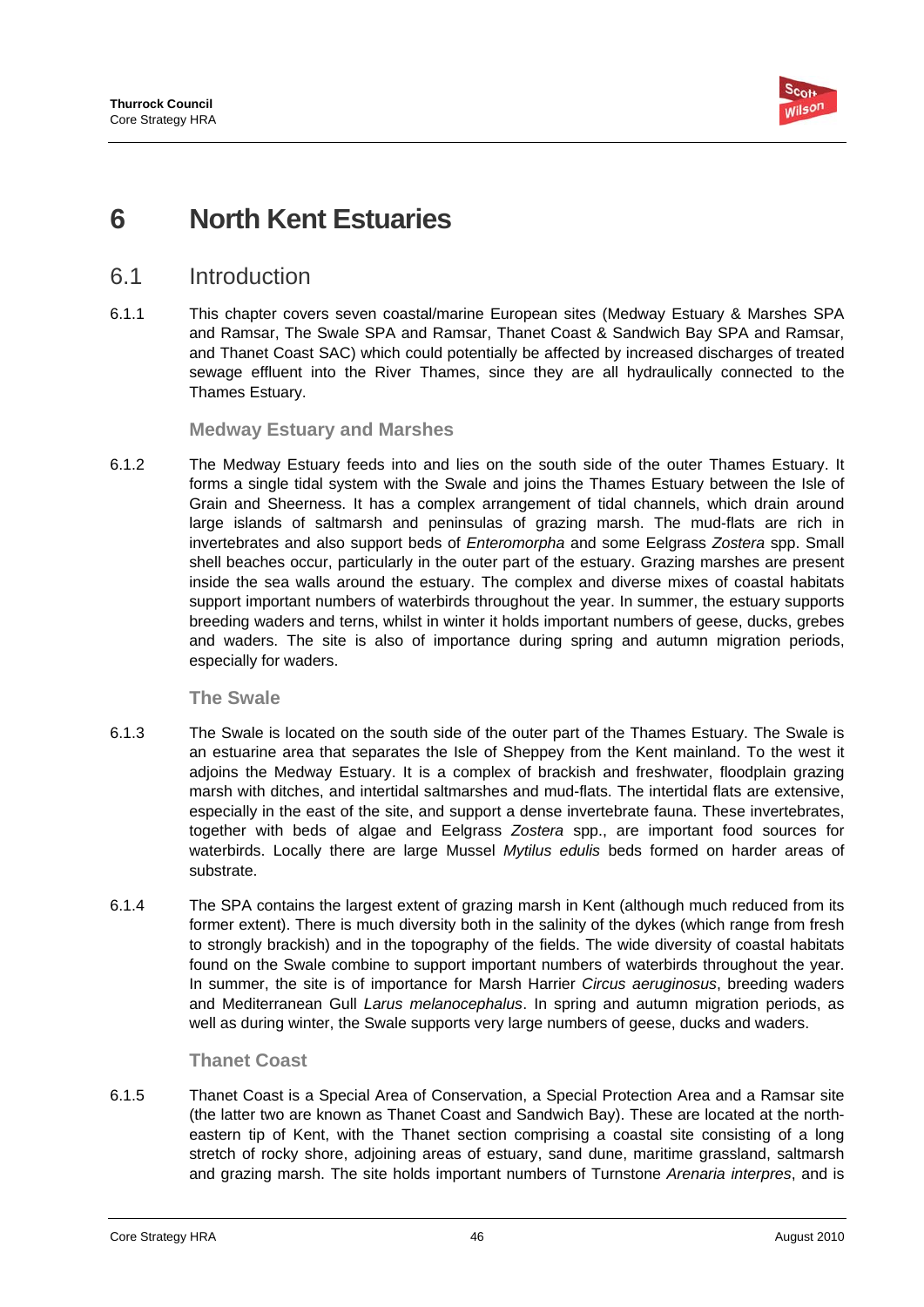

also used by large numbers of migratory birds as they make landfall in Britain in spring or depart for continental Europe in autumn.

# 6.2 Reasons for Designation

6.2.1 The North Kent Estuaries are designated for the reasons illustrated in Table 6.

| <b>Site</b> | <b>SAC / SPA/ Ramsar Interest Features</b>                                                                                                                      |  |  |  |
|-------------|-----------------------------------------------------------------------------------------------------------------------------------------------------------------|--|--|--|
| Medway      | Population of European importance of the following migratory species:                                                                                           |  |  |  |
| Estuary &   | Avocet<br>$\bullet$                                                                                                                                             |  |  |  |
| Marshes SPA | Little tern<br>$\bullet$                                                                                                                                        |  |  |  |
|             | Ringed plover<br>$\bullet$                                                                                                                                      |  |  |  |
|             | <b>Black-tailed godwit</b><br>$\bullet$                                                                                                                         |  |  |  |
|             | Dark-bellied brent goose<br>$\bullet$                                                                                                                           |  |  |  |
|             | Dunlin<br>$\bullet$                                                                                                                                             |  |  |  |
|             | Grey plover<br>$\bullet$                                                                                                                                        |  |  |  |
|             | Pintail<br>$\bullet$                                                                                                                                            |  |  |  |
|             |                                                                                                                                                                 |  |  |  |
|             | Redshank<br>$\bullet$                                                                                                                                           |  |  |  |
|             | <b>Shelduck</b><br>$\bullet$                                                                                                                                    |  |  |  |
|             | The site also supports a bird assemblage of international importance by regularly                                                                               |  |  |  |
|             | supporting 65,274 waterfowl                                                                                                                                     |  |  |  |
| Medway      | The site supports a number of species of rare plants and animals. The site holds several                                                                        |  |  |  |
| Estuary and | nationally scarce plants, including sea barley, curved hard-grass, annual beard-grass,                                                                          |  |  |  |
| Marshes     | Borrer's saltmarsh-grass, slender hare`s-ear, sea clover, saltmarsh goose-foot, golden                                                                          |  |  |  |
| Ramsar      | samphire, perennial glasswort and one-flowered glasswort. A total of at least twelve                                                                            |  |  |  |
|             | British Red Data Book species of wetland invertebrates have been recorded on the site.                                                                          |  |  |  |
|             | A significant number of non-wetland British Red Data Book species also occur.<br>The site supports a wintering waterbird assemblage of international importance |  |  |  |
|             |                                                                                                                                                                 |  |  |  |
|             | Species occurring at levels of international importance:                                                                                                        |  |  |  |
|             | Grey plover<br>$\bullet$                                                                                                                                        |  |  |  |
|             | Redshank<br>$\bullet$                                                                                                                                           |  |  |  |
|             | Dark-bellied brent goose<br>$\bullet$                                                                                                                           |  |  |  |
|             | Shelduck<br>$\bullet$                                                                                                                                           |  |  |  |
|             | Pintail<br>$\bullet$                                                                                                                                            |  |  |  |
|             | Ringed plover<br>$\bullet$                                                                                                                                      |  |  |  |
|             | Red knot<br>$\bullet$                                                                                                                                           |  |  |  |
|             |                                                                                                                                                                 |  |  |  |
|             | Dunlin<br>$\bullet$                                                                                                                                             |  |  |  |
| The Swale   | <b>Black-tailed godwit</b>                                                                                                                                      |  |  |  |
| <b>SPA</b>  | Population of European importance of the following migratory species:                                                                                           |  |  |  |
|             | Avocet<br>$\bullet$                                                                                                                                             |  |  |  |
|             | Marsh harrier<br>$\bullet$                                                                                                                                      |  |  |  |
|             | Mediterranean gull<br>$\bullet$                                                                                                                                 |  |  |  |
|             | <b>Black-tailed godwit</b><br>$\bullet$                                                                                                                         |  |  |  |
|             | Golden plover<br>$\bullet$                                                                                                                                      |  |  |  |
|             | Ringed plover<br>$\bullet$                                                                                                                                      |  |  |  |
|             | Grey plover                                                                                                                                                     |  |  |  |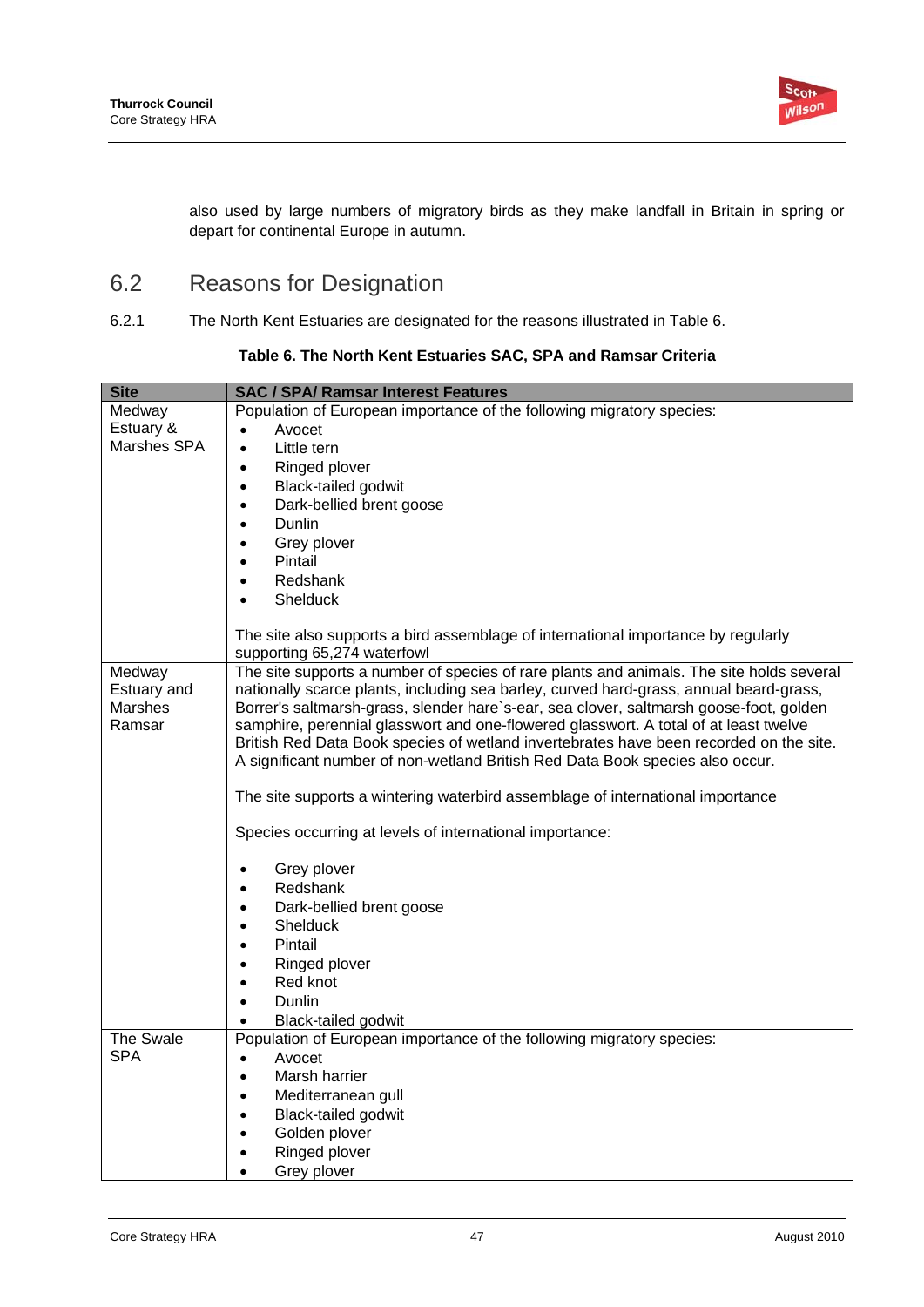

|                                | Knot<br>$\bullet$                                                                                                |
|--------------------------------|------------------------------------------------------------------------------------------------------------------|
|                                | Pintail                                                                                                          |
|                                | Redshank                                                                                                         |
|                                | Shoveler<br>$\bullet$                                                                                            |
|                                |                                                                                                                  |
|                                | The site also supports a bird assemblage of international importance by regularly<br>supporting 65,390 waterfowl |
| The Swale                      | The site supports nationally scarce plants and at least seven British Red data book                              |
| Ramsar                         | invertebrates.                                                                                                   |
|                                |                                                                                                                  |
|                                | The site supports a wintering waterbird assemblage of international importance                                   |
|                                | Species occurring at levels of international importance:                                                         |
|                                |                                                                                                                  |
|                                | Grey plover                                                                                                      |
|                                | Redshank                                                                                                         |
|                                | Dark-bellied brent goose                                                                                         |
|                                | Wigeon                                                                                                           |
|                                | Pintail                                                                                                          |
|                                | Ringed plover                                                                                                    |
|                                | Shoveler                                                                                                         |
|                                |                                                                                                                  |
|                                | Black-tailed godwit                                                                                              |
| Thanet Coast &<br>Sandwich Bay | Populations of European importance of the following migratory species:                                           |
| <b>SPA</b>                     | Turnstone                                                                                                        |
|                                |                                                                                                                  |
| Thanet Coast &                 | Supports 15 British Red Data Book wetland invertebrates.                                                         |
| Sandwich Bay                   |                                                                                                                  |
| Ramsar                         | Species occurring at levels of international importance:                                                         |
|                                |                                                                                                                  |
|                                | Turnstone                                                                                                        |
| <b>Thanet Coast</b>            | Reefs                                                                                                            |
| SAC                            | Sea caves                                                                                                        |

# 6.3 Historical Trends and Current Pressures

- 6.3.1 During the most recent condition assessment process, almost 99% of Medway Estuary and Marshes SSSI was in favourable condition. 98% of The Swale SSSI was in favourable condition. Small areas were unfavourable due to inappropriate management, disturbance, or urbanisation effects (e.g. litter).
- 6.3.2 At the Thanet Coast SSSI, features forming part of the SAC do not appear to be under significant current pressure. The vast majority of the SSSI is recovering from unfavourable status caused by disturbance to turnstone. In their most recent condition assessment report, Natural England state that a 3 year study (2001-4) showed that a number of human activities disturb these birds while they are roosting, causing them to lose condition. Dog walking was particularly significant. Since winter 2002-3, a number of measures have been taken to reduce this disturbance: major roost sites are signposted each winter; the Thanet Coast Project has worked with local coastal users to produce the Thanet Coastal Codes (a series of voluntary codes of conduct, launched in 2002 and recently revised; Winter Bird Wardens were appointed in 2002-3 and 2003-4 to speak to local people on the beaches and explain how they could reduce disturbance to the roosting birds. Significant reductions in disturbance were noted at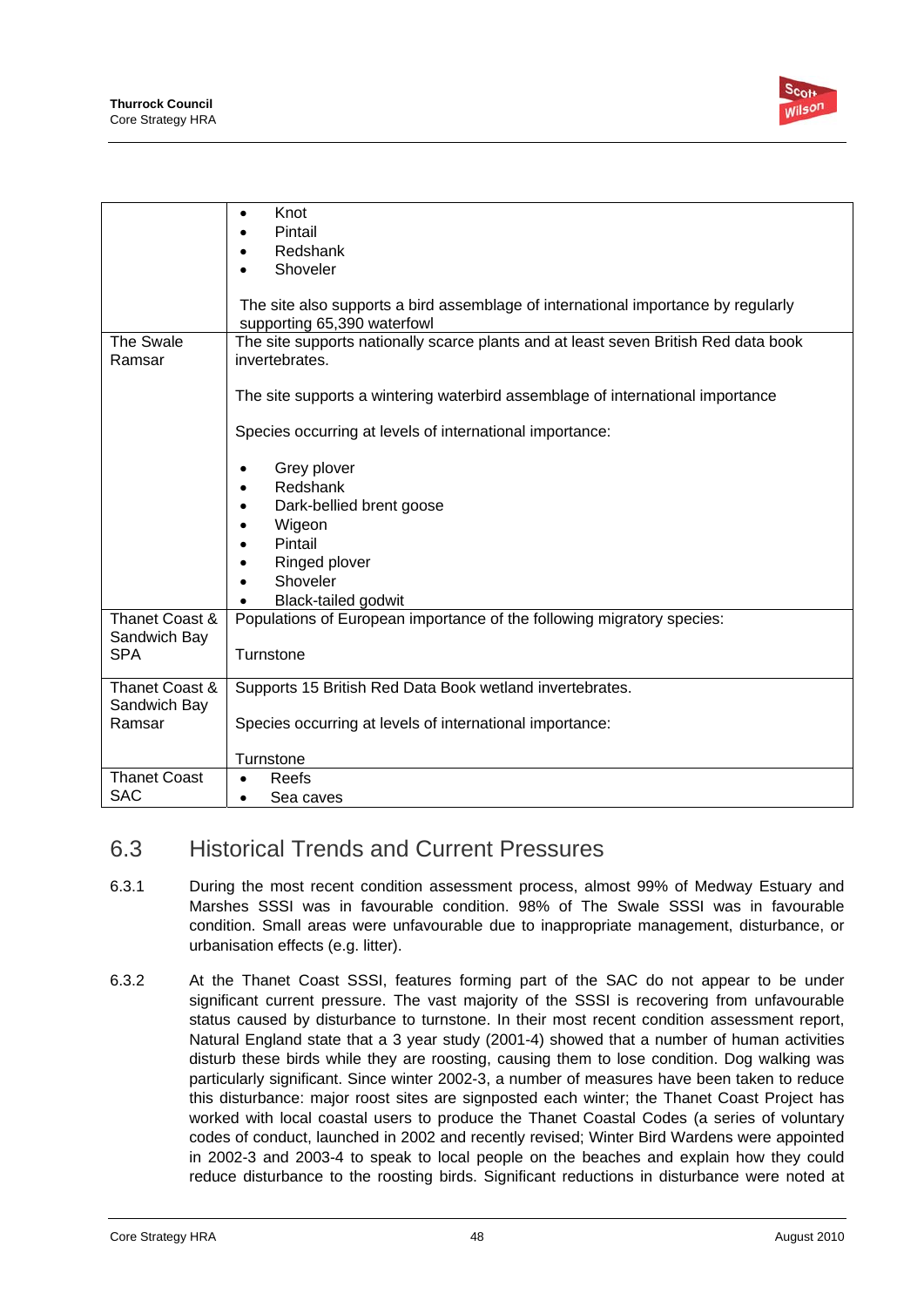

many of the beaches immediately following this wardening. More recently, the Thanet Coast Project has launched the Thanet Coastal Warden Scheme; where over 70 volunteer Wardens have 'adopted' stretches of coastline and monitor the activities that go on there. This will help to provide even more detail on bird disturbance, so that measures to reduce it can be targeted to the most vulnerable areas.

- 6.3.3 The key environmental conditions required to maintain site integrity include:
	- Sufficient space between the site and development to allow for managed retreat of intertidal habitats and avoid coastal squeeze
	- No dredging or land-claim of coastal habitats
	- Unpolluted water
	- Absence of nutrient enrichment
	- Absence of non-native species
	- Maintenance of freshwater inputs
	- Balance of saline and non-saline conditions
	- Minimal disturbance
	- Minimal activities that alter sediment characteristics

# 6.4 Effects of the Core Strategy

# **Water Quality**

- 6.4.1 The majority of sewage in Thurrock is treated at the Tilbury Sewage Treatment Works (STW). The treated effluent is then discharged into the River Thames approximately 20 km upstream of Medway Estuary & Marshes SPA and on the opposite side of the estuary. The sewage treatment needs of the 13,550 new dwellings that are required in Thurrock by 2021, are likely to lead to:
	- An increase in the volume of treated effluent (and therefore nutrients) discharged into the Thames Estuary; and
	- If the Sewage Treatment Works is close to capacity and it cannot be reasonably assumed that the Works can be expanded to cope with the increased volumes of sewage, there may be a concomitant decrease in the quality of the effluent that is discharged by the Works.
- 6.4.2 The CS policy CSTP13 advocates potential upgrades to Tilbury STW to treat and discharge additional wastewater flow generated by development.
- 6.4.3 The Environment Agency have commented that, while nutrient levels within the Thames Estuary are high, this does not result in the smothering macroalgal growth that is having an adverse effect upon the other European marine sites. The Environment Agency has confirmed that the same situation can be found in the north Kent estuaries. There is therefore a low risk of macroalgal smothering, particularly when the large dilution factor that would be experienced is taken into consideration.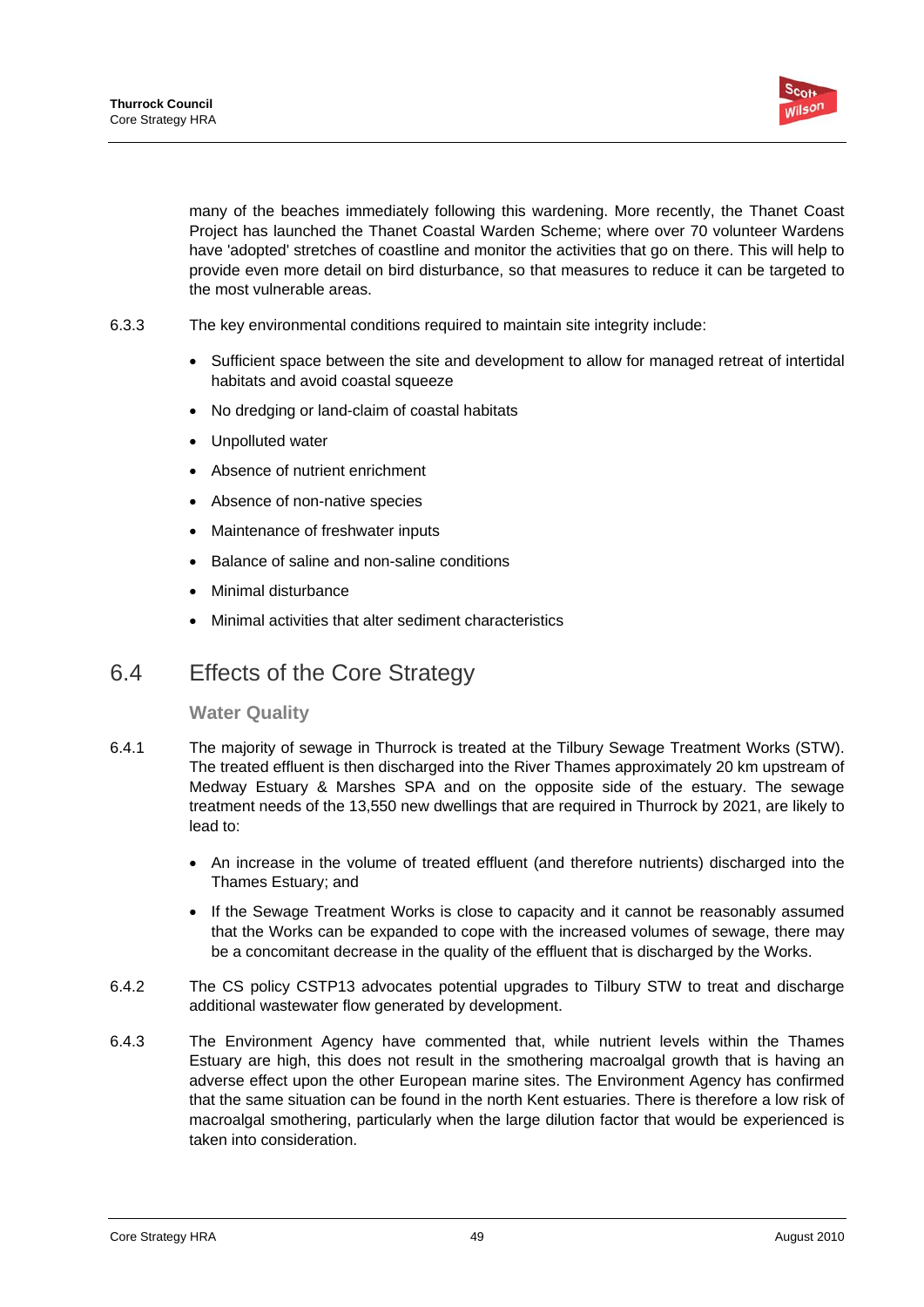

- 6.4.4 Consultation with Natural England has identified that in their view it would be insufficiently precautionary to rely on a combination of natural hydrodynamic processes and the quality improvements to be delivered by Thames Water in concluding that a significant adverse effect is unlikely. As such, some additional wording for the Core Strategy was proposed.
- 6.4.5 A Water Cycle Study is currently being undertaken, in stages, for Thurrock. Policy CSTP13 is informed by the Scoping Study (2009) and the Outline Study (2010) stages. When the Detailed Study stage is completed, the Water Cycle Study as a whole will fully analyse the impacts of delivering the Core Strategy housing within the borough on flood risk, water resources and water quality and will identify any necessary constraints in terms of treatment infrastructure or consented discharge volumes. If such constraints are identified, the completed Water Cycle Study will also identify the necessary solutions which will be required in order to deliver the housing within the constraints imposed by the Water Framework Directive and Habitats Directive.
- 6.4.6 The completed Water Cycle Study will therefore ensure that any residual possibility of an adverse effect on European sites, through increased wastewater produced in Thurrock, is avoided. To provide adequate certainty that adverse water quality effects on European sites will not occur, Thurrock Council has proposed amendments to the wording of the Submission Core Strategy. These amendments strengthen references to the Thurrock Water Cycle Study, to ensure that the Council's commitment to phasing the delivery of waste water infrastructure, necessary for safeguarding the water quality of European sites in parallel with new development (as set out on CSTP13, 1 (VII)), is clear.

# 6.5 Conclusions

6.5.1 It can be concluded that an adequate policy framework exists to enable the delivery of measures to avoid adverse effects on the North Kent Estuary sites.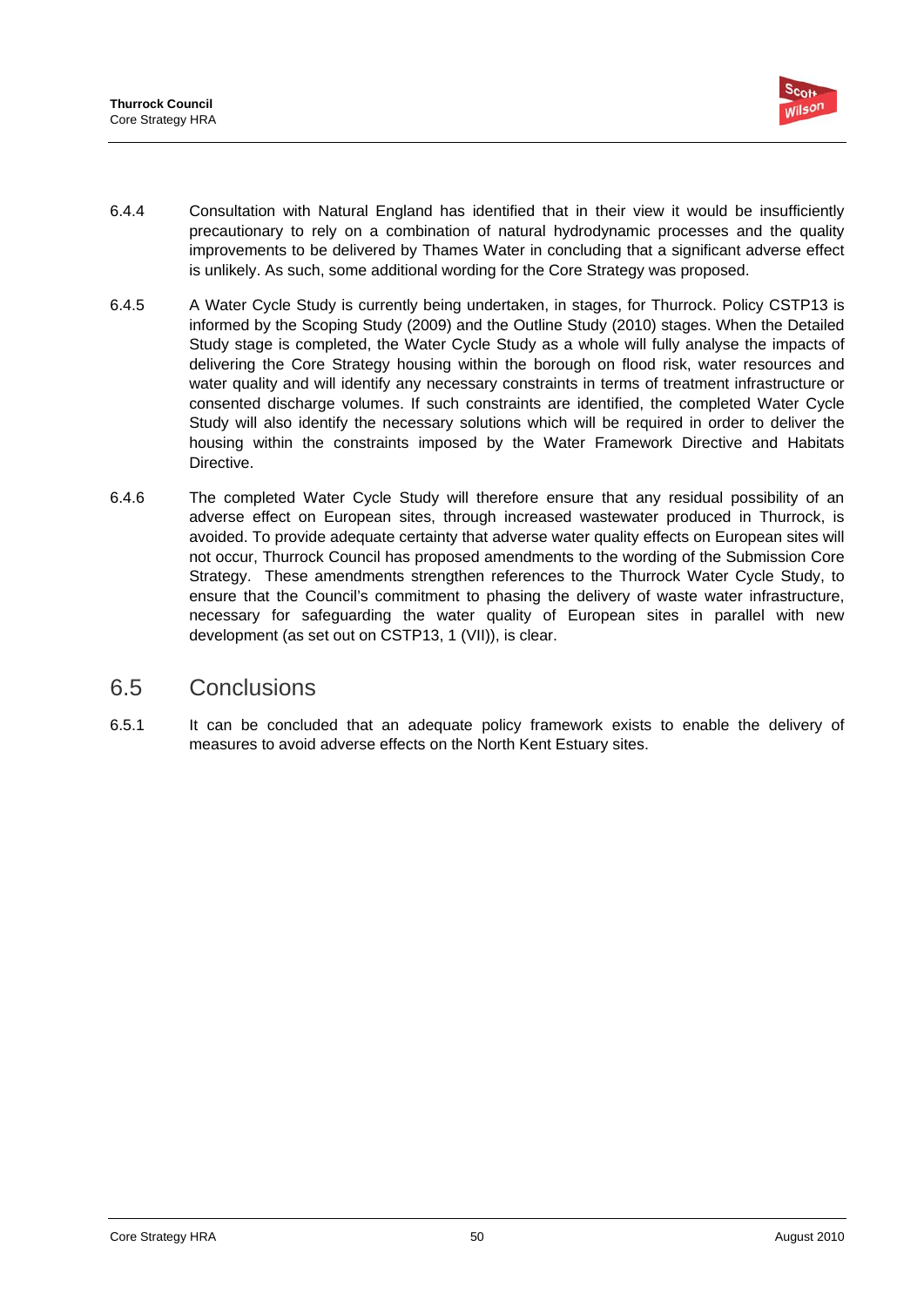

# **7 Overall Conclusion**

- 7.1.1 The HRA screening exercise carried out on Thurrock Council's LDF Core Strategy Proposed Submission Document identified 15 policies that could not be screened out, and which therefore required Appropriate Assessment.
- 7.1.2 These policies have been scrutinised for potential for likely significant effects on the Thames Estuary and Marshes SPA/Ramsar site; Mid-Essex Estuaries SAC/SPAs/Ramsar sites; and North Kent Estuaries SACs/SPAs/Ramsar sites.
- 7.1.3 The policies have been assessed for potential to create impacts through coastal squeeze, recreational pressure, disturbance, reduced air quality, and reduced water quality. In combination effects have also been considered.
- 7.1.4 It has been concluded that an adequate policy framework exists (when considered within the context of the existing legal safeguards) to enable the delivery of measures to avoid adverse effects on European sites.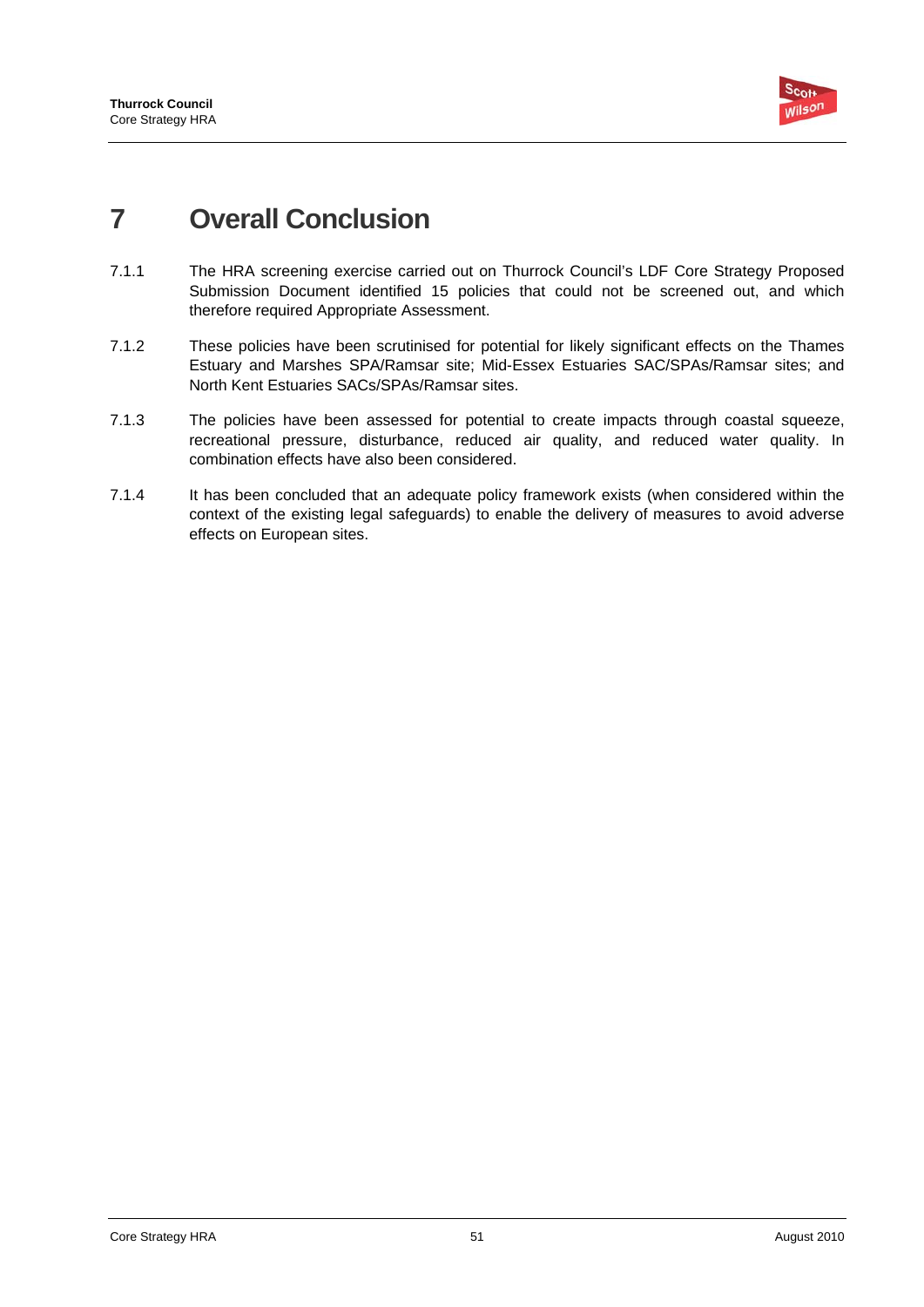

# **Appendix 1 – Core Strategy Policies Screening Table**

| <b>Policy</b><br><b>Number</b> | <b>Policy Name</b>                   | <b>Summary of Policy with Relevance to HRA</b>                                                                                                                                                                                                                                                                                                                                                                                                                                                                                                                                                                                                                                                                                                                                                                                                                                                                                                                                                                                                                                                                                                                                                                                                                                                                                                                                                                                                                                                                                                                                                   |                                                                                      | <b>Possible HRA Implications (Orange</b><br>shading denotes screened in for<br>further consideration)                                                                                                                                                                         |
|--------------------------------|--------------------------------------|--------------------------------------------------------------------------------------------------------------------------------------------------------------------------------------------------------------------------------------------------------------------------------------------------------------------------------------------------------------------------------------------------------------------------------------------------------------------------------------------------------------------------------------------------------------------------------------------------------------------------------------------------------------------------------------------------------------------------------------------------------------------------------------------------------------------------------------------------------------------------------------------------------------------------------------------------------------------------------------------------------------------------------------------------------------------------------------------------------------------------------------------------------------------------------------------------------------------------------------------------------------------------------------------------------------------------------------------------------------------------------------------------------------------------------------------------------------------------------------------------------------------------------------------------------------------------------------------------|--------------------------------------------------------------------------------------|-------------------------------------------------------------------------------------------------------------------------------------------------------------------------------------------------------------------------------------------------------------------------------|
| CSSP1                          | Sustainable Housing and<br>Locations | New residential development will be directed to previously developed land<br>in the Thurrock Urban Area, Outlying Settlements and other existing built-<br>up areas to protect the surrounding countryside and Green Belt.<br>Development will only be permitted on greenfield and Green Belt land<br>where it is specifically allocated for residential development and where it is The distribution of housing is not a<br>required to maintain a five-year rolling housing land supply.<br>The Council has and will continue to identify Broadly Defined Locations for could lead to increased recreational<br>the release of land within the Green Belt in accordance with Policies<br>CSTP 1 and CSSP 4 to help maintain a rolling 5-year supply of available<br>and deliverable housing land for the period 2009 -2021 and will maintain<br>this rolling 5-year supply through an Annual Refresh of the SHLAA.<br>The Authority aims to:<br>Allocate at least 85% of new housing development in the 5-year period<br>2009-2014 inclusive to Previously Developed Land (PDL) locations in and<br>around the Thurrock Urban Area, at the identified Outlying Settlements<br>and within the Green Belt where appropriate.<br>Identify and allocate Broadly Defined Locations for the release of land<br>within the Green Belt in accordance with Policies CSTP 1 and CSSP 4 for<br>the period 2009 -2021 to accommodate no more than 20% of new<br>housing development.<br>For 2009-2021, housing figures are<br>Purfleet<br>West Thurrock/Lakeside<br>Grays<br>Tilbury including Town centre | 3180 dwellings<br>3365 dwellings (subject to SIR)<br>2605 dwellings<br>470 dwellings | Yes - development, particularly at<br>Stanford-le-Hope/Corringham could<br>increase pressures (disturbance on the<br>Thames estuary and Marshes).<br>material consideration for sites beyond<br>the district boundary $-$ i.e. all housing<br>pressure on more distant sites. |
|                                |                                      | Chadwell St Mary                                                                                                                                                                                                                                                                                                                                                                                                                                                                                                                                                                                                                                                                                                                                                                                                                                                                                                                                                                                                                                                                                                                                                                                                                                                                                                                                                                                                                                                                                                                                                                                 | 390 dwellings                                                                        |                                                                                                                                                                                                                                                                               |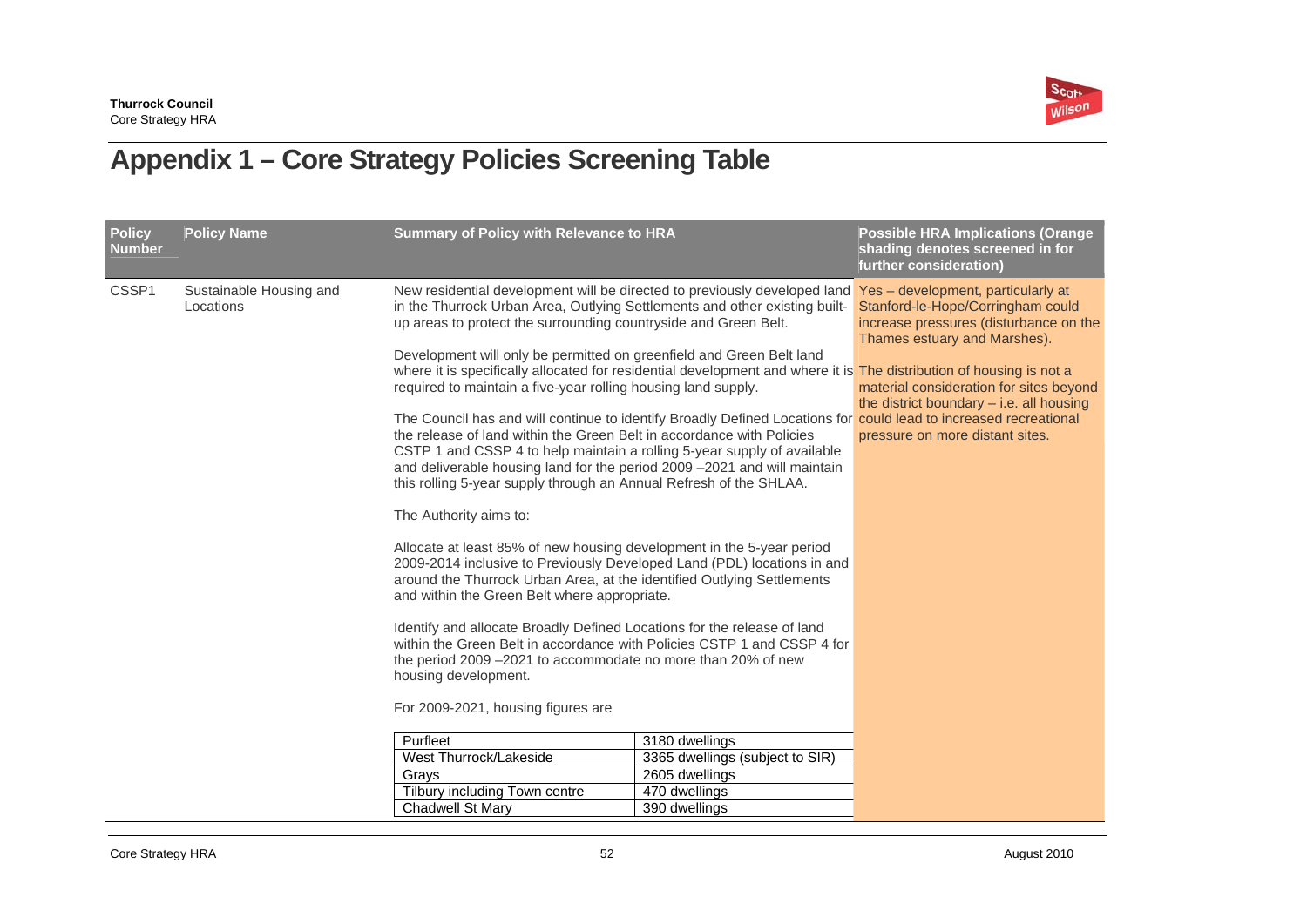

|                   |                            | <b>TOTAL</b>                                     | 10,010 dwellings                                                                                                                                                                                                                                                                                     |                                                                                                                                                                                                              |
|-------------------|----------------------------|--------------------------------------------------|------------------------------------------------------------------------------------------------------------------------------------------------------------------------------------------------------------------------------------------------------------------------------------------------------|--------------------------------------------------------------------------------------------------------------------------------------------------------------------------------------------------------------|
|                   |                            |                                                  | Approximately 2100 new dwellings will be located north of the A13, with a<br>focus on Ockenden and Aveley.                                                                                                                                                                                           |                                                                                                                                                                                                              |
|                   |                            |                                                  | Approximately 910 new dwellings will be south of the A13 with the focus<br>on East Tilbury and Corringham/Stanford-le-Hope.                                                                                                                                                                          |                                                                                                                                                                                                              |
|                   |                            | field sites.                                     | 330 new dwellings at Corringham/Stanford-le-Hope will be built on green                                                                                                                                                                                                                              |                                                                                                                                                                                                              |
|                   |                            |                                                  | PDL within the Green Belt will allow 460 new dwellings at Grays.                                                                                                                                                                                                                                     |                                                                                                                                                                                                              |
|                   |                            | smaller settlements.                             | Around 120 new dwellings will be allocated on Green Belt or PDL land at                                                                                                                                                                                                                              |                                                                                                                                                                                                              |
|                   |                            | Hope/Corringham.                                 | From 2021-2025 the focus for new development will be around existing<br>settlements - 250 new dwellings are proposed at Stanford-le-                                                                                                                                                                 |                                                                                                                                                                                                              |
| CSSP <sub>2</sub> |                            |                                                  | Sustainable Employment Growth The Key Strategic Economic Hubs and other sites will supply<br>approximately 456 Ha (gross) of employment land, including circa 245 Ha<br>at the London Gateway development. Job growth for London Gateway is<br>anticipated to be 11-13000 of 26,000 within Thurrock. | Yes - this policy controls overall<br>location of development                                                                                                                                                |
| CSSP <sub>3</sub> | Sustainable Infrastructure | Key schemes include:<br>$\bullet$                | A1014 London Gateway Improvements<br>Rail-freight terminal at London Gateway<br>Improving links from the river to open areas in the Green Belt.<br>Improved public access to and along the riverfront.<br>New power station at Tilbury.                                                              | Yes - some could have disturbance/<br>impacts on the Thames Estuary and<br>Marshes (e.g. rail freight interchange)<br>while others (new power station at<br>Tilbury) could have air quality<br>implications. |
| CSSP4             | Sustainable Green Belt     | The Council will:<br>and CSSP 1<br>biodiversity. | Maintain the permanence of the boundaries of the Green Belt, excepting<br>the proposed Urban Extension Broad Locations Identified in this policy<br>Maximise opportunities for increased public access, leisure and                                                                                  | Development near Stanford-le-Hope is<br>considered under CSSP1, but could<br>have implications for Thames Estuary<br>and Marshes.                                                                            |
|                   |                            |                                                  | The Council will support the principle of release of Green Belt land (26                                                                                                                                                                                                                             |                                                                                                                                                                                                              |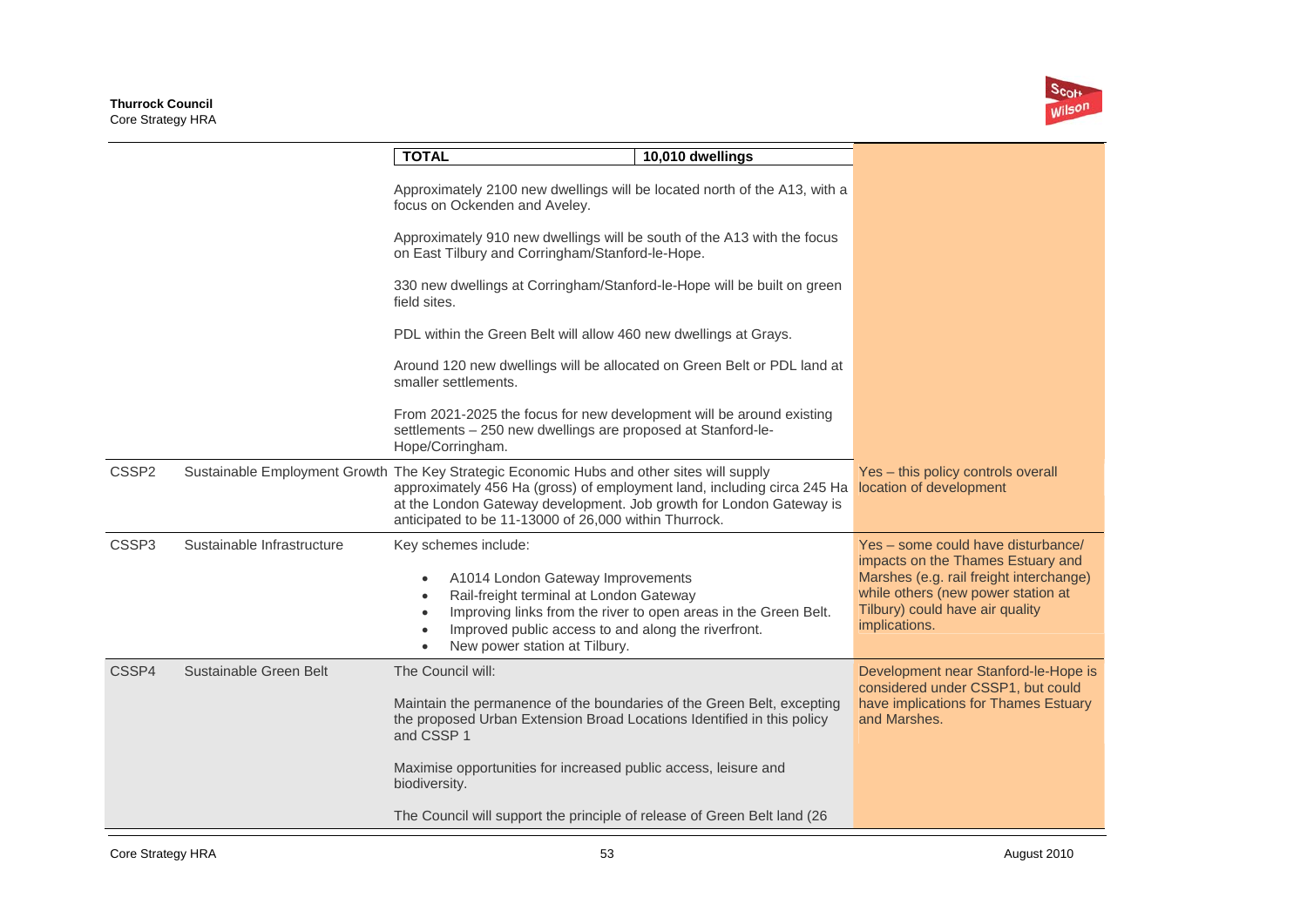

| Ha.) to the North of Tilbury for port-related employment use and a<br>Strategic Lorry Park to facilitate expansion of Tilbury Port. The Council will<br>require management arrangements to be put in place for the remainder of<br>the Tilbury Marshes site that has important biodiversity interest and<br>required mitigation measures to be implemented to replace lost habitat<br>and flood storage areas.<br>Green Belt release at Stanford-le-Hope will allow 328 new dwellings to<br>2021.<br>The Council proposes to include 70.3 hectares of previously safeguarded<br>land adjacent to the former Shell Haven refinery site that was identified as<br>oil refinery expansion land. With the cessation of the refinery use at Shell<br>Haven and recent decision of the Secretary of State to exclude the land<br>for development purposes from the London Gateway scheme, the land will<br>assist in the purposes of the Green Belt in maintaining a strategic gap<br>between the residential settlements of Stanford and Corringham and the<br>oil refinery site.<br>Sustainable Green Grid<br>CSSP <sub>5</sub><br>Across the borough, considerations will include:<br>This policy is generally positive, but the<br>Semi-natural green space<br>inclusion of energy generation through<br>Safeguard for biodiversity and geology<br>co-firing of biomass fuels in the Tilbury<br>area does require consideration of<br>Multifunctional greenspace<br>Ecosystem opportunities<br>potential impacts upon the Thames<br>Strategic links and bridging points<br>Estuary and Marshes SPA and Ramsar<br>Flood Risk Management<br>(principally through the pathways of<br>reduced air quality or water quality).<br>Broad landscape management areas<br>The Council and Partners will promote productive land and natural<br>systems opportunities (soils, bio and geo diversity), including potential co-<br>firing using biomass fuels in the Tilbury area<br>CSTP1<br><b>Strategic Housing Provision</b><br>For the period 1 April 2009 to 31 March 2021, an additional 13,550<br>Yes, since this controls the quantum of<br>dwellings are required to meet this policy aim. This equates to an average new housing in Thurrock<br>of 1130 dwellings per year.<br>For the 4 year period 1 April 2021 to 31 March 2025, the Council has<br>made an indicative provision for 3,800 dwellings subject to RSS Review.<br>The SHLAA and future reviews will identify deliverable sites for 5yrs and<br>developable sites within a 10yrs and 15yrs period that will underpin the<br>AMR and Housing Trajectory |  |  |
|-------------------------------------------------------------------------------------------------------------------------------------------------------------------------------------------------------------------------------------------------------------------------------------------------------------------------------------------------------------------------------------------------------------------------------------------------------------------------------------------------------------------------------------------------------------------------------------------------------------------------------------------------------------------------------------------------------------------------------------------------------------------------------------------------------------------------------------------------------------------------------------------------------------------------------------------------------------------------------------------------------------------------------------------------------------------------------------------------------------------------------------------------------------------------------------------------------------------------------------------------------------------------------------------------------------------------------------------------------------------------------------------------------------------------------------------------------------------------------------------------------------------------------------------------------------------------------------------------------------------------------------------------------------------------------------------------------------------------------------------------------------------------------------------------------------------------------------------------------------------------------------------------------------------------------------------------------------------------------------------------------------------------------------------------------------------------------------------------------------------------------------------------------------------------------------------------------------------------------------------------------------------------------------------------------------------------------------------------------------------------------------------------------------------------------------------------------------------------------------------------------------------------------------------------------------------------------------------------------------------|--|--|
|                                                                                                                                                                                                                                                                                                                                                                                                                                                                                                                                                                                                                                                                                                                                                                                                                                                                                                                                                                                                                                                                                                                                                                                                                                                                                                                                                                                                                                                                                                                                                                                                                                                                                                                                                                                                                                                                                                                                                                                                                                                                                                                                                                                                                                                                                                                                                                                                                                                                                                                                                                                                                   |  |  |
|                                                                                                                                                                                                                                                                                                                                                                                                                                                                                                                                                                                                                                                                                                                                                                                                                                                                                                                                                                                                                                                                                                                                                                                                                                                                                                                                                                                                                                                                                                                                                                                                                                                                                                                                                                                                                                                                                                                                                                                                                                                                                                                                                                                                                                                                                                                                                                                                                                                                                                                                                                                                                   |  |  |
|                                                                                                                                                                                                                                                                                                                                                                                                                                                                                                                                                                                                                                                                                                                                                                                                                                                                                                                                                                                                                                                                                                                                                                                                                                                                                                                                                                                                                                                                                                                                                                                                                                                                                                                                                                                                                                                                                                                                                                                                                                                                                                                                                                                                                                                                                                                                                                                                                                                                                                                                                                                                                   |  |  |
|                                                                                                                                                                                                                                                                                                                                                                                                                                                                                                                                                                                                                                                                                                                                                                                                                                                                                                                                                                                                                                                                                                                                                                                                                                                                                                                                                                                                                                                                                                                                                                                                                                                                                                                                                                                                                                                                                                                                                                                                                                                                                                                                                                                                                                                                                                                                                                                                                                                                                                                                                                                                                   |  |  |
|                                                                                                                                                                                                                                                                                                                                                                                                                                                                                                                                                                                                                                                                                                                                                                                                                                                                                                                                                                                                                                                                                                                                                                                                                                                                                                                                                                                                                                                                                                                                                                                                                                                                                                                                                                                                                                                                                                                                                                                                                                                                                                                                                                                                                                                                                                                                                                                                                                                                                                                                                                                                                   |  |  |
|                                                                                                                                                                                                                                                                                                                                                                                                                                                                                                                                                                                                                                                                                                                                                                                                                                                                                                                                                                                                                                                                                                                                                                                                                                                                                                                                                                                                                                                                                                                                                                                                                                                                                                                                                                                                                                                                                                                                                                                                                                                                                                                                                                                                                                                                                                                                                                                                                                                                                                                                                                                                                   |  |  |
|                                                                                                                                                                                                                                                                                                                                                                                                                                                                                                                                                                                                                                                                                                                                                                                                                                                                                                                                                                                                                                                                                                                                                                                                                                                                                                                                                                                                                                                                                                                                                                                                                                                                                                                                                                                                                                                                                                                                                                                                                                                                                                                                                                                                                                                                                                                                                                                                                                                                                                                                                                                                                   |  |  |
|                                                                                                                                                                                                                                                                                                                                                                                                                                                                                                                                                                                                                                                                                                                                                                                                                                                                                                                                                                                                                                                                                                                                                                                                                                                                                                                                                                                                                                                                                                                                                                                                                                                                                                                                                                                                                                                                                                                                                                                                                                                                                                                                                                                                                                                                                                                                                                                                                                                                                                                                                                                                                   |  |  |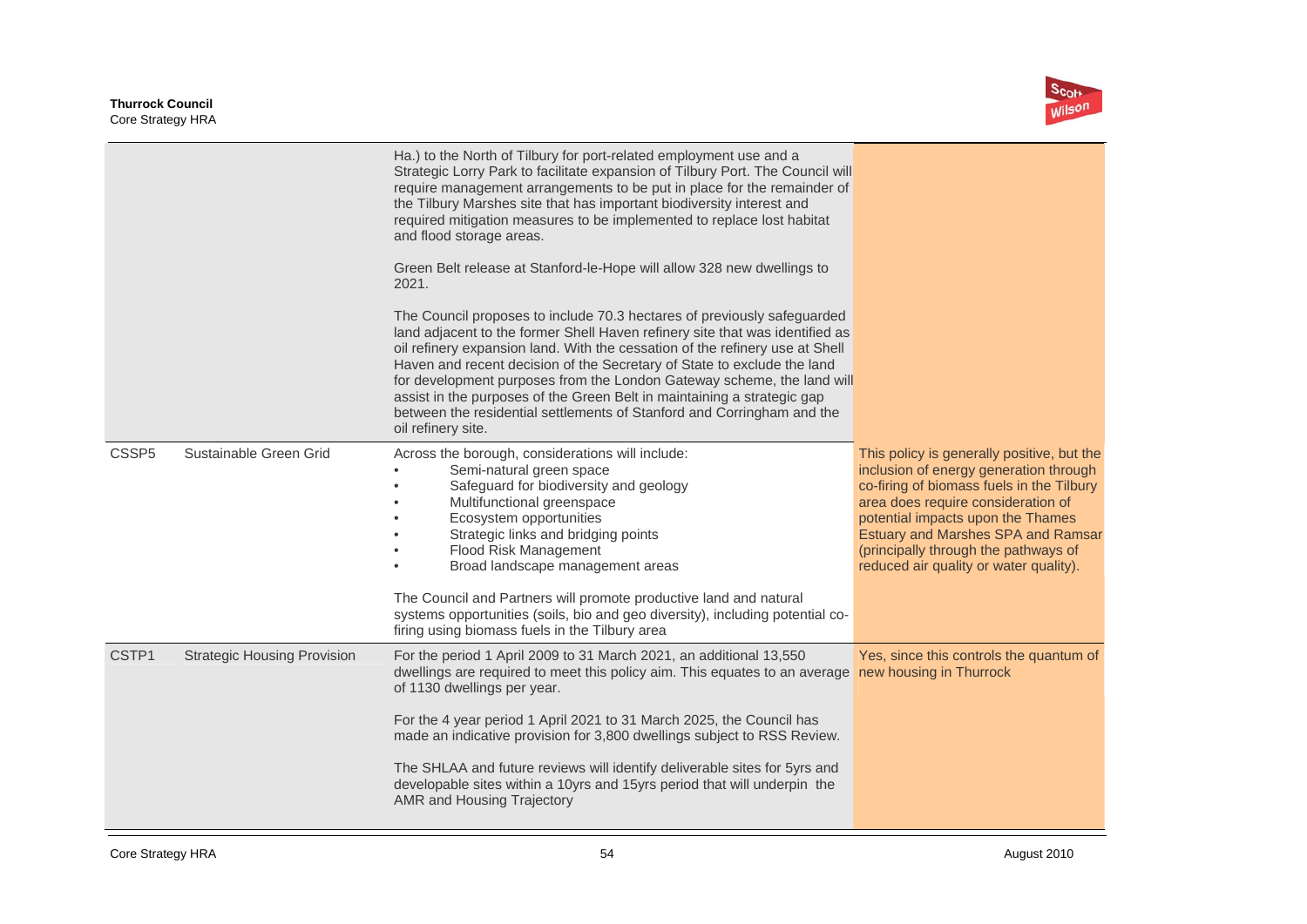

|                   |                                 | Housing Sites will be allocated as part of the Site Allocation Development<br>Plan Document.<br>The Council and partners will actively seek to increase the supply of<br>deliverable housing sites where it appears that the five-year housing<br>supply will not meet the required dwelling provision.<br>New residential development will be led by the design standards set out in<br>the Design and Sustainability SPD and the Core Strategy Policies.<br>Supporting text notes: Thurrock has delivered 4,950 new dwellings<br>between 2001 and 2009 at an average rate of 587 dwellings per year. In<br>April 2009, there were 2,036 dwellings with outstanding planning<br>permission (which has increased to 2,300 dwellings as at January 2010).<br>Thurrock is therefore required to make provision for a minimum of 13,550<br>new dwellings between 2009 and 2021. 1070 of these are identified as<br>due to come from greenfield sites. From April 2010 to March 2015, the<br>Council aims to supply 4150 new dwellings, of which 595 will be allocated<br>to greenfield locations.<br>The Council will produce a Design and Sustainability SPD that will set out<br>the design principles that will guide density levels in the Borough<br>(currently envisaged at 30-75 dwellings per ha) and provide a character |                                                                                                                         |
|-------------------|---------------------------------|--------------------------------------------------------------------------------------------------------------------------------------------------------------------------------------------------------------------------------------------------------------------------------------------------------------------------------------------------------------------------------------------------------------------------------------------------------------------------------------------------------------------------------------------------------------------------------------------------------------------------------------------------------------------------------------------------------------------------------------------------------------------------------------------------------------------------------------------------------------------------------------------------------------------------------------------------------------------------------------------------------------------------------------------------------------------------------------------------------------------------------------------------------------------------------------------------------------------------------------------------------------------------------------------------------------------------------|-------------------------------------------------------------------------------------------------------------------------|
| CSTP <sub>2</sub> | Provision of Affordable Housing | assessment of each area to provide area specific density guidance<br>Sets requirements for affordable housing, including:<br>The Council will seek the minimum provision of 35% of the total number of Thurrock<br>residential units built to be provided and maintained in perpetuity as<br>affordable housing.<br>In order to meet the overall target, the Council will seek to achieve where<br>viable 35% Affordable Housing on all new housing developments capable<br>of accommodating 10 or more dwellings or sites of 0.5 ha or more<br>irrespective of the number of dwellings. Sites below threshold will make an<br>equivalent financial contribution towards off-site provision.<br>The affordable housing provision should seek to achieve a target of 70%<br>social rented accommodation with the balance being provided as<br>intermediate housing.                                                                                                                                                                                                                                                                                                                                                                                                                                                             | No, since this policy does not affect the<br>quantum or location of housing in                                          |
| CSTP <sub>3</sub> | <b>Gypsies and Travellers</b>   | Two options presented. Both include the requirement for adequate water<br>resource and water quality provision.<br>There is a requirement that gypsy/traveller sites should not conflict with                                                                                                                                                                                                                                                                                                                                                                                                                                                                                                                                                                                                                                                                                                                                                                                                                                                                                                                                                                                                                                                                                                                                  | No – the caveats included, and the<br>limited nature of development, mean<br>that there is no likely significant impact |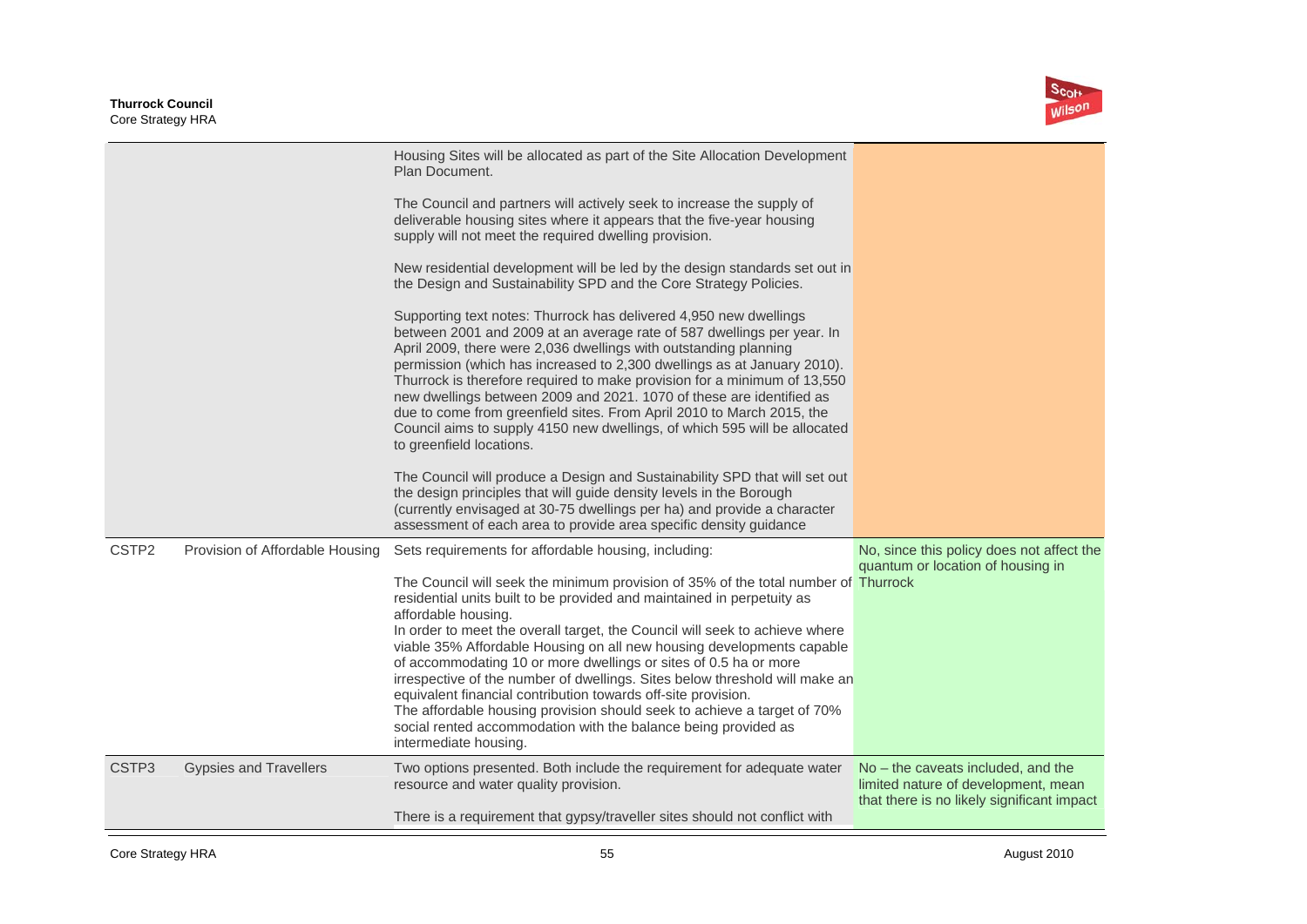

|                   |                                       | other development policies (some of which will seek to protect wildlife<br>sites)                                                                                                                                                                                                          |                                                                                                                                                                                                                                                                                                                                                                                                                                        |
|-------------------|---------------------------------------|--------------------------------------------------------------------------------------------------------------------------------------------------------------------------------------------------------------------------------------------------------------------------------------------|----------------------------------------------------------------------------------------------------------------------------------------------------------------------------------------------------------------------------------------------------------------------------------------------------------------------------------------------------------------------------------------------------------------------------------------|
| CSTP4             | <b>Travelling Showpeople</b>          | Does not include the requirement for adequate water resource and water<br>quality provision.                                                                                                                                                                                               | No likely impacts                                                                                                                                                                                                                                                                                                                                                                                                                      |
|                   |                                       | There is wording that specifically protects internationally dedicated sites.                                                                                                                                                                                                               |                                                                                                                                                                                                                                                                                                                                                                                                                                        |
| CSTP <sub>5</sub> | Neighbourhood Renewal                 | Identifies key areas for regeneration. Promotes green space and high<br>quality sustainable housing (though does not set CSH targets).                                                                                                                                                     | No likely impacts – regeneration does<br>not necessarily involve additional<br>development; rather it promotes<br>improvements for local residents. This<br>will not lead to increased pressures on<br>designated sites, and indeed, includes<br>measures to improve building quality<br>and access to open space. Such<br>measures would lessen the likelihood<br>of any significant adverse effects on<br>European designated sites. |
| CSTP6             | <b>Strategic Employment Provision</b> | The Key Strategic Economic Hubs (identified in CSSP1) will provide 445<br>hectares of Industrial and Commercial and Mixed-Use Land between<br>2009 and 2021.                                                                                                                               | The policy contributes to the overall<br>quantum of development within the<br>area.                                                                                                                                                                                                                                                                                                                                                    |
|                   |                                       | The proposed Primary and Secondary Industrial and Commercial sites<br>(identified in the Site Allocations DPD) will provide approximately 372<br>hectares of net employment land across the Borough between 2009 and<br>2021.                                                              |                                                                                                                                                                                                                                                                                                                                                                                                                                        |
|                   |                                       | Where proposals for new economic development are proposed outside<br>the Primary and Secondary Industrial and Commercial areas, the Council<br>will make an assessment against compatibility with uses in the area<br>surrounding the proposal and potential impacts on those uses.        |                                                                                                                                                                                                                                                                                                                                                                                                                                        |
|                   |                                       | In total, the Council has designated 75.4 hectares of land throughout the<br>Borough for mixed-use development between 2009 and 2021. The mixed-<br>use development sites will be set out in the Site Allocations DPD                                                                      |                                                                                                                                                                                                                                                                                                                                                                                                                                        |
|                   |                                       | The Council will seek to encourage and direct the development of<br>environmental industries to the Key Strategic Economic Hubs. The<br>Council will work with partners to bring forward the delivery of priority<br>environmental industry projects at the preferred following locations: |                                                                                                                                                                                                                                                                                                                                                                                                                                        |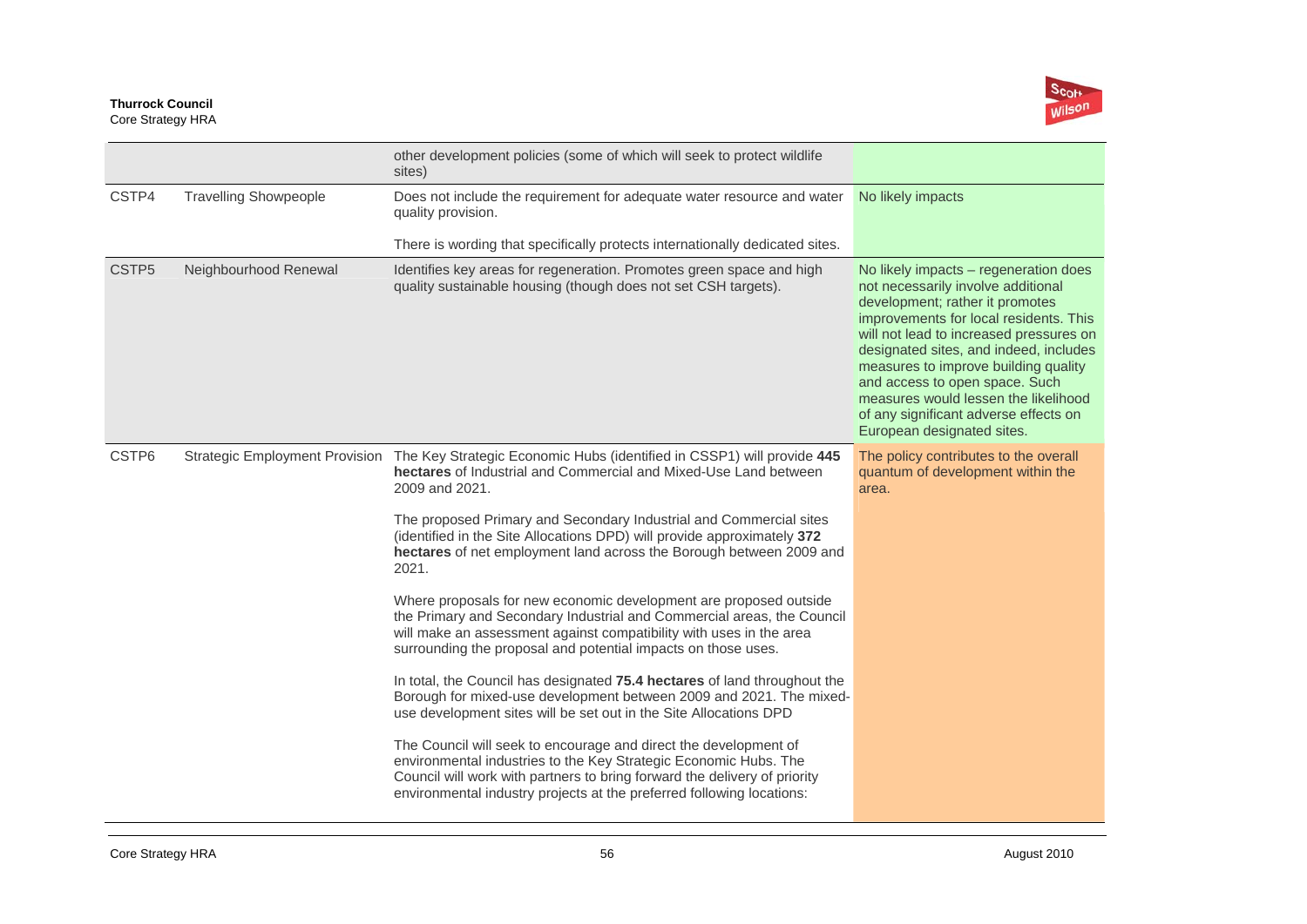

|                                    | 1. Tilbury<br>2. London Gateway<br>The Council will support the sustainable growth of the tourist industry in<br>Thurrock. Where appropriate, planning permission will be granted within<br>the town centres and Key Strategic Economic Hubs for overnight tourist<br>and visitor accommodation, including hotels, provided the proposed<br>development would be compliant with other policies in the Core Strategy.<br>Where appropriate, the Council will support development proposals that<br>seek to support the development of the Olympic and Paralympic Games<br>and legacy.                                                                                                                                                                                                                                                                                                                                                                                                   |                                                                                                                                                                                                                                                                                                                                                                                                                                                                                                                                                                                                                                                                                       |
|------------------------------------|----------------------------------------------------------------------------------------------------------------------------------------------------------------------------------------------------------------------------------------------------------------------------------------------------------------------------------------------------------------------------------------------------------------------------------------------------------------------------------------------------------------------------------------------------------------------------------------------------------------------------------------------------------------------------------------------------------------------------------------------------------------------------------------------------------------------------------------------------------------------------------------------------------------------------------------------------------------------------------------|---------------------------------------------------------------------------------------------------------------------------------------------------------------------------------------------------------------------------------------------------------------------------------------------------------------------------------------------------------------------------------------------------------------------------------------------------------------------------------------------------------------------------------------------------------------------------------------------------------------------------------------------------------------------------------------|
| CSTP7<br><b>Network of Centres</b> | Consistent with emerging Policy ETG2, the Council supports the<br>transformation of the northern part of the Lakeside Basin into a new<br>regional centre. This will be achieved in policy through a Lakeside Area<br>Action Plan. Expansion at the new Lakeside regional centre will include<br>the following:<br>(i)<br>Up to 50,000 sqm of net comparison floorspace (by<br>2019<br>At least 4,000 sqm of net convenience floorspace<br>(ii)<br>At least 3,500 new dwellings<br>(iii)<br>(iv)<br>Employment and other services floorspace to broaden<br>the employment base<br>(v)<br>Commercial leisure floorspace, including food and drink all housing developments within<br>uses, consistent with the function of a regional centre.<br>The Council supports the regeneration of Grays town centre. It will<br>become the focus for cultural, administrative and educational functions,<br>whilst providing retail development that is complementary to the Lakeside<br>Basin. | Most of this development will not attract<br>recreational pressure to sites<br>considered within the HRA as it is<br>drawing visitors to specific sites that<br>are not in close proximity. It is not likely<br>that visitors to retail centres in the west<br>of Thurrock will additionally make a visit<br>to remote estuarine/marsh nature sites<br>in the east of or outside of Thurrock.<br>This policy does however refer to a<br>quantum of housing at Lakeside, and<br>Thurrock have potential to add to<br>recreational pressure on European<br>designated sites; on this basis the<br>policy is screened in and will be<br>analysed along with policies CSSP1<br>and CSTP1. |
|                                    | Investigation into the potential of a new supermarket on an appropriate<br>site in Stanford-Le-Hope to reduce convenience expenditure leakage from<br>the east of the borough.<br>A new local centre is designated at Purfleet. Two new neighbourhood<br>centres are designated at West Thurrock and South Stifford and will be<br>developed in conjunction with major residential development. The Council significantly greater recreational<br>encourages the following development for these new local centres:<br>(i)<br>In Purfleet, a new foodstore of between 1,500-2,000<br>sqm (net) convenience retail floorspace and                                                                                                                                                                                                                                                                                                                                                       | Development of a new superstore at<br>Stanford-le-Hope could encourage<br>greater numbers of shoppers to the<br>facility, but there is no rationale for<br>concluding that this will lead to<br>pressure on Thames Estuary and<br>Marshes SPA/Ramsar, since the<br>Stanford-le-Hope is over 1km from the<br>SPA/Ramsar - beyond the limits over                                                                                                                                                                                                                                                                                                                                       |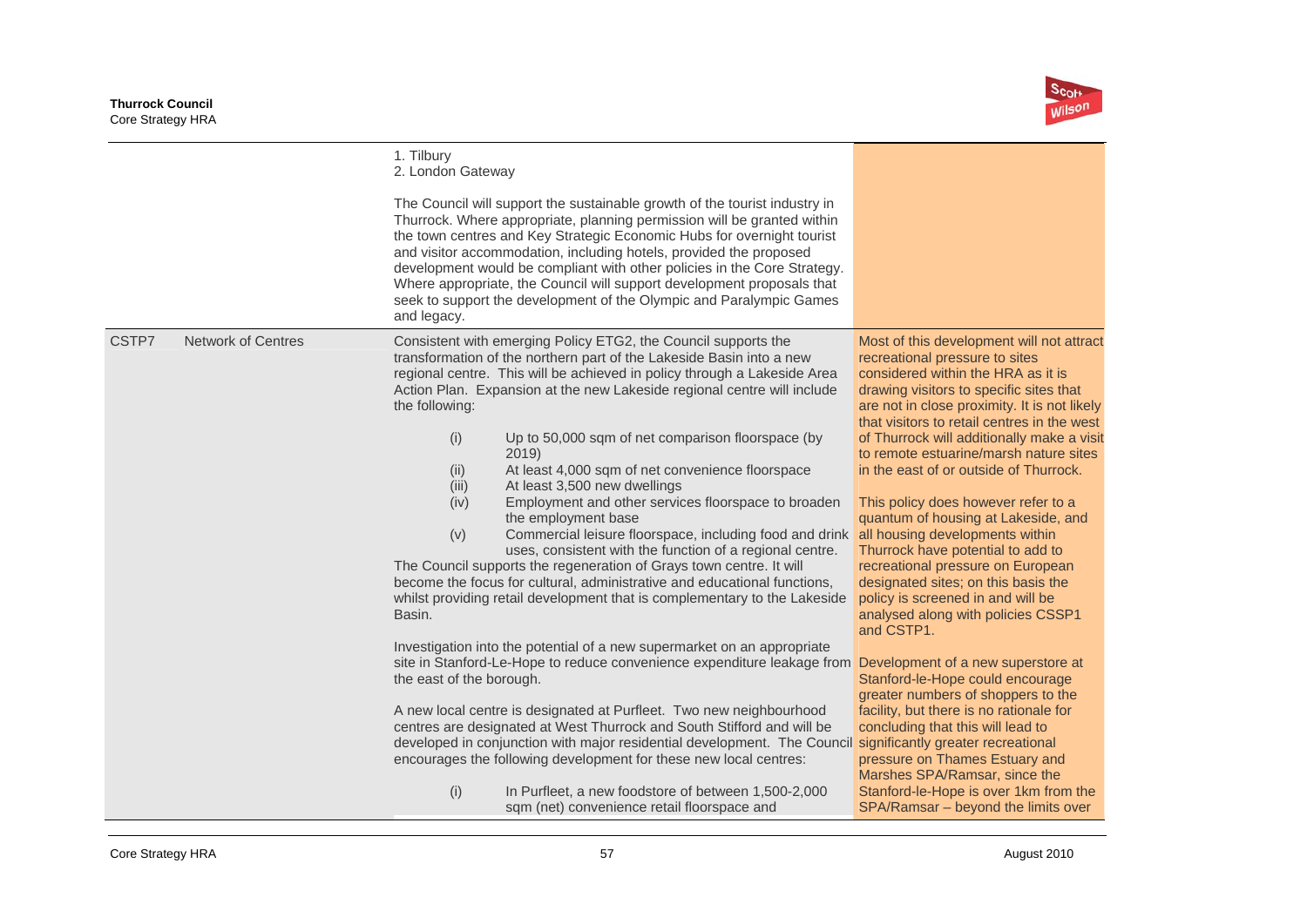

|                   |                                               | (ii)                                                 | complementary floorspace.<br>In all new local centres, an appropriate mix of day to day material factor $-$ and is not easily<br>services will be provided to accommodate the needs of accessible by car for recreational<br>the residential development.                                                                                                                                                                                                                                                                                                                                                                                     | which direct disturbance will be a<br>visitors.                                                                                                                                                                                                                                                                                 |
|-------------------|-----------------------------------------------|------------------------------------------------------|-----------------------------------------------------------------------------------------------------------------------------------------------------------------------------------------------------------------------------------------------------------------------------------------------------------------------------------------------------------------------------------------------------------------------------------------------------------------------------------------------------------------------------------------------------------------------------------------------------------------------------------------------|---------------------------------------------------------------------------------------------------------------------------------------------------------------------------------------------------------------------------------------------------------------------------------------------------------------------------------|
| CSTP8             | Vitality and Viability of Existing<br>Centres | for mixed development.<br>townscape and biodiversity | Measures to improve the vitality and viability of the network of centres will<br>be encouraged in order to meet the needs of the borough's residents and<br>act as a focus for retail, leisure, cultural, business and residential uses.<br>Subject to other Core Strategy policies, permitting additional residential<br>development in appropriate locations and in particular on sites identified<br>Improving the wider environment by ensuring new development protects<br>and/or enhances the designated centres including historic character,                                                                                          | No - although this policy advocates<br>new development, the scale and<br>location is not defined                                                                                                                                                                                                                                |
| CSTP <sub>9</sub> | Wellbeing: Leisure and Sports                 | across the borough.<br>Thames riverside.<br>legacy.  | Supporting text notes that natural greenspace is unevenly distributed<br>Council will safeguard existing leisure, sports facilities and open space<br>provision, and will only allow its loss in circumstances where appropriate<br>alternative facilities will become available.<br>Council will ensure new or improved facilities in locations that are<br>accessible to the local community and create or improve links to<br>Thurrock's network of green and historic infrastructure, including the<br>Where appropriate, encourage development proposals that seek to<br>support the development of the Olympic and Paralympic Games and | Largely positive with commitment to<br>maintaining and enhancing<br>greenspace.<br>However, improved links to Thames<br>riverside could potentially affect<br>Thames Estuary and Marshes and<br>careful access management will<br>therefore be needed.                                                                          |
| CSTP10            | <b>Community Facilities</b>                   | Part of the policy notes that:                       | The Council will work with relevant partners to deliver tourism, festivals<br>and attractions to support Thurrock assets including Coalhouse Fort,<br>Tilbury Fort, Thames river front and the RSPB Nature Reserve.                                                                                                                                                                                                                                                                                                                                                                                                                           | As it stands, development could place<br>extra recreational pressure on Thames<br>Estuary and Marshes. It is assumed<br>that 'relevant partners' will include<br>conservation organisations, but the<br>Council should make it clear that<br>delivery will be in a sustainable manner<br>with no negative environmental impacts |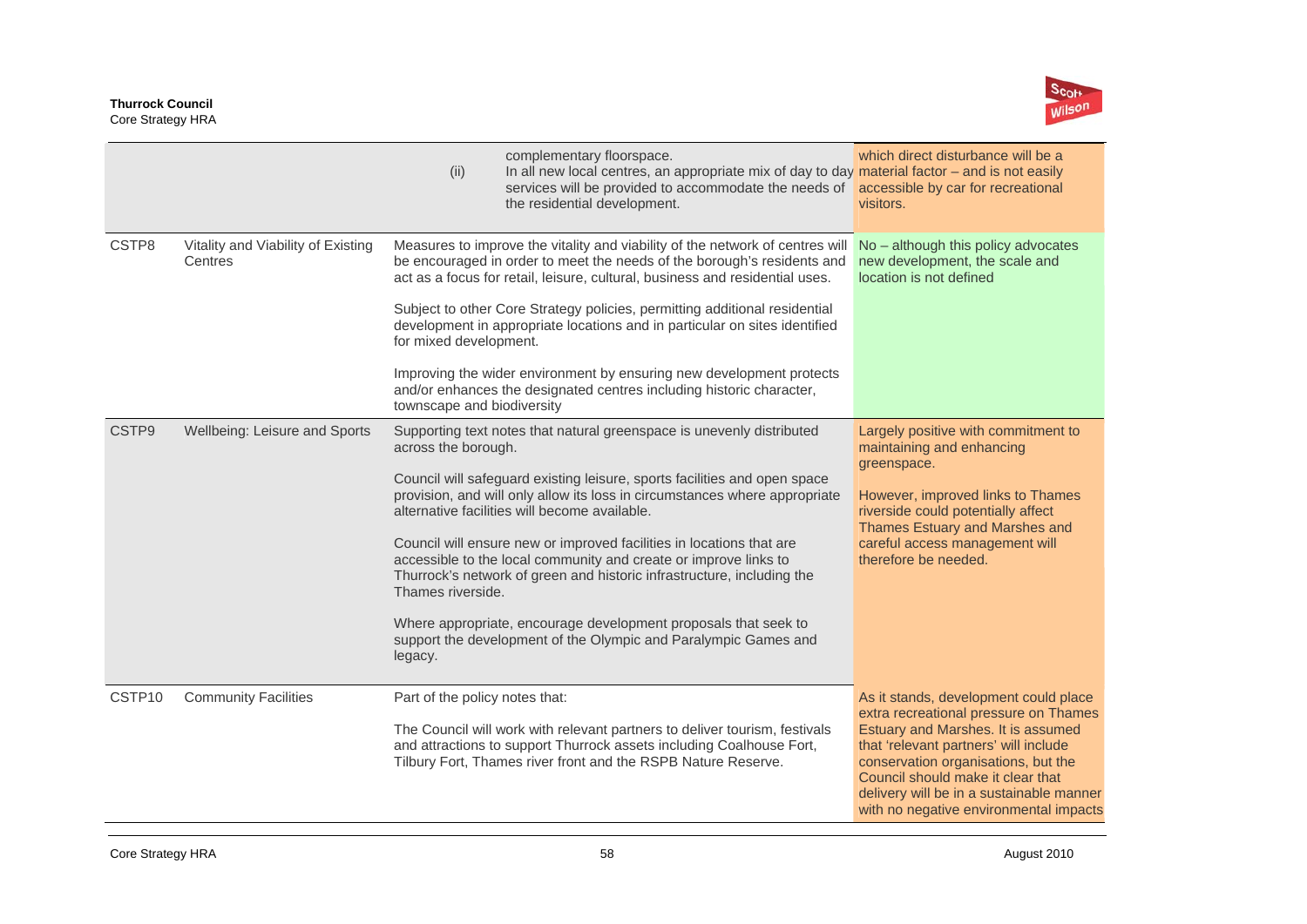

| CSTP11             | <b>Health Provision</b>                                      |                                                                                                                                                                                                                                                                                                                                                                                                                                                                                                                                                                                                                                          | <b>Significant Effects unlikely</b>                                                                                                                                                                                                                                                                            |
|--------------------|--------------------------------------------------------------|------------------------------------------------------------------------------------------------------------------------------------------------------------------------------------------------------------------------------------------------------------------------------------------------------------------------------------------------------------------------------------------------------------------------------------------------------------------------------------------------------------------------------------------------------------------------------------------------------------------------------------------|----------------------------------------------------------------------------------------------------------------------------------------------------------------------------------------------------------------------------------------------------------------------------------------------------------------|
| CSTP12             | <b>Education and Learning</b>                                |                                                                                                                                                                                                                                                                                                                                                                                                                                                                                                                                                                                                                                          | <b>Significant Effects unlikely</b>                                                                                                                                                                                                                                                                            |
| CSTP13             |                                                              | Emergency Services and Utilities New wastewater pipe serving Purfleet and West Thurrock Area - already<br>planned by Anglian Water Services and due to be built during 2015.<br>Potential upgrades to Tilbury sewage treatment works to treat and and Marshes SPA/Ramsar (the Tilbury<br>discharge additional wastewater flow generated by development.<br>Where new or improved utilities or services are expected, the Council will works could lead to increased volumes<br>require contributions in accordance with PMD16 policy and the Developer of wastewater entering the Thames<br>Contributions SPD.                           | The specific schemes mentioned will<br>be distant from the Thames Estuary<br>WWTW is 3.5km away). However, an<br>upgrade to Tilbury sewage treatment<br>which may lead to impacts on<br>European sites.                                                                                                        |
| CSTP <sub>14</sub> | Transport in the Thurrock Urban<br>Area: Purfleet to Tilbury |                                                                                                                                                                                                                                                                                                                                                                                                                                                                                                                                                                                                                                          | Does not cover an area of the district<br>where implications for internationally<br>designated sites are likely                                                                                                                                                                                                |
| CSTP15             | <b>Transport in Greater Thurrock</b>                         | Develop local walking and cycle routes that link to the Thurrock urban<br>area and that link the National Cycle Network Route 13 to employment.<br>Access to London Gateway will be a priority. These local routes will also<br>form an integral part of the Greengrid strategic and local green links.<br>Wherever possible the design and route selection will assist to deliver<br>biodiversity enhancement and habitat corridors.                                                                                                                                                                                                    | Does not promote transport schemes<br>or mechanisms with negative<br>environmental implications although<br>walking and cycling routes within the<br>vicinity of Mucking Flats & Marshes<br>SSSI will need to be sensitive to the<br>international interest features of the site<br>(i.e. wintering waterfowl) |
| CSTP16             | <b>Networks</b>                                              | National and Regional Transport Seeks to improve passenger connections that make use of the River<br>Thames, such as linking Tilbury and Gravesend.<br>Seeks to improve capacity and connections between modes of transport<br>at key transport interchanges such as rail stations.<br>Aims to develop a high quality network of inter-urban public transport<br>routes offering a minimum of a half hourly frequency during the day,<br>linking the Thurrock Urban Area with other Regional Transport Nodes and<br>London.<br>Supports the delivery of additional highway capacity, including through the Since the nearest of the road | Significant effects unlikely given<br>locations and modes of transport<br>involved.<br>Specific improvements to highway<br>capacities are described. None of these<br>are within 200m of a European<br>designated site, and so can be<br>screened out as regards any impact via<br>reduced local air quality.  |
|                    |                                                              | use of technology and information, but only where modal shift will be<br>insufficient to address congestion. Opportunities will be taken to improve                                                                                                                                                                                                                                                                                                                                                                                                                                                                                      | improvement schemes is over 2km<br>from a European designated site, there                                                                                                                                                                                                                                      |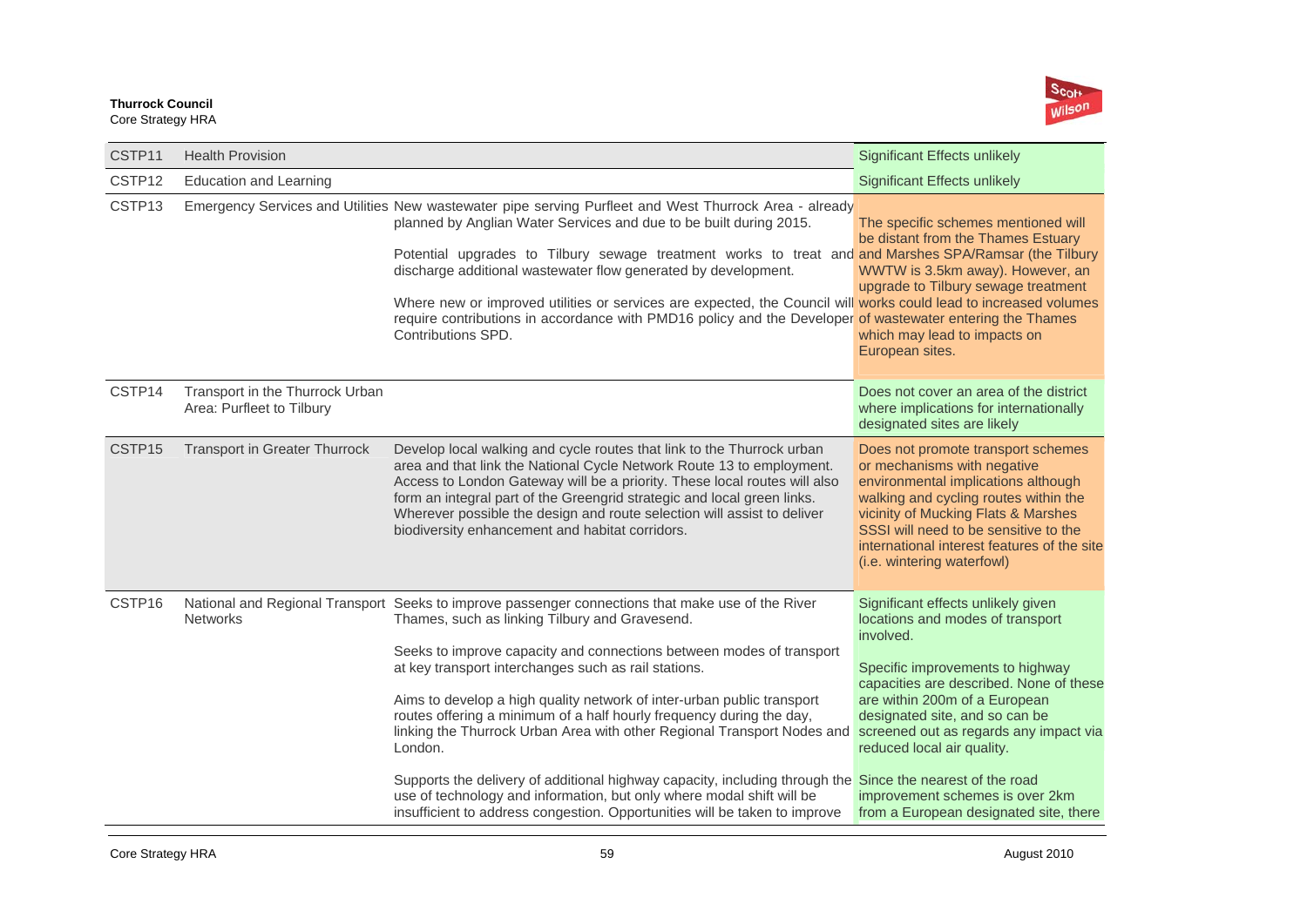

|                    |                                                                 | public transport as part of any enhancements. Priority will be given to<br>routes that provide access, especially for freight, to Strategic Employment or disturbance.<br>Sites, the ports at London Gateway, Tilbury and Purfleet, and<br>regeneration areas. This will include:<br>M25 between junctions 27 and 30<br>a.<br>M25 junction 30<br>b.<br>A13 from A128 to A1014<br>C.<br>A13 and A1089 junction improvement<br>d.<br>A1014 from A13 to London Gateway<br>е.                                                                                                                                                                 | is no likelihood of direct water pollution                                                                                                              |
|--------------------|-----------------------------------------------------------------|-------------------------------------------------------------------------------------------------------------------------------------------------------------------------------------------------------------------------------------------------------------------------------------------------------------------------------------------------------------------------------------------------------------------------------------------------------------------------------------------------------------------------------------------------------------------------------------------------------------------------------------------|---------------------------------------------------------------------------------------------------------------------------------------------------------|
| CSTP17             | <b>Strategic Freight Movement and</b><br><b>Access to Ports</b> | Facilitating a shift to rail freight and freight carried on the River Thames.<br>Promoting the use of rail and water borne freight facilities by supporting<br>the development of appropriate infrastructure. Supporting improvements<br>to facilitate sustainable freight movements, including the rail hub at<br>London Gateway. Facilitating the provision of 24 hour lorry parks at Tilbury estuary SPA/Ramsar<br>Port, London Gateway. Other lorry parks will be considered in locations<br>where demand can be shown to exist, which are located away from<br>residential areas and have good access to the Strategic Road Network. | Lorry parks have potential to create air<br>quality reductions; however, it is<br>understood that none will be within<br>200m of the Thames Marshes and |
| CSTP18             | Green Infrastructure                                            | The Council, with its partners, will restore, protect, enhance and where<br>appropriate create its green assets.<br>The Council will require a net gain in green infrastructure. This will<br>contribute to addressing the existing and developing deficiencies,<br>ensuring connectivity and relieving pressure on designated biodiversity<br>sites such as SSSI's.                                                                                                                                                                                                                                                                      | No likely adverse impacts - policy is<br>positive                                                                                                       |
| CSTP <sub>19</sub> | <b>Biodiversity</b>                                             | Development will be encouraged to include measures to contribute<br>positively to the overall biodiversity in the borough.<br>The Council will create a robust network of ecological sites centring on the<br>designated sites.<br>The Council will ensure that all designated sites are managed<br>appropriately.<br>Access will be balanced against biodiversity interest                                                                                                                                                                                                                                                               | No likely adverse impacts – policy is<br>positive                                                                                                       |
| CSTP20             | Open Space                                                      | The Council will seek to ensure that a diverse range of accessible public<br>open spaces, including natural spaces is provided and maintained to meet positive<br>the needs of the local community.                                                                                                                                                                                                                                                                                                                                                                                                                                       | No likely adverse impacts - policy is                                                                                                                   |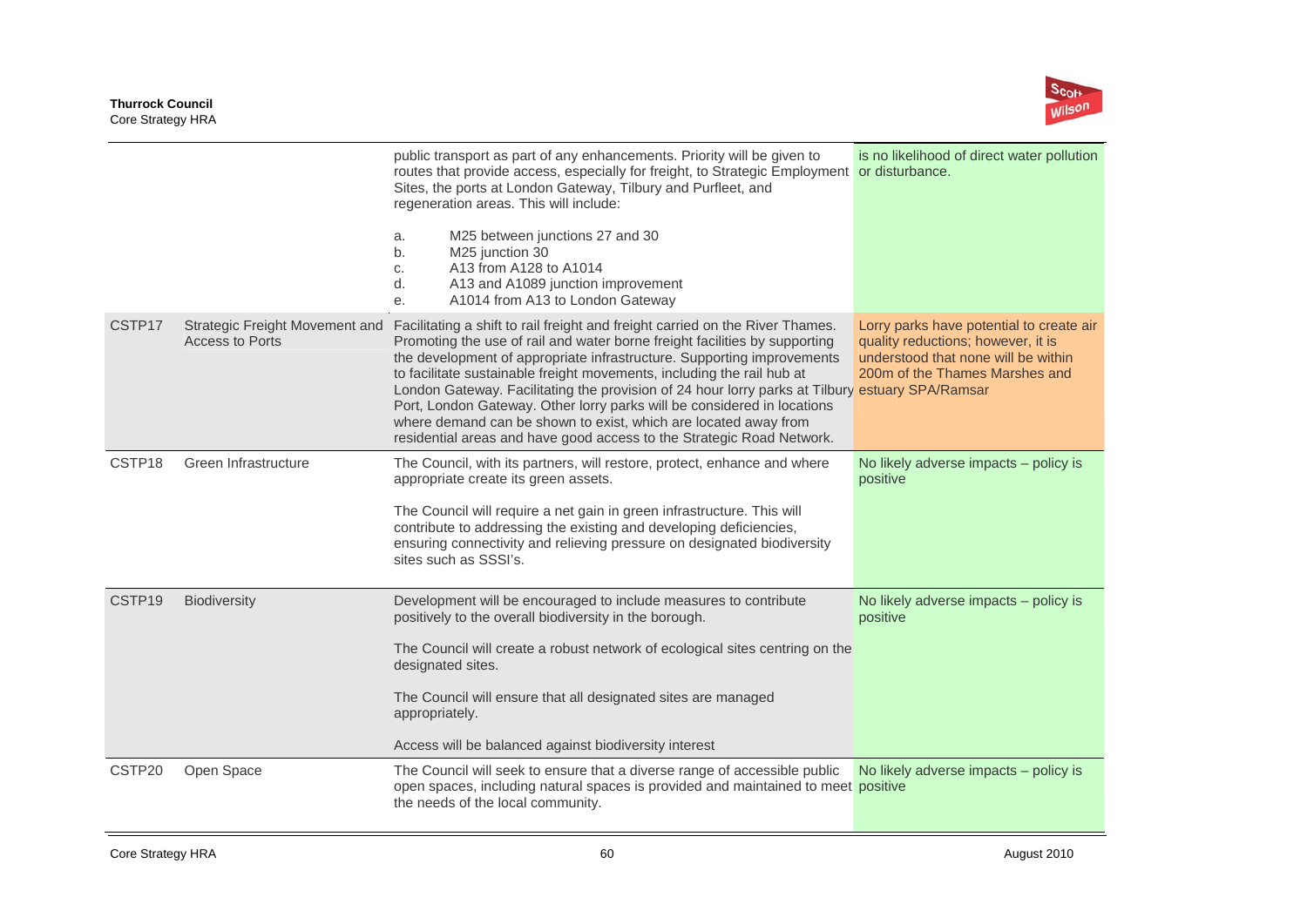

|        |                                                     | Proposals for new development must ensure the adequate provision of a<br>range of accessible, high quality, open space, including natural and semi-<br>natural greenspace. One consideration for provision should be<br>biodiversity.                                                               |                                                                                                                         |
|--------|-----------------------------------------------------|-----------------------------------------------------------------------------------------------------------------------------------------------------------------------------------------------------------------------------------------------------------------------------------------------------|-------------------------------------------------------------------------------------------------------------------------|
|        |                                                     | The Council and partners will pursue opportunities for external funding for<br>open space improvement through developer contributions, the Council's<br>capital funding streams or via successful bids to other funding bodies.                                                                     |                                                                                                                         |
| CSTP21 | <b>Productive Land</b>                              | The Council recognises the importance of food security and will ensure<br>the protection, conservation and enhancement of agriculture, productive<br>land and soil in the borough.                                                                                                                  | No likely significant impacts                                                                                           |
| CSTP22 | <b>Thurrock Design</b>                              | The Council will promote high quality design in Thurrock and will progress<br>opportunities to improve the quality of the environment throughout the<br>borough and particularly in the Regeneration Areas and Key Strategic<br>Employment Hubs.                                                    | No likely adverse impacts                                                                                               |
|        |                                                     | Development must embrace the use of high quality design including<br>sustainable, renewable resources of energy and low-emissions<br>technology, and enhance green infrastructure.                                                                                                                  |                                                                                                                         |
|        |                                                     | The Council will require that developments address the particular<br>sensitivities and capacity of the places within which they occur, including<br>how adverse impacts are mitigated.                                                                                                              |                                                                                                                         |
| CSTP23 | Thurrock Character and<br><b>Distinctiveness</b>    | The Council requires the retention and enhancement of significant natural No likely adverse impacts<br>features which contribute to the character of the borough as defined by<br>their value, quality, cultural association and meaning or their relationship<br>to the setting and local context. |                                                                                                                         |
| CSTP24 | Environment                                         | Heritage Assets and the Historic The Council will preserve or enhance the historic environment.                                                                                                                                                                                                     | No likely adverse impacts                                                                                               |
| CSTP25 | Addressing Climate Change                           | Developers must consider the potential effects of climate change on their No likely adverse impacts<br>development, including:                                                                                                                                                                      |                                                                                                                         |
|        |                                                     | Water conservation and drainage<br>Flood risk from tidal, fluvial and surface water                                                                                                                                                                                                                 |                                                                                                                         |
| CSTP26 | Renewable or Low Carbon<br><b>Energy Generation</b> | The Council will promote and facilitate proposals for centralised renewable Renewable energy schemes may have<br>or low-carbon energy schemes at appropriate locations and standards,<br>including at Priority Locations at Tilbury and London Gateway.                                             | implications for internationally<br>designated sites but the policy states<br>they will not be permitted if they cannot |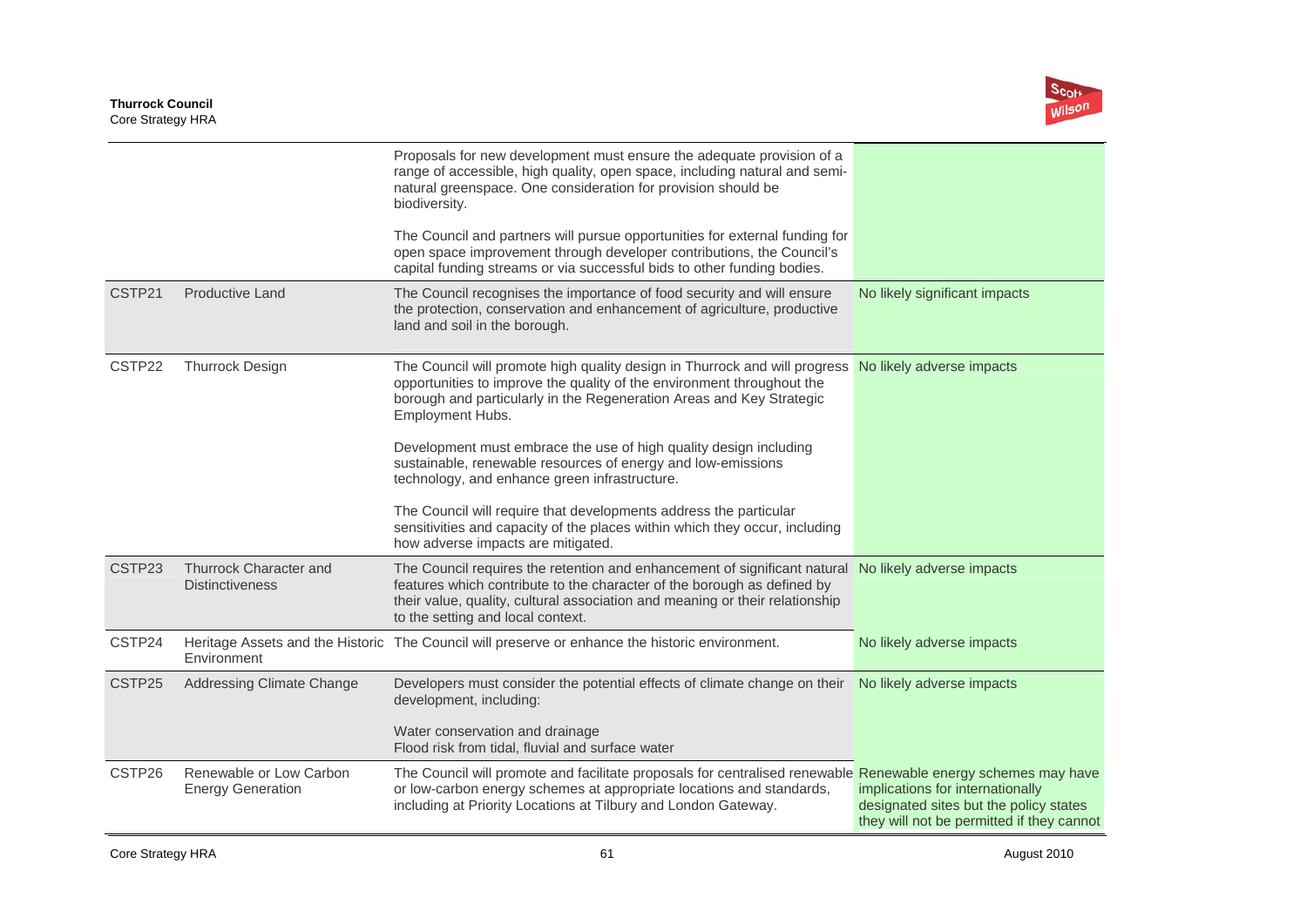

|        |                                                  | The Council will only view an application as unacceptable where it<br>produces a significant adverse impact that cannot be mitigated.                                                                                                                                                                                                                                                                                                                                                                                                                                                                                                                                                                                                                                                                                                                                                                                                                  | be adequately mitigated.                                                                                                                                                                                                                                                                                                                                                                                                                                                                                                                                                                                                       |
|--------|--------------------------------------------------|--------------------------------------------------------------------------------------------------------------------------------------------------------------------------------------------------------------------------------------------------------------------------------------------------------------------------------------------------------------------------------------------------------------------------------------------------------------------------------------------------------------------------------------------------------------------------------------------------------------------------------------------------------------------------------------------------------------------------------------------------------------------------------------------------------------------------------------------------------------------------------------------------------------------------------------------------------|--------------------------------------------------------------------------------------------------------------------------------------------------------------------------------------------------------------------------------------------------------------------------------------------------------------------------------------------------------------------------------------------------------------------------------------------------------------------------------------------------------------------------------------------------------------------------------------------------------------------------------|
| CSTP27 | Management and Reduction of<br><b>Flood Risk</b> | The Council will ensure that flood risk management is implemented and<br>supported through effective land use planning. The Sequential, and where<br>necessary Exception Test, as set out in PPS25 will be employed when<br>allocating sites for development and an Emergency Plan for the Borough<br>will be completed.                                                                                                                                                                                                                                                                                                                                                                                                                                                                                                                                                                                                                               | No likely adverse impacts                                                                                                                                                                                                                                                                                                                                                                                                                                                                                                                                                                                                      |
|        |                                                  | The Council will also continue to work collaboratively with the Environment<br>Agency by supporting the area based policy approach adopted in the<br>Thames Estuary 2100 Project. In particular the Council will seek to<br>safeguard existing flood defences and new areas for flood defences,<br>water storage and drainage areas, as well as seeking secondary defences<br>for key assets.                                                                                                                                                                                                                                                                                                                                                                                                                                                                                                                                                          |                                                                                                                                                                                                                                                                                                                                                                                                                                                                                                                                                                                                                                |
|        |                                                  | The Council will work with the Environment Agency and other main<br>stakeholders to ensure that fluvial and surface water flood risk is managed<br>within Thurrock.                                                                                                                                                                                                                                                                                                                                                                                                                                                                                                                                                                                                                                                                                                                                                                                    |                                                                                                                                                                                                                                                                                                                                                                                                                                                                                                                                                                                                                                |
| CSTP28 | <b>River Thames</b>                              | Safeguarding additional adjacent land required for further port<br>development, including expansion. For port development onto additional<br>land to be acceptable however, it will be necessary to substantiate the<br>need for it over and above land that is already available for operational<br>port uses<br>Development Proposals will be required to undertake appropriate level of<br>flood risk assessment as set out by PPS25 and take account of the need<br>for flood mitigation measures and to accommodate any necessary flood<br>defence measures.<br>New development will also maintain or enhance views, particularly of key<br>features including heritage and landscapes, and will improve recreational<br>interaction with the river and its setting. The following exceptions to this<br>may apply: Where unrestricted public access is likely to result in<br>unacceptable adverse impacts on riverside habitat or biodiversity. | Port expansion could have impacts on<br>Thames Estuary and Marshes SPA and<br>Ramsar site depending on scale and<br>how it is managed and delivered.<br>However, this policy only safeguards<br>land for potential future port expansion<br>(i.e. it prohibits other conflicting<br>development). The policy does not<br>permit or promote/commit to further<br>expansion. Proposals for port<br>expansion will be required by law to be<br>subject to HRA when they are further<br>developed; as such it is not necessary<br>for this to be explicitly stated in policy.<br>On this basis, the policy can be<br>screened out. |
| CSTP29 | <b>Waste Strategy</b>                            | The Council will seek to minimise waste at source and maximise re-<br>cycling. Biodegradable waste to landfill will be reduced. Waste will be<br>used to produce energy where practicable.<br>The Council will identify 1 or 2 strategic sites for the co-location of a range issues and detailed policy will be                                                                                                                                                                                                                                                                                                                                                                                                                                                                                                                                                                                                                                       | The policy contains a number of<br>approaches that will minimise the<br>likelihood of negative impacts on<br>designated conservation sites. Waste                                                                                                                                                                                                                                                                                                                                                                                                                                                                              |
|        |                                                  |                                                                                                                                                                                                                                                                                                                                                                                                                                                                                                                                                                                                                                                                                                                                                                                                                                                                                                                                                        |                                                                                                                                                                                                                                                                                                                                                                                                                                                                                                                                                                                                                                |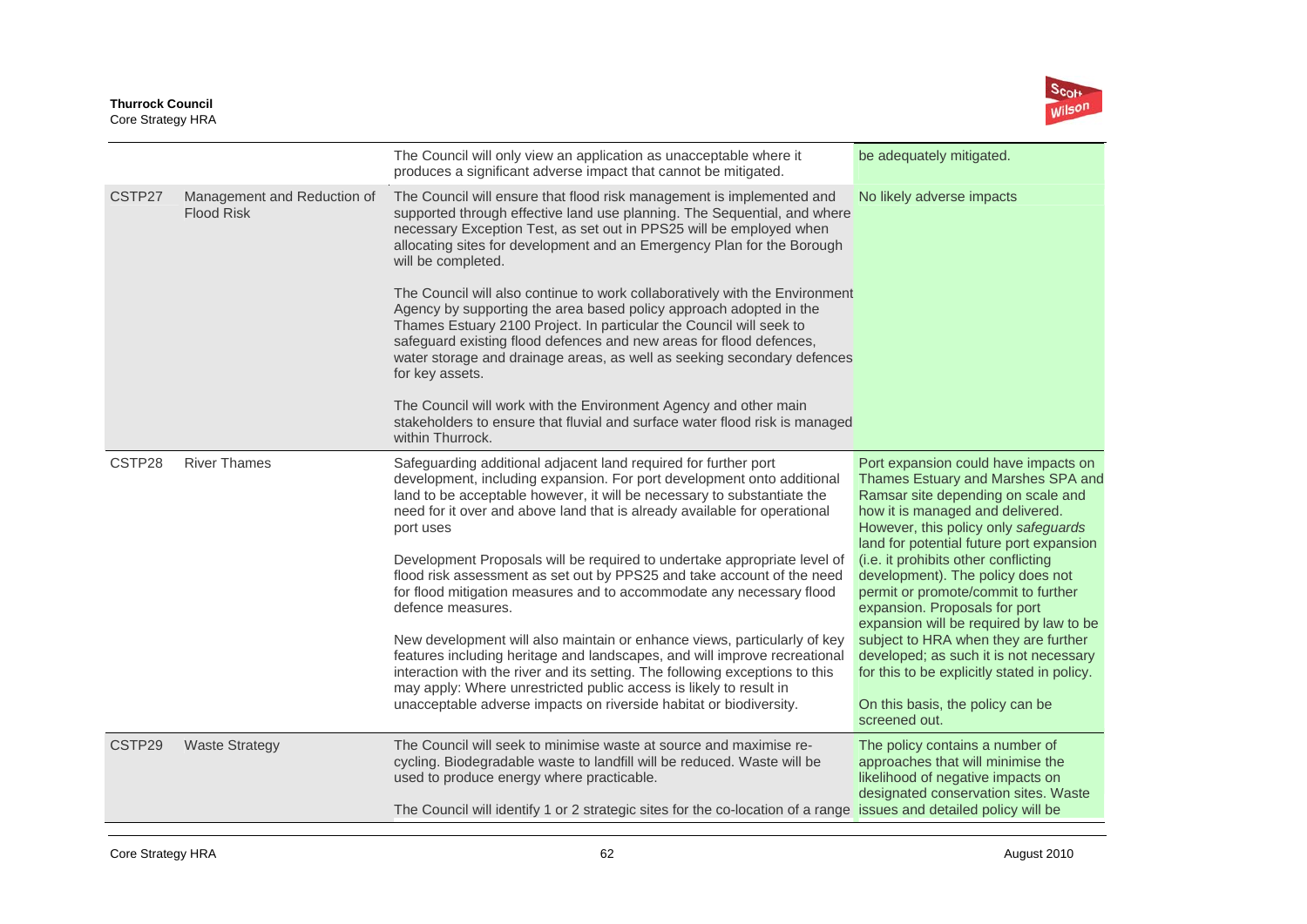

|                    |                              | of waste management activities within the broad locations of Tilbury -<br>Purfleet and the London Gateway. These sites will be located within<br>appropriate employment and industrial/port locations.<br>Where it is demonstrated that the strategic site allocations are proven to<br>be undeliverable, or where the waste management capacity requirements<br>cannot be met on the allocated sites, planning permission in non-strategic<br>areas will be considered where the site/s are situated within: | covered in a Waste DPD so this policy<br>can be screened out and will be dealt<br>with in the Waste DPD HRA |
|--------------------|------------------------------|---------------------------------------------------------------------------------------------------------------------------------------------------------------------------------------------------------------------------------------------------------------------------------------------------------------------------------------------------------------------------------------------------------------------------------------------------------------------------------------------------------------|-------------------------------------------------------------------------------------------------------------|
|                    |                              | existing waste management facilities, except landfill sites, where<br>this does not lead to a reduction in the existing waste<br>management capacity;<br>appropriate employment locations; or<br>$\bullet$<br>appropriate port locations; and,<br>Where the sites meet the specific environmental criteria set out in<br>this plan and the MWDPD and cross cutting development management<br>policies.                                                                                                        |                                                                                                             |
|                    |                              | New non-hazardous or inert landfill capacity will only be considered where<br>it can be demonstrated to contribute to the capacity requirements set out<br>in the sub text to this policy or the regional import approach set out in<br>Policy CSTP30.                                                                                                                                                                                                                                                        |                                                                                                             |
|                    |                              | Proposals for landraising above approved restoration levels will not be<br>supported.                                                                                                                                                                                                                                                                                                                                                                                                                         |                                                                                                             |
|                    |                              | The Council will reduce, as far as practicable, any negative environmental<br>impacts that may arise from waste management proposals.                                                                                                                                                                                                                                                                                                                                                                         |                                                                                                             |
|                    |                              | All proposals for waste management use will be required to conform with<br>the policies and site allocations set out in the Minerals and Waste DPD.                                                                                                                                                                                                                                                                                                                                                           |                                                                                                             |
|                    |                              | The supporting text for the policy notes that on 27 August 2009 Tilbury<br>Green Power were granted planning permission by the Secretary of State<br>for a biomass and energy from waste power station run on a combination<br>of cleaned and waste wood. A condition of the consent allows for<br>300,000tpa of waste (80,000tpa of municipal solid waste, 220,000tpa of<br>Commercial and Industrial Waste) and 50,000tpa of waste wood. It is<br>anticipated that the plant will be operational in 2012    |                                                                                                             |
| CSTP <sub>30</sub> | Regional Waste Apportionment | Thurrock will only make provision for London's waste imports equivalent to Seeks to ensure a reduction in waste<br>the following cumulative tonnages across the Plan period (from 2009):                                                                                                                                                                                                                                                                                                                      | imports, so no likely adverse effects.                                                                      |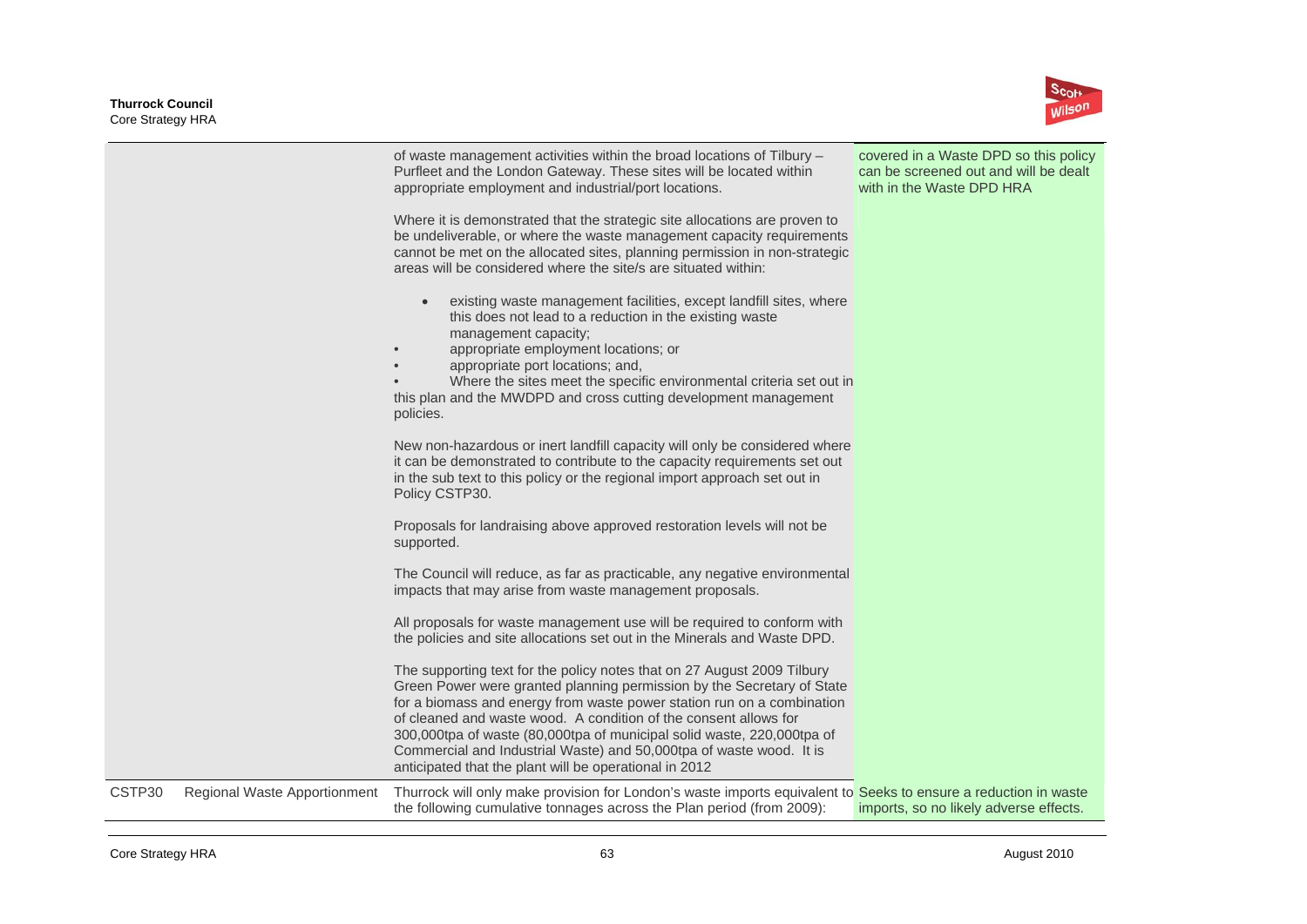

|        |                              | 1,947,000 tonnes.                                                                                                                                                                                                                                                                                                                                                                                                                                 |                                                                                                                                                                                                                                               |
|--------|------------------------------|---------------------------------------------------------------------------------------------------------------------------------------------------------------------------------------------------------------------------------------------------------------------------------------------------------------------------------------------------------------------------------------------------------------------------------------------------|-----------------------------------------------------------------------------------------------------------------------------------------------------------------------------------------------------------------------------------------------|
|        |                              | Thurrock will not allocate or grant planning permission for new landfill<br>capacity to accommodate London's waste arisings where the above<br>capacity requirements have been met.                                                                                                                                                                                                                                                               |                                                                                                                                                                                                                                               |
|        |                              | Allowance for new non-landfill waste facilities will only be made for waste<br>not included within the above apportionment where a facility has a clear<br>benefit to the region, such as the provision of specialist processing or<br>treatment which would not be viable without a wider catchment and which<br>would enable recovery of more locally generated wastes and contribute to<br>meeting the capacity requirements set out in CSTP29 |                                                                                                                                                                                                                                               |
|        |                              | The supporting text for the policy notes that after 2015, the region is only<br>required to plan for residual waste which has been subject to the<br>maximum practicable level of treatment, exported from London, through<br>the availability landfill capacity.                                                                                                                                                                                 |                                                                                                                                                                                                                                               |
| CSTP31 | <b>Provision of Minerals</b> | The Council will maintain at least a 7-year landbank and aim to meet the<br>sub-regional apportionment of 0.14mt per annum of sand and gravel<br>throughout the Plan period or meet any subsequent change in<br>apportionment as a result of a review of the RSS. The MWDPD will<br>identify 'Preferred Areas' located within the MSA (Policy CSTP32).                                                                                            | The policy identifies a potential future<br>need for land won minerals that may<br>require new site allocation. Minerals<br>issues and detailed policy will be<br>covered in a Minerals DPD so this<br>policy can be screened out and will be |
|        |                              | The Council will encourage the use of facilities for recycling aggregate or<br>secondary materials, or processing of such materials, as alternatives to<br>land won aggregate.                                                                                                                                                                                                                                                                    | dealt with in the Minerals DPD HRA                                                                                                                                                                                                            |
|        |                              | The supporting text for the policy notes that Thurrock is required to plan<br>for a sub-regional apportionment of 0.14 mtpa (as part of the overall<br>combined figure of 4.55 mtpa for Essex, Thurrock and Southend) of land<br>won sand and gravel per annum throughout the East of England Plan<br>period.                                                                                                                                     |                                                                                                                                                                                                                                               |
|        |                              | There are a limited number of ports and wharves in the region able to<br>receive marine sand and gravel imports to England and these include<br>wharves and combined wharves and rail depots on the River Thames in<br>Thurrock.                                                                                                                                                                                                                  |                                                                                                                                                                                                                                               |
|        |                              | If no new sites are permitted during the Plan period, sand and gravel<br>reserves would be exhausted by 2019 and would fall below the 7-year<br>landbank requirement during 2012.                                                                                                                                                                                                                                                                 |                                                                                                                                                                                                                                               |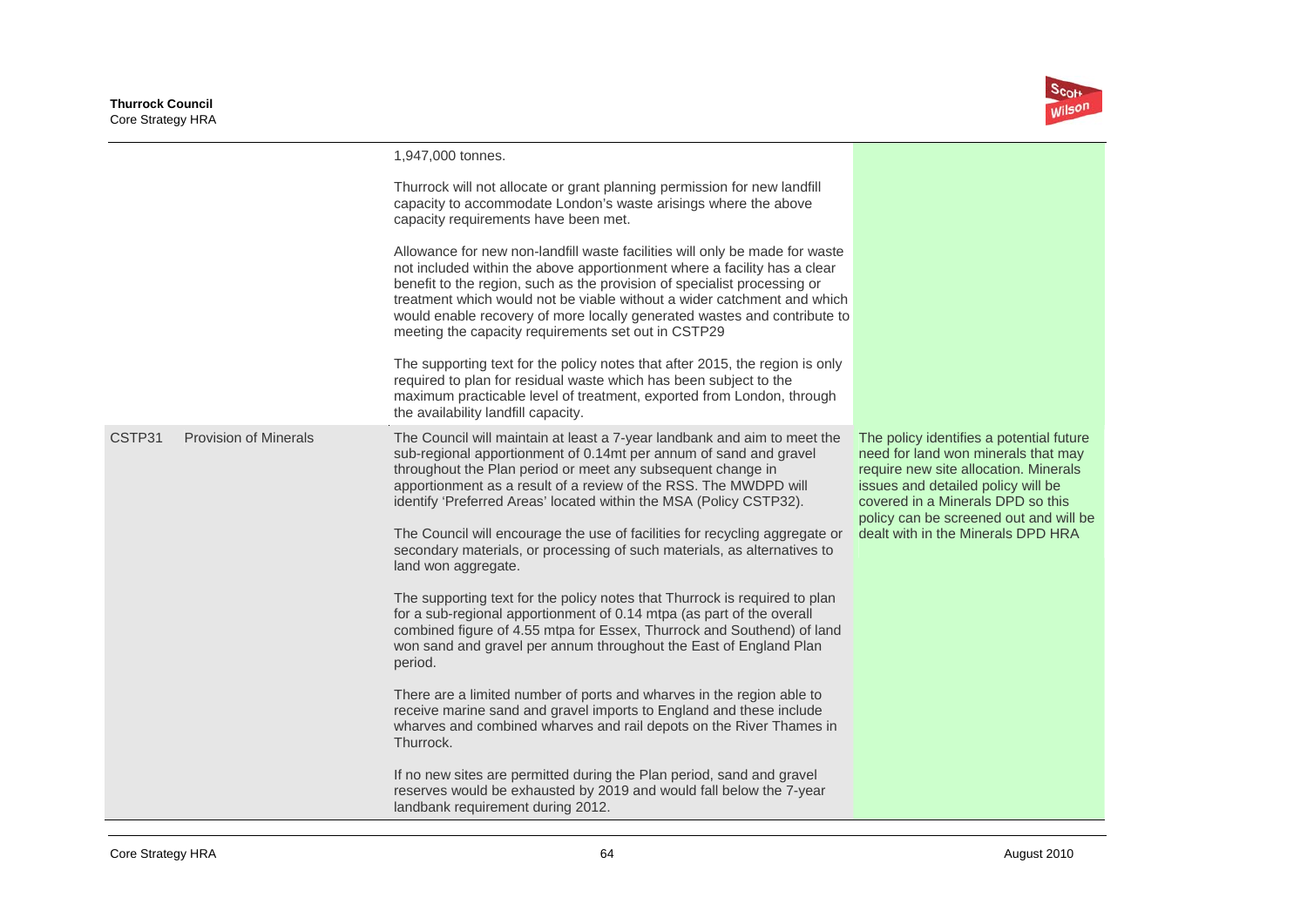

|                  |                          | Thurrock is therefore required to plan for an additional 0.28mt before the<br>end of the Plan period                                                                                                                                                                                                                                                                                                                                                                                                                                                                                                                                                                                                                                    |                                                                                                                                                                                                                                                    |
|------------------|--------------------------|-----------------------------------------------------------------------------------------------------------------------------------------------------------------------------------------------------------------------------------------------------------------------------------------------------------------------------------------------------------------------------------------------------------------------------------------------------------------------------------------------------------------------------------------------------------------------------------------------------------------------------------------------------------------------------------------------------------------------------------------|----------------------------------------------------------------------------------------------------------------------------------------------------------------------------------------------------------------------------------------------------|
| CSTP32           |                          | Safeguarding Mineral Resources All site allocations for mineral extraction identified in the MWDPD will be<br>based on the MSA.<br>The current aggregate recycling capacity will be safeguarded from non-<br>mineral related development, unless the proposals meet the criteria<br>outlined in the MWDPD.<br>All existing aggregate wharves will be safeguarded against proposals<br>which prejudice their use for the importation of Marine Dredged Sand and<br>Gravel. The Council will favour proposals which contribute to the<br>importation of Marine Dredged Sand and Gravel where they accord with<br>the policies in the MWDPD. New sites for possible aggregate wharves will<br>be encouraged through policies in the MWDPD. | Policy devolves actual site decisions to<br>the MWDPD, so in itself has no likely<br>significant impacts.                                                                                                                                          |
| CSTP33           | Strategic Infrastructure | The Council and Partners will adopt the Strategic Infrastructure Delivery<br>Plan as the basis for the Core Strategy Infrastructure Trajectory.                                                                                                                                                                                                                                                                                                                                                                                                                                                                                                                                                                                         | The key message seems to be that<br>timely investment in infrastructure is<br>required to ensure sustainable<br>development.<br>The policy has no direct mechanism for<br>causing adverse impacts, as it merely<br>sets out a management framework |
| PMD <sub>1</sub> | on Amenity               | Minimising Pollution and Impacts The Council will require assessments to accompany planning applications No likely adverse impacts<br>where it has reasonable grounds to believe that a development may<br>cause a breach of standards relating to:<br>Air pollution;<br>Noise pollution;<br>Light pollution;<br>Water pollution;<br>Visual intrusion                                                                                                                                                                                                                                                                                                                                                                                   |                                                                                                                                                                                                                                                    |
| PMD <sub>2</sub> | Design and Layout        | The Council requires all design proposals to respond to the sensitivity of<br>the site and its surroundings, to fully investigate the magnitude of change<br>that would result from the proposals, and mitigate against negative<br>impacts.                                                                                                                                                                                                                                                                                                                                                                                                                                                                                            | Contains a number of positive<br>measures                                                                                                                                                                                                          |
|                  |                          | Development proposals must provide adequate public and private amenity<br>space in accordance with Thurrock's relevant adopted standards,<br>particularly in areas with identified deficiencies.                                                                                                                                                                                                                                                                                                                                                                                                                                                                                                                                        |                                                                                                                                                                                                                                                    |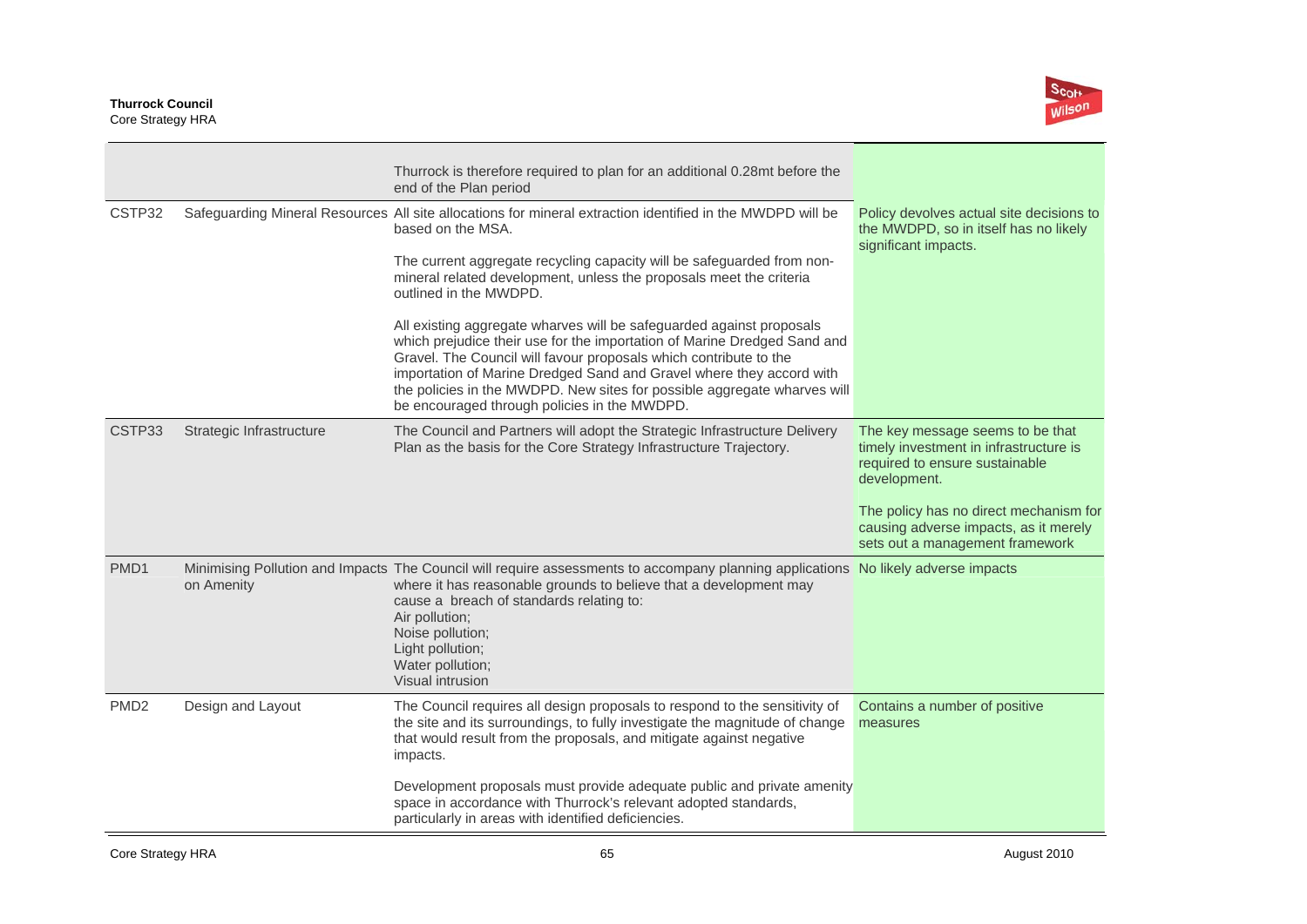

|                  |                                                           | Features contributing to the natural landscape in the borough, such as<br>woods, hedges, specimen trees, unimproved grassland, ponds and<br>marshes, will be protected and where appropriate enhanced to maintain<br>their landscape and wildlife value. Provision and enhancement of<br>landscape features will also be required to contribute to multiple uses<br>and/or eco-system services, including amenity, recreation, flood alleviation<br>and Sustainable Urban Drainage Systems.<br>Development proposals must accommodate public services and utilities<br>without compromising design and layout. This includes providing suitable<br>access to maintenance, waste and emergency service vehicles.<br>Development should be designed to minimise energy and resource use.<br>This includes integrating sustainable construction techniques, siting and<br>orientation of buildings to maximise energy and water efficiency. |                                                                         |
|------------------|-----------------------------------------------------------|------------------------------------------------------------------------------------------------------------------------------------------------------------------------------------------------------------------------------------------------------------------------------------------------------------------------------------------------------------------------------------------------------------------------------------------------------------------------------------------------------------------------------------------------------------------------------------------------------------------------------------------------------------------------------------------------------------------------------------------------------------------------------------------------------------------------------------------------------------------------------------------------------------------------------------------|-------------------------------------------------------------------------|
| PMD <sub>3</sub> | <b>Tall Buildings</b>                                     |                                                                                                                                                                                                                                                                                                                                                                                                                                                                                                                                                                                                                                                                                                                                                                                                                                                                                                                                          | No concerns                                                             |
| PMD4             | <b>Historic Environment</b>                               |                                                                                                                                                                                                                                                                                                                                                                                                                                                                                                                                                                                                                                                                                                                                                                                                                                                                                                                                          | No concerns                                                             |
| PMD <sub>5</sub> | Open Space, Outdoor Sports<br>and Recreational Facilities | The Council will safeguard all existing open spaces, outdoor sports and<br>recreational facilities from loss, except where it can be demonstrated that: areas for recreation<br>conveniently located and accessible alternative facilities of a higher<br>standard are being provided to serve the same community; and<br>alternative and improved facilities will be available for use before existing<br>facilities are lost; or<br>proposals would not negatively affect the character of the area or the<br>green grid, or create deficiency in the area.<br>Proposed development must ensure that:<br>New open spaces, outdoor sports and recreational facilities are provided<br>in accordance with adopted standards to meet the needs of the<br>development and to address deficiencies.                                                                                                                                         | Positive – ensures provision of amenity                                 |
| PMD <sub>6</sub> | Development in the Green Belt                             | The Council will maintain, protect and enhance the open character of the<br>Green Belt in Thurrock in accordance with the provisions of PPG2.                                                                                                                                                                                                                                                                                                                                                                                                                                                                                                                                                                                                                                                                                                                                                                                            | The policy does not allow significant<br>encroachment on the Green Belt |
| PMD7             | <b>Biodiversity and Development</b>                       | All developers will be required to show that their proposals mitigate within<br>the local area, or compensate for, any loss of biodiversity habitat, such<br>that there is no overall net loss of biodiversity habitat in Thurrock.                                                                                                                                                                                                                                                                                                                                                                                                                                                                                                                                                                                                                                                                                                      | Contains measures to protect<br>biodiversity                            |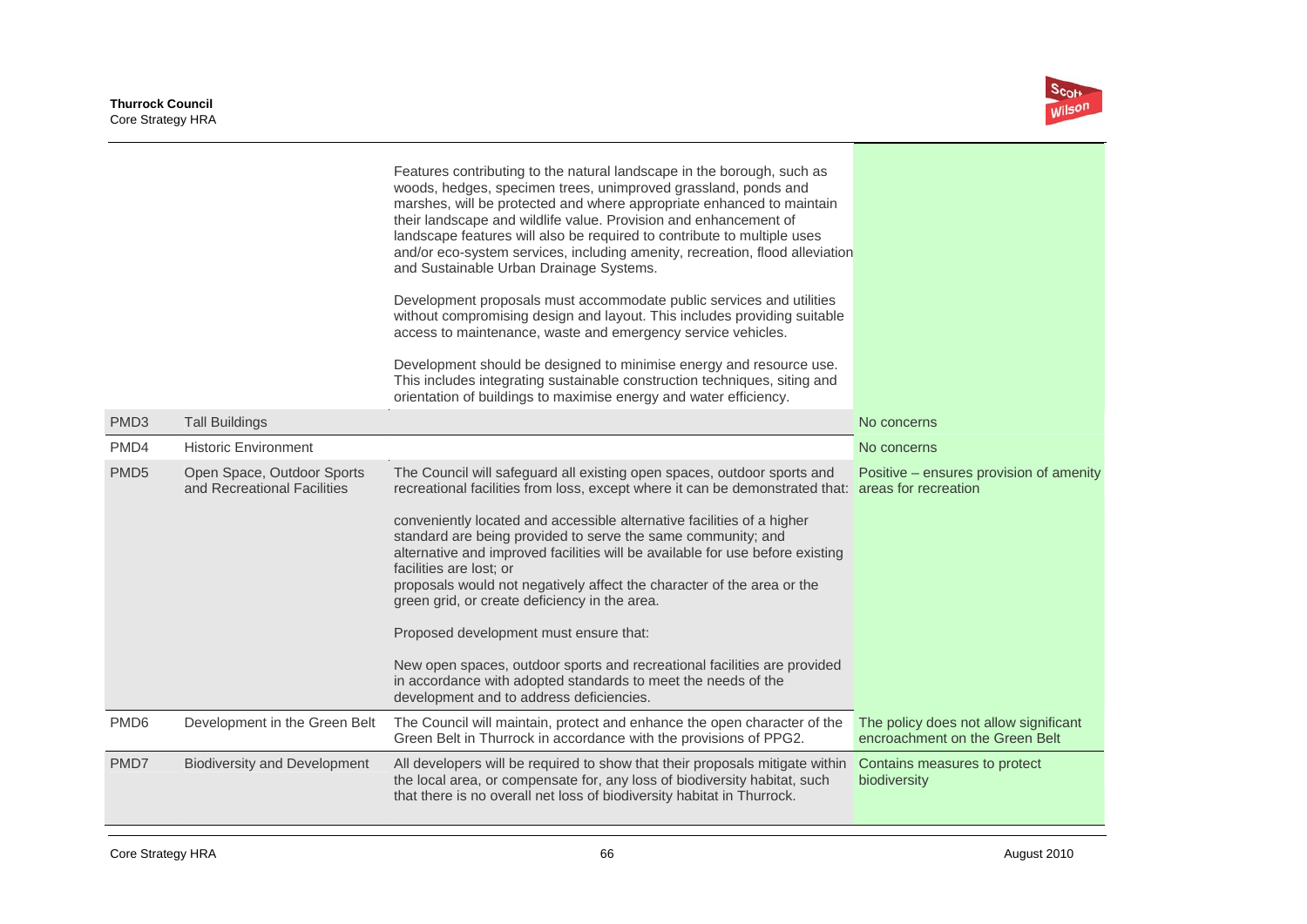

|                  |                          | The Council will not permit development that would result in the loss, or<br>partial loss, of a designated biodiversity site, except in exceptional<br>circumstances where it can be demonstrated that there is no alternative<br>and where appropriate mitigation measures are guaranteed by planning<br>obligations or conditions. To enable the Council to determine an<br>application in such circumstances, the developer will be required to submit<br>a detailed justification setting out:                                                   |                                                                                       |
|------------------|--------------------------|------------------------------------------------------------------------------------------------------------------------------------------------------------------------------------------------------------------------------------------------------------------------------------------------------------------------------------------------------------------------------------------------------------------------------------------------------------------------------------------------------------------------------------------------------|---------------------------------------------------------------------------------------|
|                  |                          | why the loss is considered to be unavoidable<br>an assessment of what species and habitat would be lost or adversely<br>affected as a result of development (including an ecological survey where<br>appropriate)<br>how the loss or adverse effect would be mitigated: either on site through<br>habitat restoration or creation; through the acquisition of a suitable site<br>within the area and its appropriate management; or a contribution towards<br>the purchase of land and funding towards its management to bring it up to<br>standard. |                                                                                       |
|                  |                          | Compensation measures will be considered as an alternative to mitigation,<br>but only where it can be demonstrated that all possible approaches to<br>mitigation through design have been exhausted.                                                                                                                                                                                                                                                                                                                                                 |                                                                                       |
|                  |                          | Thurrock Council will require development proposals to incorporate<br>biodiversity features into the design as far as possible. These may<br>include green roofs, brown roofs and the creation of green corridors for<br>wildlife.                                                                                                                                                                                                                                                                                                                   |                                                                                       |
| PMD <sub>8</sub> | <b>Parking Standards</b> | Development will be required to facilitate more equitable access and<br>sustainable transport modes through the provision of at least the minimum impacts<br>levels of parking, as specified in the Thurrock Parking Standards<br>Guidance, for:<br>Cycles<br>Electric and other low emission vehicles                                                                                                                                                                                                                                               | Some provision for reducing air quality                                               |
| PMD9             | Road Network Hierarchy   | The council will only permit the development of new accesses or<br>increased use of existing accesses where measures are taken to mitigate<br>all adverse air quality impacts in or adjacent to Air Quality Management<br>Areas.                                                                                                                                                                                                                                                                                                                     | Little HRA impact, but does contain<br>some measures to reduce air quality<br>impacts |
|                  |                          | There is a presumption against new accesses or the increased use of an<br>existing direct access onto a Corridor of Movement. Development served<br>by side roads connecting to a Corridor of Movement will only be permitted<br>where it can be demonstrated that the Corridor of Movement will not be                                                                                                                                                                                                                                              |                                                                                       |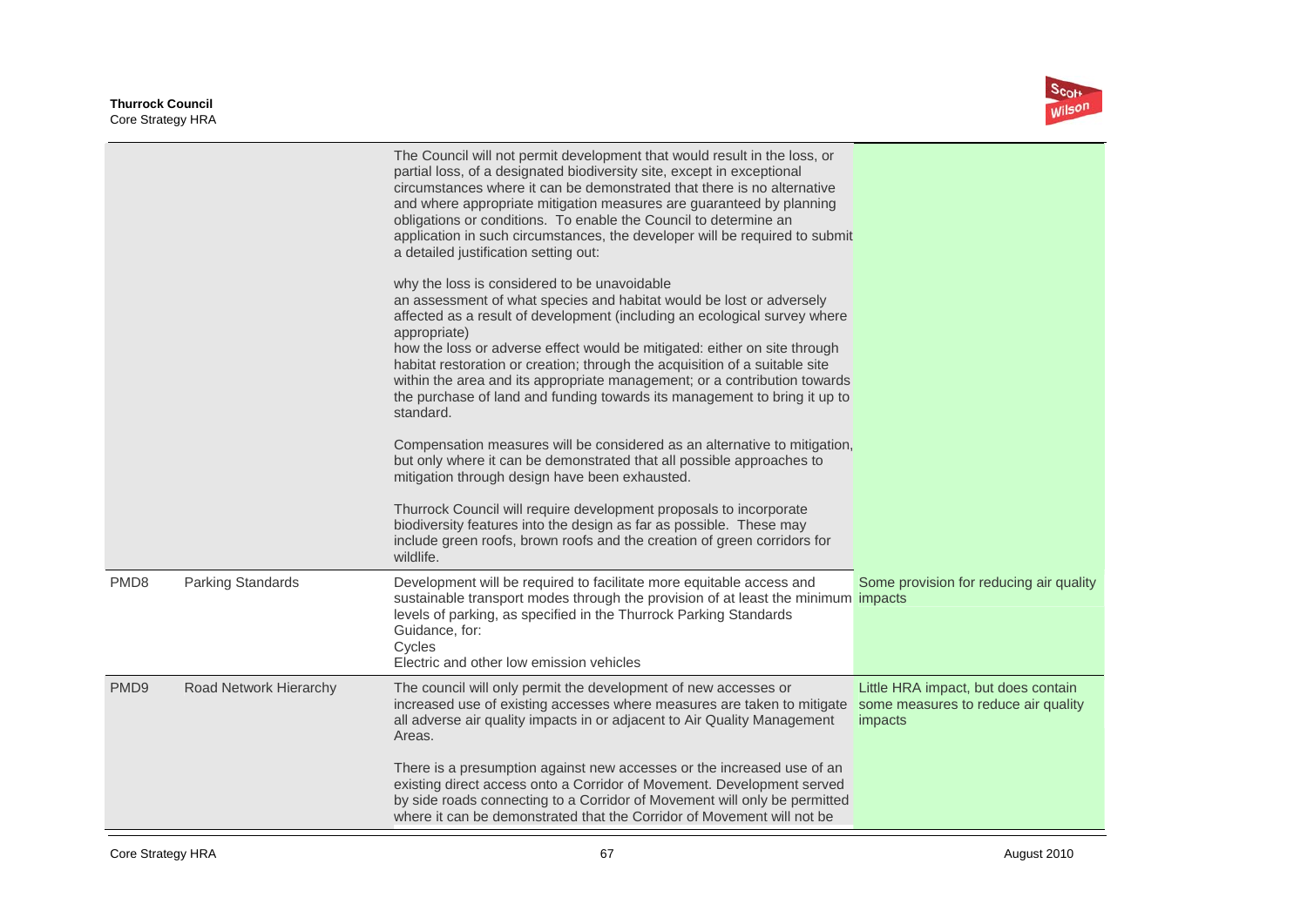

|                   |                                                                       | adversely affected in terms of highway safety and traffic capacity.                                                                                                                                                                                                                                                                                                                                                                                                                                                                                                 |                                                                                   |
|-------------------|-----------------------------------------------------------------------|---------------------------------------------------------------------------------------------------------------------------------------------------------------------------------------------------------------------------------------------------------------------------------------------------------------------------------------------------------------------------------------------------------------------------------------------------------------------------------------------------------------------------------------------------------------------|-----------------------------------------------------------------------------------|
| PMD <sub>10</sub> | <b>Transport Assessments and</b><br><b>Travel Plans</b>               |                                                                                                                                                                                                                                                                                                                                                                                                                                                                                                                                                                     | No likely significant impacts                                                     |
| <b>PMD11</b>      | Freight Movement                                                      | Applicants for development with a need for freight movements<br>exceeding the equivalent of 200 daily HGV movements will be<br>required, as part of their planning applications, to produce a<br>Sustainable Distribution Plan. This should include evidence that<br>commercially viable opportunities for freight carried by rail, water,<br>pipeline or conveyor have been maximised, and that air quality<br>impacts have been minimised.                                                                                                                        | Seeks to reduce air quality impacts                                               |
| PMD <sub>12</sub> | Sustainable Buildings                                                 | Proposals for new or conversion to residential development must<br>be consistent with the "Code for Sustainable Homes" (or<br>equivalent) level 3 targets from 2010, level 4 targets from 2013<br>and zero carbon from 2016 (Level 6).                                                                                                                                                                                                                                                                                                                              | Seeks to minimise impacts on<br>water resources, water quality and<br>air quality |
|                   |                                                                       | Proposals for non-residential development must achieve, as a<br>minimum, the following BREEAM standards (or equivalent), where<br>appropriate:<br>BREEAM Very Good up to 2016;<br><b>BREEAM Excellent from 2016;</b><br>BREEAM Outstanding from 2019.                                                                                                                                                                                                                                                                                                               |                                                                                   |
|                   |                                                                       | All development proposals will be required to submit an Energy<br>and Water Statement in support of planning applications. The<br>detailed requirements of these statements will be set out in the<br>forthcoming Design and Sustainability SPD, but will be expected to<br>show how the applicant would:<br>Minimise water consumption;<br>Maximise water efficiency and water recycling<br>Maximise the use of recycled materials and sustainably<br>sourced materials; and<br>Minimise waste and maximise recycling during<br>construction and after completion. |                                                                                   |
| PMD <sub>13</sub> | <b>Decentralised Renewable</b><br>and Low Carbon Energy<br>Generation | New development of 5 or more residential dwellings, or 1,000m2<br>or more of non-residential floorspace, must secure, as a minimum,<br>the following proportions of their predicted energy from                                                                                                                                                                                                                                                                                                                                                                     | No likely adverse impacts                                                         |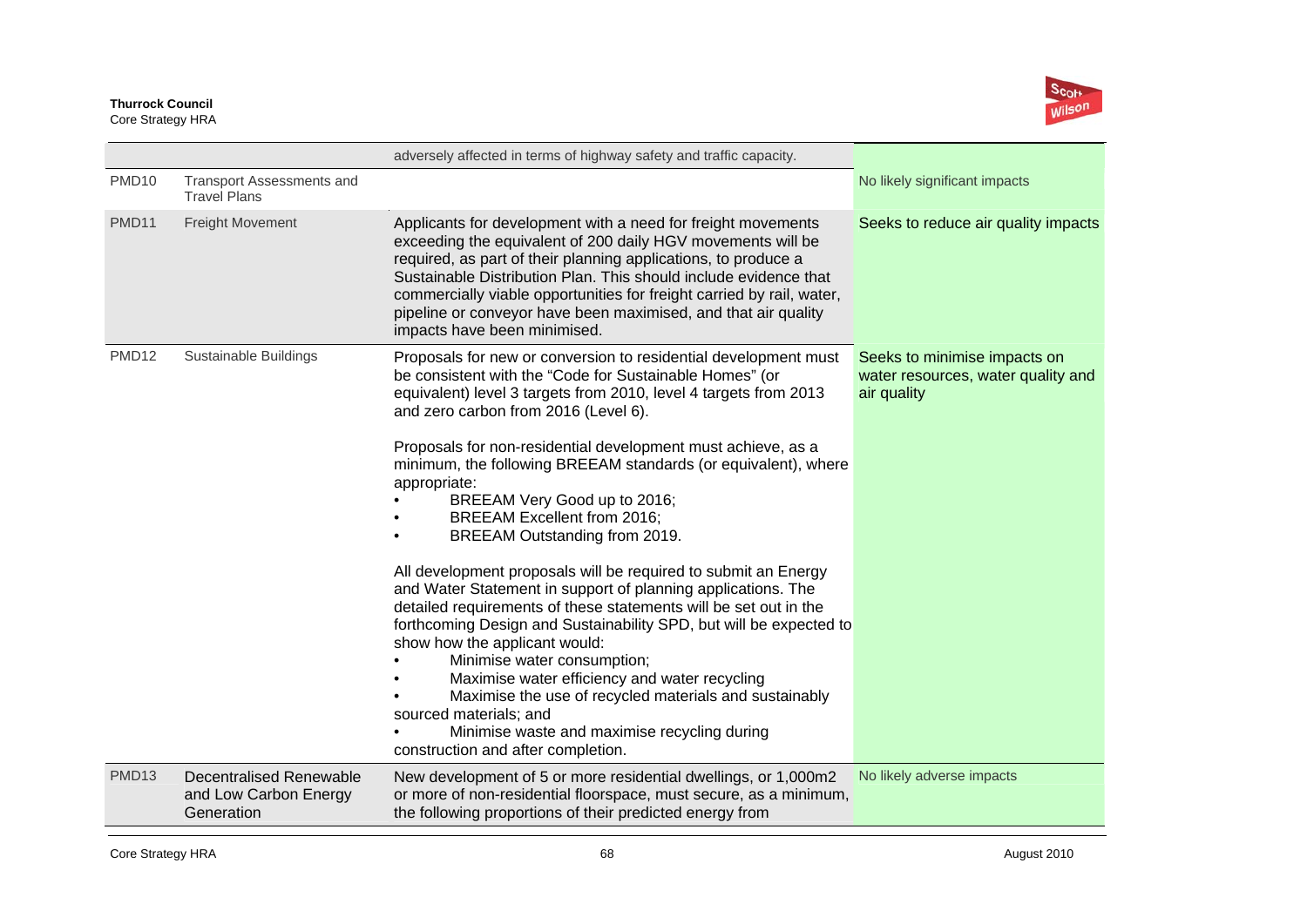**Thurrock Council**  Core Strategy HRA



|                   |                                | decentralised and renewable or low-carbon sources, unless it can<br>be demonstrated to the Council's satisfaction that this is not<br>feasible or viable:<br>10% from 2010;<br>15% from 2015; and<br>20% from 2020.<br>Supporting text notes that:<br>An Energy Study will be completed by summer 2010 and this will<br>enable the Council to identify priority areas for increased levels of<br>renewable energy and decentralised energy networks.                                                                                                                                                                                                                                                                                                                                                                                                                                                                                                                                                                                                                                                                     |                                                                    |
|-------------------|--------------------------------|--------------------------------------------------------------------------------------------------------------------------------------------------------------------------------------------------------------------------------------------------------------------------------------------------------------------------------------------------------------------------------------------------------------------------------------------------------------------------------------------------------------------------------------------------------------------------------------------------------------------------------------------------------------------------------------------------------------------------------------------------------------------------------------------------------------------------------------------------------------------------------------------------------------------------------------------------------------------------------------------------------------------------------------------------------------------------------------------------------------------------|--------------------------------------------------------------------|
| PMD14             | Carbon Neutral Development     |                                                                                                                                                                                                                                                                                                                                                                                                                                                                                                                                                                                                                                                                                                                                                                                                                                                                                                                                                                                                                                                                                                                          | No likely adverse impacts                                          |
| PMD <sub>15</sub> | <b>Flood Risk Assessment</b>   | Sites not covered by the Thurrock Sequential Test will be required<br>to provide a site- specific Sequential Test to demonstrate<br>compliance with PPS25, to be provided by the applicant.<br>Only those applications classified under the 'minor development' or<br>'changes of use' categories will be exempt from applying the<br>Sequential Test.<br>Development proposals subject to the Exception Test in Thurrock<br>must provide evidence that surface water management schemes,<br>and other flood defence measures that are required on-site in<br>order to allow a development to take place will be adequately<br>maintained for the lifetime of that development by the site owner.<br>All new developments will be expected to incorporate Sustainable<br>Drainage Systems (SUDS) to reduce the risk of surface water<br>flooding, both to the site in question and to the surrounding area.<br>Where the potential for surface water flooding has been identified,<br>site-specific Flood Risk Assessments should ensure that suitable<br>SUDS techniques are incorporated as part of the redevelopment. | Incorporates measures to reduce<br>risk of water quality issues    |
| PMD <sub>16</sub> | <b>Developer Contributions</b> | Where needs would arise as a result of development, the Council<br>will seek to secure planning obligations under Section 106 of the                                                                                                                                                                                                                                                                                                                                                                                                                                                                                                                                                                                                                                                                                                                                                                                                                                                                                                                                                                                     | Allows means of provision of<br>infrastructure that could mitigate |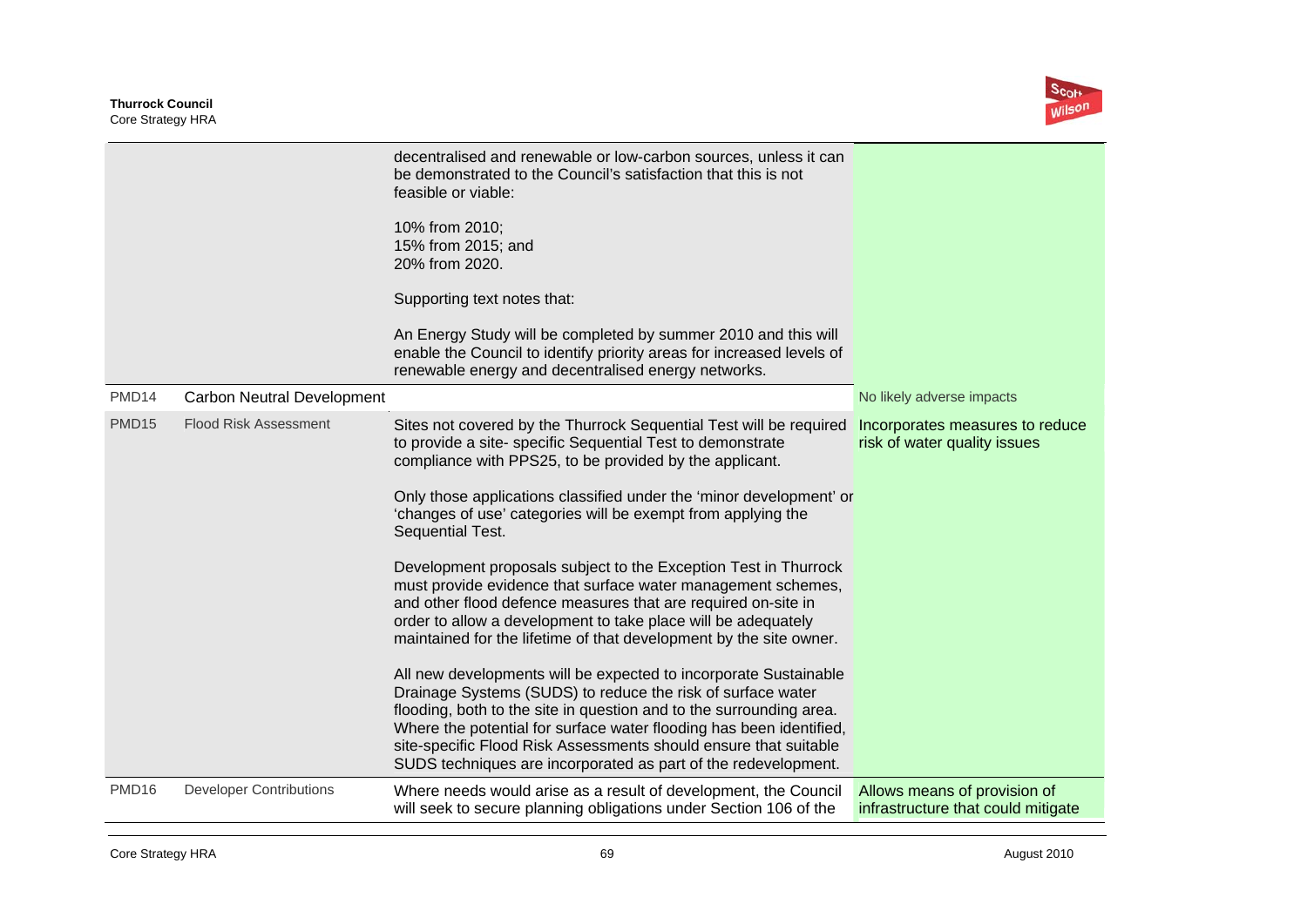**Thurrock Council**  Core Strategy HRA



| Town and Country Planning Act 1990 and in accordance with                                        | recreational, water resource, water |
|--------------------------------------------------------------------------------------------------|-------------------------------------|
| Circular 05/05, the Council's Developer Contributions SPD, PPG17 quality or air quality impacts. |                                     |
| and any other relevant guidance.                                                                 |                                     |
| Through such obligations, the council will seek to ensure that<br>development proposals:         |                                     |
| Where appropriate contribute to the delivery of strategic                                        |                                     |
| infrastructure to enable the cumulative impact of development to                                 |                                     |
| be managed                                                                                       |                                     |
| Meet the reasonable cost of new infrastructure made                                              |                                     |
| necessary by the proposal.                                                                       |                                     |
| Mitigate or compensate for the loss of any significant                                           |                                     |
| amenity or resource.                                                                             |                                     |
| Provide for the ongoing maintenance of facilities provided                                       |                                     |
| as a result of the development.                                                                  |                                     |